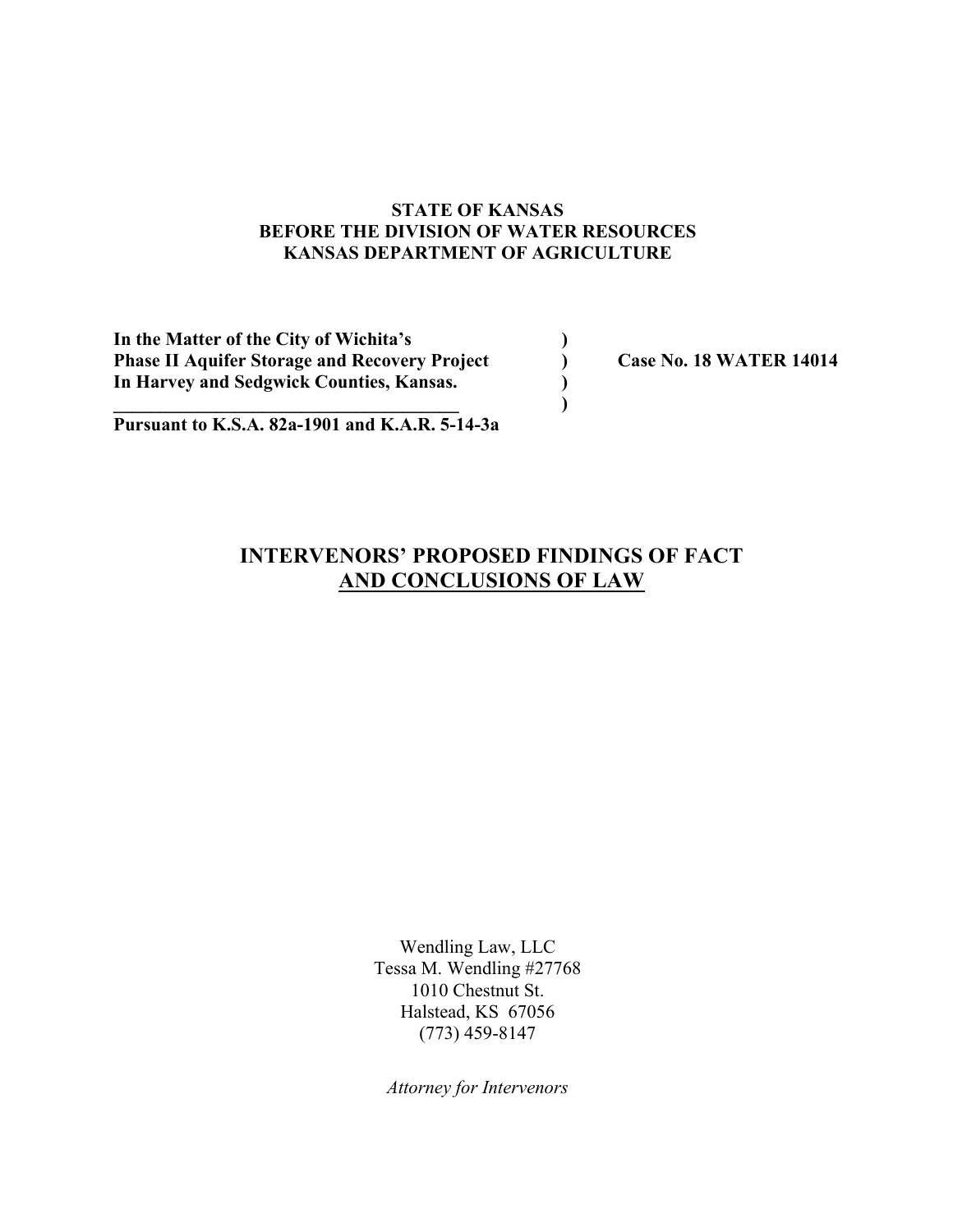# Table of Contents

| I.    |  |
|-------|--|
| ΙΙ.   |  |
| III.  |  |
|       |  |
|       |  |
| 1.    |  |
| А.    |  |
| В.    |  |
| C.    |  |
| 2.    |  |
| 3.    |  |
|       |  |
|       |  |
|       |  |
|       |  |
|       |  |
|       |  |
| IV.   |  |
|       |  |
|       |  |
|       |  |
|       |  |
| V.    |  |
|       |  |
|       |  |
|       |  |
|       |  |
|       |  |
|       |  |
| VI.   |  |
|       |  |
| VII.  |  |
|       |  |
|       |  |
| VIII. |  |
| IX.   |  |
|       |  |
|       |  |
| L.    |  |
| ΙΙ.   |  |
| III.  |  |
| А.    |  |
| В.    |  |
| C.    |  |
| D.    |  |
| Ε.    |  |
| F.    |  |
| G.    |  |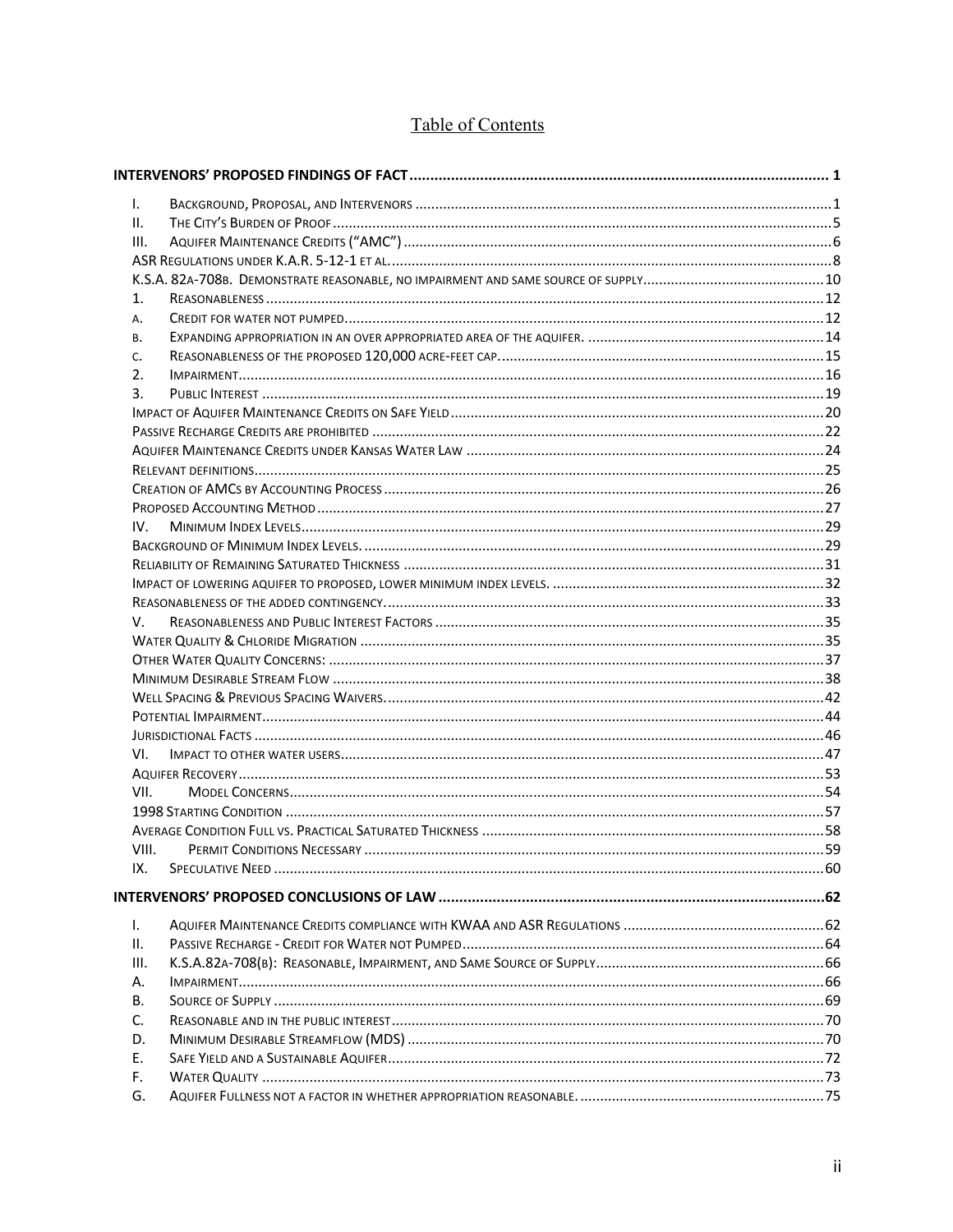| IV.       |  |
|-----------|--|
| V.        |  |
| А.        |  |
| <b>B.</b> |  |
| VI.       |  |
| VII.      |  |
| VIII.     |  |
| A.        |  |
| <b>B.</b> |  |
| C.        |  |
| IX.       |  |
| X.        |  |
| XI.       |  |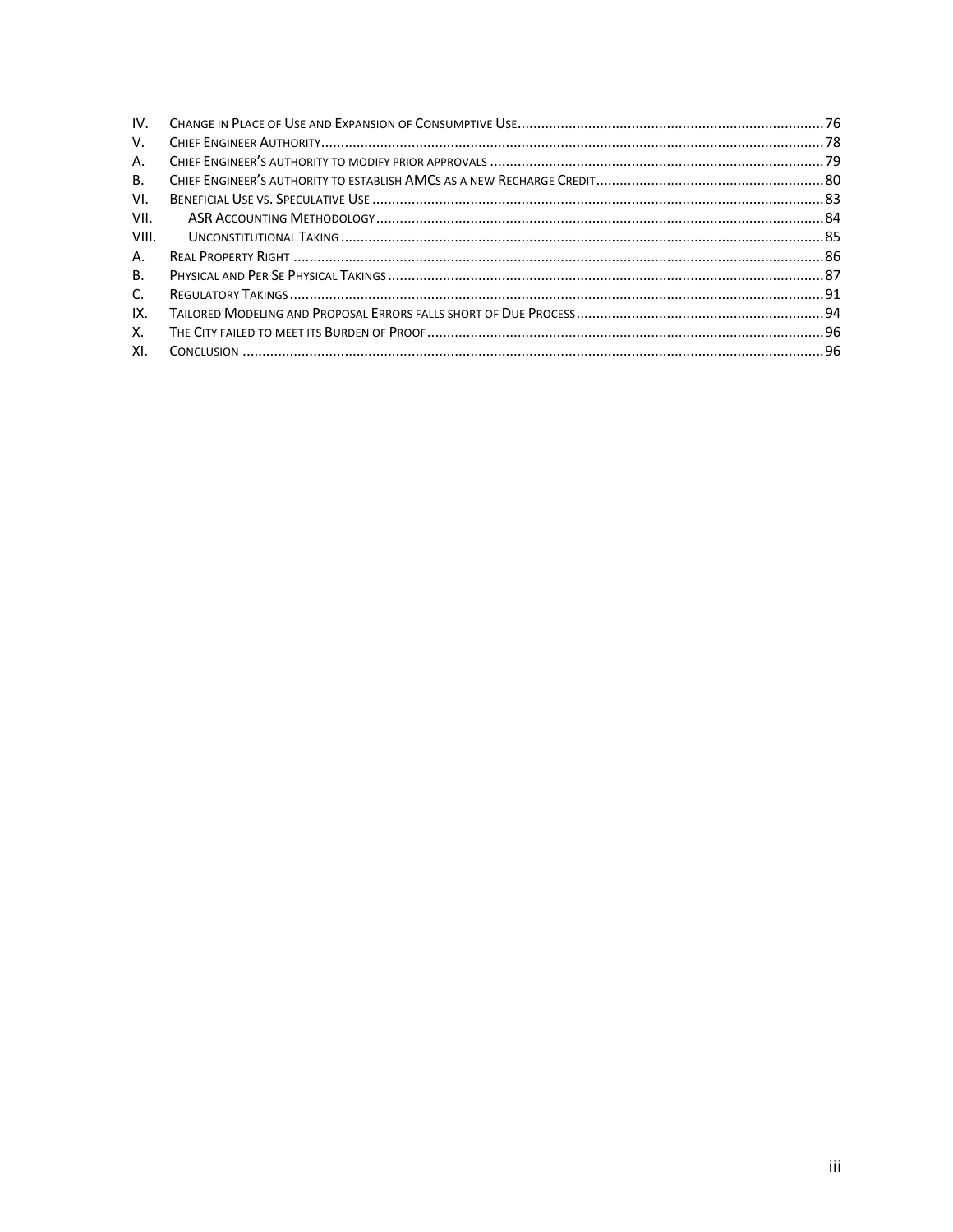## **STATE OF KANSAS BEFORE THE DIVISION OF WATER RESOURCES KANSAS DEPARTMENT OF AGRICULTURE**

**In the Matter of the City of Wichita's ) Phase II Aquifer Storage and Recovery Project ) Case No. 18 WATER 14014 In Harvey and Sedgwick Counties, Kansas. )**

**Pursuant to K.S.A. 82a-1901 and K.A.R. 5-14-3a**

**\_\_\_\_\_\_\_\_\_\_\_\_\_\_\_\_\_\_\_\_\_\_\_\_\_\_\_\_\_\_\_\_\_\_\_\_\_ )**

## **INTERVENORS' PROPOSED FINDINGS OF FACT AND CONCLUSIONS OF LAW**

COME NOW the Intervenors, and pursuant to the Hearing Officer's Order hereby submit the following proposed Findings of Fact and Conclusions of Law.

## **INTERVENORS' PROPOSED FINDINGS OF FACT**

## **I. Background, Proposal, and Intervenors**

1. The Aquifer Storage and Recovery ("ASR") program was established in regulations by Chief Engineer, David Pope, pursuant to the authority granted by the Kansas Water Appropriation Act. (See K.S.A. 82-706(a); Hearing Transcript, Vol. X, Pope p. 2702-2703, ll. 16-25, 1-25.) The Wichita ASR project was approved in two phases.

2. On September 14, 2004, Equus Beds Groundwater Management District No. 2 ("GMD2") and the City of Wichita ("City") agreed to a Memorandum of Understanding regarding ASR Phase I ("MOU1"). ASR Phase I was approved on August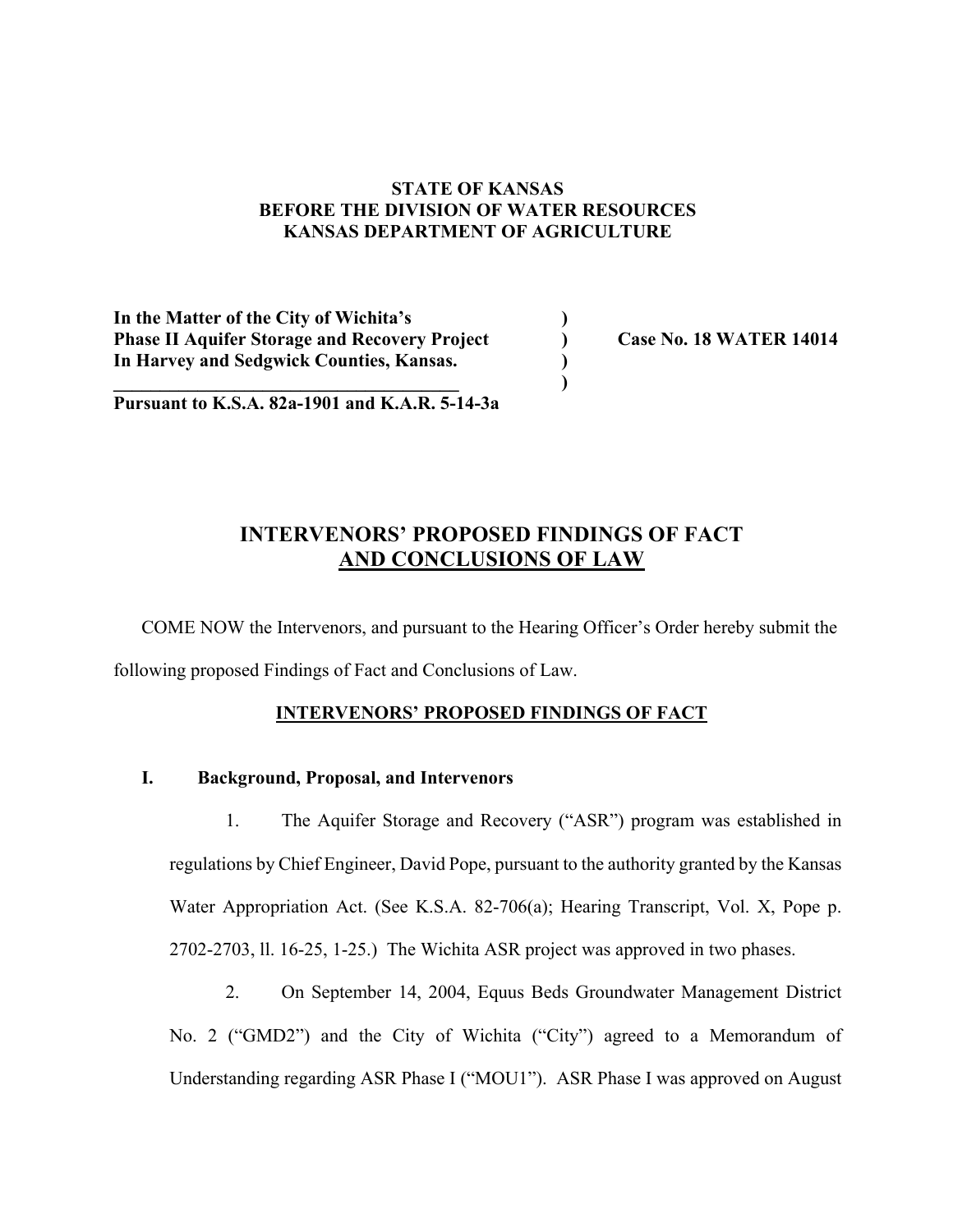8, 2005 and allows the recharge of treated surface water from the Little Arkansas River and adjacent bank storage water for recharge credits and to slow the migration of salt water contamination. (ASR Phase I Findings and Order; Public Hearing Handout December 11, 2018.) ASR Phase I was completed in September 2006.

3. ASR Phase II is comprised of applications filed on November 13, 2006, February 12, 2007 and October 8, 2008. (Findings and Order for the City of Wichita's ASR Project Phase II. David W. Barfield, September 18, 2009.) On December 3, 2008 the City and GMD2 entered into a Memorandum of Understanding regarding ASR Phase II ("MOU2"). (District Exhibit 27.)

4. On September 18, 2009 a Findings and Order for the ASR Phase II was issued. Phase II of the ASR project allows the recharge of treated surface water from the Little Arkansas River into the Equus Beds wellfield to accumulate recharge credits for subsequent use by the City. (Public Hearing Handout December 11, 2018.)

5. The Chief Engineer issued an Approval of Application and Permit to Proceed authorizing the diversion of 45,230 acre-feet per year to the City from Little Arkansas River flows under Application File No. 46,627 ("File No. 46,627"). This diversion was authorized for both Artificial Recharge to the basin storage area and for municipal use. (*See* Approval of Application and Permit to Proceed File No. 46,627, David W. Barfield, September 18, 2009.) The Chief Engineer also approved 24 additional permit applications, authorizing withdrawal of "groundwater recharge credits accumulated in the Equus Beds aquifer, that may be recovered pursuant to the operation of the approved aquifer storage and recovery project." Each Application and Permit to Proceed allowing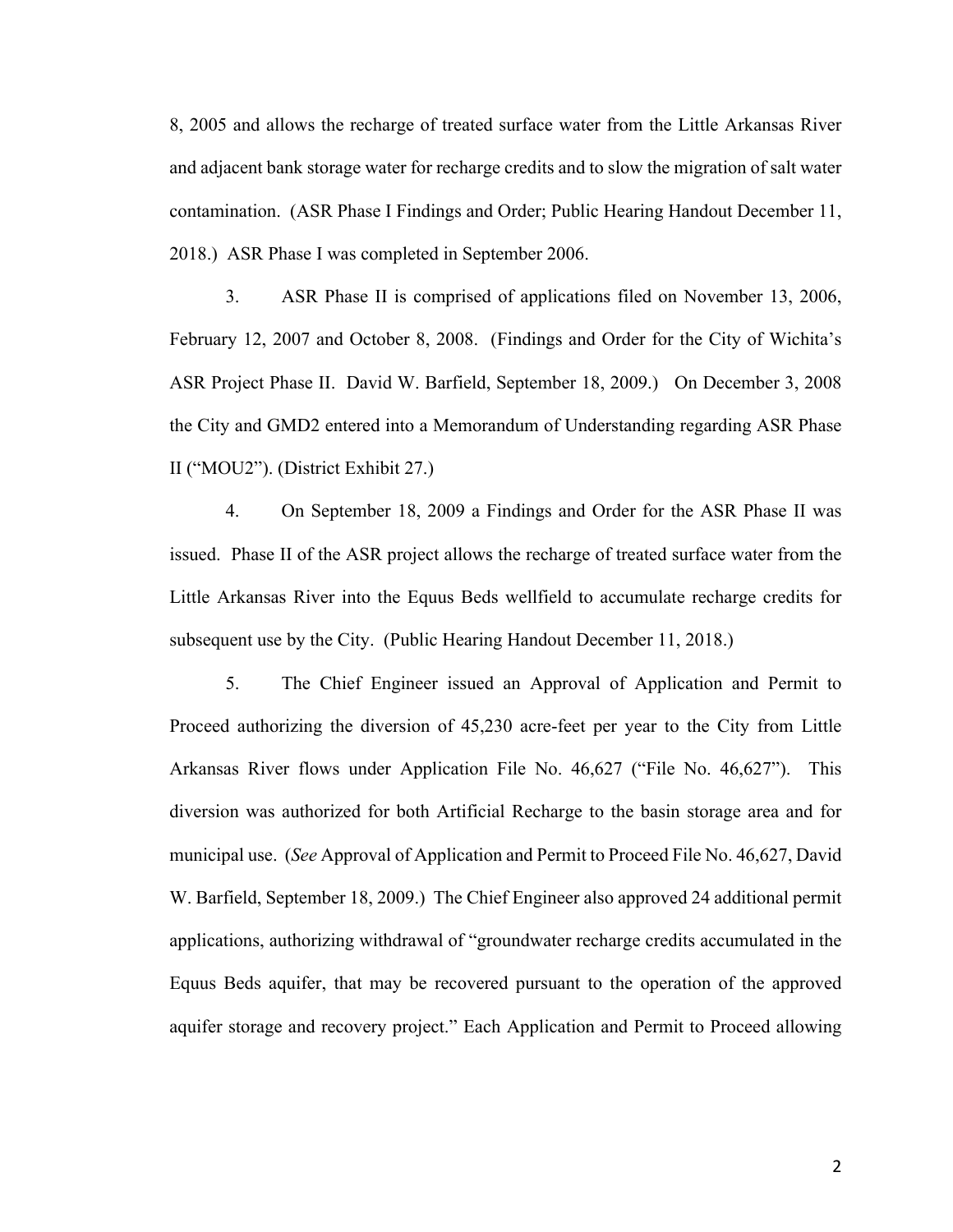groundwater recharge as the authorized source for appropriations ASR Phase II includes a provision similar to the following found in File No. 46.714:

"19. That the proposed recovery of water artificially recharged by the City shall only occur when recharge credits are determined to be available in Cell No. 6, and the static water level is above elevation 1,387 mean sea level (msl)."

6. A similar requirement reflecting the 1993 levels for each index cell is included for each of the recovery permits. (Hearing Transcript Vol. VIII, Boese, pp. 2102- 2103, ll. 12-21; Application File Nos. 46,714 – 46,733 and 47,178-47,181 et al; District Exhibit 58.) Phase II of the ASR was complete and operating in 2013.

7. K.A.R. 5-1-1(mmm) defines Recharge Credit as the quantity of water that is stored in the basin storage area and that is available for subsequent appropriation for beneficial use by the operator of the aquifer storage and recovery system.

8. As early as 2014, the City was discussing the Aquifer Maintenance Credit concept with the Division of Water Resources ("DWR"). (Hearing Transcript Vol. VII, Letourneau, p. 1710, ll. 5-8.)

9. In March 2018, the City submitted the ASR Permit Modification Proposal Revised Minimum Index Levels & Aquifer Maintenance Credits, including Attachments A – J and a letter to the Chief Engineer ("Proposal"). This Proposal requests two changes (i) expand the concept of recharge credits to allow the City to accumulate Aquifer Maintenance Credits ("AMCs") for water pumped directly from the Little Arkansas River for municipal use and (ii) lower the minimum index levels between 9.1 ft. and 23.42 ft. across the basin storage area to allow the City to withdraw recharge credits at lower than the lowest known aquifer levels. (*See generally* City Exhibit 1, Proposal.)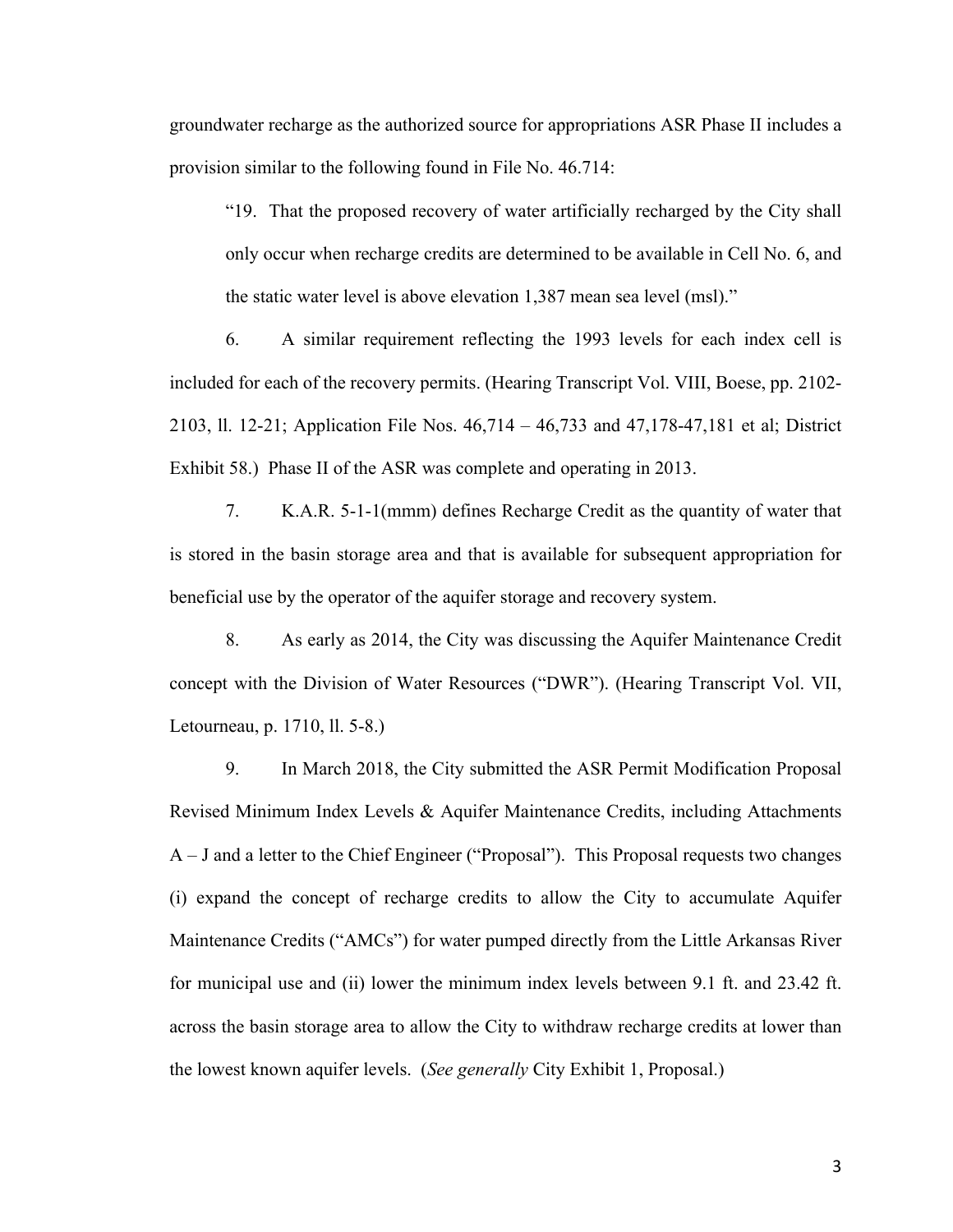10. On June 1, 2018 Chief Engineer David Barfield wrote a letter to the District stating: "AMCs should serve the public interest by facilitating fuller aquifer conditions without allowing the use or new or unappropriated water. This is accomplished by allowing the same source water currently used by Wichita's ASR project to be diverted and treated as if it would be injected into the aquifer, but instead allowing it to be diverted to Wichita, **offset by a reduction in pumping from Wichita's Equus Bed water rights**." (DWR Ex. 1, *emphasis added*.)

11. On June 28, 2018 a public informational meeting regarding the proposed changes was held at the Halstead High School Auditorium. A formal hearing was held December 10-12, 2019, March 2-5, 2020, February 3-5, 2021, and February 19, 2021. Public comments periods were held on December 11, 2018 in Wichita and December 13, 2019 in Halstead.

12. Intervenors represent domestic, irrigation and stock watering water users in various index cells throughout the Basin Storage Area. (*See generally* Motion to Intervene October 15, 2018; Intervenors' Exhibit 1; District Exhibits 16 and 17 Interrogatory No. 1; Hearing Transcript Vol. XII, Basore, p. 3235, ll. 10-25; Vol. XIII, Carmichael, p. 3324, ll. 18-22; Vol. XIII Carp, p. 3379, ll. 7-12, Administrative Notice taken Jan. 22, 2021.) Intervenors have wells located in areas projected to lose capacity from water level drawdown to proposed minimum index levels and wells at risk for greatest potential chloride migration. (District Exhibit 68, Figures 7 and 8; Hearing Transcript Vol. X, Romero, p. 2544-2545.)

13. Many Intervenors rely exclusively on the Equus Beds as their exclusive source of water. (Hearing Transcript Vol. XII, Basore, p. 3237, ll. 10-11; Vol. XIII,

4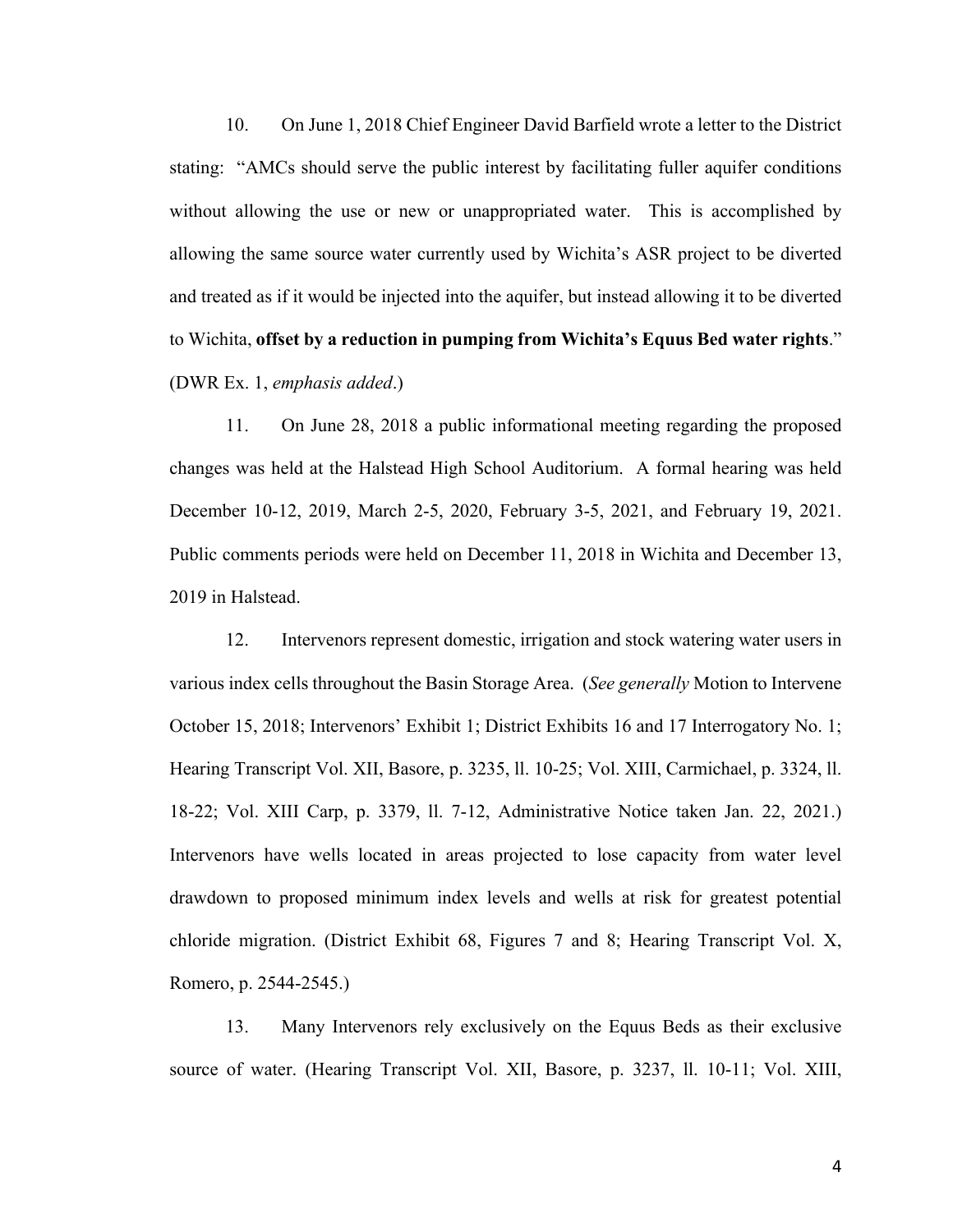Carmichael, p. 3324, l. 22; Vol. XIII, Carp, p. 3379, l. 24). The Intervenors hold water rights predating the City's proposal that were subject to safe yield analysis. (Hearing Transcript Vol. XII, Basore, p. 3301-3302, ll. 19-7.) The Intervenors include Century Farms; farms that have been farmed within the same family for over 100 years. (Id., p. 3317, ll. 12-16.) Intervenors do not represent all of the concerned residents or water users in the Basin Storage Area. (*See generally* public hearing comments December 11, 2018, December 13, 2019 and written public comments submitted to DWR.)

14. The Intervenors are concerned the City's proposed modifications to the ASR Project (1) are not consistent with the Kansas Water Appropriation Act, (2) the Chief Engineer lacks authority to make the proposed modifications, (3) changes have not been adequately studied to understand the potential impacts to water users and the health of the aquifer, (4) the proposed modifications would negatively impact minimum desirable streamflow, (5) granting a future credit for water not pumped sets a dangerous precedent, (6) should comply with safe yield policies to protect further over-appropriation, (7) will result in an unconstitutional taking and other concerns expressed in the Intervenors' Prehearing Brief, Public Hearings and this Findings of Fact and Conclusions of Law.

#### **II. The City's Burden of Proof**

#### 15. In several prehearing orders the Chief Engineer or Hearing Officer declared:

"The City shall bear the burden of proof, proving by a preponderance of the evidence that the proposed changes to the project should be approved. The proposed changes must meet the requirements set forth for Aquifer Storage and Recovery projects in K.A.R. 5-12-1 et al. and the requirements set forth in K.S.A. 82a-708b, including that the proposed changes are reasonable and will not cause impairment and that the proposed changes related to the same local source of supply. Whether or not a change is reasonable should consider the affect upon the public interest." (Order to Modify Hearing and Schedule, Barfield, David W., p. 1, September 27, 2018; Prehearing Order, Owen, Constance C., p. 2, April 12, 2019.)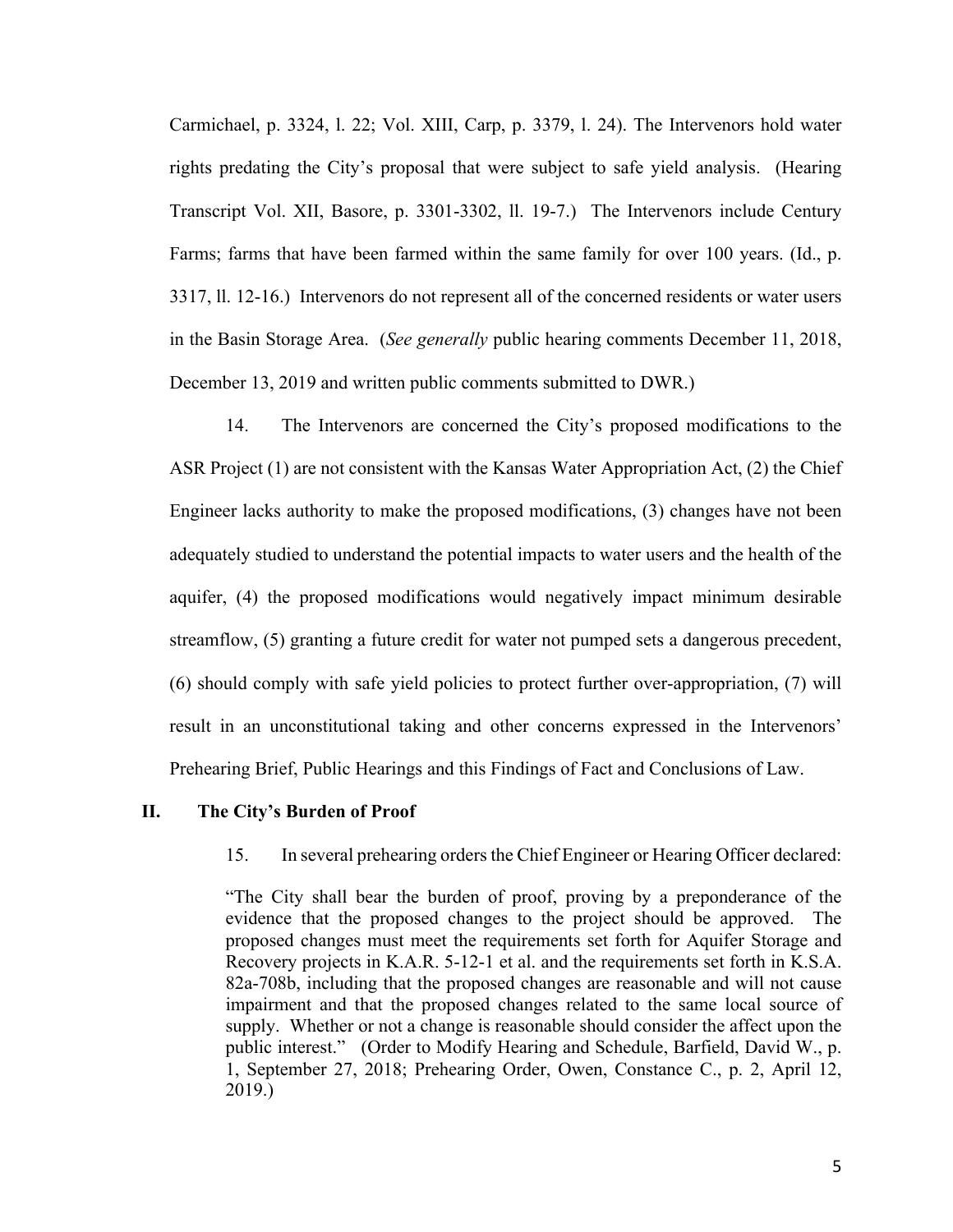16. K.S.A. 82a-708(b) addresses what must be shown when seeking a change application, and such application for change shall be approved or rejected according to the provisions and procedures for new applications to appropriate water under K.S.A. 82a-711. (Hearing Transcript Vol. VII, Letourneau, pp. 1658-1660, ll. 19-11.)

## **III. Aquifer Maintenance Credits ("AMC")**

17. The proposed Aquifer Maintenance Credit ("AMC") represents a credit for water not pumped ("left in storage") from the City's ground water rights in the Equus Beds Well Field when physical recharge capacity in the aquifer is limited and the City elects to divert water directly from the Little Arkansas River flows. (Hearing Transcript Vol. VI, Letourneau, pp. 1439-1440, ll. 13-15; City Exhibit 1, Proposal p 3-1.) The AMC concept has been around and discussed since 2007. (Hearing Transcript Vol. IV, McCormick, pp. 1119-1120, ll. 25-6.)

18. The City proposes water diverted from the Little Arkansas River that cannot be physically recharged through the ASR System be considered an Aquifer Maintenance Credit with similar characteristics to current ASR Recharge Credits. (City Exhibit 1, Proposal, p 3-5.) The accumulation of AMCs is not limited by, or correlated to, the amount the City could have pumped from the aquifer but didn't. (Hearing Transcript Vol. VII, Letourneau, p. 1828, ll.18-23; *id.* Vol. VIII, p. 1984, ll. 4-12.) No physical recharge occurs to accumulate an AMC. (Hearing Transcript Vol. VI, Letourneau, p. 1453, ll. 13-17.)

19. The Approval and Permit to Proceed for File No. 46,627 allows a diversion from the Little Arkansas to be used for Artificial Recharge in the Basin Storage Area and for Municipal Use. The combined diversion quantity not to exceed 45,230 acre-feet per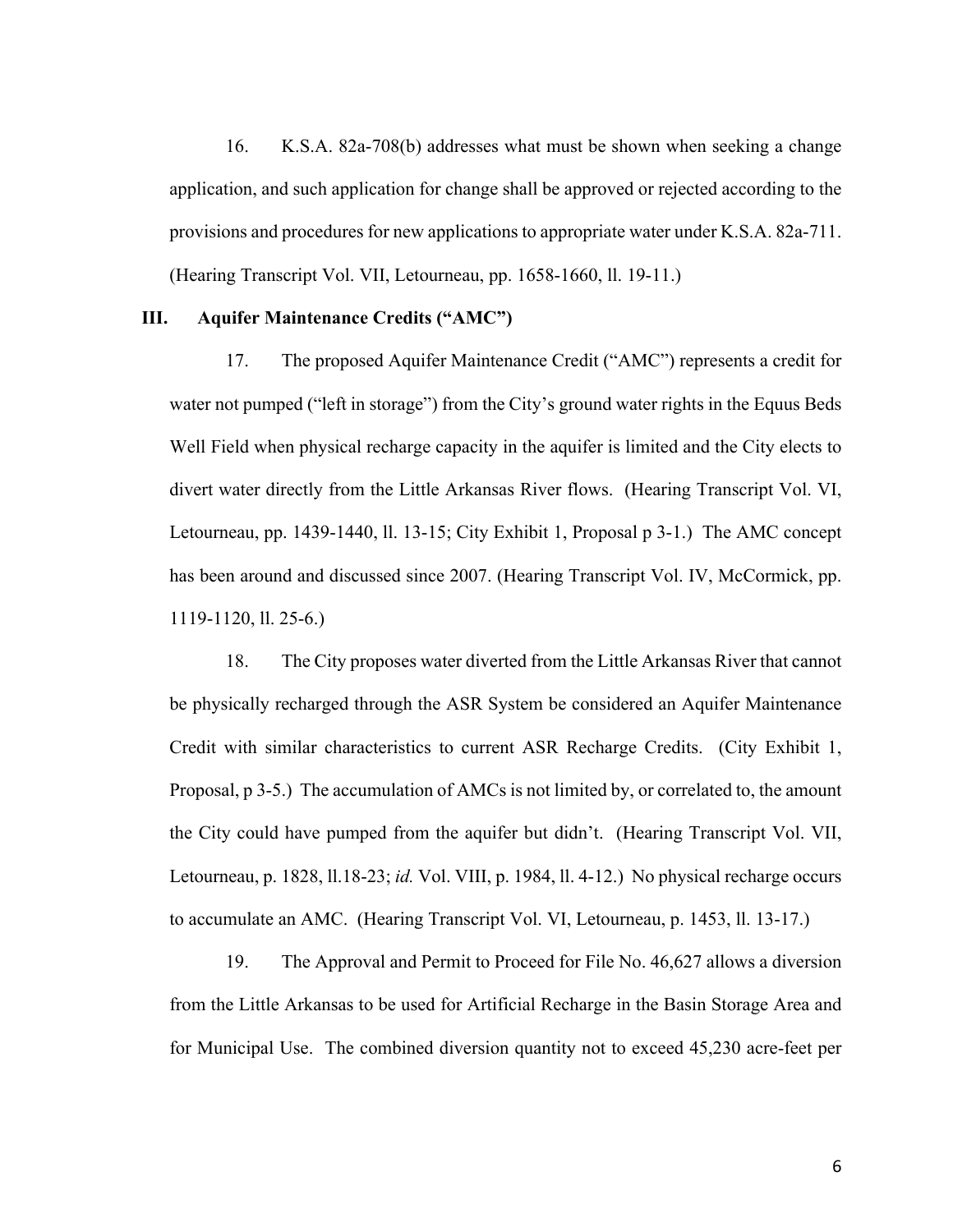year. (Approval of Application and Permit to Proceed File No. 46,627 September 18, 2009; Hearing Transcript Vol, VII, Letourneau, p. 1844, ll. 3-11.)

20. The City has been diverting water from the Little Arkansas River under File No. 46,627 for several years for immediate municipal use. (ASR Annual Accounting Reports 2014-2016; District Exhibit 75, p. 2-4.) Recharge credits are not currently accumulated for water diverted from the Little Arkansas River for municipal use. (Hearing Transcript Vol. VII, Letourneau, pp. 1809-1810, ll. 18-2; *id.* p. 1918, ll. 19-25.) The City proposes to use the same physical process for direct diversions for municipal use that do not include Recharge, as defined by K.A.R. 5-1-1(lll), or injecting water into the aquifer. (Hearing Transcript Vol. VII, Letourneau, pp. 1915-1917; City Exhibit 1, Proposal p. 3-1.) Recharge is theoretical for AMCs. (Hearing Transcript Vol. VI, Letourneau, pp. 1443- 1444, ll. 23-1; City Ex. 1, Proposal p. 4-1.) AMCs seek to convert Equus Beds water into recharge credits by agency action with an accounting methodology. (Hearing Transcript Vol. VII, Letourneau, p. 1827, ll.18-19.)

21. The AMC proposal allows the City to pump a gallon of water from the Little Arkansas River and then withdraw another gallon of water from the Equus Beds aquifer at a later date. (Hearing Transcript Vol. VII, Letourneau, pp. 1737-1738, ll. 23-10.)

22. AMC accumulation rate will be based on the quantity of water treated and sent to the City under the authorization of File No. 46,627. (KDA-DWR Summary at public meeting June 28, 2018 p. 2; District Ex. 2, Pope Expert Report, p. 5.) AMCs, if deemed a recharge credit, could be withdrawn at any time consistent with the City's current permits for recharge and recovery wells with a recharge credit withdrawal limitation of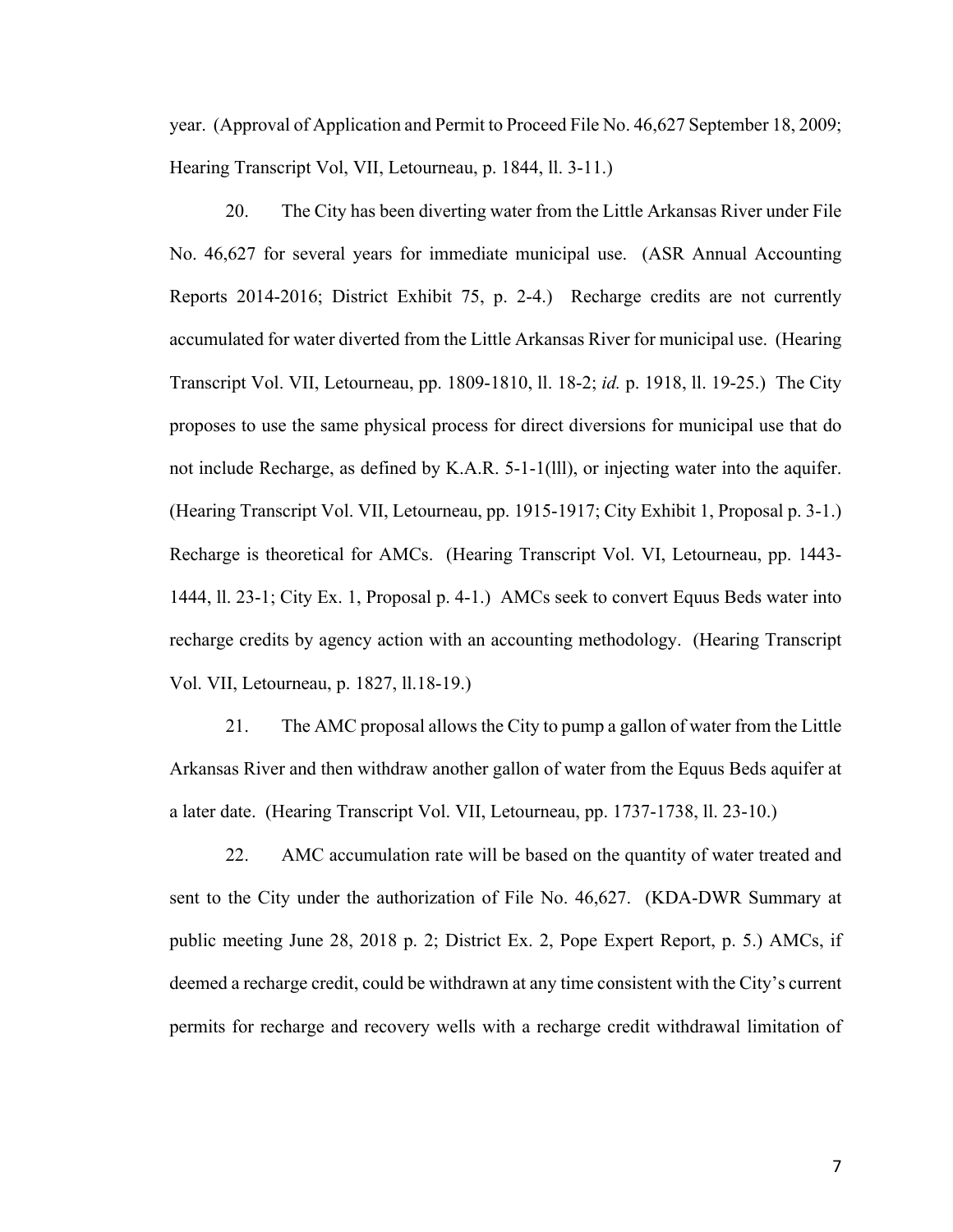18,000<sup>1</sup> acre-feet. Withdrawal of AMCs is not limited to times of drought. (Hearing Transcript Vol. VII, Letourneau, p. 1695, ll. 14-18; Vol. VI, Letourneau, pp. 1515-1516. ll. 21-20.)

23. Aquifer Maintenance Credits are not defined under the Kansas Water Appropriation Act. (K.A.R. 5-1-1; Hearing Transcript Vol. VI, Letourneau, pp. 1501-1502, ll. 8-3.) The ASR Program was established in regulation, not statute. (Hearing Transcript, Vol. X, Pope p. 2703, ll. 8-10.)

24. "The Chief engineer shall adopt, amend, promulgate, and enforce such reasonable rules, regulations and standards necessary for the discharge of his or her duties and for the achievement of the purposes of this act pertaining to the control, conservation, regulation, allotment, and distribution of the water resources of the state." (K.S.A. 82- 706(a)) Former Chief Engineer, David Pope testified "once you adopt a rule and regulation, then you must follow that rule and regulation until such time as it's changed or amended." (Hearing Transcript, Vol. X, Pope p. 2703, ll. 17-24.)

#### *ASR Regulations under K.A.R. 5-12-1 et al.*

25. Aquifer storage and recovery permitting regulations

K.A.R.5-12-1 "Aquifer storage and recovery permitting. (a) An operator may store water in an aquifer storage and recovery system under a permit to appropriate water for artificial recharge if the water appropriated is source water…" *(emphasis added)*

K.A.R. 5-1-1(yyy) "Source Water" means water used for artificial recharge that meets the following conditions: (1) is available for appropriation for beneficial use; (2) is above base-flow stage in the stream; (3) is not needed to satisfy minimum desirable streamflow requirements; and

 $1$  Note: The current annual limit on the City's ability to recover recharge credits is 18,000 acre-feet. Frequently throughout the hearing this was incorrectly stated as 19,000 acre-feet until corrected by the testimony of Mr. Boese. See Hearing Transcript Vol. VIII. 2266-2267.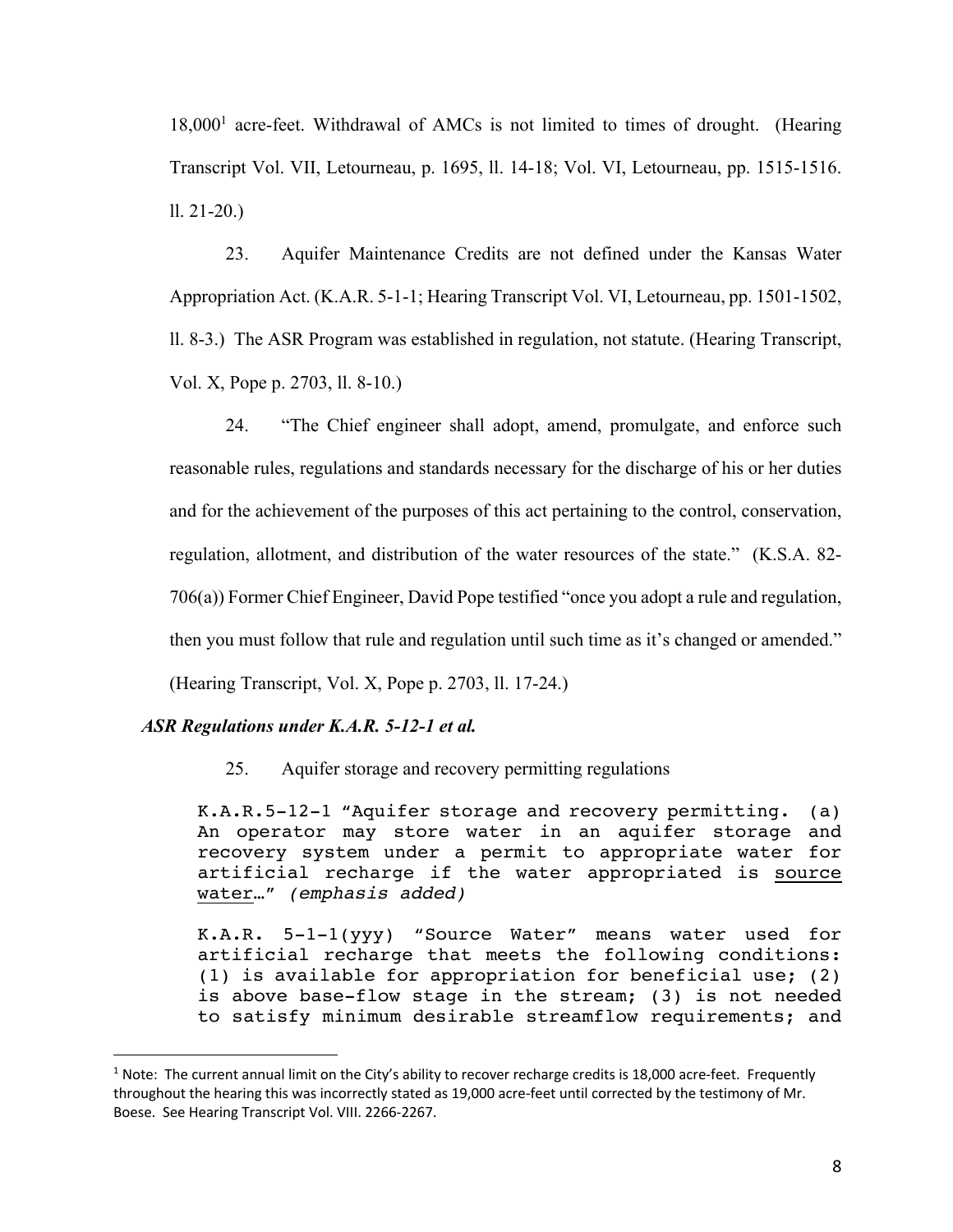(4) will not degrade the ambient groundwater quality in the basin storage area.

26. The authorized source under File No. 46,627 is surface water from the Little Arkansas River for either Artificial Recharge or Municipal beneficial use. (Approval of Application and Permit to Proceed, File No. 46,627, September 18, 2009.)

27. The City seeks to use the Equus Beds, specifically water not pumped from the Equus Beds, to accumulate AMCs. (Hearing Transcript Vol. VII, Letourneau, p. 1735, ll. 3-11.) The water not pumped, or water left in storage, is Equus Beds groundwater under what is frequently referred to as the City's native or existing water rights of 40,000 acrefeet (City Exhibit 1, Proposal, p. 2-3.) "The source water for these credits is the Little Arkansas River pursuant to Water Right File No. 46,627." (Hearing Transcript Vol. VII, Letourneau, p.1850, ll. 15-17; *Id.* p. 1929, ll. 11-15; DWR Ex.1.) No source water enters or is injected into the aquifer to accumulate an AMC. (Hearing Transcript Vol. VI, Letourneau, pp. 1454 – 1455, ll. 18-2; *Id*. Vol. VII, p. 1665, ll. 7-10; *Id*. p. 1734, ll. 20-21.) Mr. Letourneau testified as DWR's expert witness, that when an AMC is withdrawn from the aquifer the source of supply changes. (*Id.* pp. 1664, ll. 2-20.)

28. "K.A.R 5-12-1(b) states:

Each applicant for a permit to appropriate water for artificial recharge shall describe the horizonal and vertical extent of the basin storage area in which the source water will be stored. (1)…The recharge system may include recharge pits, recharge trenches, recharge wells, or other similar systems that cause source water to enter the storage volume of the basin storage area, either by gravity flow or by injection."

29. A passive recharge credit is when source water is not injected into the

aquifer. (Hearing Transcript Vol. VII, Letourneau, p. 1631, ll. 15-19.)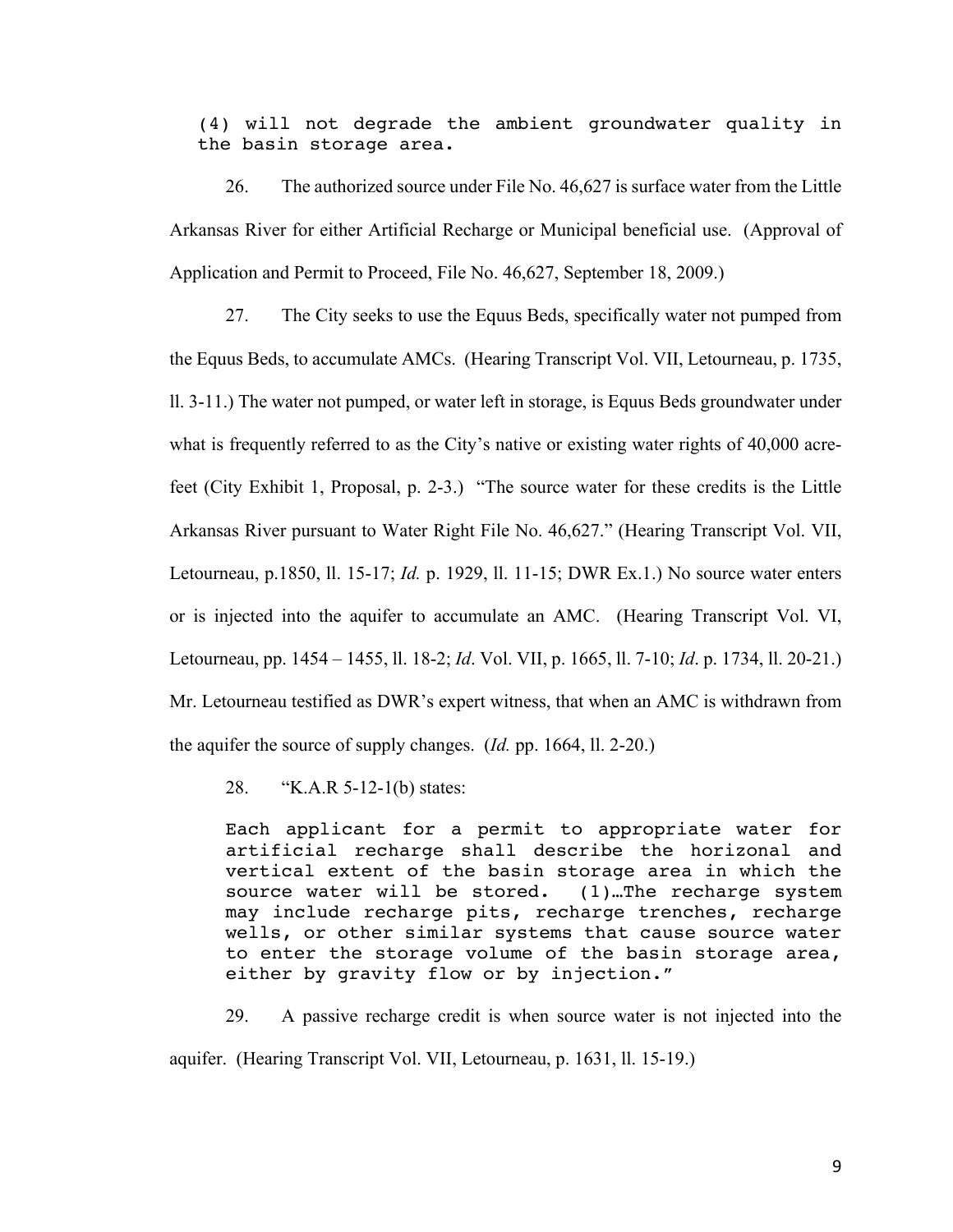30. The City's proposal to modify accounting procedures to create AMCs does not involve a recharge pit, recharge trench, recharge well or cause source water (water diverted from the Little Arkansas River) to enter the storage volume of the basin storage area. (Hearing Transcript Vol. VII, Letourneau, p. 1647, ll. 8-15; *id* p. 1648, ll. 12-22; *id*. p. 1665, ll. 7-10.)

31. "…If more than one application for a permit to appropriate water for artificial recharge relates to the same aquifer storage and recovery system, each application shall use the same methodology for accounting water stored in the basin storage area." K.A.R.  $5-12-1(d)(1)$ .

32. The current accounting process is based on a comparison of groundwater modeling results using actual metered physical recharge and actual water levels. AMCs have only theoretical recharge so there are not actual water levels to compare making the current process impractical. AMC recharge is a relabeling of water. (Hearing Transcript Vol. II, Pajor, p. 340, ll. 4-25.)

33. "The fundamental differences between the processes used to generate physical recharge credits and AMCs will require an alternative or modified accounting process for AMCs." (City Exhibit 1, Proposal, p. 3-6.). The City is not proposing any modifications to the current physical recharge accounting process. (*Id*. p. 4-2.)

## *K.S.A. 82a-708b. Demonstrate reasonable, no impairment and same source of supply.*

34. Changes pursuant to K.S.A. 82a-708b are processed similar to new applications and must follow K.S.A. 82a-708a, 82a-709 through 714 and relevant regulations. (District Exhibit 2, Pope Expert Report, p. 7.)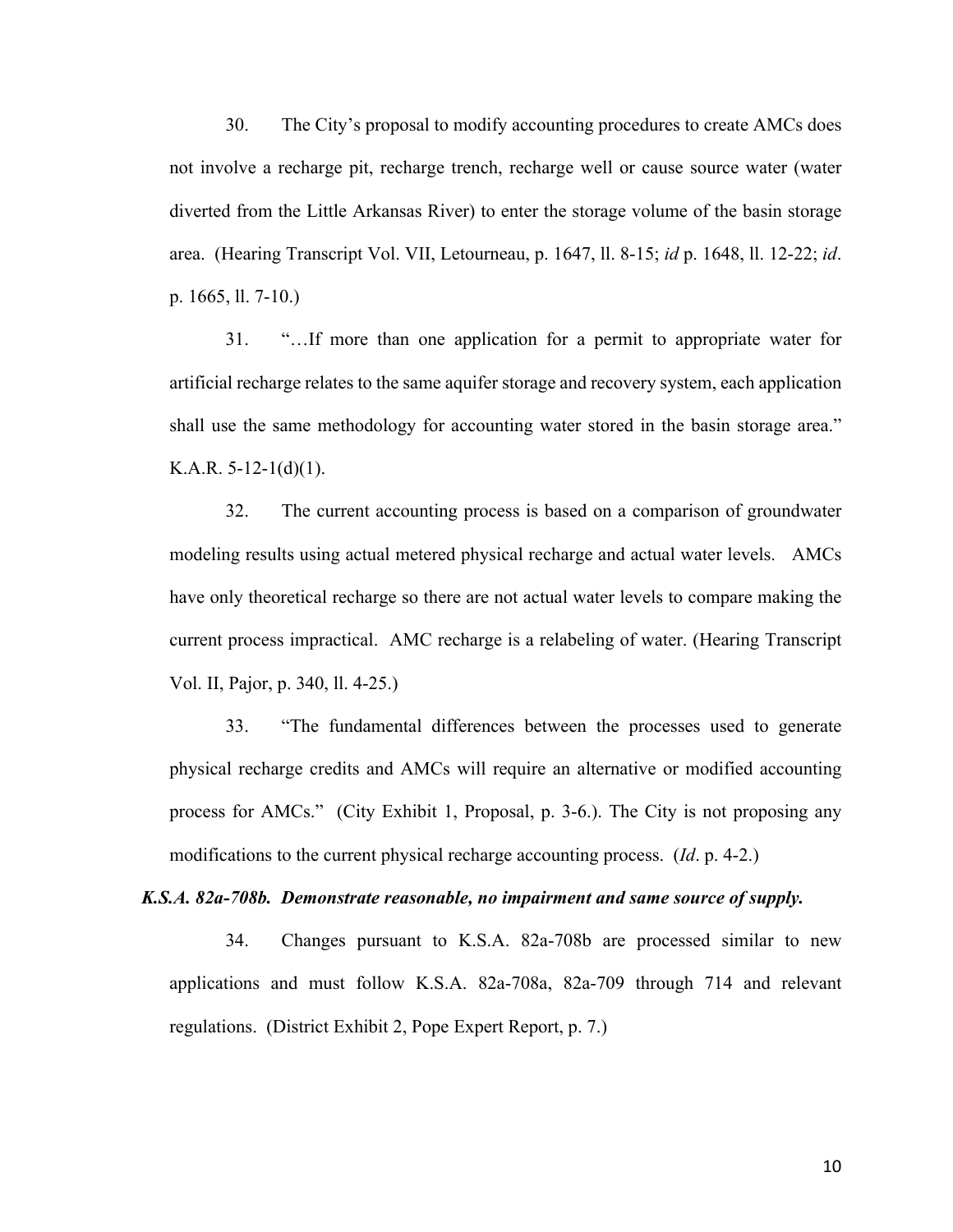35. "If a water right owner proposes a change to an existing water right, the burden is on the owner of the water right to **demonstrate** to the chief engineer that the proposed change: (1) is reasonable, (2) will not impair existing water rights [meaning all water rights, permits, and applications with a priority date senior to the change application (senior water rights) not just those senior to the original priority], (3) will not prejudicially and unreasonably affect the public interest, and (4) will not cause an unreasonably raising and lowering of the static water level." (K.S.A. 82a-708b; K.S.A. 82a-711; District Exhibit 2, Pope Expert Report, p. 7.) *emphasis added.*

36. DWR assessed impairment potential by looking at Proposal Figure 11 and determined the remaining saturated thickness with about 80 percent aquifer fullness that impairment wouldn't occur. (Hearing Transcript Vol. V, Letourneau, p. 1256-1257; *id.* at p. 1260. ll. 10-11.) DWR did not consider past spacing waivers or the exemption from well spacing requirements when determining the proposed modifications would not cause impairment. (Hearing Transcript Vol. V, Letourneau, p. 1312, ll. 5-11.)

37. DWR further concluded the proposed lowering of the aquifer levels is not unreasonable stating that it allows the City the option to leave recharge credits in the aquifer longer. (Hearing Transcript Vol. V, Letourneau, p. 1262, ll. 1-4.)

38. DWR did not analyze any of the City's modeling, performed no independent testing of the City's modeling, and did not perform any simulations to assess the correctness or accuracy of the City's modeling. (Hearing Transcript Vol. V, Letourneau, p. 1345, ll. 1-18.)

39. The City did not file an application to change the place of use, point of diversion or use made of water pursuant to K.S.A. 82a-708b(a). Similarly, the City did not

11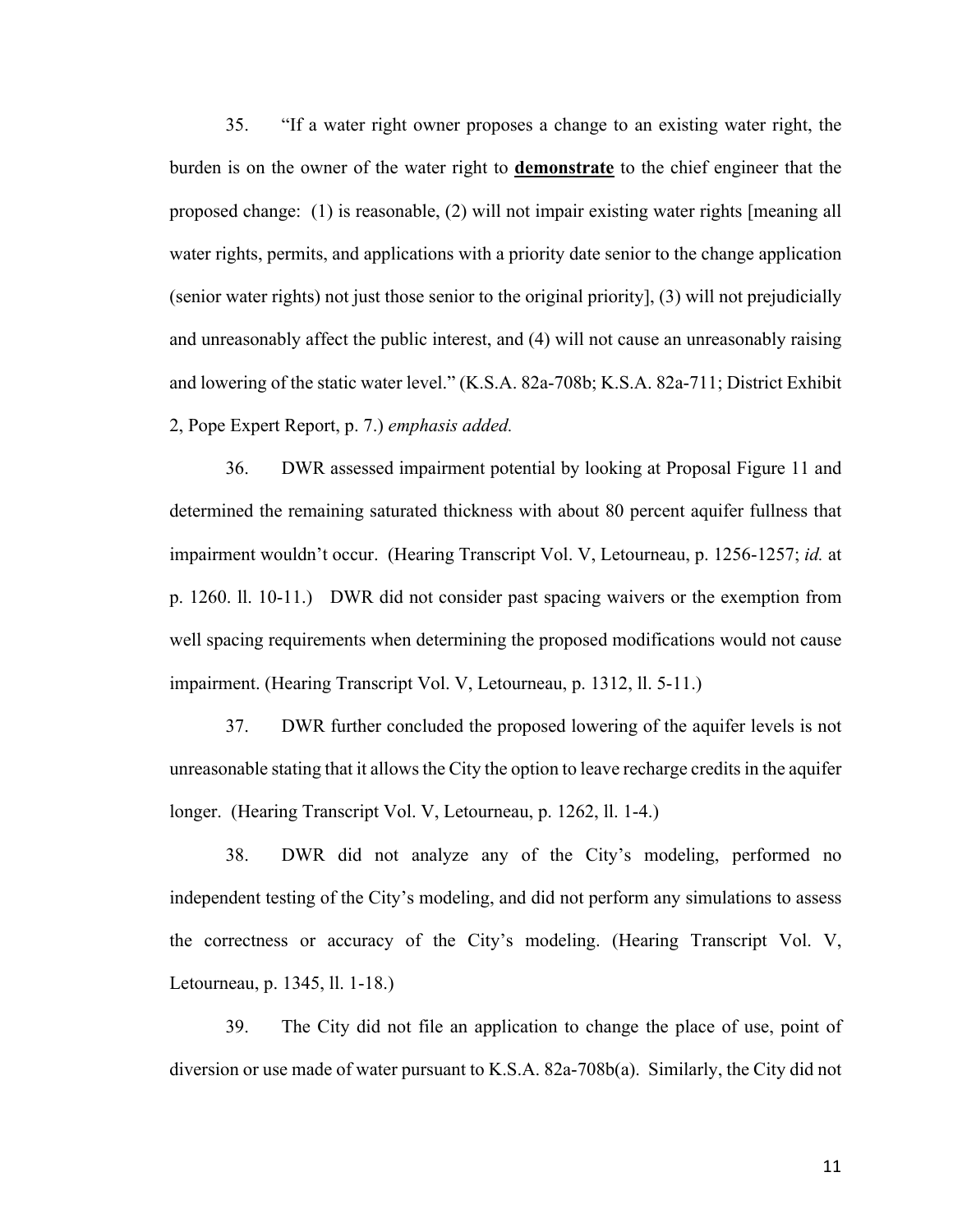pay any application fees with the Proposal as provided in K.S.A. 82a-708b(b). (Hearing Transcript Vol. V, Letourneau, p. 1255, l. 5-11; Vol. VII, Letourneau, p. 1666, ll. 8-16.)

#### *1. Reasonableness*

## *a. Credit for water not pumped.*

40. AMCs represent water that could have been pumped but is left in storage or not pumped (Hearing Transcript Vol. VI, Letourneau, p. 1515, ll. 6-8.) AMCs are not artificial recharge. (Hearing Transcript, Vol. VIII, Boese p. 2238, ll. 19-20).

41. AMCs do not add water into the aquifer. (Hearing Transcript, Vol. VIII, Boese p. 2238, ll. 23-24.)

42. "In normal administration of water rights in Kansas, water not pumped during a given calendar year cannot be pumped in a later year, except under specific circumstances authorized by Kansas Law." (District Ex 2, Pope Expert Report, p. 9.)

43. The proposed AMCs will have the effect of increasing the City's consumption under its existing water rights without filing a new or change application. (District Ex 2, Pope Expert Report, p. 8.)

44. The AMC concept proposes a credit for not pumping water when physical recharge capacity is not available. (Hearing Transcript Vol. X, Pope, p. 2711, ll. 5-12.)

45. Water users regularly leave water in the aquifer without the benefit of a future credit. Irrigation users pump what is reasonable which varies based on precipitation. (Hearing Transcript, Public Hearing December 13, 2019 pp. 39-40; Hearing Transcript Vol. XII, Basore, pp. 3244-3245, ll. 24-8.) On average across the state, irrigators use approximately 65%-70% of their authorized quantity each year. (Hearing Transcript Vol. VII, Letourneau, p. 1749, ll.1-5.) There is not a future credit for irrigators when they leave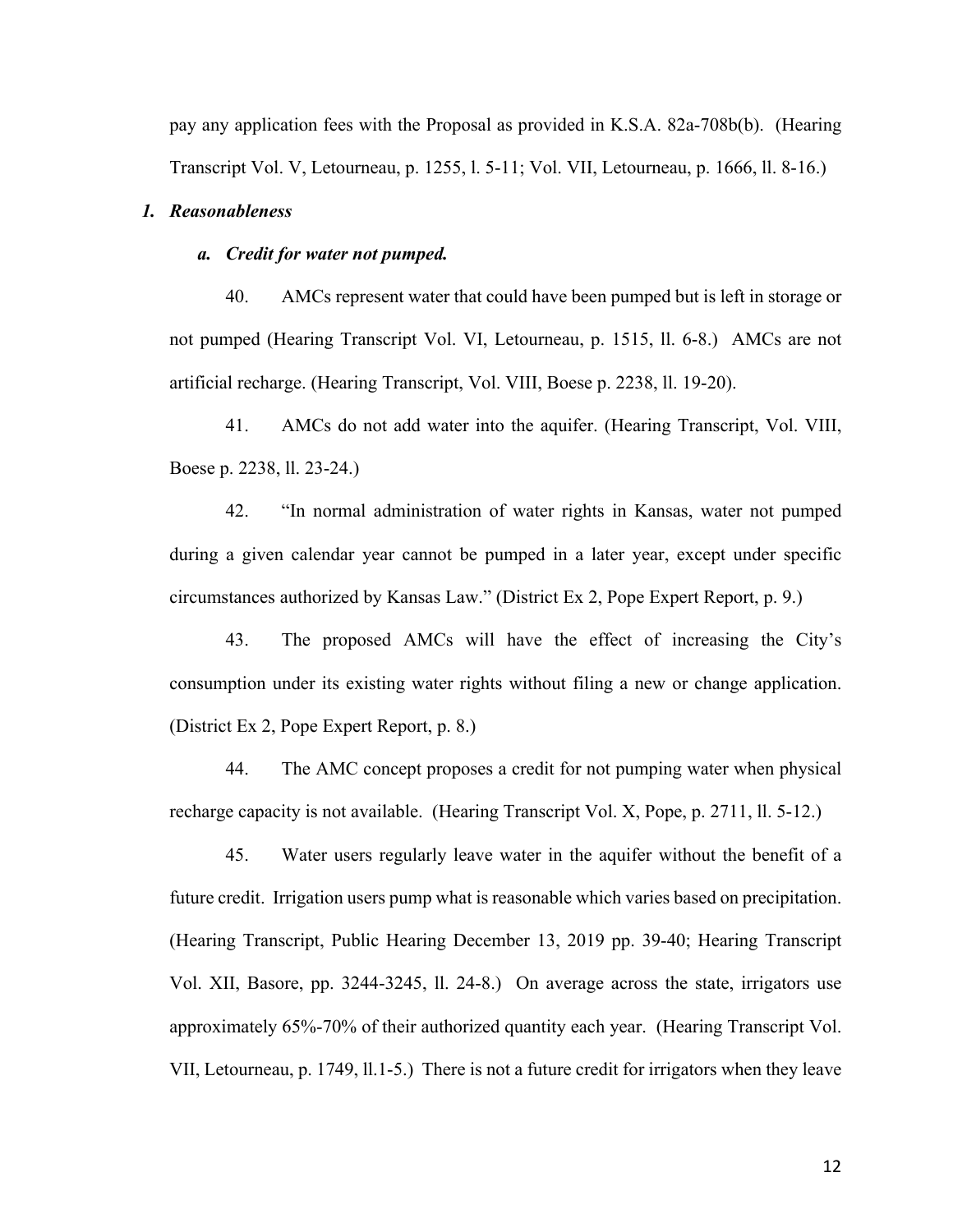water in the aquifer. (Hearing Transcript Vol. XII, Basore, pp. 3245-3246, ll. 24-9). Farmers and Ranchers have been recharging the aquifer since 1870 through both percolation and precipitation (Hearing Transcript Vol. XII, Basore, pp. 3245-3246, ll. 24- 9.).

46. Increased precipitation and decreased pumping by both agricultural users and the City in 2015 resulted in increased water levels in January 2016. "The average groundwater-level increase in the shallow part of the aquifer between January 2015 and January 2016 was 3.37 ft in the study area, 3.82 ft in the BSA and 4.50 ft in the WWF." (District Exhibit 45, USGS SIR 2016-5165, p. 5)

47. Irrigators invest in water conservation efforts including changes from flood to pivot irrigation and sprinkler efficiencies to make every drop of water count. (Hearing Transcript Vol. XIII, Carmichael, p. 3327, ll. 14-24.) Irrigators invest in conservation which leaves more water in the aquifer but do not receive a future credit for the water left in the aquifer or the water not pumped. (Hearing Transcript Vol. XIII, Carp, p. 3382, ll. 10-16.)

48. Water users also invest in more efficient systems for significant water conservation without the benefit of a future credit or ability to use conserved water. (Hearing Transcript Vol. XIII, Carp, p. 3381, ll. 8-21.) Irrigators have been denied permission to water additional acres based on conservation efforts, not to use extra water, just to use an existing appropriation spread across more acres based on investment in conservation. (Hearing Transcript Vol. XIII, Carp, p. 3390, ll. 3-10.) The water saved switching from flood to pivot irrigation has the estimated potential to irrigate another 80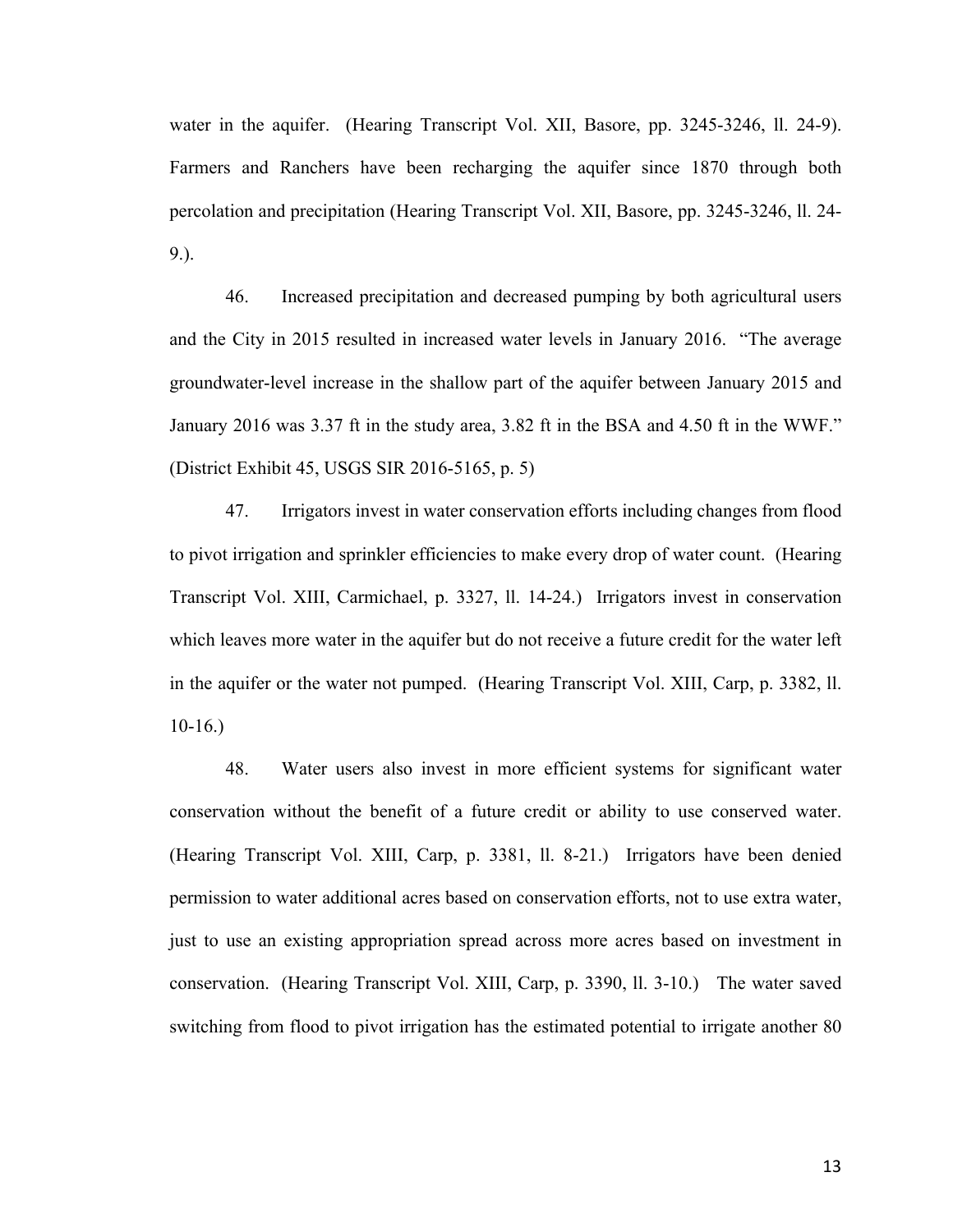or 100 acres if irrigators were allowed to continue using the same quantity of water after implementing conservation efforts. (Hearing Transcript Vol. XIII, Carp, p. 93, ll. 15-17.)

#### *b. Expanding appropriation in an over appropriated area of the aquifer.*

49. "It has been a bedrock principle of Kansas water law that once a permit is granted, no changes may be made to it that would expand the quantity of water diverted or the quantity of water consumed. 'The extent of consumptive use shall not be increased substantially after a vested right has been determined or the time allowed in which to perfect the water right has expired'…". (K.A.R. 5-5-3; Hearing Transcript Vol. X, Pope, p. 2716, ll. 11-20; *Id.* p. 2717, ll. 5-21; District Ex. 2, Pope Expert Report, p. 9.)

50. The maximum annual quantity authorized by a water permit cannot be increased. (Hearing Transcript Vol. X, Pope, p. 2707. ll. 3-14)

51. AMCs seek to divert water from the Equus Beds that the City never put in the Equus Beds. (District Ex. 2, Pope Expert Report, p. 9.)

52. DWR describes AMCs serving the public interest by diverting Little Arkansas flows directly to the City which are "offset by a reduction in pumping from Wichita's Equus Beds water rights." (DWR Ex. 1, June 1, 2018 letter to GMD2, p.1.)

53. The water diverted and sent directly to town may or may not offset what the City could have pumped from the aquifer. There is no requirement for the City to reduce pumping from the Equus Beds to accumulate AMCs. (Hearing Transcript Vol. VIII, Letourneau, p. 1984, ll. 4-12.)

54. The AMC concept increases the consumptive use of existing water rights in likely violation of Kansas Regulations. (Hearing Transcript, Vol. X, Pope p. 2718, ll. 21- 25.)

14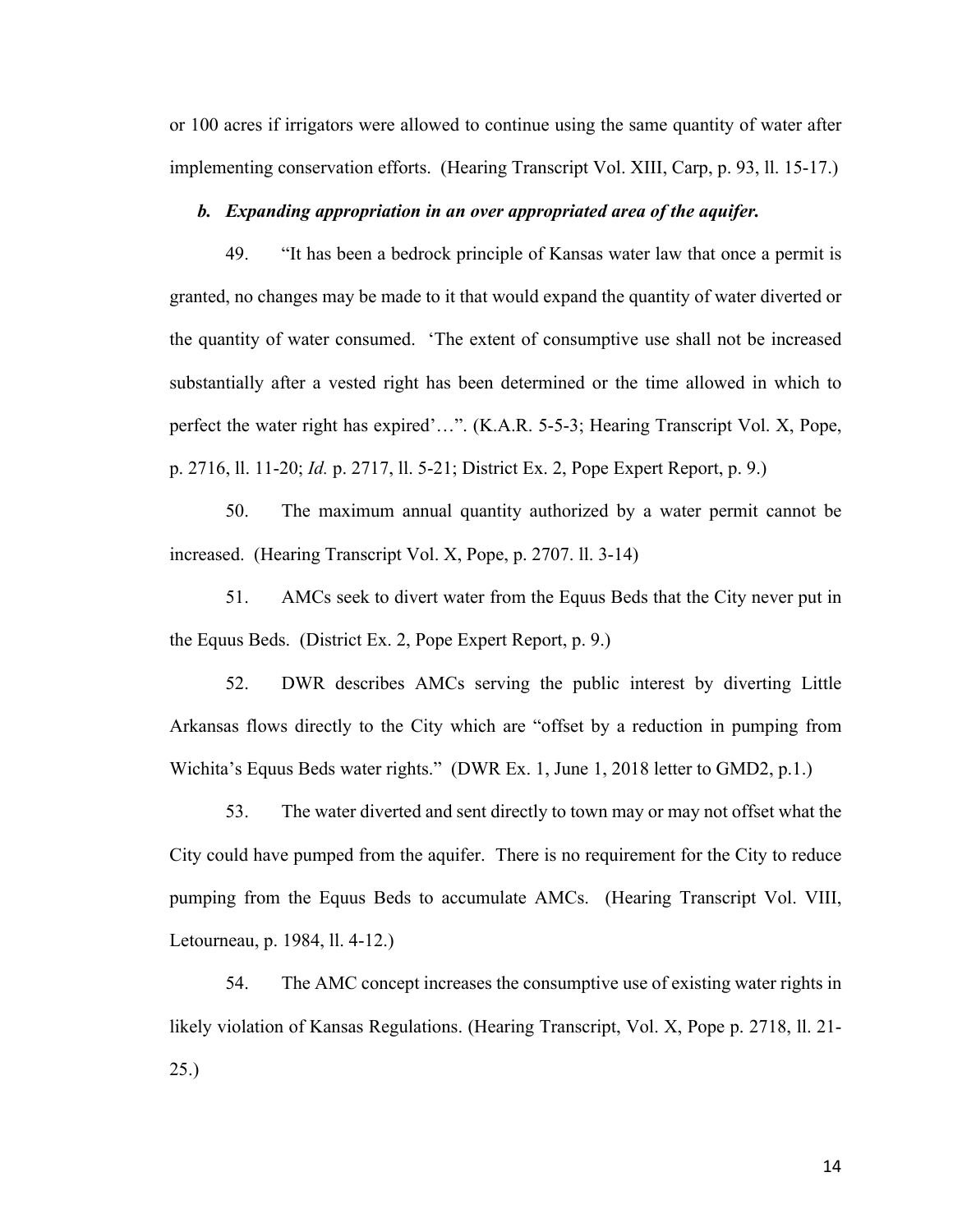55. The proposed AMCs, as a new form of recharge credit, would allow the City to expand their ability to accumulate recharge credits at a much faster rate than the City is able to accumulate physical recharge credits. Allowing the City create more recharge credits allows the City to pump more water from the Equus Beds. (Hearing Transcript, Vol. IX, Boese pp. 2387-2388, ll. 23-3.)

56. The Wichita Well Field Area is over appropriated because the area is beyond the safe yield for the aquifer and new applications in the area are not being approved. (Hearing Transcript, Vol. VII, Letourneau, p. 1820, ll. 14-23.)

#### *c. Reasonableness of the proposed 120,000 acre-feet cap.*

57. Physical Recharge Credits are hard to accumulate; past experience shows they are difficult and the City is unlikely to reach 120,000 acre-feet with the current ASR equipment and regulations. The City has not achieved 1,000 acre-feet credits per year during over ten years of operation. (Hearing Transcript, Vol. IX, Boese p. 2411, ll. 12-18.) Based on the gradational losses, it would take a long time for the City to accumulate close to 120,000 acre-feet of credits based solely on the recharge credits allowed in ASR Phase II. (Hearing Transcript Vol. VII, Letourneau, pp. 1699-1700, ll. 22-3; *Id.* p. 1847, ll. 13- 14.)

58. In addition to aquifer properties generally, the City's ASR infrastructure (treatment plant, treated water transmission limits, raw water delivery from the river to treatment plant) and availability of raw water in the Little Arkansas River are all physical limitations that limits the quantity of physical recharge credits the City is able to accumulate. (Hearing Transcript Vol. 1, Pajor, p. 254, ll. 4-12.)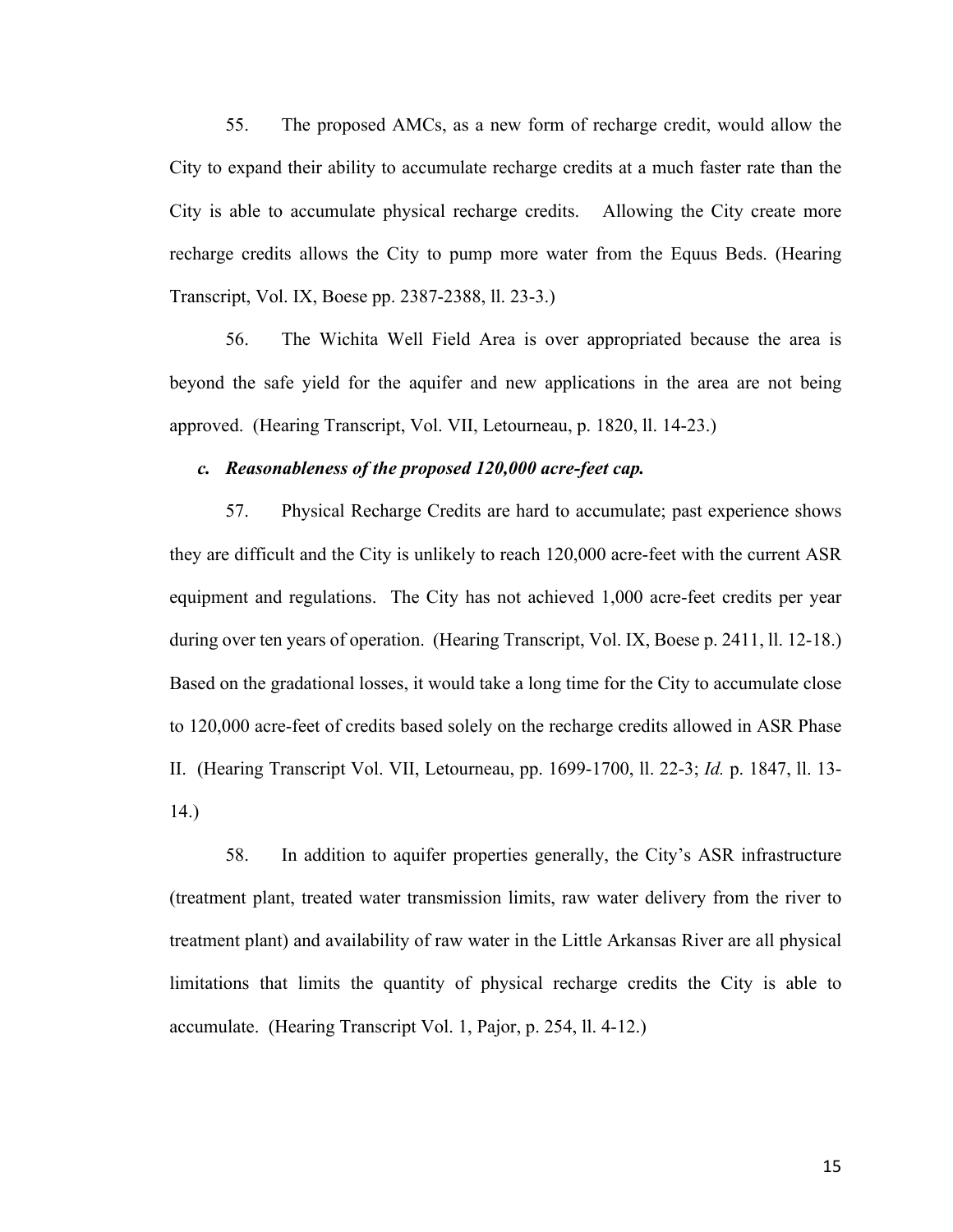59. The current minimum index levels act as a cap or physical limitation on the recovery of credits. (Hearing Transcript, Vol. X, Romero, p. 2669, ll. 10-14.)

60. The City estimates 60,000 acre-feet is needed for the 1% drought protection. (Hearing Transcript Vol. 1, Pajor, p. 195, ll. 21-23; *Id.* Vol. V, McCormick, p. 1155, ll. 19- 22; Proposal Table 2-5.) The City and DWR testified to various theories to support the proposed 120,000 acre-feet cap on recharge credits. The 120,000 acre-feet cap allows the City to bank credits for back to back 1% droughts. (Hearing Transcript, Vol. 1, Pajor, p. 269, ll. 12-14; *Id.* Vol. VI, Letourneau, p. 1489, ll. 3-18.) A contingency of 60,000 acrefeet was added to the amount of credits the City would like to hold for a 1% drought bumping it up to 120,000 acre-feet. 120,000 acre-feet coincides with the volume of storage that had been depleted and was available storage in the aquifer. (Hearing Transcript Vol. V, McCormick, p. 1155-1156, ll. 23-25, 1-10; *Id*. Vol. VI, Letourneau, p. 1485, ll. 14-18.)

61. The simulated drought and basis for the City's model shows fewer than 50,000 acre-feet of recharge credits being withdrawn from the BSA during the 10 year simulated drought<sup>2</sup>. (City Exhibit 1, Proposal, p. 2-10 Figure 2-5.)

62. The City's drought simulation is based on 1998 starting conditions and reflects the City will be able to divert/withdraw approximately 94,400 acre-feet of credit water from the BSA if the minimum index levels are lowered as requested. Any remaining Recharge Credits would be stranded based on the drought simulation. (Hearing Transcript, Vol. IX, Romero, p. 2504, ll. 15-19; *Id*. p. 2507, ll. 7-25; District Ex. 68, Romero Expert Report, p. 6.)

## *2. Impairment*

 $2$  Note: Error identified in credit calculation for Stress Period 5 ASR Credit Pumping. Correct figure is 16,579 acrefeet. Stress period 3 reflects 19,907 acre-feet in credits; however, this is limited to 18,000 acre-feet annually.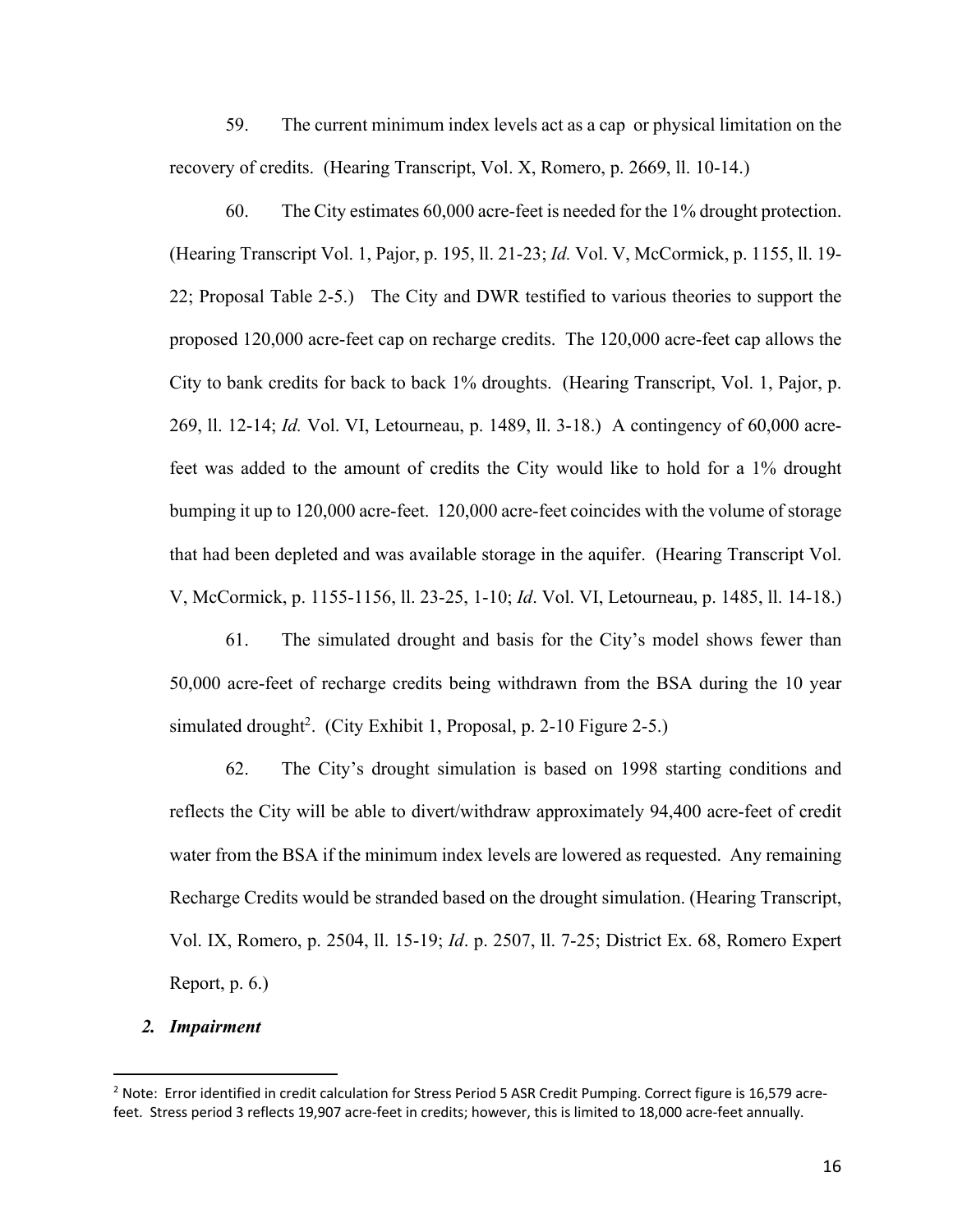63. K.S.A. 82a-708(b) and K.S.A. 82a-711(c) address impairment. "Whether a proposed use will impair a use under an existing water right, impairment shall include the unreasonable raising and lowering of the stating water level…" (Hearing Transcript Vol. VII, Letourneau, pp. 1670, ll. 21-3; District Ex. 2, Pope Expert Report p. 7.)

64. Groundwater pumping has the potential to impair surface water rights. (Hearing Transcript, Vol. XII, Austin, p. 3118, ll. 12-14.) Withdrawing 120,000 acre-feet of recharge credits at the allowed rate of  $19,000<sup>3</sup>$  acre-feet per year has the potential to cause impairment to other wells in the basin storage area. (Hearing Transcript Vol. VII, Letourneau, p. 1700, ll. 13-23.)

65. The groundwater elevations at the end of the proposal's simulated 8-year drought reflect approximately 50,000 acre-feet of credits withdrawn from the Basin Storage Area. (Proposal Figure 6, Table 2-5.)

66. The Wichita well field area is over-appropriated and beyond safe-yield for the aquifer. (Hearing Transcript, Vol. I, Pajor, p. 220, ll. 1-3; *Id*. Vol. VII, Letourneau, p. 21-23; *Id*. Vol. VIII, Boese p. 2205, ll. 14-15.) In an over-appropriated aquifer, all of the water available according to safe yield, has already been dedicated to other water users. (Hearing Transcript, Vol. VIII, Boese pp. 2257-2258; Vol. XI, Boese pp. 2965-2966, ll. 4- 25.)

67. New appropriations, or increases in consumptive use in the well field area have been denied due to Safe Yield as early as the 1980s. (Public Written Comments, Mr. Floyd Holle December 13, 2019, Letter dated July 15, 1980.)

<sup>3</sup> Should be 18,000 acre-feet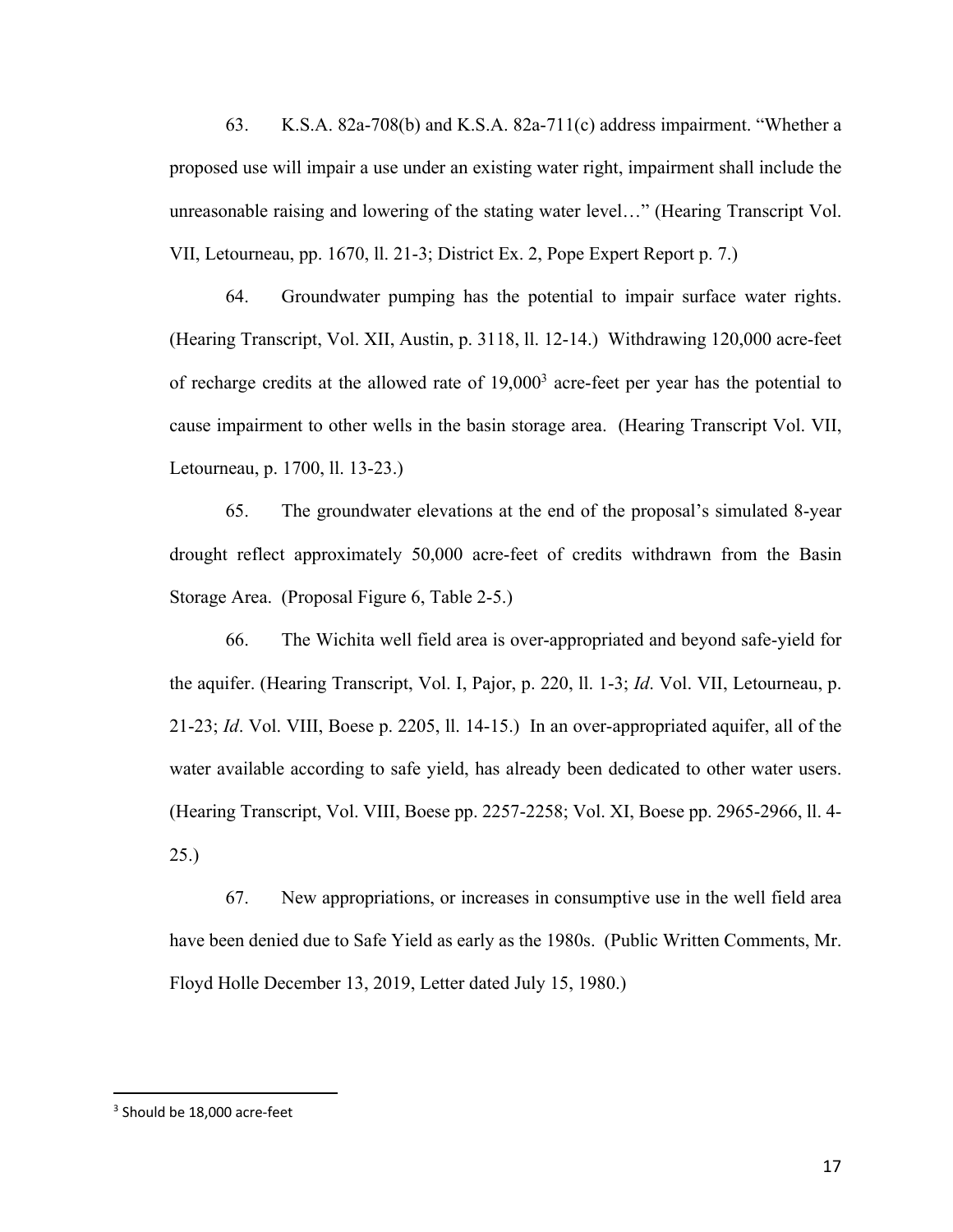68. The only way to dedicate water to anybody else is by adding to the resource, by injecting treated source water into the aquifer, that then becomes additional supply. (Hearing Transcript, Vol. IX, Boese p. 2408, ll. 4-10.)

69. Not pumping water from the aquifer does not add to the supply. (Hearing Transcript, Vol. IX, Boese pp. 2408-2049, ll. 14-2.) The proposed AMCs do not involve physically recharging water to the aquifer or placing water in the aquifer for storage. In withdrawing AMCs from the aquifer, the City would be diverting water others have a priority right to divert. (Hearing Transcript, Vol. X, Pope p. 2726-2727, ll. 20-25, 1-7; District Exhibit 2, Pope Expert Report, p. 9.)

70. AMCs would allow a substantially larger quantity of groundwater to be withdrawn from the well field area during a drought when the demand for and value of water are at the highest points. (Hearing Transcript Vol. X, Pope, p. 2731, ll. 14-23; District Exhibit 2, Pope Expert Report, p. 10.)

71. MODFLOW has numerous post-processing tools available that allow more accurate water level interpolation within each individual grid cell. (Hearing Transcript Vol. XIV, McCormick, p. 3510, ll. 7-11.) Burns & McDonnell did not engage such post processing tools in developing the Proposal. (Hearing Transcript Vol. XIV, McCormick, p. 3511, ll. l-4.) Paul McCormick with Burns & McDonnell testified using post processing tools to look at more narrow areas of the aquifer, including individual wells would not add significant value because there are so many unknowns and conditions that change throughout the year. (Hearing Transcript Vol. XIV, McCormick, p. 3511, ll. 21-25.)

72. The City did not do any modeling, MODFLOW or otherwise, to determine the impact of the City's proposal on water quality. (Hearing Transcript, Vol. IV,

18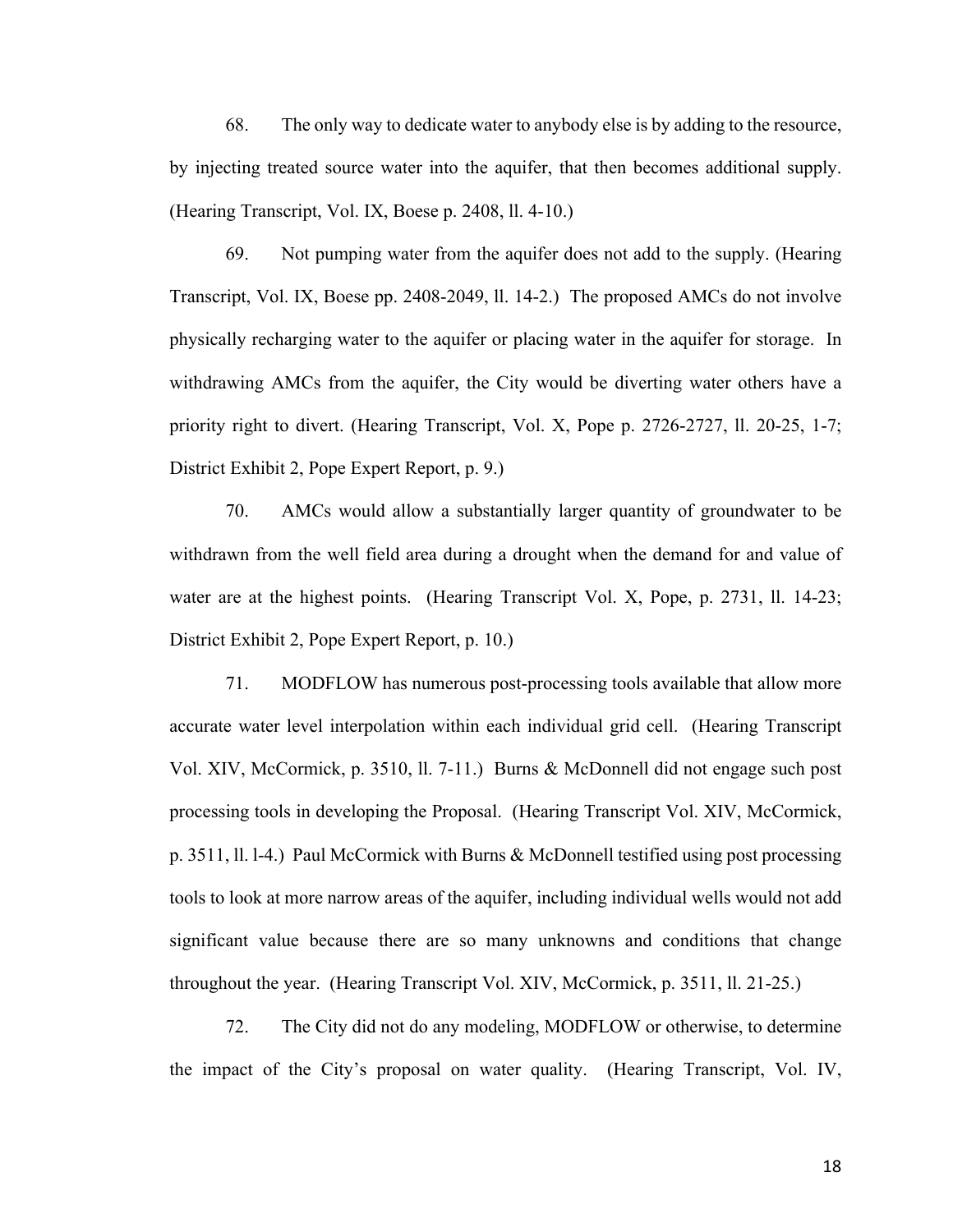McCormick, p. 1109, ll. 5-12.) Mr. Letourneau, as the head of the water appropriation program was responsible for making a recommendation regarding the City's proposal. (Hearing Transcript Vol. V, Letourneau, pp. 1380 – 1381, ll. 20-20.) Mr. Letourneau testified DWR did not attempt to replicate, perform any independent modeling work, independent simulations, modeling the impact on water quality, or analyze the City's modeling. (Hearing Transcript Vol. V, Letourneau, pp. 1378 – 1380; *Id.* Vol. VII, p. 1684, ll. 1-8.) DWR did not perform any independent data collection, calculations or measurements to evaluate or verify the City's modeling or proposal. (Hearing Transcript Vol. V, Letourneau, pp. 1360-1361, ll. 9-18; *Id*. at Vol. VI p. 1528, ll. 6-8.).

#### *3. Public Interest*

73. Several factors are considered in determining whether a proposed use will prejudicially and unreasonably affect the public interest, including: (1) minimum desirable streamflow requirements (2) the area, safe yield and recharge of the appropriate water supply; (3) the priority of existing claims of all persons to use the water of the appropriate water supply; (4) the amount of each claim to use water (5) all other matters pertaining to such questions." (K.S.A. 82a-711(b); District Exhibit 2, Pope Expert Report, p 7.)

74. One Intervenor testified, given the fragility of our system, anytime somebody is applying for a water permit in the Equus Beds it is in everybody's best interest to do what we can to protect the balance of recharge and withdrawals, including safe yield analysis. (Hearing Transcript Vol. XII, Basore, p. 3302-3303, ll. 16-5.) Safe yield is a calculation considering the balance between the recharge and discharge of the aquifer and directly related to quantity of water available for appropriation. (Hearing Transcript Vol. VIII, Letourneau, pp. 1979-1980, ll. 24-4.)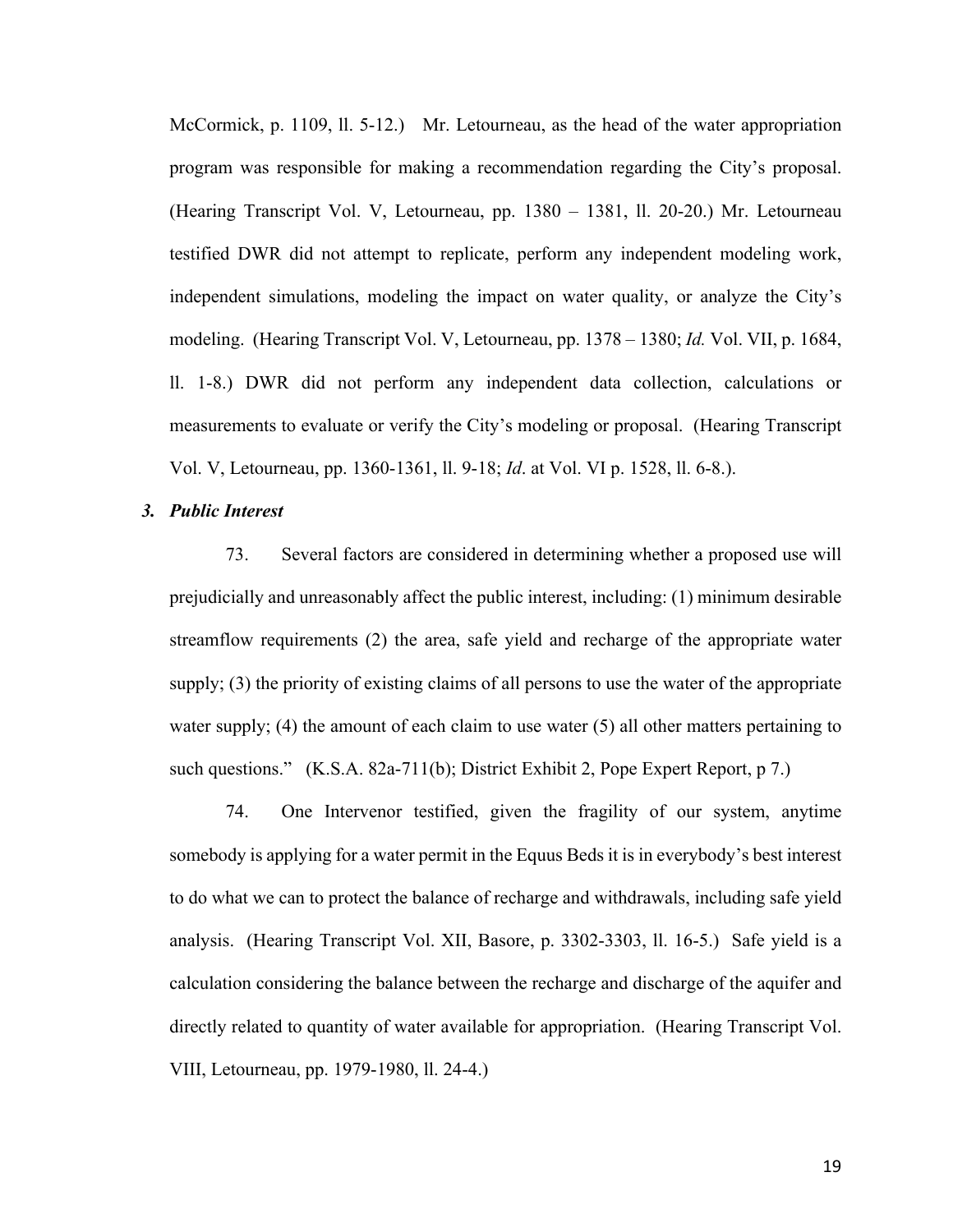75. The only basis provided by DWR to support its determination AMCs serve the public interest is because it facilitates a fuller aquifer. (Hearing Transcript Vol. V., Letourneu, p. 1270, ll. 1-4; *Id*. *see generally* pp. 1402 - 1404.) Nothing in the City's Proposal requires the City to maintain a full aquifer, limits the City's ability to withdraw native rights or restricts the City from withdrawing existing recharge credits. (Hearing Transcript Vol. VII, Letourneau, p.1704, ll. 3-6; *Id.* pp.1883-1885, ll. 7-13.)

76. Neither the Proposal nor current regulations and statutes require the City to delay withdrawing credits or meet any criteria whatsoever before withdrawing accumulated credits. (Hearing Transcript Vol. VI, Letourneau, pp. 1432-1433, ll. 21-2.)

#### *Impact of Aquifer Maintenance Credits on Safe Yield*

77. Safe Yield applies to every new appropriation and is considered when reviewing a new application or a change application. (K.S.A. 82a-711; K.A.R 5-3-10; K.A.R. 5-22-7(a); Hearing Transcript, Vol. VI, Letourneau, pp. 1504-1505, ll. 24-2; *Id.* at Vol. VIII, Boese p. 2175, ll. 3-12.)

78. Safe Yield is calculated based on the authorized quantity, proposed quantity, and the recharge rate of the aquifer for that area of consideration. (Hearing Transcript, Vol. IX, Boese p. 2383, ll. 3-6; K.A.R. 5-22-7.) Safe yield helps to determine what is in the public interest reflecting the amount of water the aquifer will safely provide. (Hearing Transcript Vol. VII, Letourneau, p. 1673, ll. 7-15.) The public interest is served by only appropriating the safe yield of a water resource. (*See* K.A.R. 5-3-9(b); District Exhibit 22; Hearing Transcript, Vol. VIII, Boese p. 2212, ll. 4-16.)

79. Applications for Aquifer Storage and Recovery wells are exempt from safe yield because Artificial Recharge is a different source of water. The safe yield exemption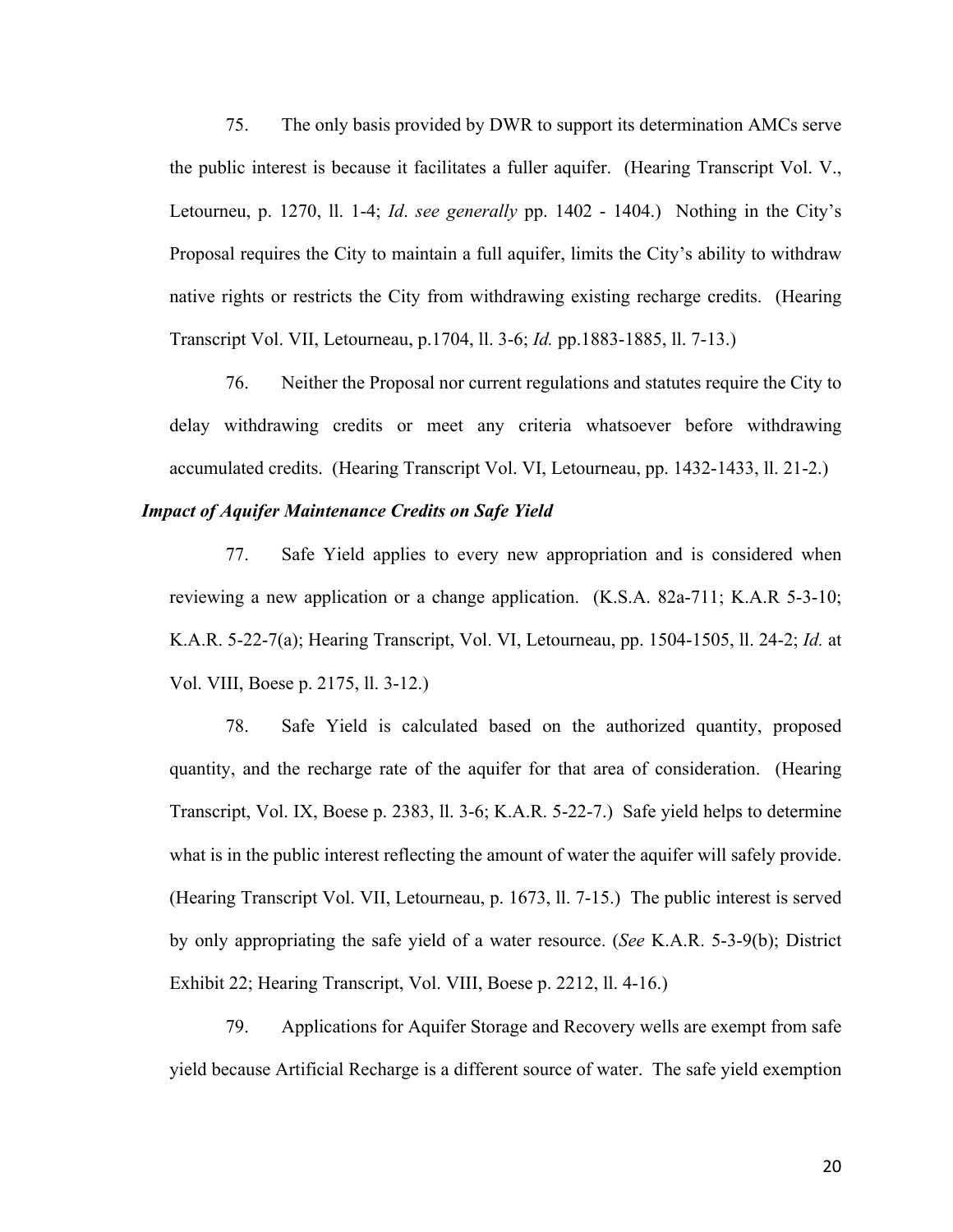was drafted and enacted when only physical artificial recharge was available with no subsequent modification to address AMCs. (Hearing Transcript Vol. VI, Letourneau, p. 1500, ll. 8-25; *Id.* Vol. VIII, Boese p. 2211, ll. 8-9; *see also* K.A.R. 5-22-7(b)(7).)

80. The City's Proposal is not an application for an Aquifer Storage and Recovery Well. The City seeks to create AMCs under an alternative procedure for establishing recharge credits. (City Exhibit 1, Proposal, p. 3-1.)

81. AMCs seek to divert "native water present in the Aquifer, which is there as a result of recharge from precipitation and the required return flow from other water rights in the area. To divert such native water, the City is required to file new applications to divert native water from the Equus Beds." (District Ex. 2, Pope Expert Report, p. 9). Such a new application would be subject to GMD2 regulations, including Safe Yield, K.A.R. 5- 22-7.

82. AMCs are not exempt from safe yield (Hearing Transcript, Vol. VIII, Boese p. 2211, ll. 11-13). "To be able to be exempt from safe yield, to gain approval for a new appropriation right, you must add water to the system. That is not water left in storage; that is adding outside source water to the system. An AMC does not do that." (Hearing Transcript, Vol. VIII, Boese p. 2211, ll. 20-25.)

83. If the City were applying for new permits for the water requested as an AMC those applications would not be recommended for approval due to failing safe yield. "There is no water available in the City of Wichita's existing well field for new appropriations…" (Hearing Transcript Vol. VIII, Boese, pp. 2223-2224, ll. 20-8.)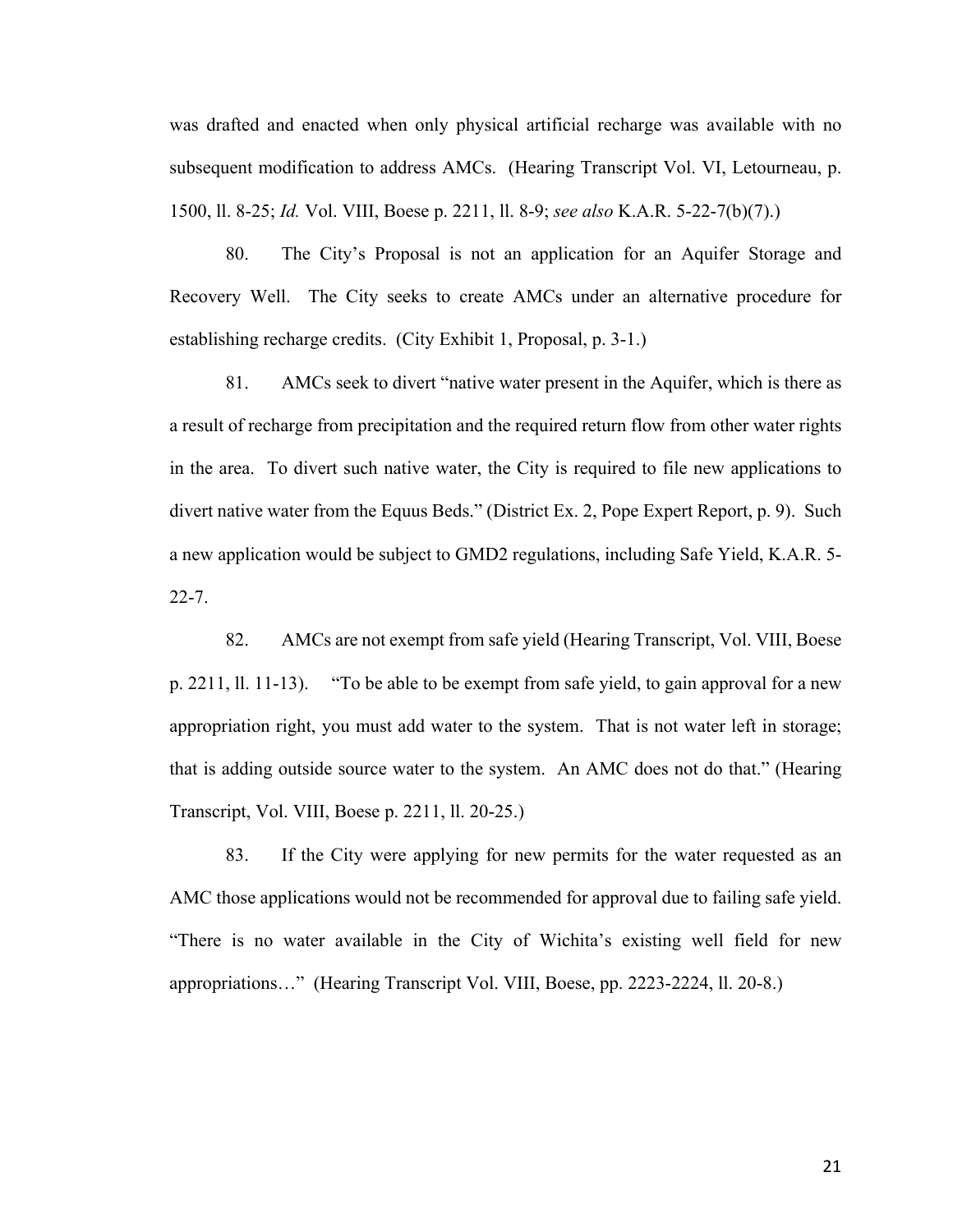84. Safe Yield requirements have prevented new permits, other than ASR permits and very small use permits in the Wichita Well Field Area for a long time. (Hearing Transcript, Vol. VIII, Boese p. 2220, ll. 19-24.)

## *Passive Recharge Credits are prohibited*

85. During the initial review of the ASR Program and promulgation of the Rules and Regulations there was an extensive review of passive recharge credits internally at Division of Water Resources and determined, after careful consideration, that the passive recharge "concept was not consistent with the law because no physical recharge actually occurred using that method." (Hearing Transcript, Vol. X, Pope p. 2707, ll. 3-14.)

86. Mr. Pope, the former Chief Engineer responsible for implementing the ASR Regulations and approving Phase I testified, passive recharge credits were "a front-andcenter question" and "central to the development of the project" during the Phrase I review and approval. (Hearing Transcript Vol. IX, Pope, p. 2813, ll. 1-5.)

87. Passive recharge credits were described as water which the City could have legally pumped but did not pump or getting credit for water not legally pumped from the City's native water rights. (Hearing Transcript, Vol. VIII, Boese p. 2094, ll. 11-18.)

88. The Phase I Findings describe the issue of passive recharge as "water which the City could have legally pumped, but did not pump." (*See* Findings and Order August 8, 2005 p. 2 of 21; District Ex. 26 p 11; *see also* Hearing Transcript Vol. VII, Letourneau, pp. 1633-1634, 25-9; *id.* Vol. X, Pope, p. 2707, ll. 18-22.)

89. The Phase I Findings and Order dated August 8, 2005 concluded: passive recharge credits should not be allowed because they are not "artificial recharge" as defined in K.A.R. 5-1-1, because no source water is being artificially recharged to create those

22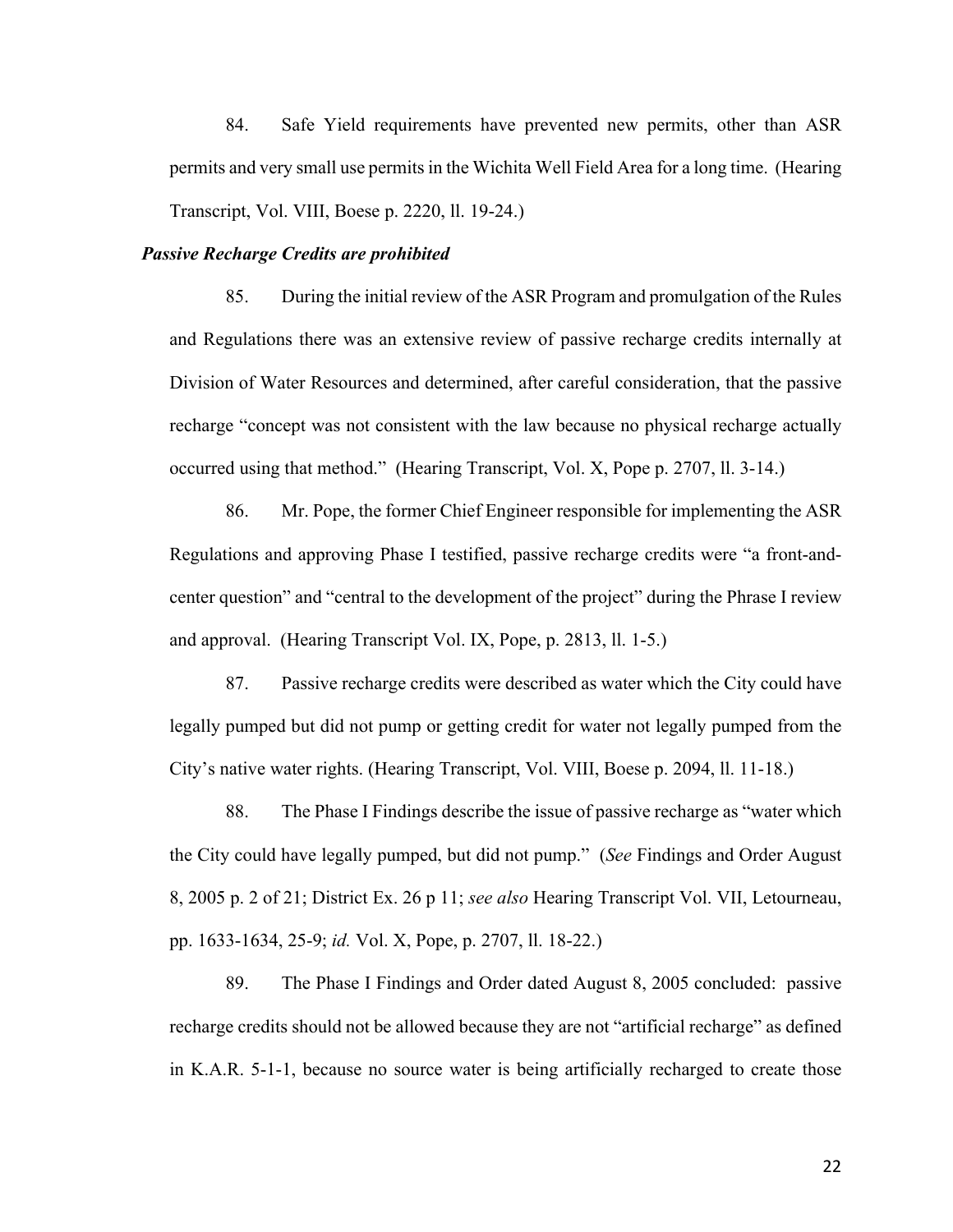credits. (*See* Findings and Order August 8, 2005 p. 11; District Ex 26; Hearing Transcript Vol. VII, Letourneau, p. 1631, ll. 4-9; *id.* Vol. X, Pope, p. 2708, 10-23; *id.* Vol. VIII, Boese p. 2094, ll. 1-6; District Ex 2, Pope Expert Report, p. 3.) Passive recharge shall not be considered as inflow and shall be excluded from any water balance calculations. (Phase I Hearing Transcript Vol. I, p. 282, ll. 5-7.)

90. Passive recharge credit is not a defined term in applicable statutes or regulations. Mr. Letourneau testified DWR believes passive recharge credits should be prohibited. (Hearing Transcript Vol. VII, Letourneau, pp. 1632-1633, ll. 20-1.)

91. The Phase II Findings and Order, dated September 18, 2009, includes similar language and clearly states passive recharge credits shall not be allowed. (*See* District Exhibit 28 p. 2; *id* at p. 5; Hearing Transcript, Vol. VII, Letourneau, pp. 1635- 1636, ll. 20-12; *id.* Vol. X, Pope, pp. 2709-2710, ll. 24-4.)

92. Passive recharge credits are recharge credits accrued as a result of not pumping water from the city's existing wells in the Wichita well field area of the Equus Beds. Passive recharge is not consistent with the law because no physical recharge actually occurs. (Hearing Transcript, Vol. X, Pope, p. 2707, ll. 11-22.)

93. The City proposes the "water left in storage as a result of utilizing Little Arkansas River flows rather than groundwater from the EBWF would be considered as an ASR Aquifer Maintenance Credit with similar characteristics to the current ASR recharge credits." (Hearing Transcript, Vol. VII, Letourneau, p. 1640, ll. 13-20; *id.* Vol. VIII, Boese p. 2204, ll. 5-11; *See also* City Exhibit 1 p. 1-2.)

94. Water "left in storage" refers to groundwater not pumped from the Equus Beds. Water credits are not issued or granted for water users electing to use surface water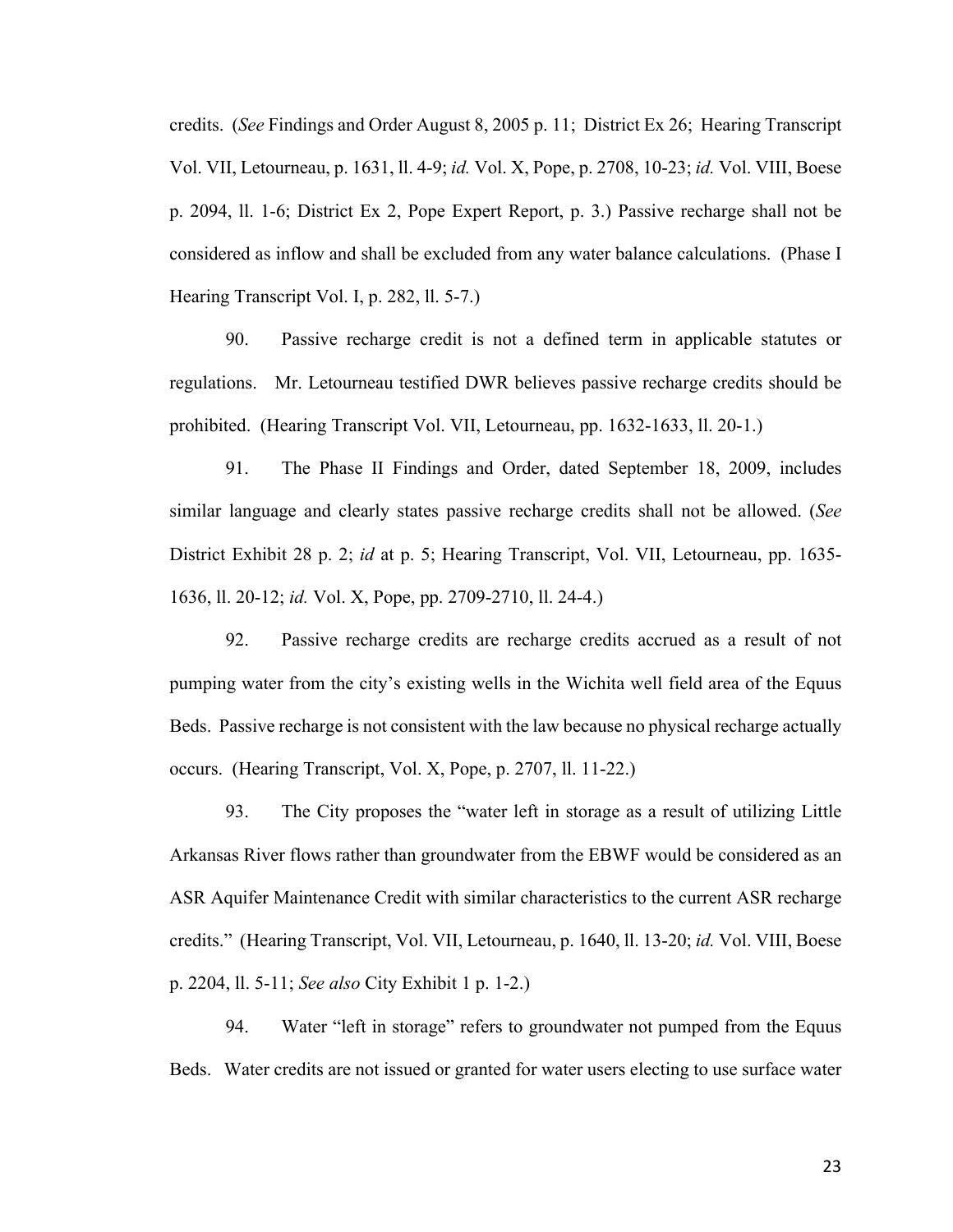in lieu of pumping groundwater. (Hearing Transcript, Vol. VIII, Boese p. 2010, ll. 8-12.) A water user cannot re-appropriate water that is not pumped. "Water that's not pumped does not go back – into the pot, so to speak, that can be re-appropriated." (Hearing Transcript, Vol. VIII, Boese p. 2205, ll. 14-19.)

95. The definition of Recharge Credit is not limited to the Little Arkansas River opening up many options if a Recharge Credit can be accumulated by not pumping a water right. (K.A.R. 5-1-1(mmm.) "[G]etting credit for not pumping a well can really lead to unintended consequences." (Hearing Transcript, Vol. X, Pope p. 2722, ll. 22-24.)

96. "Farmers and ranchers have been…actively or passively recharging the Equus Beds since they first put plows into the sod in 1870 out here." Irrigators pump what is reasonable which is not always the full authorized amount, regularly leaving water in the aquifer without credit for the water not pumped or left in the aquifer. (Hearing Transcript Vol. XII, Basore, pp. 3244-3246.)

97. Allowing AMCs where actual source water is not physically recharged would likely allow the City to develop recharge credits, without performing physical recharge, and then withdraw those credits during a drought period. This could result in substantially more water use with harmful effects on the aquifer during the prolonged drought period. (Hearing Transcript, Vol. X, Pope p. 2725-2726, ll. 14-25, 1.)

98. AMCs are a form of passive recharge, which are not authorized by the KWAA, or the Chief Engineer's ASR rules and regulations. (Hearing Transcript, Vol. X, Pope p. 2729, ll. 3-25; Hearing Transcript, Vol. VIII, Boese p. 2205, ll. 1-8.)

#### *Aquifer Maintenance Credits under Kansas Water Law*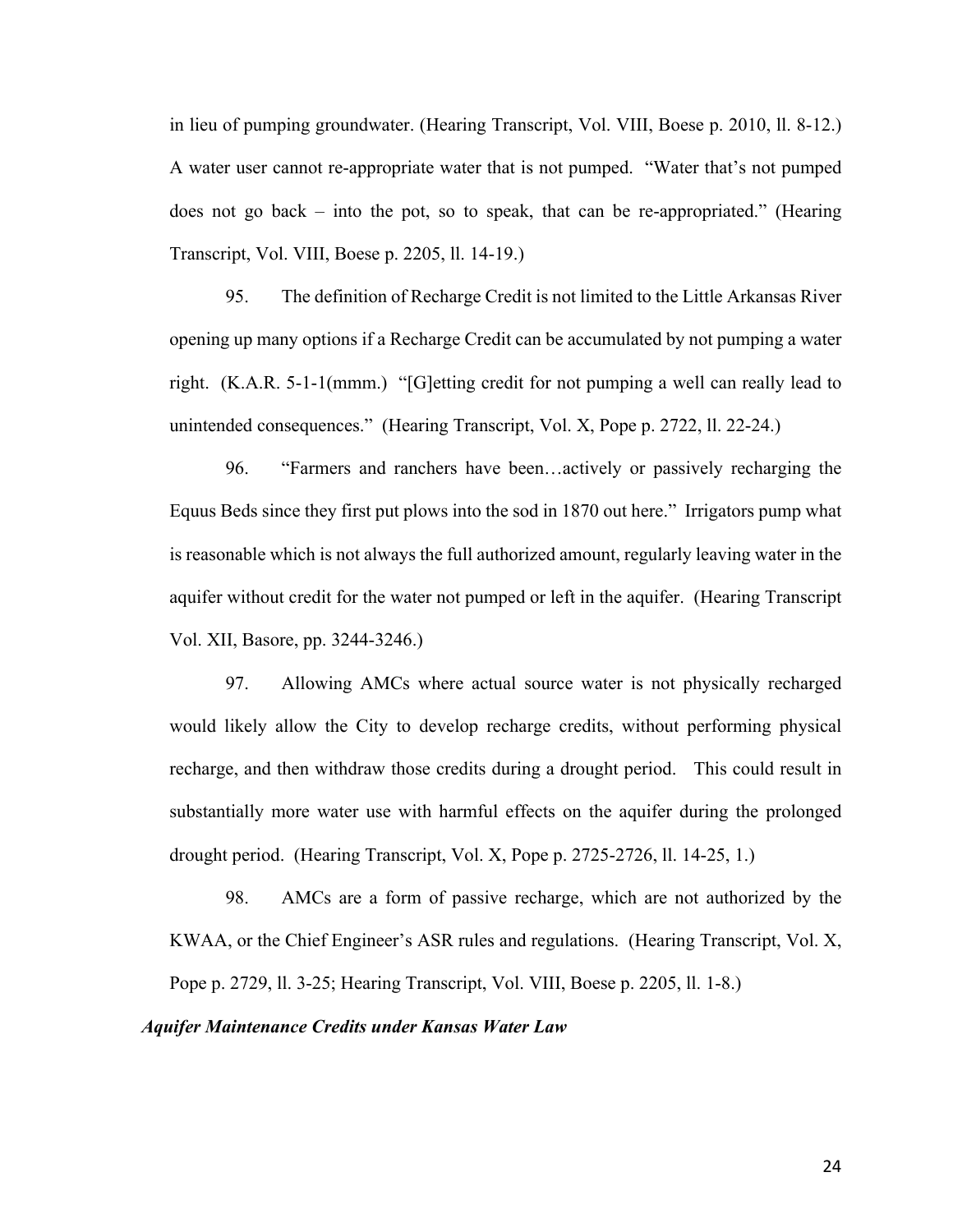99. In Kansas neither the KWAA nor any of the regulations adopted pursuant to it, expressly authorize the use or concept of AMCs. The City's proposed ASR aquifer maintenance credit, or AMC, proposal… is inconsistent with the provisions of the Water Appropriation Act, K.S.A. 82a-701 et seq., nor the regulations promulgated thereunder… most specifically K.A.R. 5-1-1, 5-12-1 through 5-12-4, as well as K.A.R. 5-22-1, 5-22-10 and 5-22-17. (Hearing Transcript, Vol. X, Pope, p. 2711, ll. 13-16; *id.* p. 2728, 10-23; District Ex 2, Pope Expert Report, p. 8.)

100. The ASR regulations are clearly based on having a water right owner deposit real physical water into an aquifer, and not get fictional credits to later divert water from the aquifer for delivering surface water directly to the City." (District Ex 2, David Pope Expert Report, p. 8.)

101. The definitions in K.A.R. 5-1-1 provide support for disapproving AMCs.

(Hearing Transcript Vol. X, Pope, pp. 2711-2712, ll. 17-5.)

#### *Relevant definitions*

102. Relevant definitions under K.A.R. 5-1-1

(e) "Aquifer Storage" means the act of storing water in an aquifer by artificial recharge for subsequent diversion and beneficial use.

(f) "Aquifer storage and recovery system" means the physical infrastructure that meets the following conditions: Is constructed and operated for artificial recharge, storage and recovery of source water; and consists of apparatus for diversion, treatment, recharge, storage, extraction and distribution."

(g) "Artificial recharge" means the use of source water to artificially replenish the water supply in an aquifer.

(mmm) "Recharge credit" means the quantity of water that is stored in the basin storage area and that is available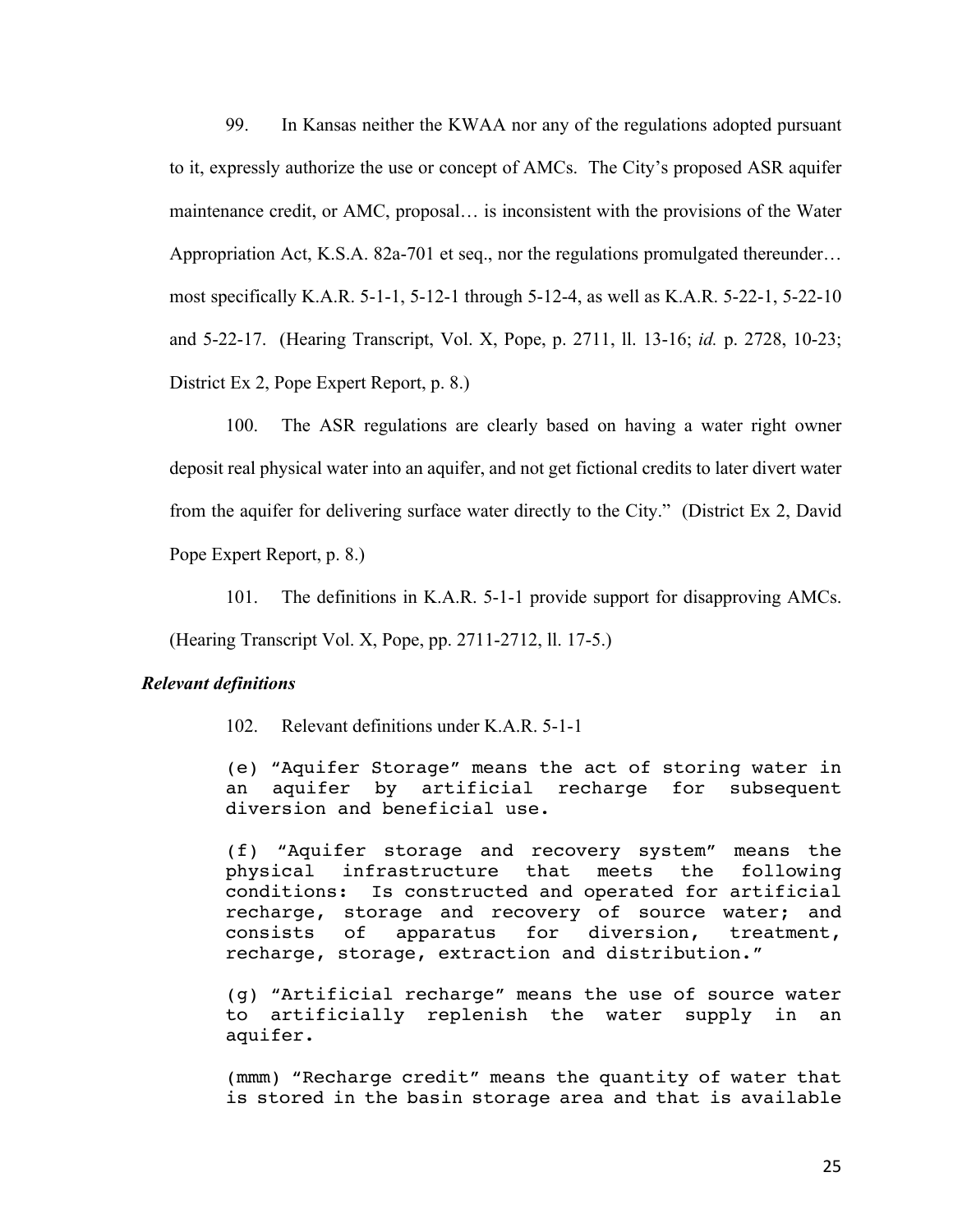for subsequent appropriation for beneficial use by the operator of the aquifer storage and recovery system.

(yyy) "Source water" means water used for artificial recharge that meets the following conditions: (1) is available for appropriation for beneficial use; (2) is above base-flow stage in the stream; (3) is not needed to satisfy minimum desirable streamflow requirements; and (4) will not degrade the ambient groundwater quality in the basin storage area.

103. AMCs do not meet the criteria included in the definitions found in the Kansas Water Appropriation Act Rules and Regulations. (Hearing Transcript, Vol. X, Pope, pp. 2713-2714, ll. 24-2.)

104. An aquifer storage and recovery system involves the physical injection, storage and then the recovery of source water, three steps would be injection, storage, and then eventual recovery. (Hearing Transcript, Vol. VIII, Letourneau, p. 1955, ll. 2-14, *id.* Boese, p. 2236.)

105. AMCs seek two beneficial uses from the same unit of water. Water is diverted from the Little Arkansas River for municipal use and subsequently the City seeks to withdraw water from the Equus Beds in the form of a recharge credit to again use for municipal use. (Hearing Transcript, Vol. VIII, Boese, p. 2272, ll. 8-12.)

106. Accumulating AMCs does not put actual source water into the basin storage area. (Hearing Transcript Vol. VIII, Letourneau, p. 1966, ll. 5-10.) AMCs do not store water in the aquifer for subsequent diversion. *(Id. Vol. VIII, Boese, p. 2243, ll. 6-9.)* 

#### *Creation of AMCs by Accounting Process*

107. The City seeks to create AMCs with a new accounting methodology without any amendments or changes to existing rules and regulations. (Hearing Transcript Vol. V, Letourneau, p. 1270, ll. 9-12.)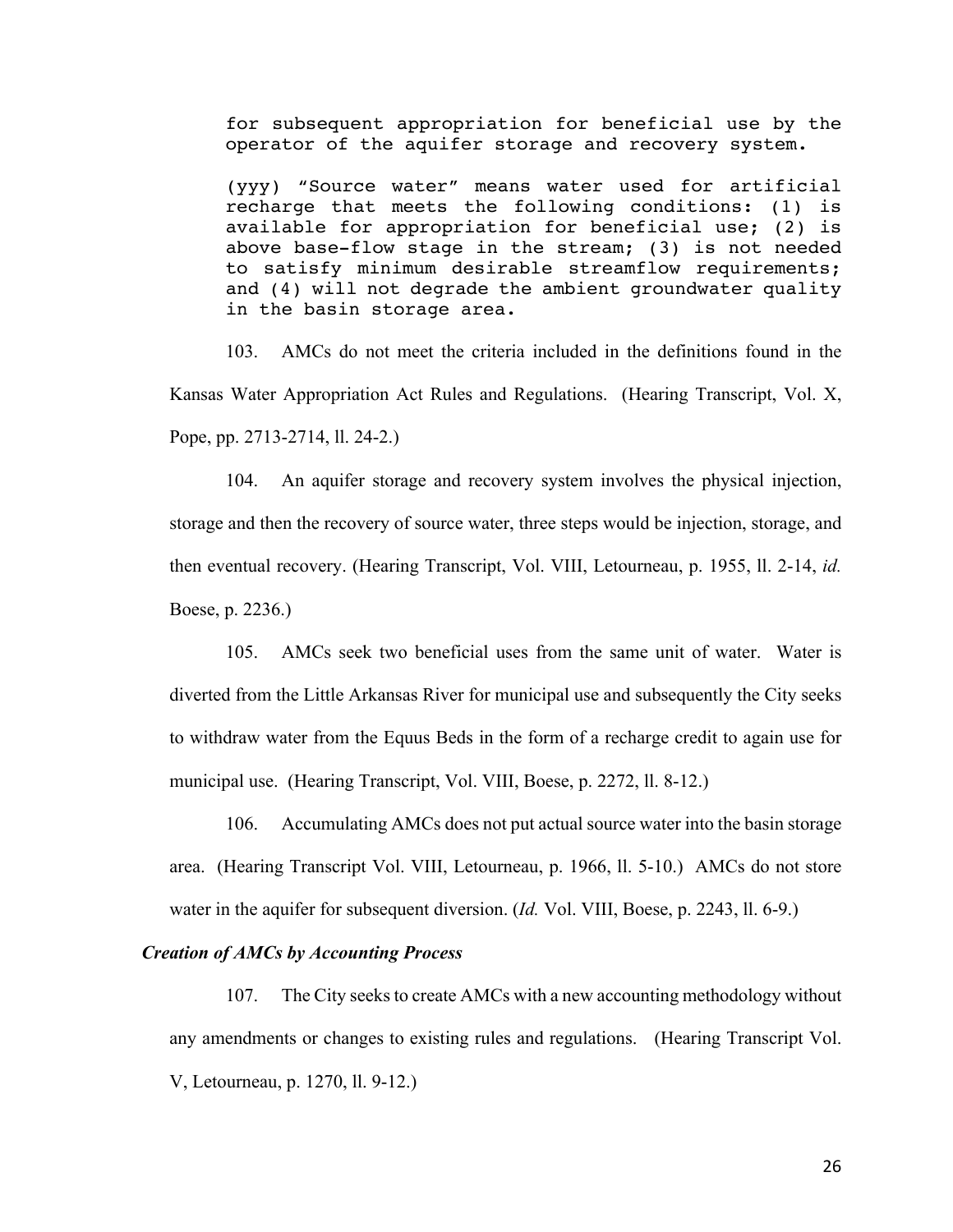108. Establishing AMCs as an additional type of recharge credit is not an accounting issue. AMCs are inconsistent with the adopted rules and regulations or the Phase I and Phase II orders. (Hearing Transcript, Vol. X, Pope pp. 2759-2760; *see also* District Ex. 26, p. 15.)

109. The City proposes to switch from a model driven accounting process looking at each index cell to a methodology based on a percentage loss. (Hearing Transcript, Vol. XII, Austin p. 3110, ll. 13-25.)

110. "The accounting of the water balance of all water entering and leaving the basin storage area shall be determined using sound engineering methods based on actual measurements or generally accepted engineering methodology or a combination of both." (*See* Phase I Hearing Transcript Vol. I, pp. 128-129.)

111. The MODFLOW model originally constructed and created by the U.S.G.S. to account for water balance in the BSA represents the best engineering methodology currently available to account for the water balance in the basin storage area. (*See* Phase I Hearing Transcript Vol I, p. 129, ll. 9-15.)

#### *Proposed Accounting Method*

112. There is a deviation between the current and proposed accounting. (Hearing Transcript, Vol. X, Romero, p. 2556, ll. 23-25.) In 2015 the variance is almost 1,000 feet between the current physical recharge and the proposed AMC accounting methods. (Hearing Transcript Vol. VI, Letourneau, p. 1615, ll. 7-11.) The proposed simplified accounting method should be enhanced to see if the deviation can be accounted for (Hearing Transcript, Vol. X, Romero, p. 2557, ll. 1-5.)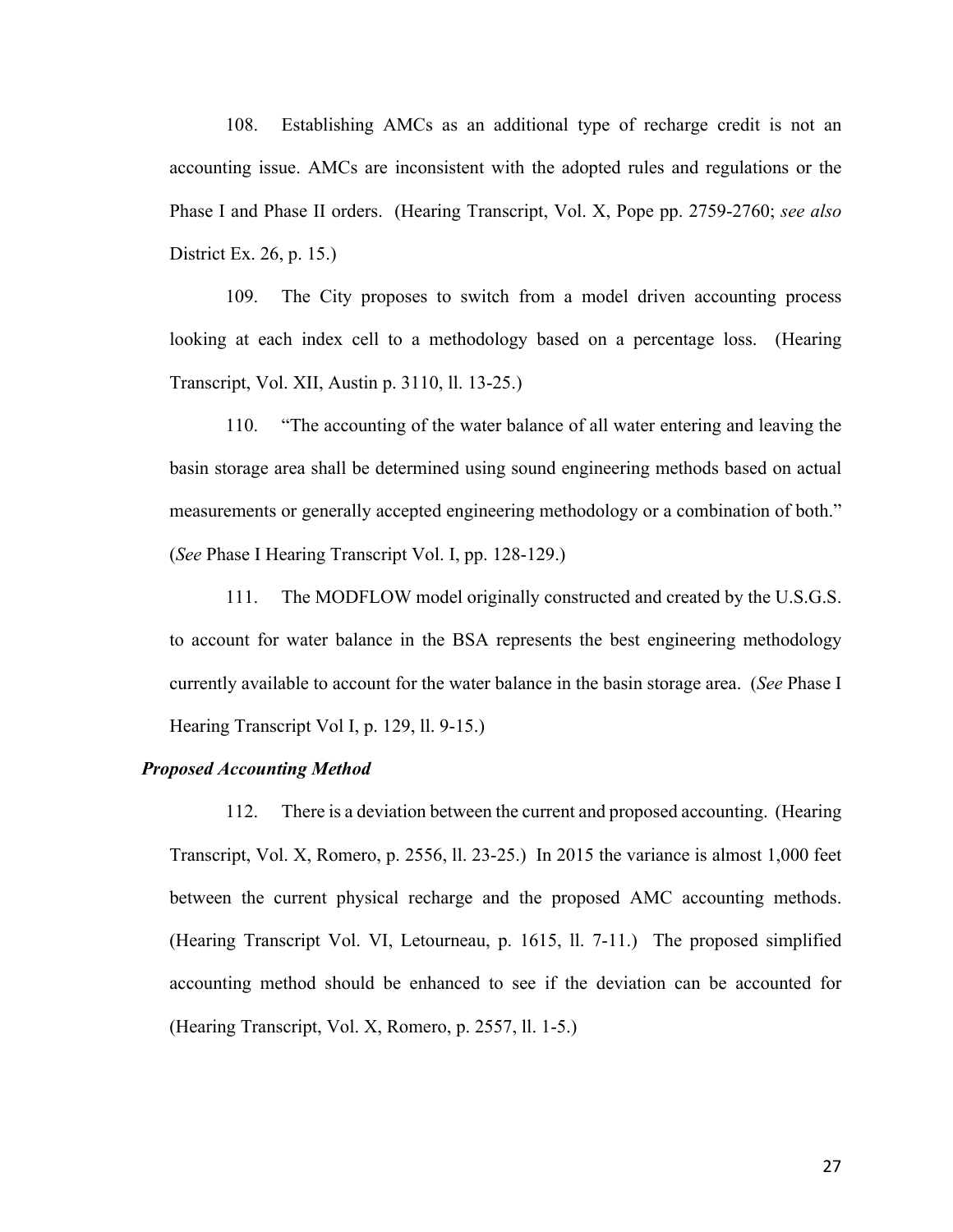113. The City proposed a 5% initial loss and 3% recurring loss. This proposed loss percentage is lower for both initial and migration losses than what has been actually experienced with the current model-based methodology. (City Exhibit 1 Proposal p. 4-3; Hearing Transcript, Vol. XII, Austin p. 3109, ll. 19-25; *Id.* p. 3111, ll. 8-25.)

114. The recharge credit retention percentage published on page 4-2 Proposal is incorrect. Rather than 85%, the retention during the 2006 to 2015 period was actually 73% and 64% for the period of 2006 to 2016. (Hearing Transcript Vol. V, McCormick, p. 1182; *id.* pp. 1189-1190.)

115. Past annual ASR accounting reports do not support the loss percentages used in the proposed accounting methodology. (Hearing Transcript, Vol. XII, Austin p. 3112, ll. 15-20.) Actual credit losses reflect an initial loss as much at 8% or 9% rather than 5% as proposed. Actual credit loss due to migration appeared to be more than 10% based on annual accounting reports.

116. For artificial storage and recovery utilizing an aquifer, the aquifer conditions dictate the migrational losses. High or full aquifer levels cause higher losses. (Hearing Transcript Vol. XII, Austin, p. 3167, ll. 15-17.)

117. The accounting methodology should reflect actual conditions, including losses, not some other condition. (Hearing Transcript Vol. XII, Austin, p. 3168, ll. 1-9.)

118. A natural consequence of a fuller aquifer is that more water will be discharged to the stream, physically you have a higher quantity of recharge credits being lost to streamflow. (Hearing Transcript, Vol. XII, Austin pp. 3113-3114, ll. 19-6.) With a full aquifer state, the basin storage area is leaking more downstream than it would be if the aquifer were at a lower state. (*Id.* p. 3118, ll. 5-9.)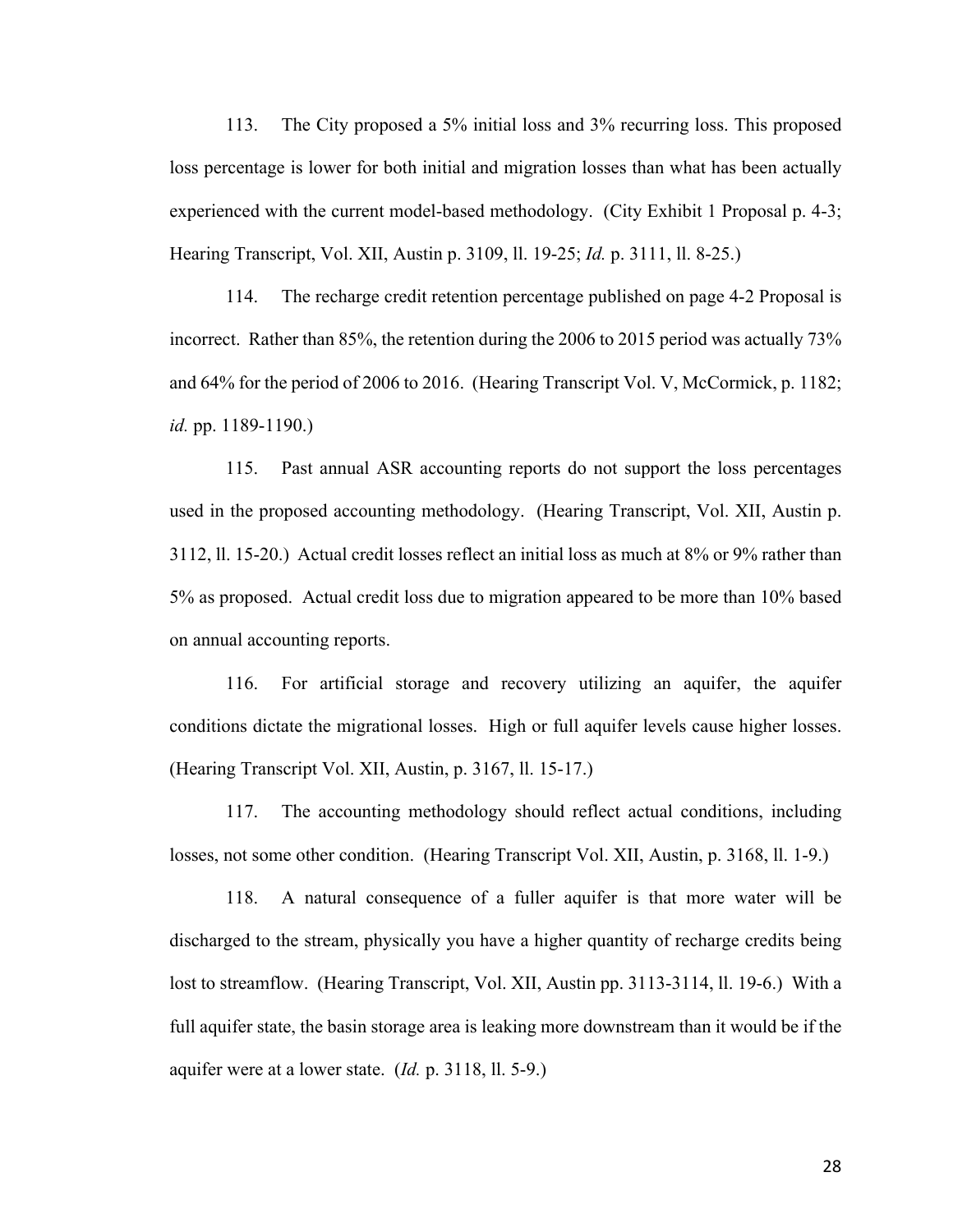119. Mr. Letourneau testified the error in retention percentage provided raises questions regarding the proposed accounting method and DWR intends to take another review of the loss percentages. (Hearing Transcript Vol. VI, Letourneau, p. 1458, ll. 15- 22; *See also* City Exhibit 1, p. 4-2.)

#### **IV. Minimum Index Levels**

#### *Background of Minimum Index Levels.*

120. The Minimum Index Levels are a fundamental aspect to both Phase I and Phase II of the Wichita ASR Project. (Hearing Transcript Vol. VII, Letourneau, p. 1687, ll. 2-5.)

121. The lowest index water level shall be determined per K.A.R. 5-12-1(b)(2). (*See* Phase 1 MOU Attachment A, p. 2.) From its September 22, 2000 effectiveness until amended April 29, 2016, K.A.R. 5-12-1(b)(2) stated: "The vertical extent shall be defined by a minimum and maximum index water level for the basin recharge storage area… The minimum index water level shall be the lowest water level within the basin storage area, or smaller subdivided area if the basin storage area is subdivided, that occurred within the 10 years before the filing of the application for a permit to appropriate water, or a period of time longer than 10 years demonstrated by the applicant to reflect the lowest water level."

122. For ASR Phase I the lowest water levels for each of the 38 cells were set forth in Attachment 4 to the order. (Phase I Findings and Order, Finding 30, pp. 5-6 and Attachment 4; Phase 1 Hearing Transcript p. 120, ll. 21-25, p. 121, ll. 14-25)

123. The public interest in not diverting Equus Beds groundwater is protected by operating the ASR project to prevent withdrawal of recharge credits below the minimum index level. (Phase I Findings and Order, Conclusion 13, p. 12; Hearing Transcript Vol.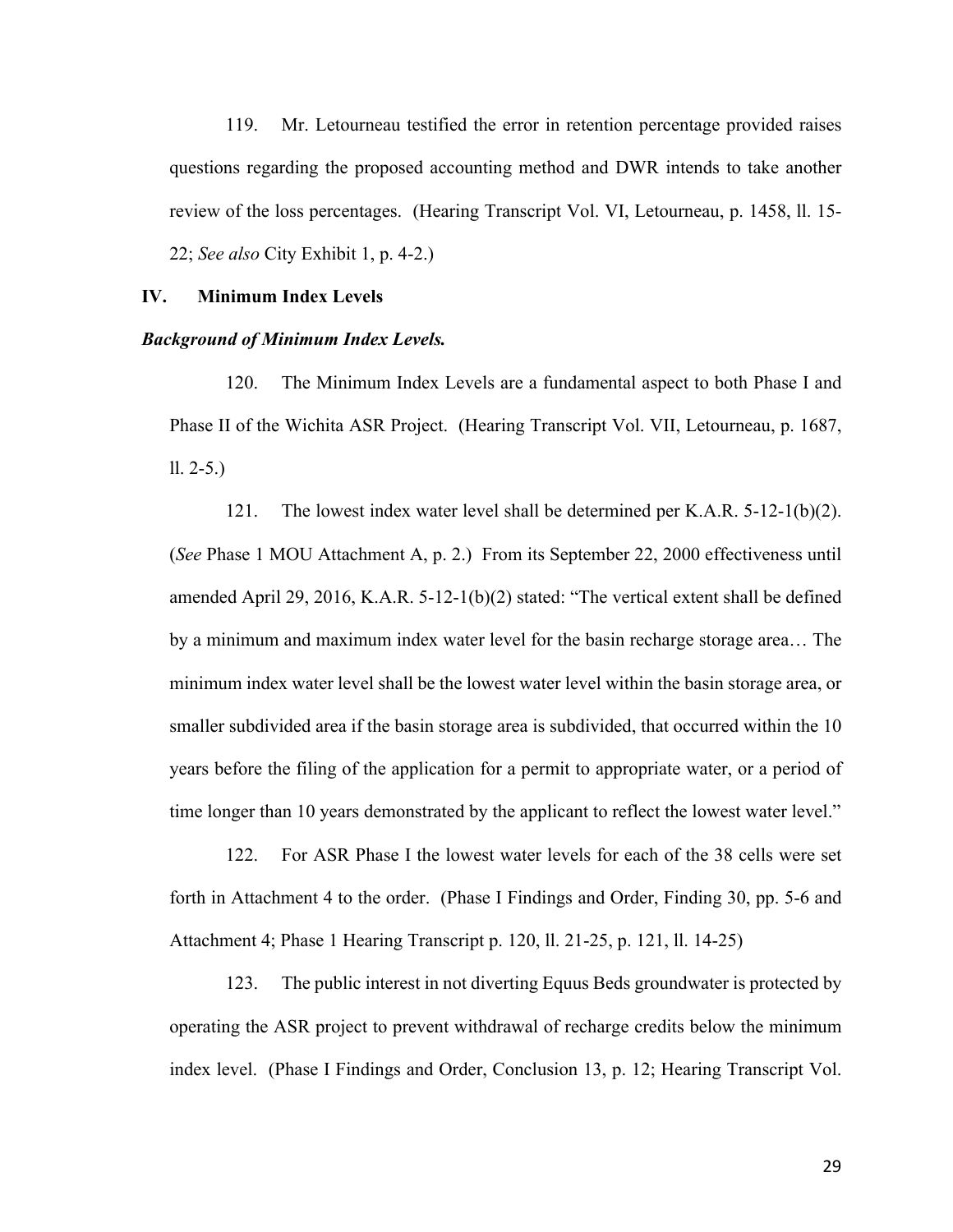VI, Letourneau, p. 1595, ll. 16-25; *id.* p. 1826, ll. 6-11; *id.* at Vol. VIII, Boese, p. 2097, ll. 3-7.)

124. Recharge credits may be withdrawn from a cell only when recharge credits are available from the cell and the static water level at its index well is above the lowest index level. (*See* Phase I Findings and Order, Order 8 p. 15; Phase II Findings and Order, Finding 11G, p. 3 and Order 8 p. 5; Hearing Transcript, Vol. VIII, Boese p. 2097, ll. 3-7.)

125. During the Phase I hearing Gerald Blain testified "the City's applications also allow water to be pumped from the wells only when there are recharge credits available and water levels are above the minimum water levels identified for the individual cells. Therefore, the operation of these wells cannot impair other water users because the aquifer will have to be higher than the base elevation before they can even be operated." (Blain, Jerry. ASR Phase I Public Hearing Transcript at 133)

126. In 2008 it was agreed "[b]ecause the Project recharge and recovery wells can only be pumped if water levels in the aquifer are higher than the historic low level, no impairment is expected." (*See* District Ex. 27, Phase II MOU, Issue 6.)

127. The Minimum Index Levels are included on the individual permits to recover ASR credits, limiting the recovery of artificially recharged water to occur when credits are available and the static water level is above elevation 1,387 mean sea level (District Exhibit 58, Permit 46,714, No 19, p. 3; Hearing Transcript, Vol. VIII, Boese p. 2102, ll. 12-18.) Each of the 30 permits contain a similar condition with the elevation corresponding to the 1993 level. (Hearing Transcript, Vol. VIII, Boese p. 2103, ll. 5-14.)

128. The City had determined, prior to engaging Burns & McDonnell for the current Proposal to modify the Minimum Index Levels that they wanted to lower the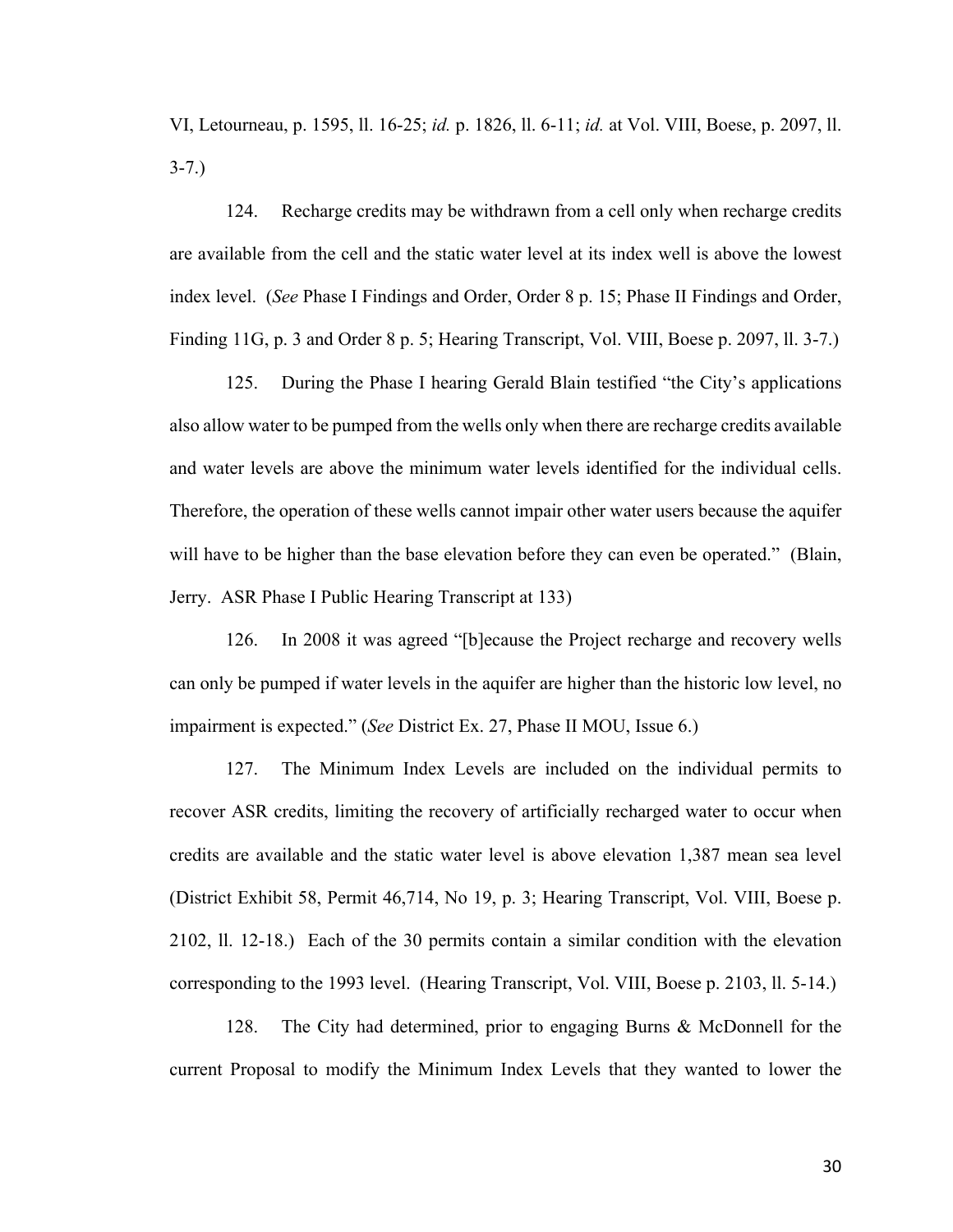minimum index levels. (Hearing Transcript Vol. V, McCormick, p. 1194-1195, ll. 24-25, 1-3.) The desire to lower the minimum index wells existed prior to the 1 percent drought reconstruction based on the operation of the wells over previous years, physical data measurements and estimated water levels. (Hearing Transcript Vol. V, McCormick, p. 1195, ll. 20-23.) Burns and McDonnell was aware of the Minimum Index Levels might not be adequate during the ASR Phase II work and implementation. (Hearing Transcript Vol. V, McCormick, p. 1197, ll. 1-5.)

129. Approval of application File No. 46,627 in ASR Phase II allows the City to appropriate water for Artificial Recharge in the basin storage area previously identified in Phase I of the ASR project. The Phase I Findings and Order identifies the basin storage area in attachment 2, the highest and lowest index water elevations for each cell as defined in attachment 4 will define the vertical extent, and estimated it to be 200,000 acre-feet. (*See*  Phase I Initial Order, Approval of Application and Permits to Proceed, Conclusions 11 and 12.)

130. The lowered minimum index levels in the Proposal expands the basin storage area by increasing the defined vertical extent of the basin storage area.

## *Reliability of Remaining Saturated Thickness*

131. The City's analysis of the 1 percent drought scenario doesn't require going down to the proposed minimum index levels. The proposed minimum index levels are lower than what is in the model because the contingency was added after the drought simulation and modeled results. (Hearing Transcript, Vol. X, Romero, p. 2671, ll. 14-21.)

132. DWR finds the lowered minimum index levels reasonable because the change is "not that significant compared to the practical saturated thickness." (Hearing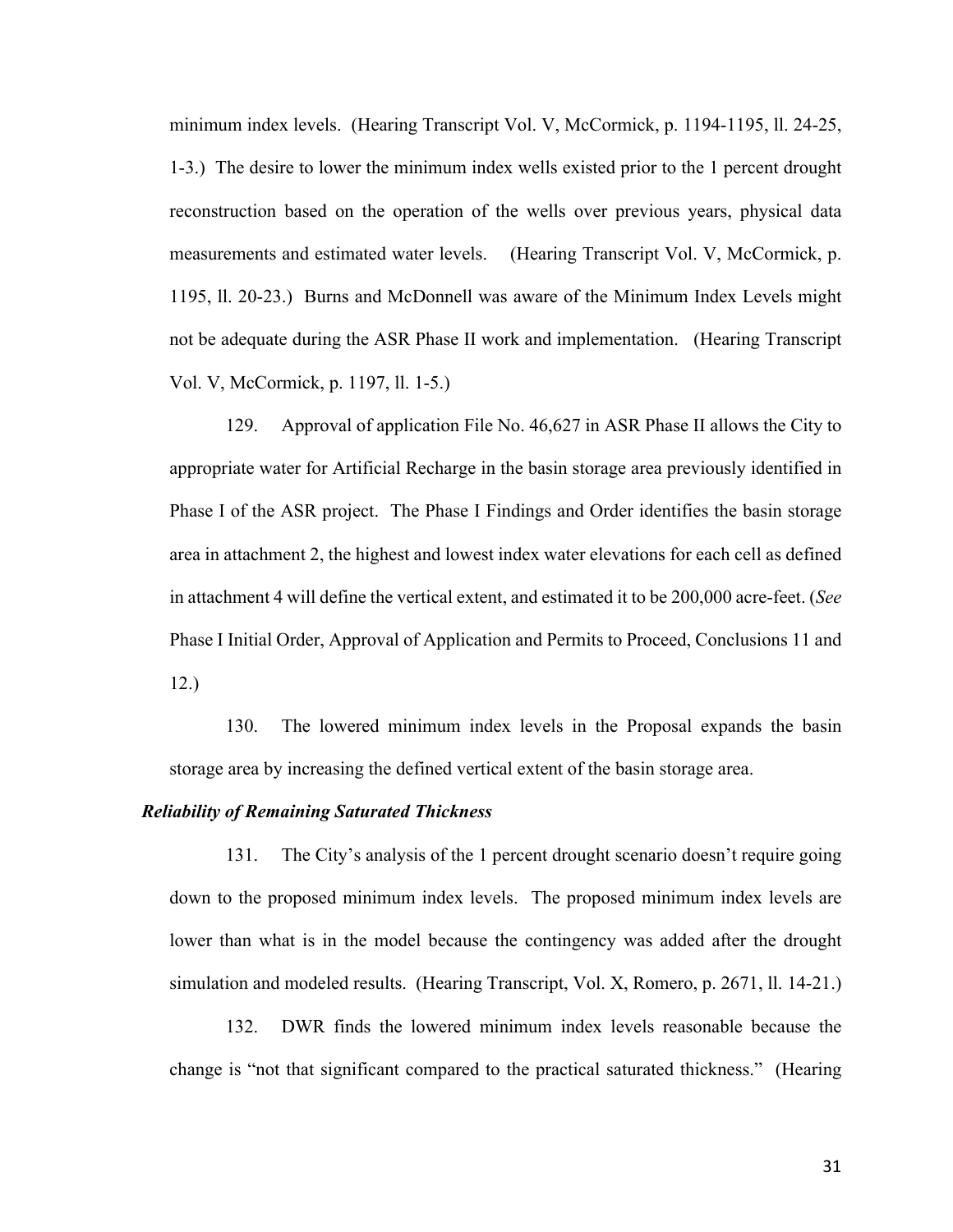Transcript Vol. VI, Letourneau, p. 1531. ll. 12-25.) The Proposal reflects only average saturated thickness across an index cell and the DWR did not look at individual well logs to determine practical saturated thickness. (Hearing Transcript Vol. V, Letourneau, p. 1405. ll. 16-20.)

133. When calculating practical saturated thickness you generally exclude the clay layers. (Hearing Transcript Vol. VI, Letourneau, p. 1537. ll. 12-20.) For example, Proposal Table 2-11 reflects a remaining aquifer saturated thickness of 131 feet for Index Cell 1. The well log for the City's monitoring well in index cell 1 reflects a practical saturated thickness of approximately 30 feet. (Hearing Transcript Vol. VI, Letourneau, pp. 1555-1556, ll. 7-2; District Exhibit 80.)

#### *Impact of lowering aquifer to proposed, lower minimum index levels.*

134. The City's ASR permits currently do not allow the recovery of recharge credits below the current minimum index levels. (Hearing Transcript, Vol. VIII, Boese p. 2103, ll. 5-14.) Lowering the minimum index levels is a fundamental modification to the ASR permits. (Hearing Transcript Vol. VII, Letourneau, p. 1687, ll. 7-11.)

135. The City's Groundwater modeling results for the 1% drought simulation show the City would be able to withdraw approximately 14,900 acre-feet of water as recharge credits with the existing minimum index levels. (District's Exhibit 68, Romero Expert Report Fig. 3; Hearing Transcript, Vol. IX, Romero, p. 2496, ll. 8-25.) Lowering the minimum index levels, as proposed by the City, which includes an average of 10 foot contingency, would enable the City to divert an additional diversion of 79,500 acre-feet of water. (Hearing Transcript, Vol. IX, Romero, p. 2503-2504, ll. 23-25, 1-5.) If approved,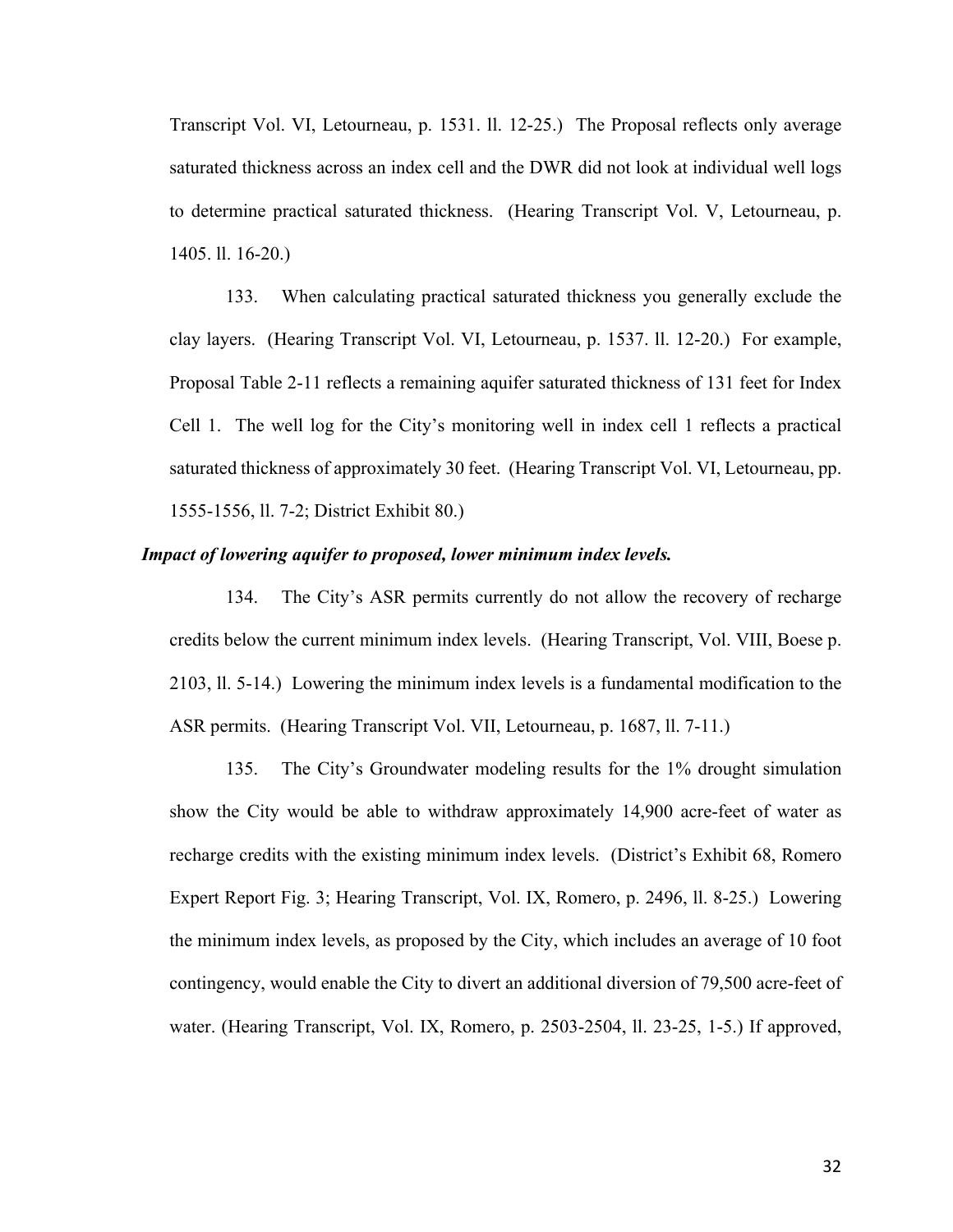the lowered minimum index levels would allow the City a new diversion of 79,500 acrefeet. (Hearing Transcript, Vol. IX, Romero, p. 2501-2502, ll. 17-25, 1-4.)

136. The increased volume the City would be able to withdraw, resulting from the lowered index levels represents a new appropriation for the City to take credits they are not currently permitted to take. (Hearing Transcript, Vol. IX, Romero, p. 2577, ll. 1-12.)

137. New appropriations in GMD2 are subject to safe yield requirements (K.A.R. 5-22-7). Safe yield analysis is based on sustainable levels in the aquifer and rather than a percentage of saturated thickness or water level. If we used average water use rather than authorized quantity and recharge rate for a sustainability assessment and safe yield analysis we would approve more permits across the basin storage area. (Hearing Transcript Vol. IX, Boese, pp. 2382-2384, ll. 7-6.)

#### *Reasonableness of the added contingency.*

138. The 10 foot contingency was added to the modeled minimum drought elevations to determine the proposed minimum index levels. (Hearing Transcript Vol. III, Clement, p. 739, ll. 16-19; *id* at p. 796, ll. 18-20.)

139. The City did not provide a scientific justification for the proposed 10 foot contingencies. (Hearing Transcript Vol IX., Romero, p. 2458, ll. 11-18.)

140. The 10 foot contingency is described as a safety net to allow flexibility between the proposed conditions as respected to the model projected levels and a buffer for the redistribution of the City's pumping between Index Cells (Hearing Transcript Vol, III, Clement pp. 792-793, ll. 11-9; *id.* p. 795, ll. 15-21; *id*. p. 796, ll. 5-18). The 10 foot contingency is a safety net for things the City did not think about. (*Id.* p. 739, ll. 6-19; *Id.*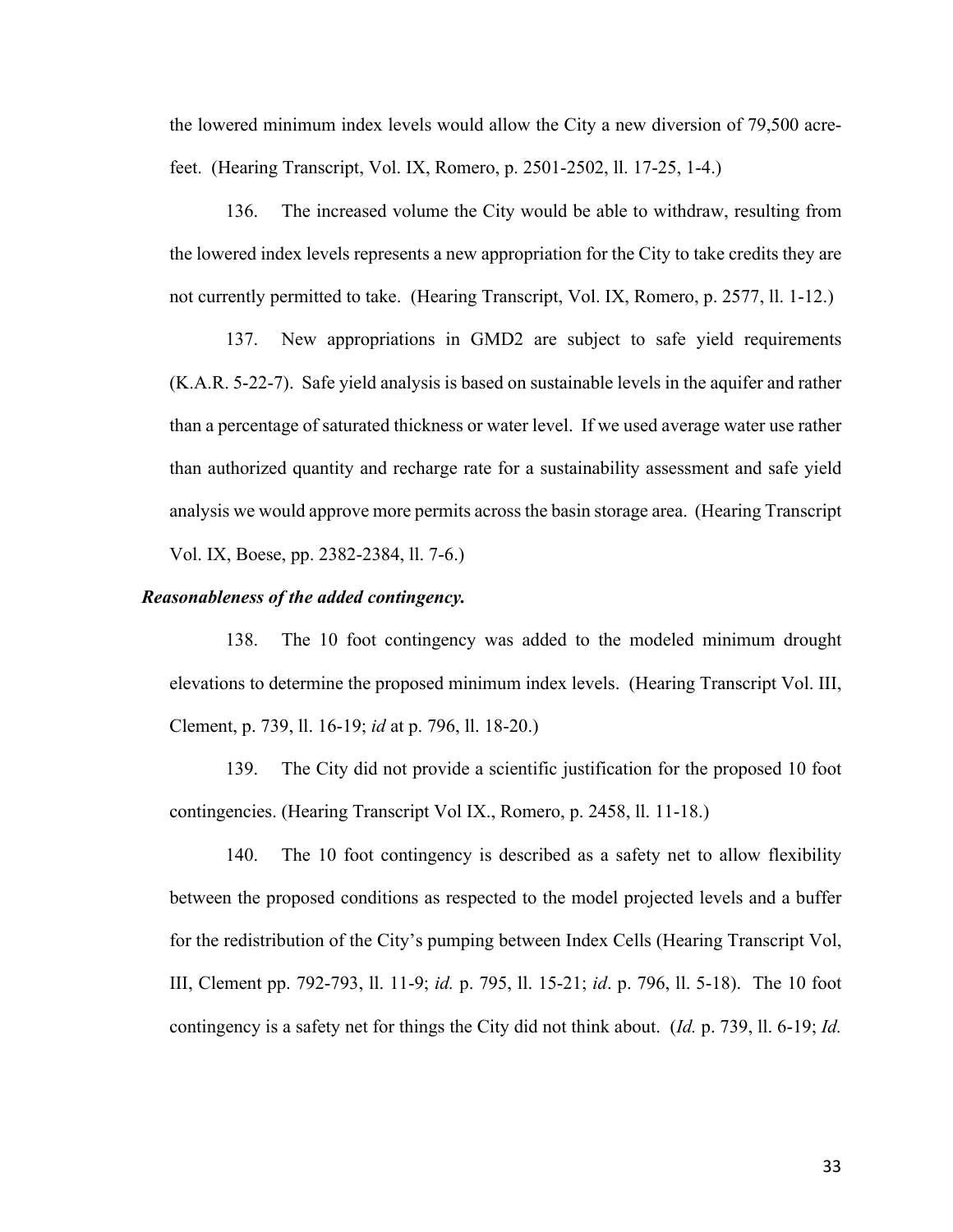p. 796, ll. 21-23.) Finally, the contingency is described as a window of error to operate within. (Hearing Transcript Vol. VI, Letourneau, p. 1468, ll. 8-18.)

141. In the context of a drought model using the January 2011 levels bracketing or having a plus or minus water level elevation was considered. By changing course to use the lower 1998 levels such a large contingency is not needed. (Hearing Transcript, Vol. VIII, Boese pp. 2150-2151, ll. 23-25.)

142. The simulated drought results from the City's proposal are above the existing minimum index levels in many cases (Hearing Transcript Vol. III, Clement, p. 739, ll. 6-11; City Exhibit 1 Table 2-10 and Proposal, Hydrographs Attachment I; Hearing Transcript, Vol. VIII, Boese p. 2152, ll. 3-12.)

143. The City's simulated drought results show 17 of the 38 index cells (44.74%) would drop below the current Minimum Index Levels in the simulated drought. The average drop across the 17 cells going below the current minimum index levels is 4.9 feet. In the 21 cells where the drought model elevations do not drop to the current ASR minimum index levels there is an average 3.9 feet aquifer space remaining before reaching those levels. (City Exhibit 1, Table 2-10 and Proposal, Hydrographs Attachment I; Hearing Transcript Vol. III, Clement, p. 788, ll. 15-24; *id.* p. 790, ll. 12-23.) For example, in Index cell 9 the actual difference is less than 1 foot and the added contingency is 10 feet. (*See* City Ex. 1 p. 2-24, Table 2-10.)

144. A model can be used to solve for a water level contingency by looking at the model calibration to see the difference between observed and simulated heads and base the contingency on the difference between what the model shows and what is actually happening. (Hearing Transcript Vol. IX., Romero, p. 2460, ll. 5-19.)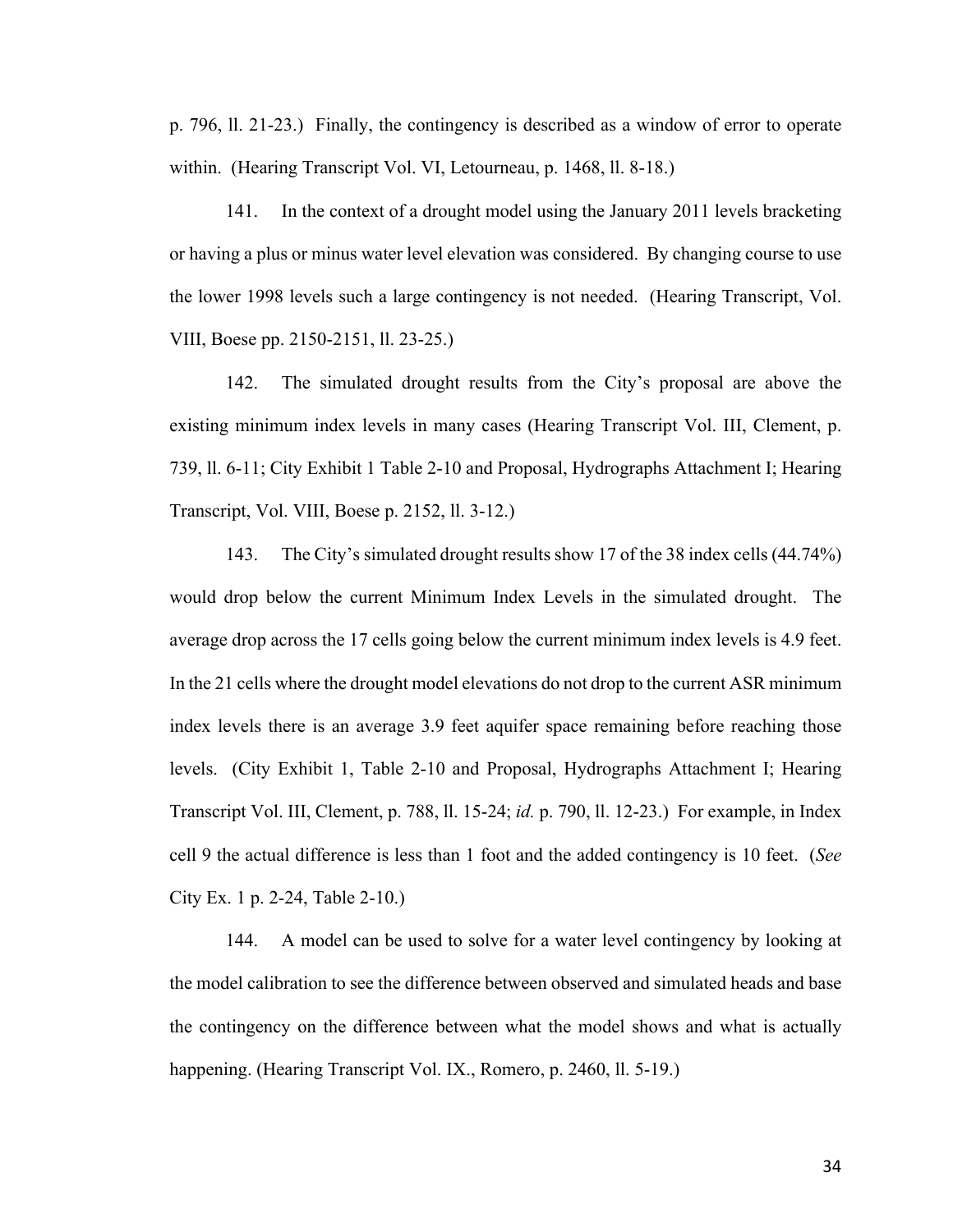145. The contingency allows the City flexibility to redistribute pumping around the wellfield. The City did not model the impact of such a redistribution. (Hearing Transcript Vol. III, Clement, p. 793, ll. 2-7.) Redistribution of city pumping allows increased pumping at stronger pumping wells so certain wells will pump more recharge credits than others. This could also occur when a well is not working properly and pumping is switched to another well. (Hearing Transcript Vol. III, Clement p. 791-792, ll. 20-15.). Redistribution of pumping could alter the impact of proposed changes.

### **V. Reasonableness and Public Interest Factors**

### *Water Quality & Chloride Migration*

146. DWR assessed the Proposal's reasonableness by relying upon the City's simulation showing the aquifer is 80% full or has 80% of the saturated thickness remaining at the end of an eight year drought. (Hearing Transcript Vol. VII, Letourneau, p. 1797, ll. 1-7.)

147. ASR Phase I and Phase II were both subject to Kansas Department of Health and Environment (KDHE) approval. No such KDHE approval has been sought for the City's current proposal modify the ASR program. (Hearing Transcript Vol. VIII, Letourneau, pp. 1997-1998, ll. 9-3.)

148. The City did not provide evidence on whether the proposal would be good for the aquifer, impact water quality or impact minimum desirable streamflow. (Hearing Transcript Vol. III, Henry pp. 595-596, ll. 24-11; Id. Vol. IV, McCormick, p. 1109, ll. 5- 12.)

149. There is high chloride along the Arkansas River and in the area of Burrton, it's generally west and southwest of the City's well field area. As the City wells pump

35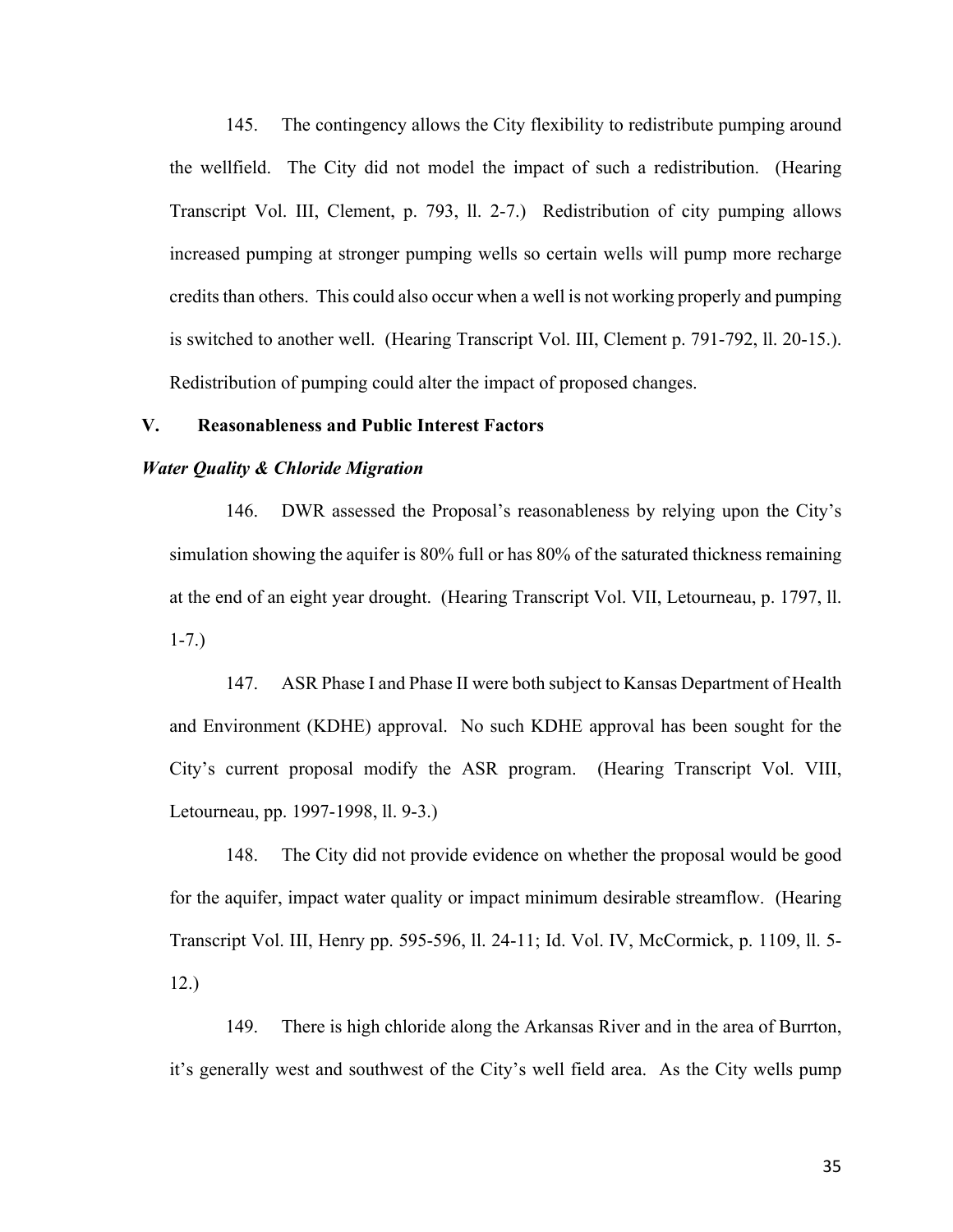more water or lower water levels, it tends to induce chloride migration from those areas. (Hearing Transcript, Vol. X, Romero, p. 2558, ll. 1-6.)

150. The potential danger of chloride migration resulting from the City's proposed modifications has not been quantified or explored. (Hearing Transcript, Vol. X, Romero, p. 2551, 2-7.) Chloride migration could degrade water quality. (Id. p. 2617, ll. 9-10.). Pumping the aquifer to levels below historical levels would certainly accelerate chloride movement towards the pumping source. (Hearing Transcript, Vol XII, Austin p. 3204, ll. 1-3; *See also* Intervenors; Ex. 2, Austin Expert Report.)

151. The City did not study whether or not lowering the minimum index levels would impact migration of the chloride plume. (Hearing Transcript Vol. III, Henry, p. 592, ll. 10-18.) Withdrawing 120,000 acre-feet of water through existing recharge and recovery well permits has the potential to adversely impact water quality. (Hearing Transcript Vol. VII, Letourneau, p. 1701, ll. 1-5.)

152. The quality and health of the aquifer is in the public interest and the impact lowered water levels could have on chloride movement is a concern. (Hearing Transcript, Vol. VIII, Boese p. 2185-86.)

153. Neither the Proposal nor proposed permit conditions contemplate actions to remedy potential chloride contamination for other water users in the Equus Beds. (Hearing Transcript Vol, VII, Letourneau, pp. 1830 – 1831, ll. 25-7.)

154. The USGS prepared a preliminary study of chloride transport indicating the potential for chloride migration from the Burrton area and the Arkansas River. The report simulates the 250 milligram per liter chloride concentration, which is a secondary standard in drinking water standards, in multiple scenarios. In the double Wichita pumping scenario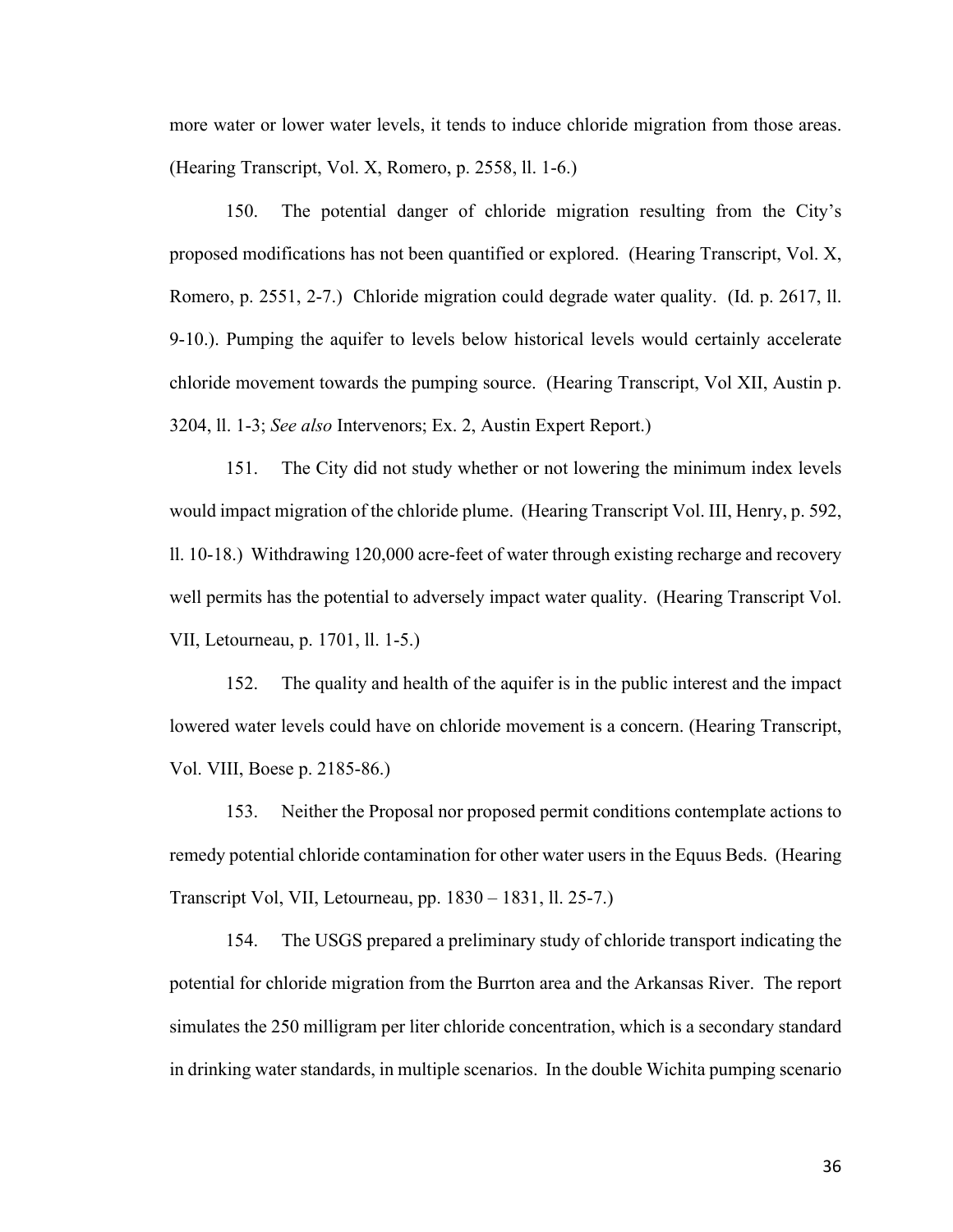the chloride concentration contours reach Index Cells 30, 31, 32 and approach cells 33 and 34. Intervenors and other water users have wells in those index cells. (District Exhibit 44, USGS Open File Report 2014-1162 p. 57; District Ex. 68 Romero Expert Report Fig. 8; Hearing Transcript, Vol. X, Romero, p. 2618, ll. 1-6.)

155. Water contaminated with chloride has previously caused salt burn damaging crops near the Arkansas River. (Hearing Transcript Vol. XII, Basore, p. 3248, ll. 24-25.) When the water gets over 300-350 parts salinity it is almost unusable for irrigation and could damage soils destroying the ability to farm on the land. (*Id.* at p. 3250, ll. 15-24.)

156. High chloride can make the use of water rights uneconomical; diminishing the value of a water right. (Hearing Transcript Vol. XII, Basore, p. 3250-3251, ll. 25, 1- 11.)

157. Digging a deeper well does not address water quality issues such as chloride, especially for water users along the Arkansas River who have already installed wells as deep as possible. (Hearing Transcript Vol. XII, Basore, p. 3309, ll. 11-15.)

### *Other Water Quality Concerns:*

158. The Big Arkansas River between Yoder and Maize Road is a losing reach, with the water being absorbed into the bank and into the Equus Beds Aquifer that goes by. Anything you do to increase the gradient into a well field is going to make it even worse. (Hearing Transcript Vol. XII, Basore, p. 3251, ll. 12-22.)

159. The Arkansas River between Yoder and Maize road has been identified on the Kansas Department of Health and Environment list of impaired waters for chloride,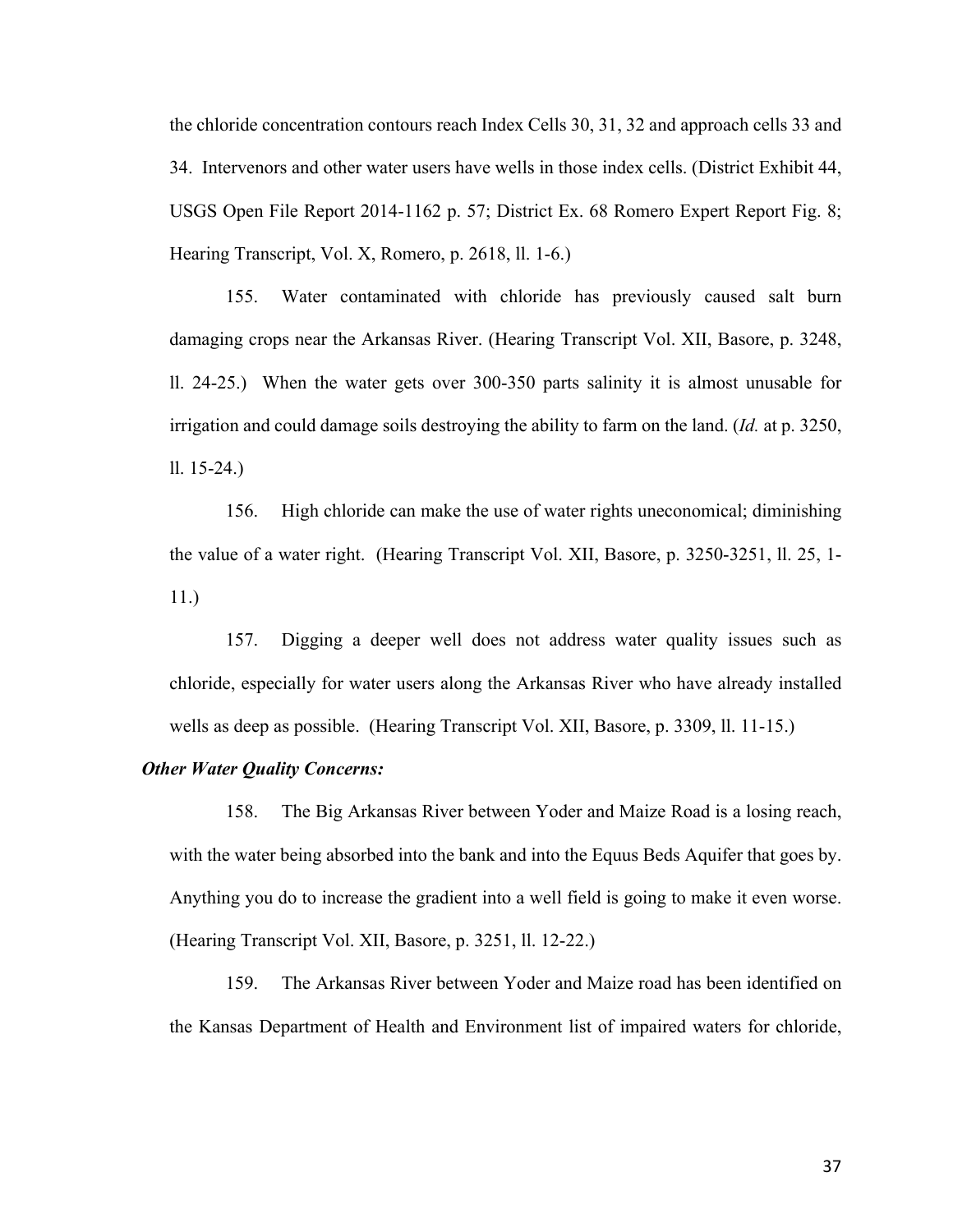phosphorus, selenium, and biology.<sup>4</sup> (Hearing Transcript Vol. XII, Basore, pp. 3251-3252, ll. 12-8.) Drawing the Equus Beds down below the current minimum index levels increases concern with the selenium and phosphorous contaminating the water supply. (*Id*. at p. 3300, ll. 1-19.)

160. The pumping allowed by City's proposal would accelerate the movement of chloride and other contaminants in the aquifer. The City's model has the ability to look at the movement of contaminants; however, the City did not address the movement of chloride or contaminants as a result of the proposed changes in the proposal or modeling data produced. (Hearing Transcript, Vol. XII, Austin, p. 3205, ll. 5-23.)

161. Lowering the minimum index level has the potential of degrading water quality. (Hearing Transcript, Vol. X, Romero, p. 2559-2560, ll. 22-1.) Diverting additional groundwater as AMCs has the potential to degrade water quality. The City's proposal does not address the impact of diverting AMCs from the well field area. (*Id.* p. 2561, ll. 13-21.)

162. There is arsenic in the clay layers of the Equus Beds aquifer (Hearing Transcript, Vol. XII, Austin p. 3207, ll. 1-4.) The City's proposal makes no reference to arsenic or whether it would be released from the clay layers if the aquifer is drawn down as allowed by the City's proposal. (*Id.* p. 3208, ll. 17-18.)

163. The only thing worse than bad water quality is no water at all. (Hearing Transcript Vol. XII, Basore, p. 3253, ll. 2-11.)

# *Minimum Desirable Stream Flow*

164. The Little Arkansas and the Big Arkansas are hydraulically connected to the aquifer, when the groundwater levels drop, they reduce the flow in the river. Hearing

 $4$  KDHE 303(d) list of impaired waters pp  $18 - 19$ . 11030010 Gar Peace https://www.kdheks.gov/tmdl/2020/2020\_303\_d\_List\_Approved.pdf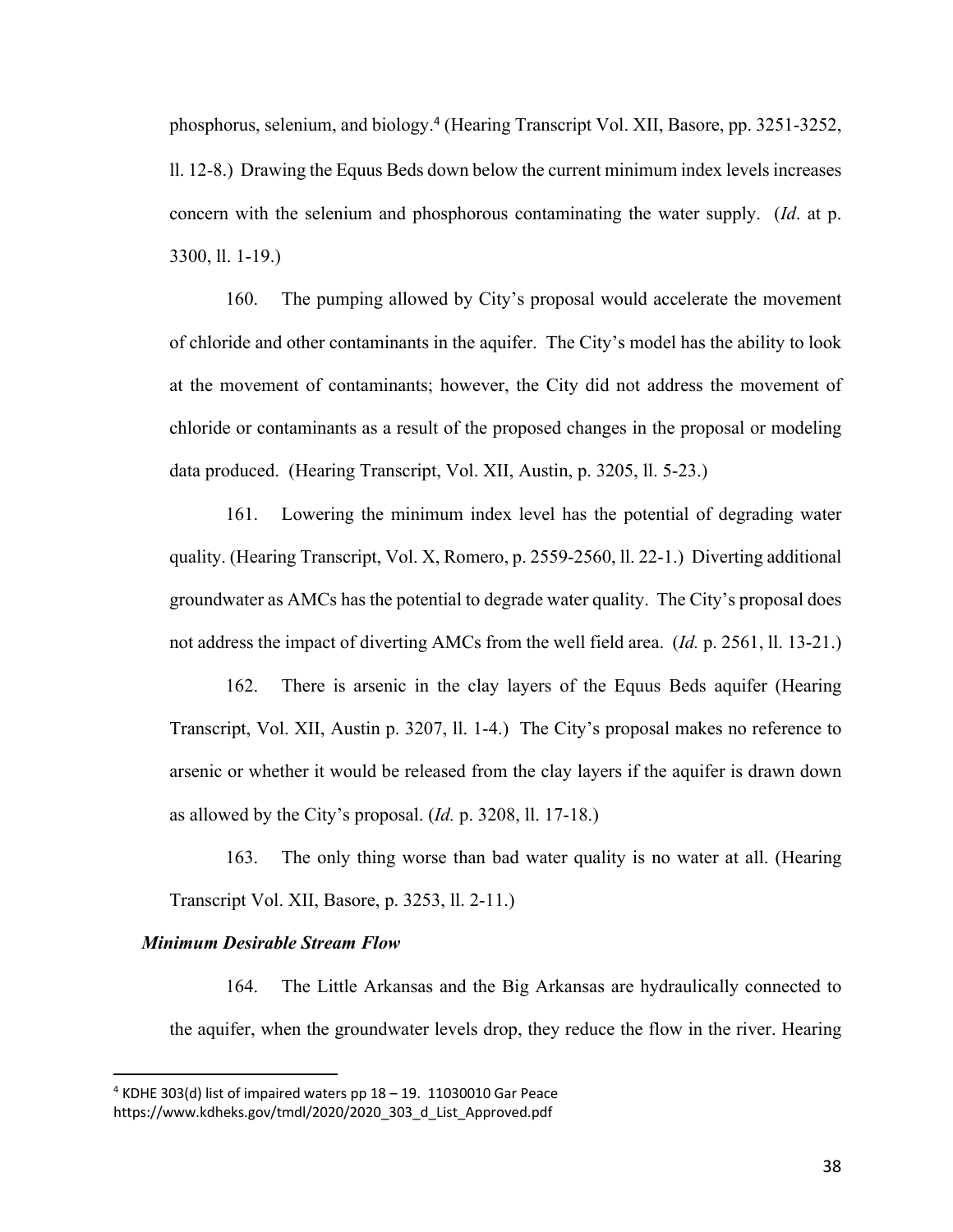Transcript, Vol VIII, Boese p. 2188, ll. 4-8). Groundwater and surface water are an integrated, connected system. Groundwater pumping can impact surface water flow and it can be modeled and accounted for. (Hearing Transcript, Vol. XII, Austin p. 3100, ll. 9- 21.)

165. Evaluation of a groundwater diversion, especially close to the river or a stream, must consider what amount the groundwater diversion is actually withdrawing water from the stream. (Hearing Transcript, Vol. XII, Austin p. 3101-3102, ll. 23-3.) Minimum Desirable Streamflow ("MDS") is one of the standards the Division of Water Resources assesses in approving appropriations and changes. (Hearing Transcript, Vol. XII, Austin pp. 3191-3192, ll. 13-8.)

166. The City pumping ASR recharge credits in the simulated 1% drought initially produces most of the water from the aquifer; however, as pumping continues the cone of depression from groundwater pumping induces (depletes) flow from the rivers. Stream depletion continues to occur for years after groundwater pumping ceases. This lagged depletion response occurs because, even though the pumping has stopped, the stream depletion continues to fill in the cone of depression that was caused when the well was pumping." (District Exhibit 68, Romero Expert Report p. 3; Hearing Transcript, Vol. X, Romero, pp. 2551-2552, ll. 23-12.)

167. The hydrologic system response to the City pumping its 40,000 acre-feet during the simulated 8 year drought results in 146,300 acre-feet of river depletion over the 10 year simulation period. (District Exhibit 68, Romero Expert report Fig. 2.)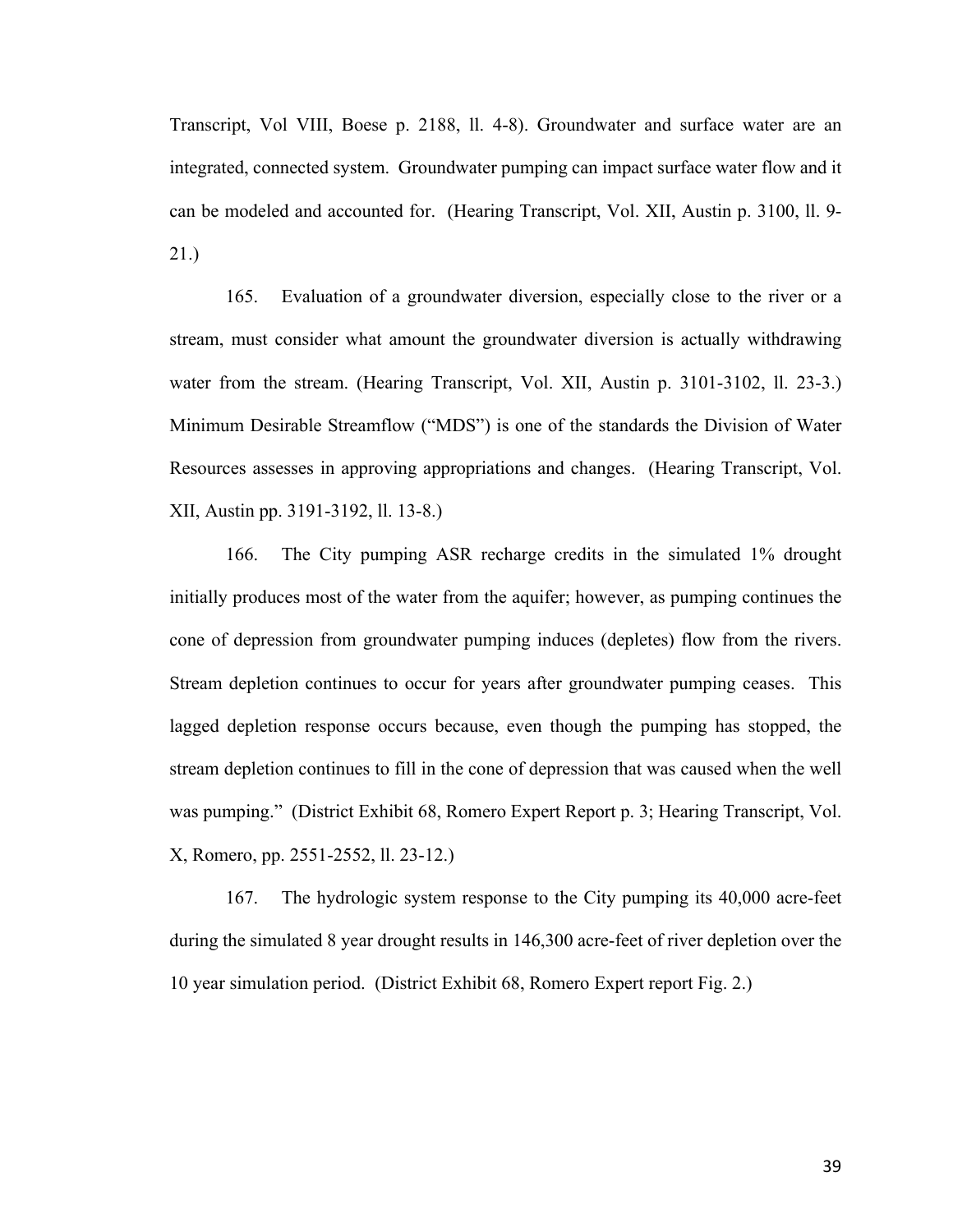168. The current Minimum Index Levels tend to address the issue of excessive groundwater diversions in the form of recharge credits impacting MDS. (Hearing Transcript, Vol. XII, Austin p. 3211, ll. 15-22.)

169. In 2011 and 2012 MDS was not achieved about half the time. Lowering aquifer levels to the proposed minimum index level, will result in more days where MDS is not achieved. (Hearing Transcript, Vol. IX, Romero, p. 2514, ll. 14-25.)

170. The lowered index levels are equivalent to a new diversion. Currently the City is not permitted to access the water; but if the proposal is approved, the City will be able to divert the additional water. (Hearing Transcript, Vol. IX, Romero, p. 2515, ll. 5-8; District Ex. 68 Romero Report Fig. 5.) In the simulated drought, the current minimum index levels allow 14,900 acre-feet in credits to be pumped from the Equus Beds. The lowered minimum index levels allow the City to pump 79,500 acre-feet as credits, of this 43,800 acre-feet is streamflow depletion. (Hearing Transcript, Vol. IX, Romero, p. 2496, ll. 16-25; p. 2499, ll. 14-23; *Id.* p. 2515, ll. 15-25.)

171. The hydrologic effects of the City's proposal on rivers are not addressed in any of the City's reports, attachments or modeling. (Hearing Transcript, Vol. IX, Romero, p. 2469, ll. 14-18.) The City did not address the how lowering the minimum index level might affect MDS. (*Id.* Vol. X, Romero, p. 2560, ll. 15-21; *Id.* Vol. V, McCormick, p. 1218, ll. 24-25.) Allowing credit recovery at lowered minimum index levels will negatively impact MDS. (*Id.* Vol. IX, Romero, p. 2517, ll. 10-15; *id.* p. 2560, ll. 15-18; *Id.* Vol. VIII, Boese p. 2188, ll. 15-23.)

172. The model shows during the City's simulated drought period, rivers are depleted 146,300 acre-feet in addition to the aquifer storage depletion as a result of the City

40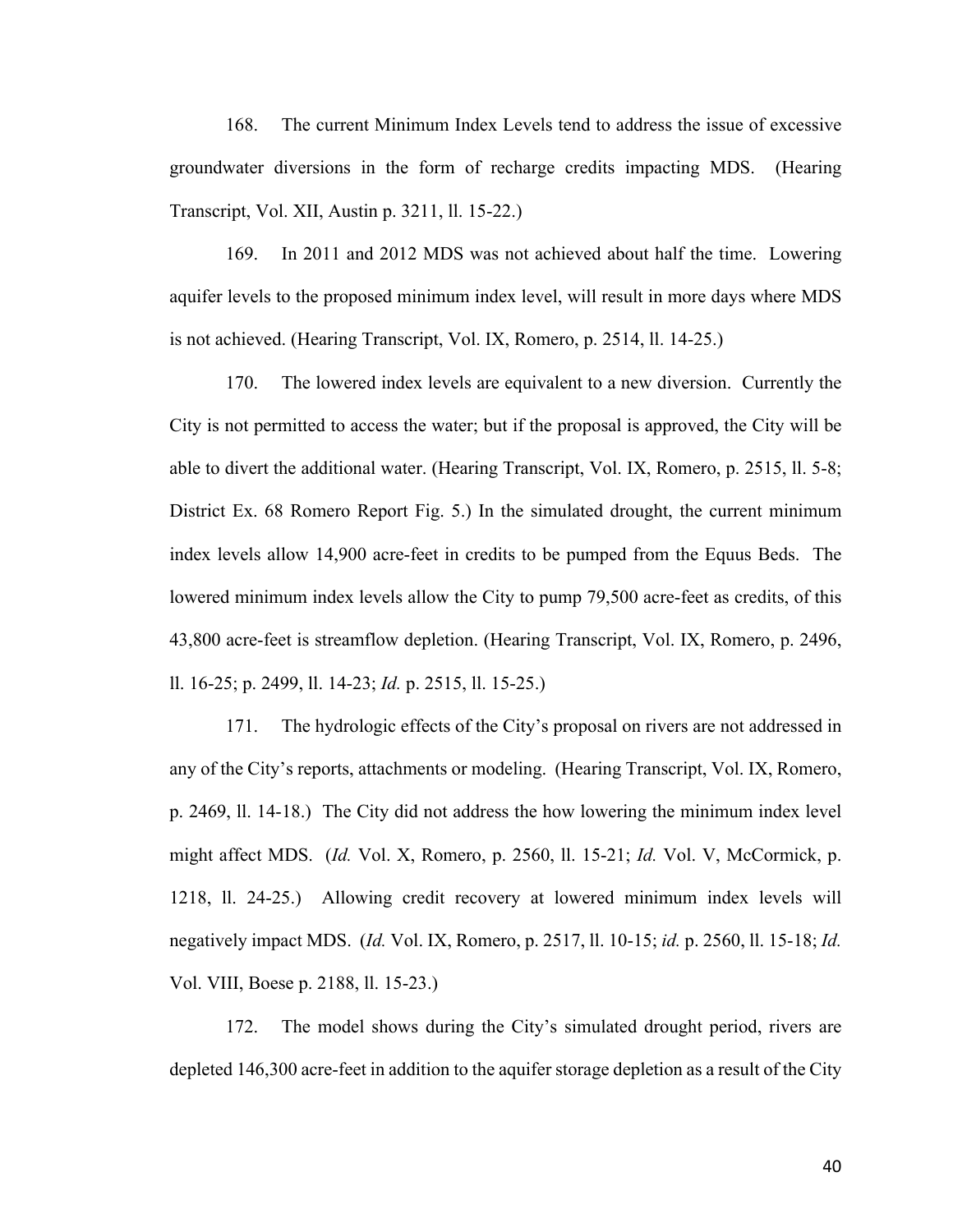pumping 40,000 acre-feet annually. (Hearing Transcript, Vol. IX, Romero, p. 2493, ll. 17- 23; District Ex. 68, Romero Expert Report, Fig. 2.) Withdrawing recharge credits further increases river depletion. After eight (8) years the rivers lose about 10 cfs. of water. (Hearing Transcript, Vol. IX, Romero, pp. 2508-2509, ll. 16-4; District Ex. 68, Romero Expert Report, Fig. 3 & 4.)

173. DWR, KGS and other state water organizations look at achievement of MDS retrospectively in 10 year increments. For the period 1969 to 1978 MDS was achieved 98.3 percent of the time at the Valley Center gage. For the period of 2009 to 2018 MDS achievement was 83.8 percent. During the simulated drought designed by the City, MDS achievement is estimated to be 63.4 percent. (Hearing Transcript, Vol. XII, Austin pp. 3121-3122; Intervenors' Ex. 3 Achievement of MDS.)

174. Applying the approximate 10 cfs. streamflow depletion identified in the Balleau report with the known 63% MDS achievement during years 2011 and 2012 results in MDS achievement substantially less than 63% during the simulated drought with the changes proposed by the City. (Hearing Transcript, Vol. XII, Austin p. 3123, ll. 6-10; *id.* p. 3198, ll. 10-25; Intervenor's Ex. 3; District's Ex. 68, Romero Report p. 7.)

175. Lowering the minimum index levels and pumping the aquifer below historic low levels would affect MDS greater than what has historically happened. The base flow would be affected and if it is affected enough, MDS would be hard to achieve at the lowered aquifer levels. (Hearing Transcript, Vol. XII, Austin p. 3189, ll. 7-15.)

176. The City's Proposal and modeling does not consider whether the proposed modifications will impact MDS. (Hearing Transcript, Vol. XII, Austin pp. 3119-3120, ll. 23-20.) The models did not actually address the impact of lowering the minimum index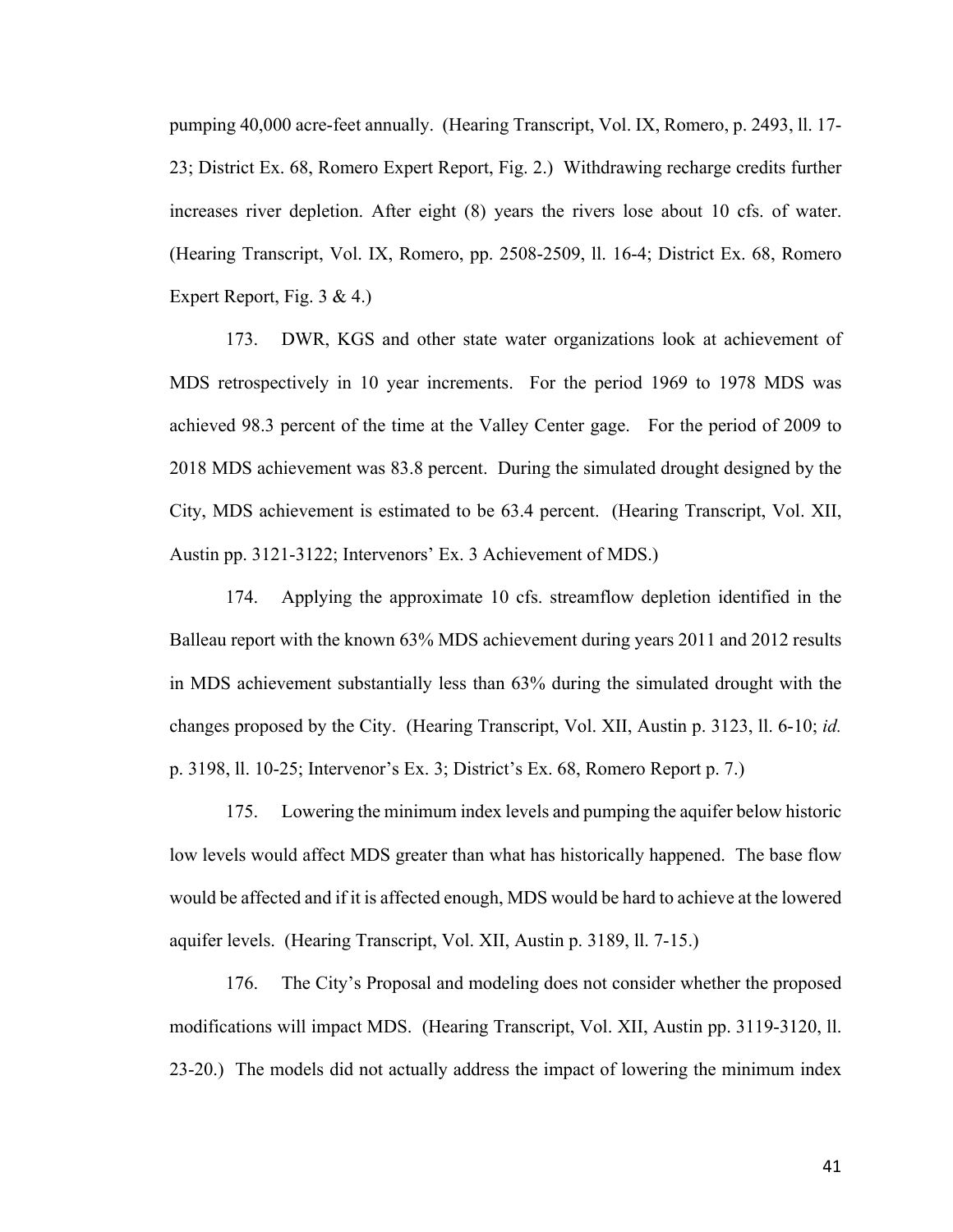levels on MDS because the proposed Minimum Index Levels were established by contingency, not modeling. (Hearing Transcript, Vol. XII, Austin pp. 3189-3190, ll. 21- 12). Withdrawing 120,000 acre-feet of recharge credits has the potential to impact MDS. (Hearing Transcript Vol. VII, Letourneau, p. 1701, ll. 8-12.)

177. DWR did not perform any independent calculations, modeling or research to understand whether MDS would be protected if the proposed modifications are approved. (Hearing Transcript Vol. VII, Letourneau, pp. 1680-1681, ll. 3-17.)

### *Well Spacing & Previous Spacing Waivers.*

178. Equus Beds well spacing requirements provide minimum spacing of all nondomestic wells to be 1,320 feet from nondomestic wells, groundwater pits and baseflow notes and 660 feet from all domestic wells. K.A.R. 5-22-2(a).

179. There are irrigation and stock watering wells within 1,320 feet of the Wichita ASR wells proposed to be modified with the City's proposal. (Hearing Transcript Vol. XI, Boese, pp. 2957-2958, ll. 22-12.)

180. If the domestic well owner has granted written permission to reduce the spacing interval the minimum spacing interval may be waived. K.A.R. 5-22-2(e)(4).

181. An applicant can ask the GMD2 Board of Directors for an exception if the proposed well does not meet the spacing requirements of K.A.R. 5-22-2. The District Board can then make a recommendation to the Division of Water Resources for an exception. (Hearing Transcript, Vol. VIII, Boese p. 2155, ll. 2-10.)

182. Prior to Phase II approval, the City sent letters to domestic well owners located with 660 feet of certain ASR Phase II applications asking well owners to sign a consent form allowing a waiver of the K.A.R. 5-22-2 spacing requirements. The June 2010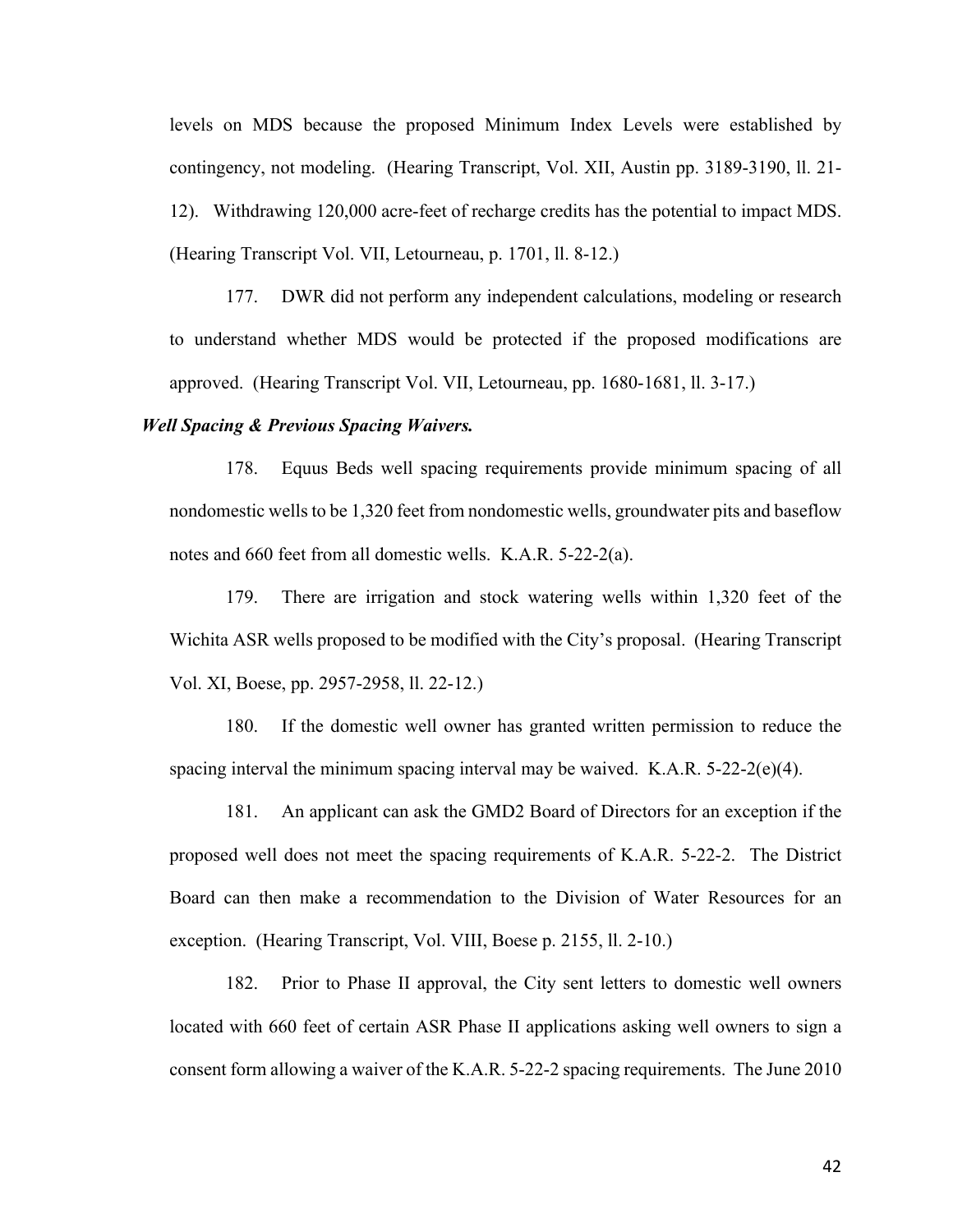letters include several statements including: "Withdrawals will not be permitted if water levels are below the 1993 base line established by the ASR permit." (Hearing Transcript Vol. V, Letourneau, p. 1307, ll. 19-21.) "In addition to the protections stated within the Consent Form, the City has also entered into a Memorandum of Understanding with GMD2 that more rigorously protects the interest of domestic well owners." "The City feels that the ASR project is mutually beneficial to the City and to property owners in the Equus Beds. It will help restore and preserve water levels in the Equus Beds, and also provide protection from salt water contamination." The letter does not discuss ASR as a source of water supply for the City during times of extreme drought. (District Ex. 57 June 24, 2010 Letter from City to domestic well owners.) The City also wrote GMD2 seeking an exemption from well spacing requirements stating "whereas ASR water rights may be utilized only when water levels exceed the level observed in 1993, and whereas without the exemption on well spacing, the extensive number of existing domestic and nondomestic wells in the project area, the City requests that ASR wells be determined to be exempt from well spacing requirements." (District Ex. 53.)

183. The Phase II MOU between the City and District pertains to the 30 Aquifer Storage and Recovery well permits the City wants to modify and specifically addresses spacing waivers. "Application of current well spacing regulations under K.A.R. 5-22-2 to applications for new permits or for changes in existing water rights create problems in obtaining GMD2 and DWR approval. The City and GMD2 believe that the well spacing regulations should be waived due to the unique nature of the recharge and recovery wells and the benefits to be derived from the operation of the project." (District Ex. 27, Phase II MOU.)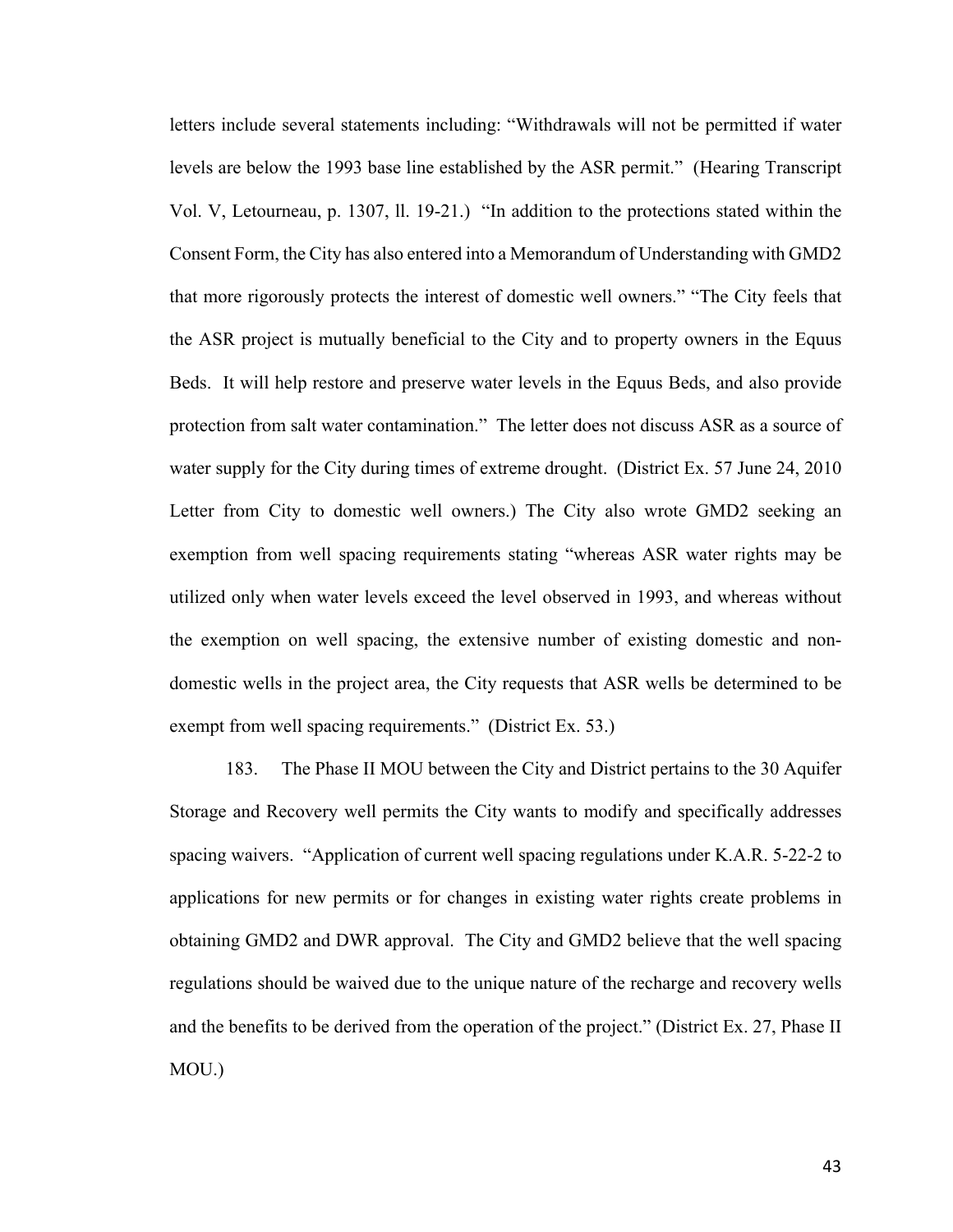184. The Phase II MOU also states:

"GMD2 and the City further agree as follows: As to any water permit applications filed by the City which in all other respects comply with the regulations of GMD2, and for which the proposed wells are to be used for the purposes of both aquifer recharge as defined by regulation and withdrawal of water for an authorized use, GMD2 agrees to recommend that such proposed applications be granted a waiver of the applicable spacing requirements. A petition for waiver of the well spacing requirement shall be submitted to GMD2 and shall be granted by GMD2 upon a finding that the conditions set out above do exist and that the granting of the waiver will not unreasonably impair the public interest." (District Ex. 27, Phase II MOU, p. 2; Hearing Transcript, Vol. VIII, Boese p. 2156-2157, ll. 11-3.)

185. The GMD2 Board recommended a waiver of spacing regulations for certain ASR applications under circumstances of the Phase II applications and MOU including the Minimum Index Levels. (District Ex. 53 David Warren letter, Oct. 10, 2008; District Ex. 2, Pope Report, p. 3; Hearing Transcript, Vol. VIII, Boese p. 2156, ll. 11-20; *id.* p. 2158,

ll. 6-8.)

# *Potential Impairment*

186. It is the City's burden of proof to show the proposed modifications will not cause impairment. (Order to Modify Hearing and Schedule, Sept. 27, 2018; Pre-Hearing Conference Order, July 23, 2018.)

187. "When evaluating water right impairment, it is a matter of whether you can use it or not for its intended purposes." (Hearing Transcript, Vol. XII, Austin p. 3194, ll. 17-25.) The ability to use water appropriated for irrigation as the beneficial use in February but not in August during the irrigation season, when the cone of depression is at its peak is an impairment not reflected in annual water measurements. (Hearing Transcript, Vol. XII, Austin p. 3194, ll. 17-25.)

188. Potential impairment of other water users was a concern with previous ASR phases leading to the Phase I and Phase II MOUs and the permit approval orders and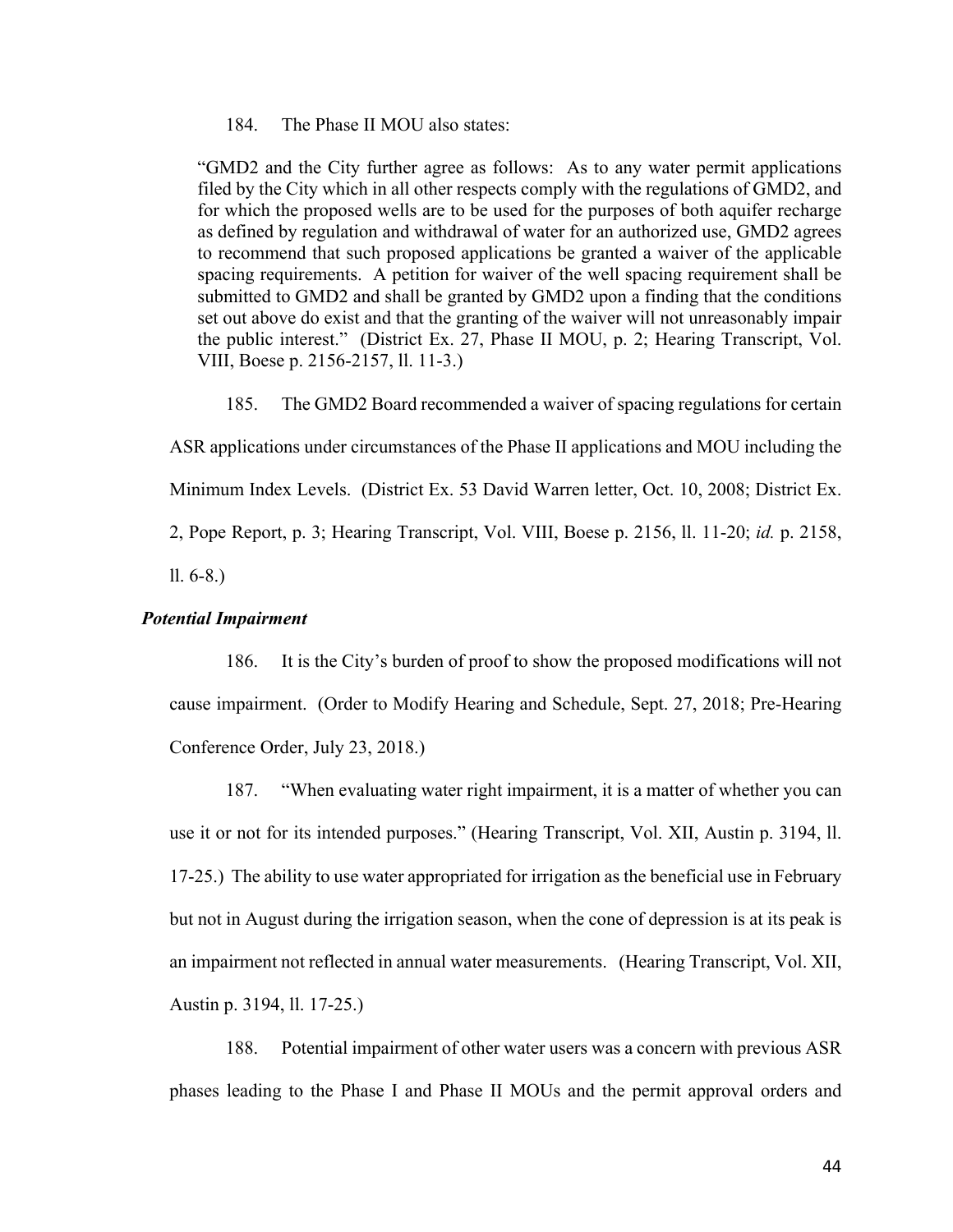conditions. These protections include a restriction from degrading the ambient groundwater in the basin storage area and drawing down the aquifer below the 1993 levels. (Hearing Transcript, Vol. VIII, Boese p. 2111, ll. 5-12.)

189. Burns & McDonnell performed calculations on the size of the cone of depression from the City's proposed pumping in Table 2-5. The Proposal reflects only water level maps and does not mention the cone of depression. (Hearing Transcript Vol. V, McCormick, pp. 1213-1214, ll. 15-20.)

190. A partial review of well data shows that 35 wells in the area have potential to lose their well water column if the aquifer levels drop to the proposed minimum index levels. (Hearing Transcript, Vol. IX, Romero, p. 2531, ll. 1-5.)

191. Wells that are projected to lose their water column as a result of the City's proposed withdrawals extend beyond 660 feet from City wells. (Hearing Transcript, Vol. X, Romero, p. 2545, ll. 17-20.)

192. There are multiple City wells and the drawdown from each well carries out further than 660 feet causing interference throughout the BSA. (Hearing Transcript, Vol. X, Romero, pp. 2609-2610, ll. 23-7; *id*. at p. 2611, ll. 1-4.)

193. Aquifer properties also impact the distance needed for well spacing. Some regulations consider aquifer properties in a particular area and decide well spacing based on the actual aquifer properties and drawdown that occurs. (Hearing Transcript, Vol. X, Romero, p. 2610, ll. 11-21.)

194. If impairment is defined in the sense of wells losing their water column, then lowering the aquifer to the proposed index levels would cause impairment. (Hearing Transcript, Vol. IX, Romero, pp. 2535-2536, ll. 16-5.)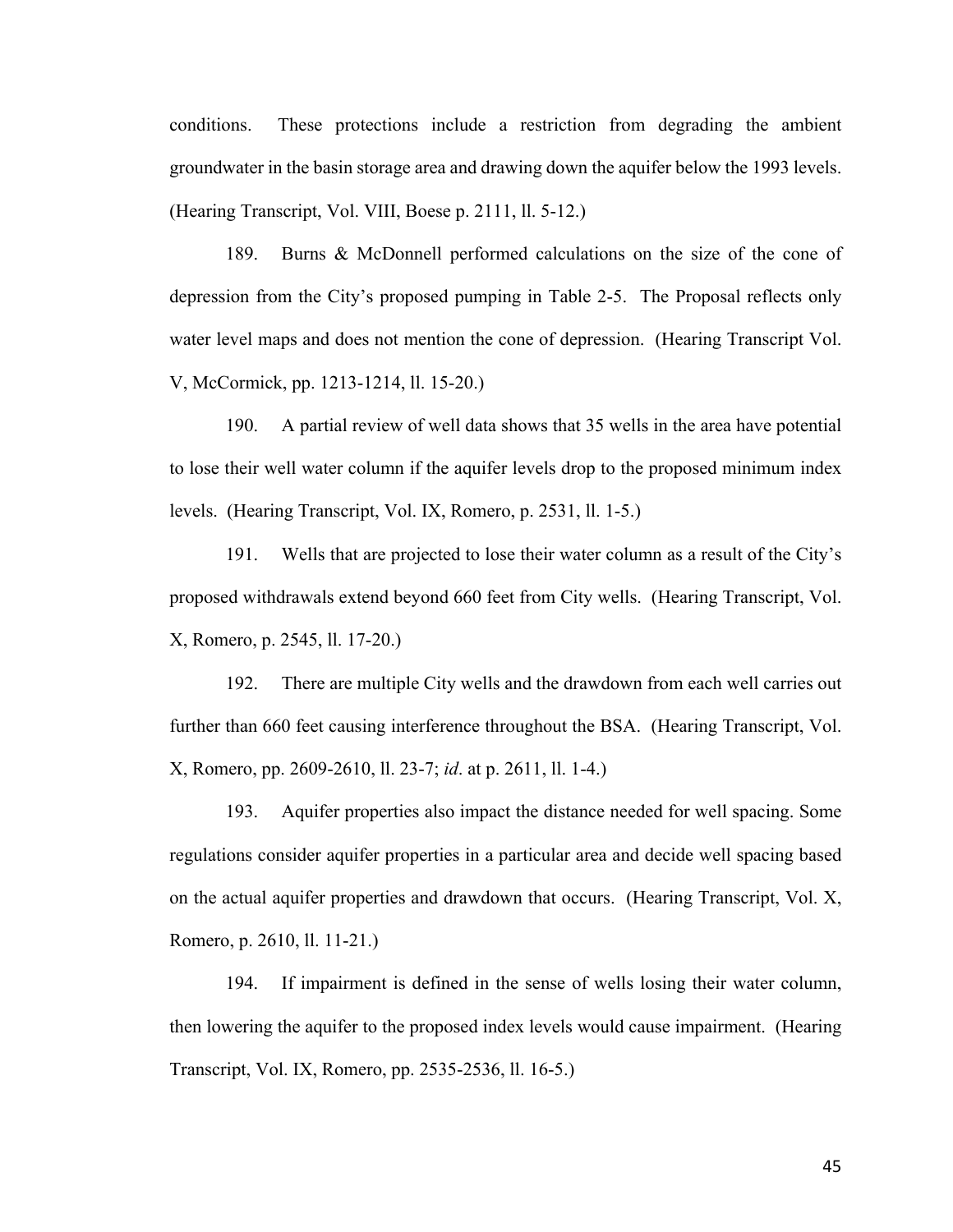# *Jurisdictional Facts*

195. "K.S.A. 82a-708b provides the sole legal authority for making changes to any existing water right." (District Ex. 2, Pope Expert Report, p. 6.)

196. In Kansas, once a water right is acquired, other than minor corrections, the only three attributes of a water right that may be changed are: (1) authorized point of diversion, (2) authorized place of use, and (3) use made of the water. (K.S.A. 82a-708b; District Ex. 2, Pope Expert Report, p. 7; Hearing Transcript Vol. X, Pope, p. 2716, ll. 3-7.)

197. It is long standing practice that a water right cannot be expanded after it is created. (Hearing Transcript, Vol. VII, Letourneau, pp. 1657-1658, ll. 22-2; *id.* Vol. X, Pope, p. 2716, ll. 9-20.)

198. The maximum annual quantity authorized by a water right cannot be increased. (Hearing Transcript, Vol. X, Pope p. 2716, ll. 21-25.). The maximum instantaneous diversion rate of a water right cannot be increased. (Id. p. 2717, ll. 2-4.) The consumptive use of a water right cannot be increased. (*Id.* p. 2717, ll. 5-21; K.A.R. 5-5-3.)

199. The only way to increase an appropriation is to file a new water permit application. (Hearing Transcript, Vol. VIII, Boese p. 2168, ll. 23-25.) New water permits are not available in the over-appropriated Equus Beds Well Field area due to the current safe yield rules and regulations except for very minor exceptions. The City is aware of this restriction on anything other than recharge and recovery permits. (Hearing Transcript, Vol VII, Letourneau, p. 1673, ll.16-22, *id.* Vol. X, Pope p. 2727, ll. 10-20; *id.* Vol. VIII, Boese p. 2061, ll. 5-10.)

200. A water right owner may change the place of use, point of diversion or use by applying in writing to the chief engineer and demonstrating the proposed change is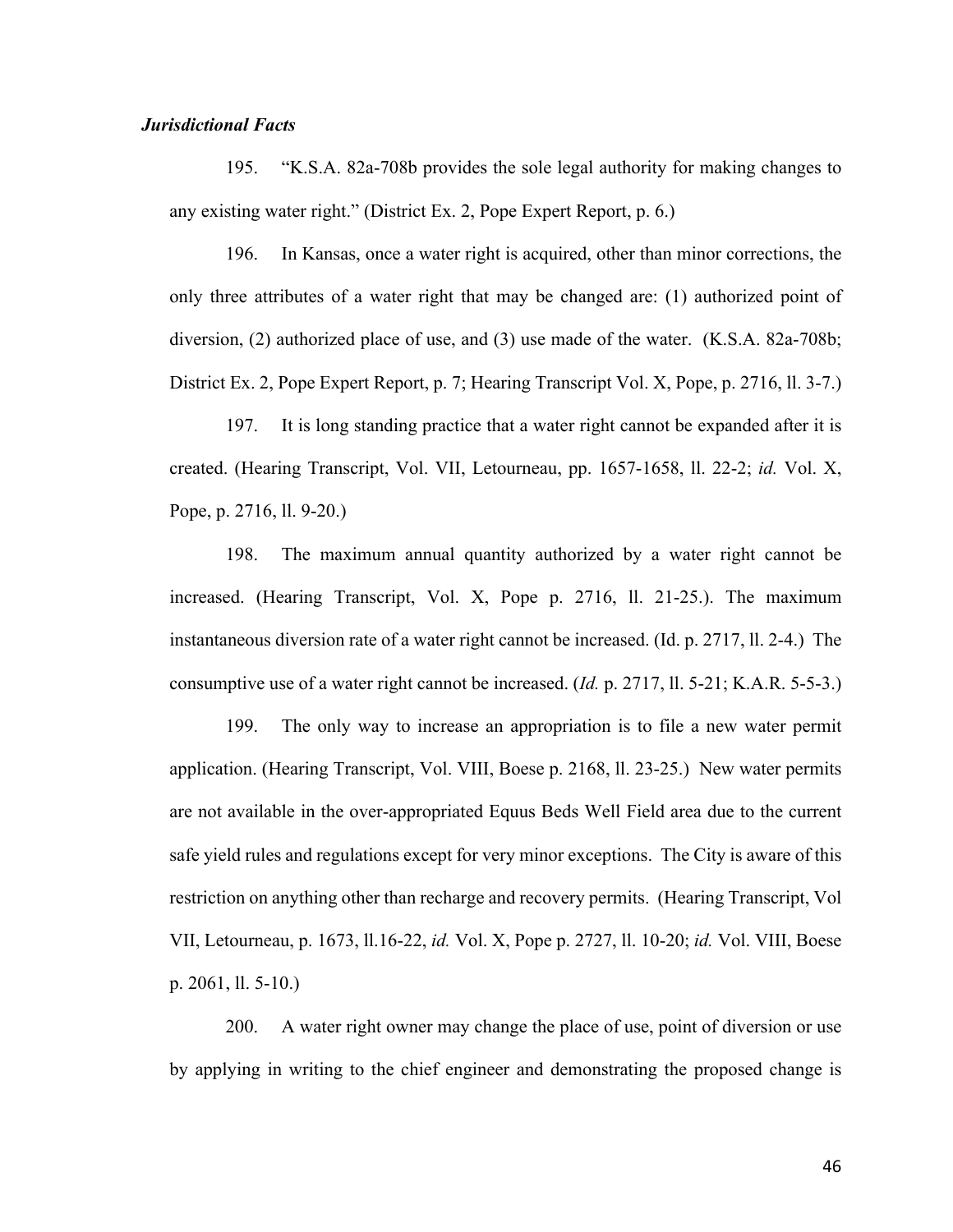reasonable and will not impair existing rights and meeting the other statutory requirements. (K.S.A. 82a-708b; Pope Expert Report, p. 6-7; Hearing Transcript, Vol. VIII, Boese p. 2167, ll. 17-19; *Id.* Boese pp. 2170-71, ll. 23-3.)

201. Changes or modifications to a water right cannot increase the consumptive use or increase the maximum annual quantity. (District Ex 2, Pope Expert Report, p 8). The appropriation doctrine does not allow a water right to be expanded. (Hearing Transcript Vol. X, Pope, p. 2716, ll. 8-20.)

202. The City did not submit a new or change application for the creation of AMCs or lowering the minimum index levels. (*Id.* Vol. V, Letourneau, p. 1255, ll. 3-17; *id.* Vol. VII, p. 1658, ll. 3-7.)

203. Various statutes allow for modifications to existing water rights to make administrative corrections or supply missing information such as to correction location, supply missing information to pending applications, changes needed due to water conservation plan, certain reductions to water right, flowmeter requirements, and typos or omissions. (Hearing Transcript Vol. XI, Boese, pp. 2862-2882; District Ex. 2, Pope Expert Report, p. 8.) The fundamental parts of a water right cannot be changed with a mere request. The method of obtaining Recharge Credits and specification of when recharge credits can be used are fundamental aspects to the ASR water permits. (Hearing Transcript, Vol. VIII, Boese p. 2175, ll. 8-13.)

# **VI. Impact to other water users**

204. "The Wichita well field is extremely over-appropriated." (Hearing Transcript, Vol. VIII, Boese p. 2205, ll. 14-15.) In an over-appropriated aquifer, all of the

47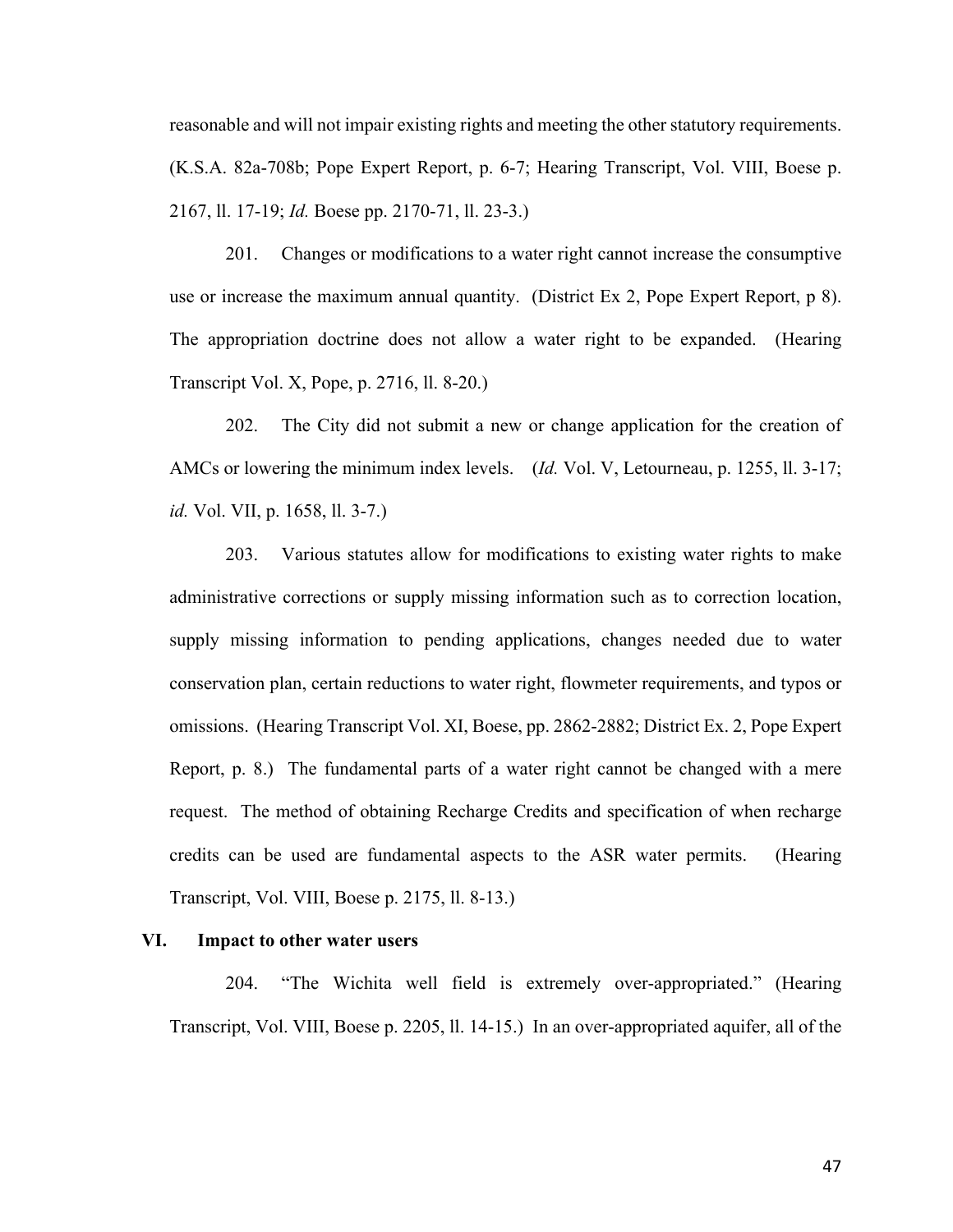water available according to safe yield, has already been dedicated to other water users. (*Id.* p. 2257-2258; *Id.* Vol. XI, p. 2965, ll. 4-8, *Id.* p. 2966, ll. 14-25.)

205. The individual Intervenors are land owners and possess water rights in the Basin Storage Area of the Equus Beds. Individual Intervenors also depend on the Equus Beds for domestic uses. (Hearing Transcript Vol. XII, Basore, p. 3233, ll. 8-18; District Exhibits 16 & 17 Intervenor Interrogatory Responses to City Interrogatory No 1; Administrative notice of Permit Information.)

206. Individual Intervenors do not have other sources of water supply to rely on. (Hearing Transcript Vol. XII, Basore, p. 3237, ll. 10-14.)

207. New appropriations to applicants in the well field area have been denied due to Safe Yield since 1980. (Public Written Comments, Mr. Floyd Holle December 13, 2019, Letter dated July 15, 1980.) The only way to dedicate water to anybody else is by adding to the resource, by injecting treated source water into the aquifer, that then becomes additional supply available for appropriation. (Hearing Transcript, Vol. IX, Boese p. 2408, ll. 4-10.)

208. Not pumping water from the aquifer does not add to the water supply. (Hearing Transcript, Vol. IX, Boese pp. 2408-2049, ll. 14-2.)

209. Aquifer Maintenance Credits do not involve physically recharging water to the aquifer. AMCs are not water placed in storage by the City. In withdrawing AMCs from the aquifer, the City would be taking water other water right holders are entitled to. (Hearing Transcript, Vol. X, Pope pp. 2726-2727, ll. 20-7.)

210. Approving AMCs will allow the City to divert native water which other water right owners have a priority to divert. (District Ex. 2, Pope Expert Report, p 9.)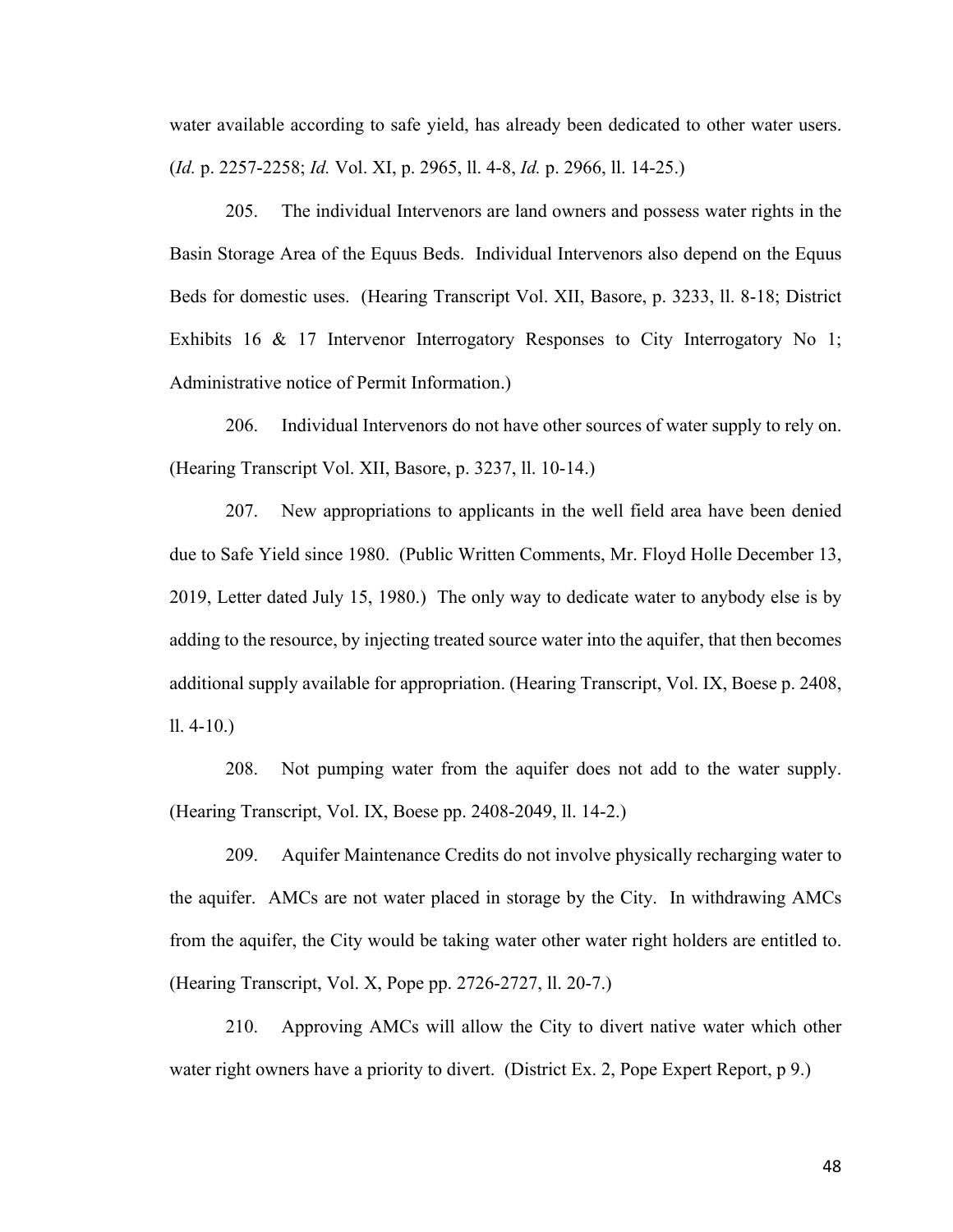211. The Basin Storage Area currently means the portion of the aquifer used for aquifer storage that has defined horizontal boundaries and is delimited by a maximum index level and a minimum index level. K.A.R. 5-1-1(k) as amended April 29, 2016. During review and approval of Phase I and Phase II, prior to the 2016 Amendment, as printed in the Kansas Administrative Regulations for 2009, K.A.R. 5-1-1(k) defined the Basin Storage Area was the portion of the aquifer's unsaturated zone used for aquifer storage that has defined horizontal boundaries and is delimited by the highest and lowest water level elevations. (Hearing Transcript Vol. VIII, Letourneau, p. 1986, ll. 6-11; *Id.* Vol. X, Pope, pp. 2778-2779, ll. 23-21; Intervenors Ex. 23, K.A.R. 5-1-1 adoption cert and economic impact statement; Phase I MOU Attach. A.) K.A.R.5-22-1(c) continues to define aquifer storage as "the act of storing water in the unsaturated portion of an aquifer by artificial recharge for subsequent diversion and beneficial use." (Hearing Transcript Vol. VII, Letourneau, p. 1731, ll. 13-21.)

212. AMCs seek to perform aquifer storage without putting water into an unsaturated portion of the aquifer. (Hearing Transcript Vol. VII, Letourneau, p. 1733, ll. 13-17.) Water can only be stored where there is space available. The aquifer is a little like a cup and adding more water to a full cup causes the water to go over the rim, the more you continue to fill a full aquifer the loss rate increases, more recharge credits are lost to the stream as well as water appropriated to other water users. (Hearing Transcript Vol. XII, Austin, pp. 3166-3167, ll. 23-4.)

213. Lowering the minimum index levels has the effect of expanding the Basin Storage Area. Water in the Equus Beds below the 1993 levels is Equus Beds groundwater,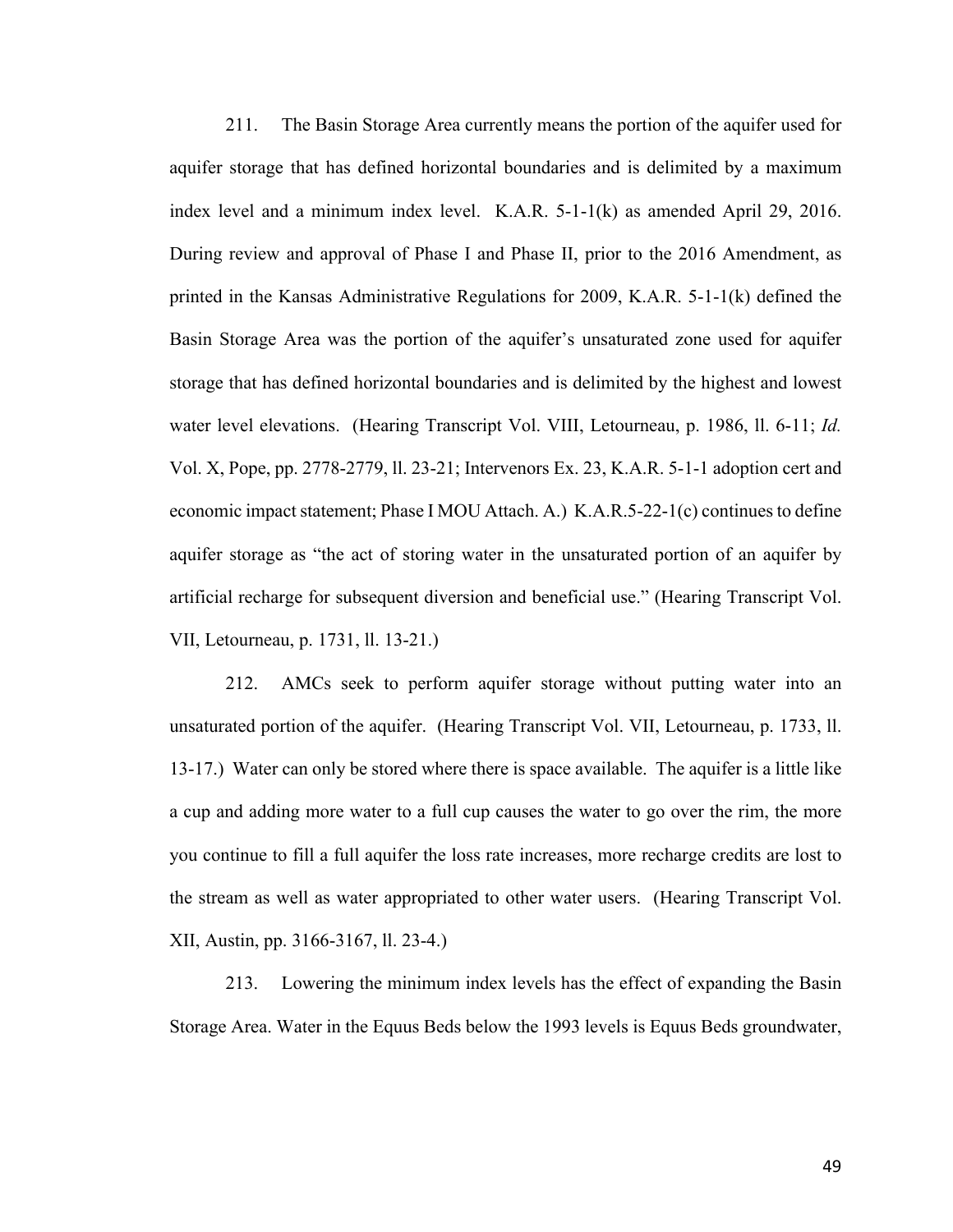or naturally occurring groundwater. (Hearing Transcript, Vol. VII, Letourneau, pp. 1826- 1827, ll. 25-3, *id.* Vol. VIII, Boese p. 2095, ll. 20-22.)

214. The chief engineer previously concluded that if the City could not withdraw credits below the minimum index level (1993 levels) the public interest in not diverting the Equus Beds groundwater below that would be protected. (Hearing Transcript, Vol. VIII, Boese p. 2095, ll. 7-13.)

215. AMCs will allow a substantially larger quantity of groundwater to be withdrawn from the EBWF area during a drought when the demand for and value of water are at the highest points. (District Ex. 2, Pope Expert Report, p. 10.)

216. AMCs do not store water in the unsaturated portion of the aquifer. Landowners did not consent and have not been offered compensation to store water in an expanded area under the land they own. (Hearing Transcript Vol. XIII, Carmichael, p. 3339, ll. 5-8.) The City has not offered to buy or compensate water right holders for any water rights or the displacement of Equus Beds water in order to store AMCs. (Hearing Transcript Vol. XII, Basore, p. 3310, ll. 19-20.)

217. Water users are concerned water in the aquifer will become untenable for use due to water quality including contaminants such as chloride, selenium, phosphorous and others (Hearing Transcript Vol. XII, Basore, p. 3275, ll. 21-23; *Id.* at p. 3300, ll. 6-19.)

218. An inadequate supply of water, especially during drought conditions, is likely to reduce the yield of crops after growers have invested in seed, planting, fertilizer, and other crop inputs. (Hearing Transcript Vol. XII, Basore, p. 3241, ll. 5-8).

219. Chloride in the water causes damage to crops, such as salt burn, and damage to irrigation systems, in some cases creating the need to line galvanized pipe with PVC to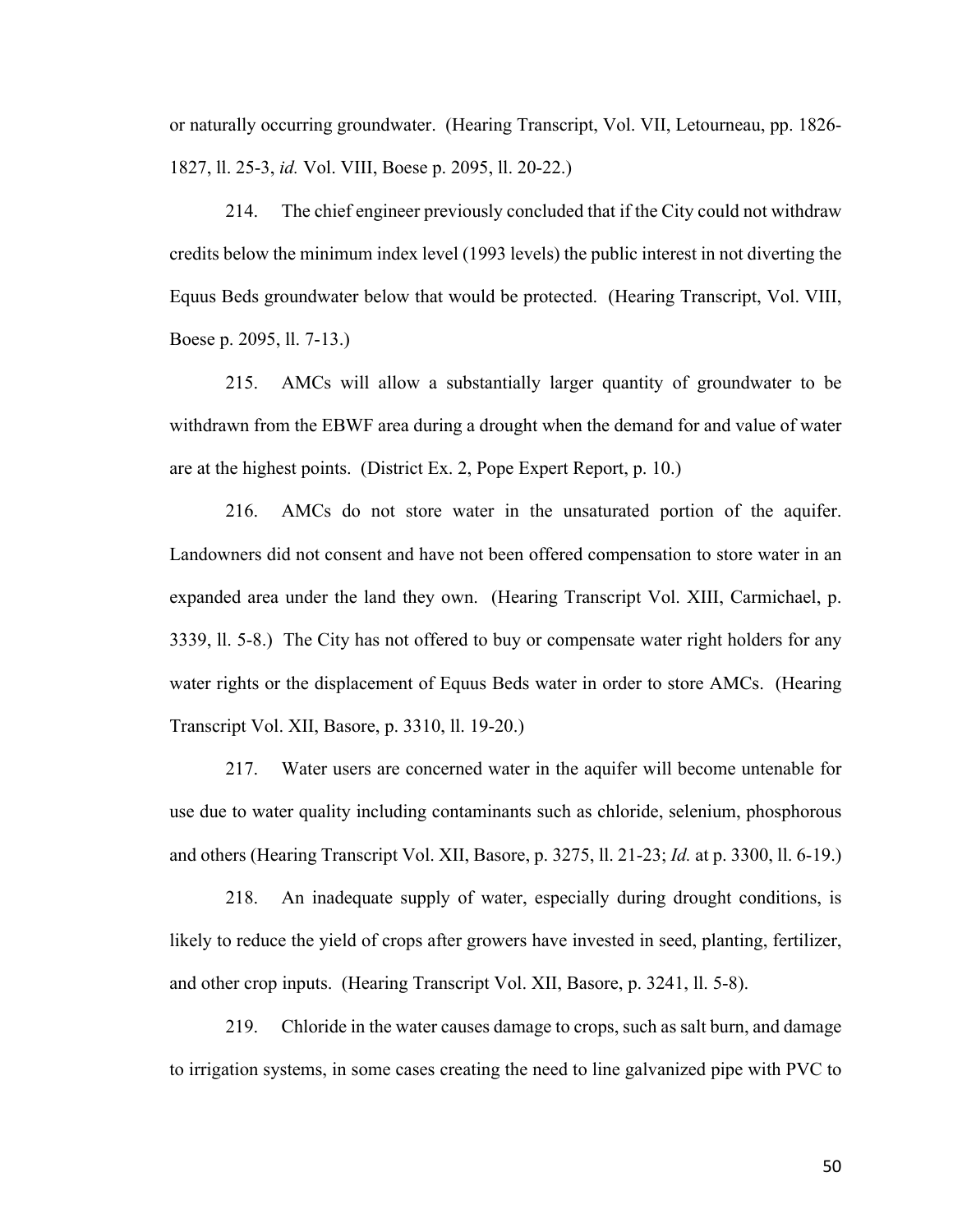deal with chloride issues. (Hearing Transcript Vol. XIII, Carmichael, p. 3330, ll. 15-21; Hearing Transcript Vol. XII, Basore, p. 3248, ll. 24-25.)

220. One Intervenor described the City's proposal as "I feel like I'm sitting out there almost staring down the barrel of a gun not knowing what it means for me and my property and my water rights and my ability to use water." (Hearing Transcript Vol. XII, Basore, p. 3273, ll. 6-9.) Another described losing access to quality water at his domestic well as life altering. (Hearing Transcript Vol. XIII, Carmichael, p. 3325, l. 7.)

221. The permit conditions proposed by DWR only consider impairment to domestic well owners within 660 feet of an ASR well and do not address other water right holders or those further than 660 feet away. The City and DWR referred to the impairment process as the available remedy. Neither the City nor DWR presented a cure for the injury caused while waiting for the City to address domestic well issues or during the impairment process. (City Ex. 1, Proposal, section 3.4; DWR Ex. 1 Draft Findings Letter June 1, 2018.)

222. The remedy for impairment depends on the injury caused. A new well will not address water quality impairment and deepening a well might not address quantity issues due to clay layers found in the aquifer. (Hearing Transcript Vol. VI, Letourneau, pp.1591-1592, ll. 22-14.). It can take a season for DWR to make a determination on whether groundwater pumping is causing impairment. (Hearing Transcript Vol. VII, Letourneau, p. 1819, ll. 6-10.)

223. Water users make considerable investments based on water appropriations. Ten years ago an irrigator would have invested \$25,000 for a new irrigation well (Hearing Transcript Vol. XII, Basore, p. 3247, ll. 1-8.) The cost of putting in a new well exceeds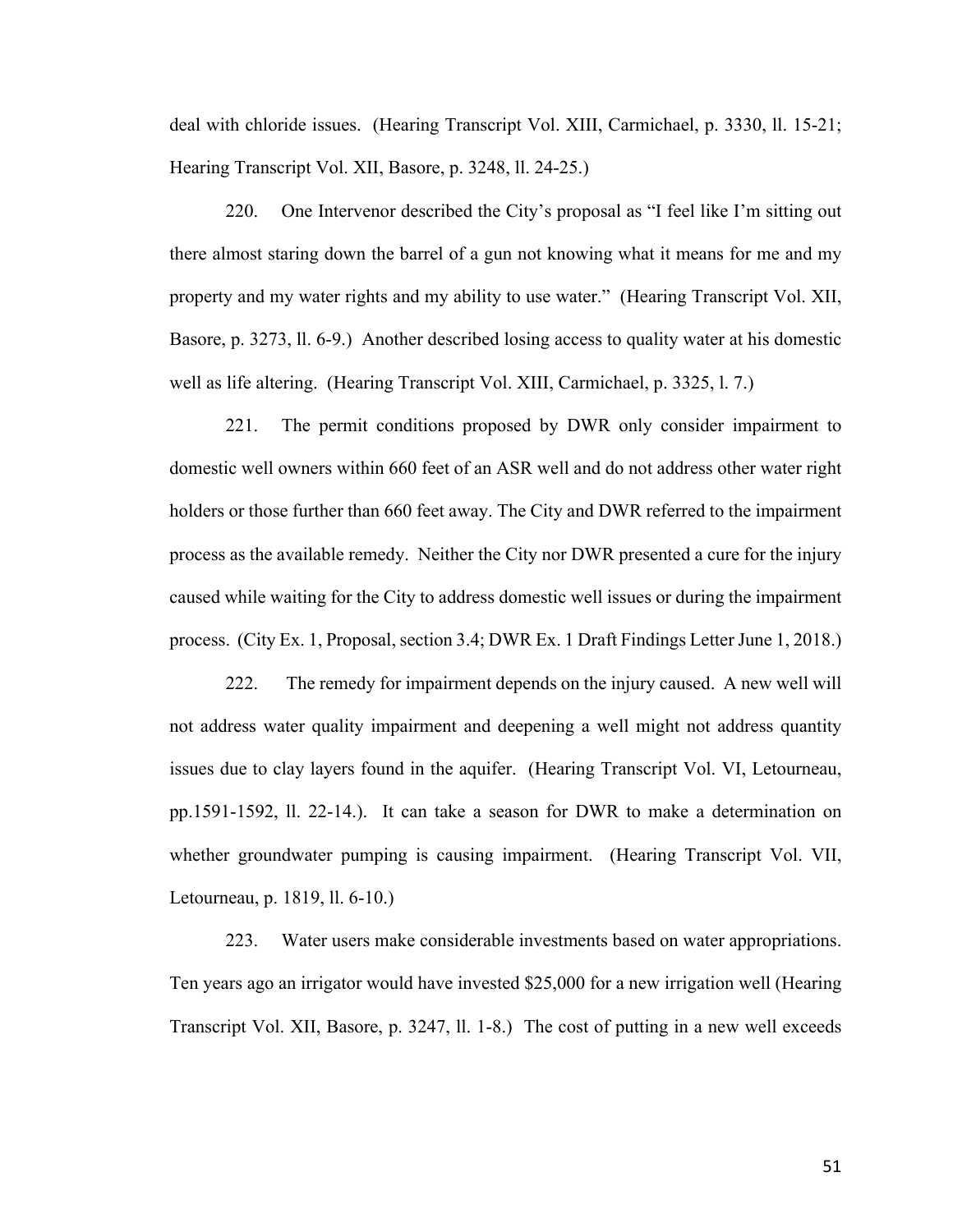\$100 a foot to drill the well and that does not include pumping equipment. (Hearing Transcript Vol. XIII, Carmichael, p. 3329, ll. 7-9.)

224. A new irrigation project starts at \$80,000 - \$100,000 depending on the system set up which does not include the well, piping or electricity. (Hearing Transcript Vol. XIII, Carmichael, p. 3330, ll. 3-6.)

225. The cost for modifications such as adding a PVC lining is \$30,000 - \$60,000 depending on the length of a system. (Hearing Transcript Vol. XIII, Carmichael, p. 3362, ll. 5-6.)

226. In index cell 31, chloride has already impacted irrigation systems leading water right holder to line with PVC to help minimize the damage caused by chloride. (Hearing Transcript Vol. XIII, Carp, p. 3382, ll. 1-5.)

227. No chloride migration modeling was performed in the development of the City's proposal. (Hearing Transcript Vol. V, McCormick, p. 1216, l. 23; *id.* p. 1217, ll. 21-25; *id.* p. 1218, l. 5.)

228. The value of a water right is difficult to quantify and impacts both the value of land as an asset but also the future income potential from that land. One method is to compare the value of dry land and irrigated land. Without the availability of economical water growers would have to revert back to dryland methods. Irrigated land would lose  $\frac{1}{3}$ to ½ of its value if converted to dry land due to loss of a water right or loss of the ability to withdraw quality water under a water right. Land owners would also lose future productivity or income generated by being limited to dryland crops or no crops (Hearing Transcript Vol. XII, Basore, p. 3312, ll. 2-20; *Id.* at p. 3314, l. 4; *id.* p. 3315, ll. 2-15; *id*. at p. 3251, ll. 1-11; Hearing Transcript Vol. XIII, Carp, p. 3408, ll. 1-13.)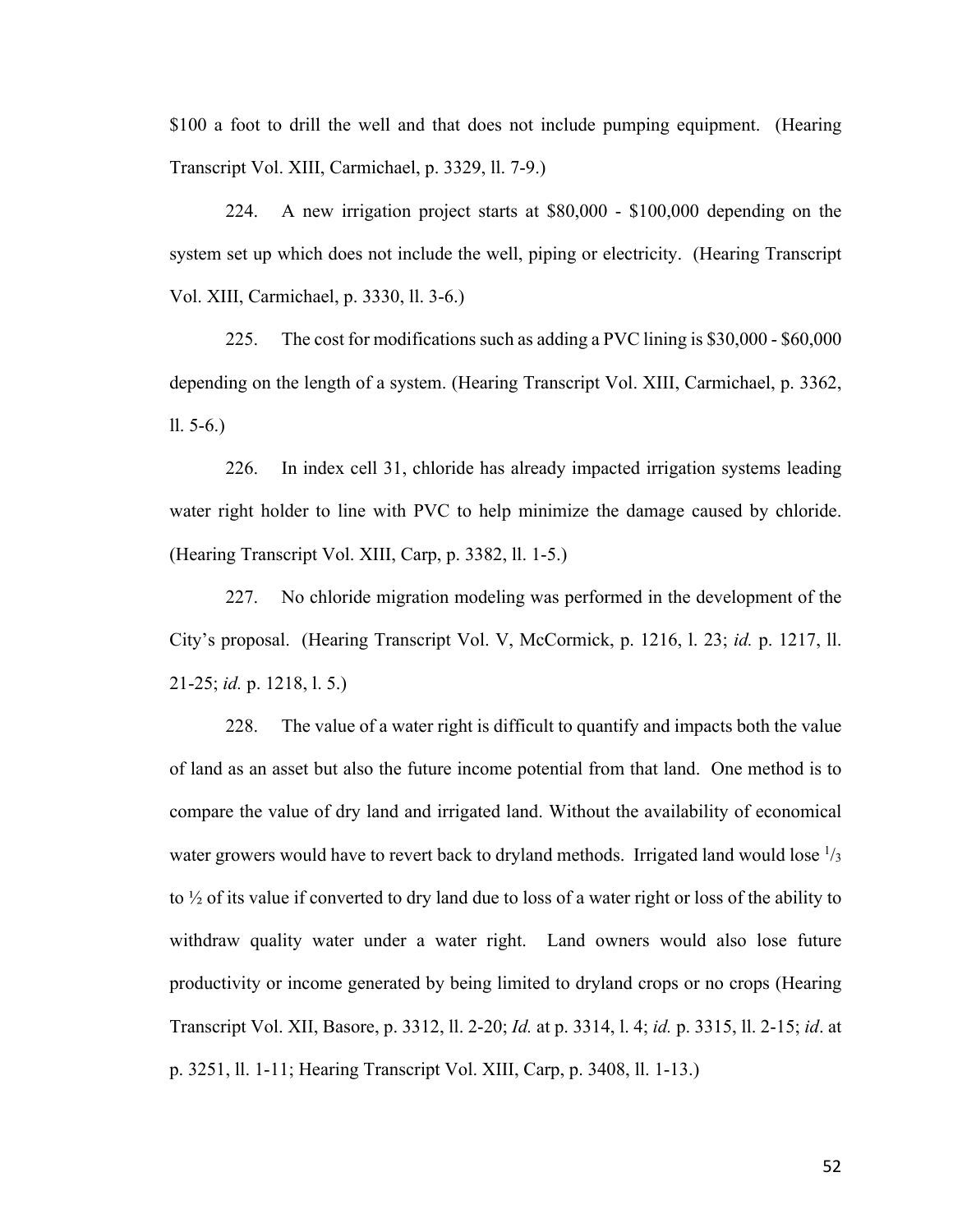229. Demand and how badly a person, city or business needs the water right are significant factors in the value of a water right. (Hearing Transcript Vol. XIII, Carp, p. 3408, ll. 1-13.) Timing is everything, for example during a hurricane people sell water for extraordinary prices due to surge in demand at a critical time, similar to the demand for water during a 1% drought scenario. (Hearing Transcript Vol. XIII, Carp, p. 3409, ll. 1- 14). Water is our lifeblood, when it comes to water it has to happen overnight, without water a few hours becomes a big deal. (Hearing Transcript Vol. XIII, Carmichael, p. 3326, ll. 9-17.).

230. Home owners and residents face both property damage and health risks from high chloride levels in the water. (Hearing Transcript Vol. XIII, Carmichael, p. 3336, ll. 11-17.) Irrigators and land owners fear loss of access to quality water, loss of land value, diminished income from less productive land, diminished income due to less productive dryland crops, increased costs to pump at a greater depth and other costs associated with lowering the minimum index levels and water quality risks associated with diversions allowed by the City's proposal. (Hearing Transcript Vol. XII, Basore, p. 3316, ll. 15-16.)

231. The potential harms caused by withdrawing water from the Equus Beds as contemplated by the City's Proposal would impact everyone in the area and not just water users. Local communities and businesses, including Co-ops, agricultural services, hardware stores, implement dealers, grocery stores, restaurants, and so on would all be impacted by the lack of quality water, lowered crop productivity and or decrease in property values. (Hearing Transcript Vol. XII, Basore, pp. 3315-3317, ll. 24-16.)

# *Aquifer Recovery*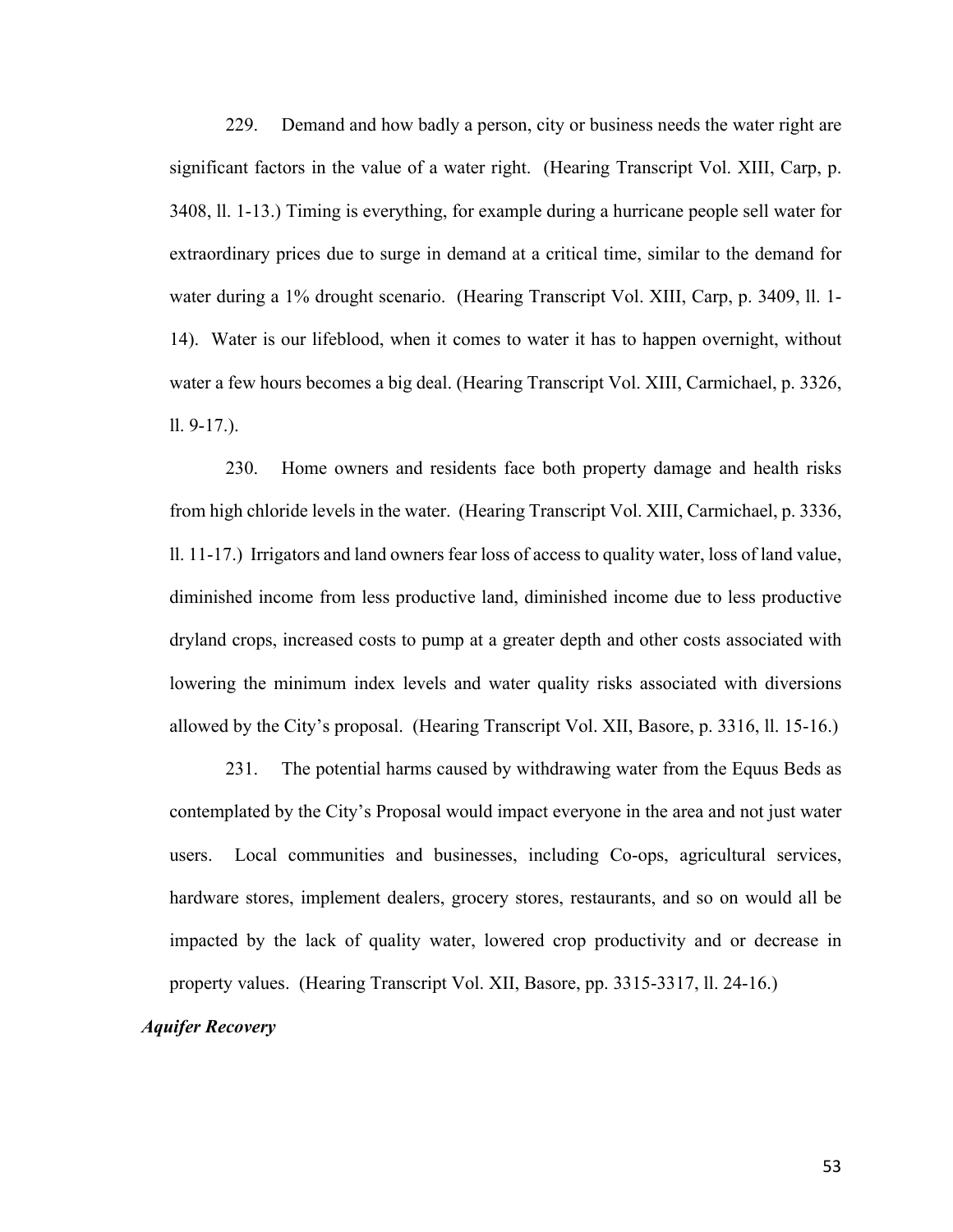232. We do not know how long it will take the aquifer and rivers to recover from a 1% drought. (Hearing Transcript, Vol. X, Romero, pp. 2643, ll. 14-20.) It is estimated it would take tens of years for the aquifer to recover, but it has not been quantified. (Hearing Transcript, Vol. X, Romero, p. 2643, ll. 19-20.)

233. Stream depletion will continue even after area wells begin to recover. The depletion decreases in the aquifer because water levels are rising in the aquifer, at the expense of flow from the river. When you turn off the wells in the area of the City's wells, water levels begin to recover immediately, and they will continue to recover until you turn the wells back on. The river will continue to deplete to fill in that cone. (Hearing Transcript, Vol. X, Romero, pp. 2643-2644, ll. 25-8.)

#### **VII. Model Concerns**

234. The City's Proposal seeks the ability to accumulate and withdraw up to 120,000 acre-feet of recharge credits, subject only to individual permit requirements. The City's drought simulation and model is based on the inputs in Table 2-5 and not the maximum amount of credit withdrawal allowed. (City Ex. 1, Proposal p. 2-10, Hearing Transcript, Vol. IX, Romero, p. 2486, ll.12-23.)

235. The City worked with two separate models. The MODSIM-DSS model produced the water demands used in the Equus Beds Groundwater Model. (Hearing Transcript Vol. IV, Clement, p. 908, ll. 22-25.) The City developed a model based on *MODSIM*-DSS to simulate how the raw water demands should be distributed between Cheney Reservoir, Equus Beds Well Field and the ASR System during a 1% drought. (City Ex. 1, Proposal, p. 2-3.) Mr. Macey for the City altered the MODSIM model provided by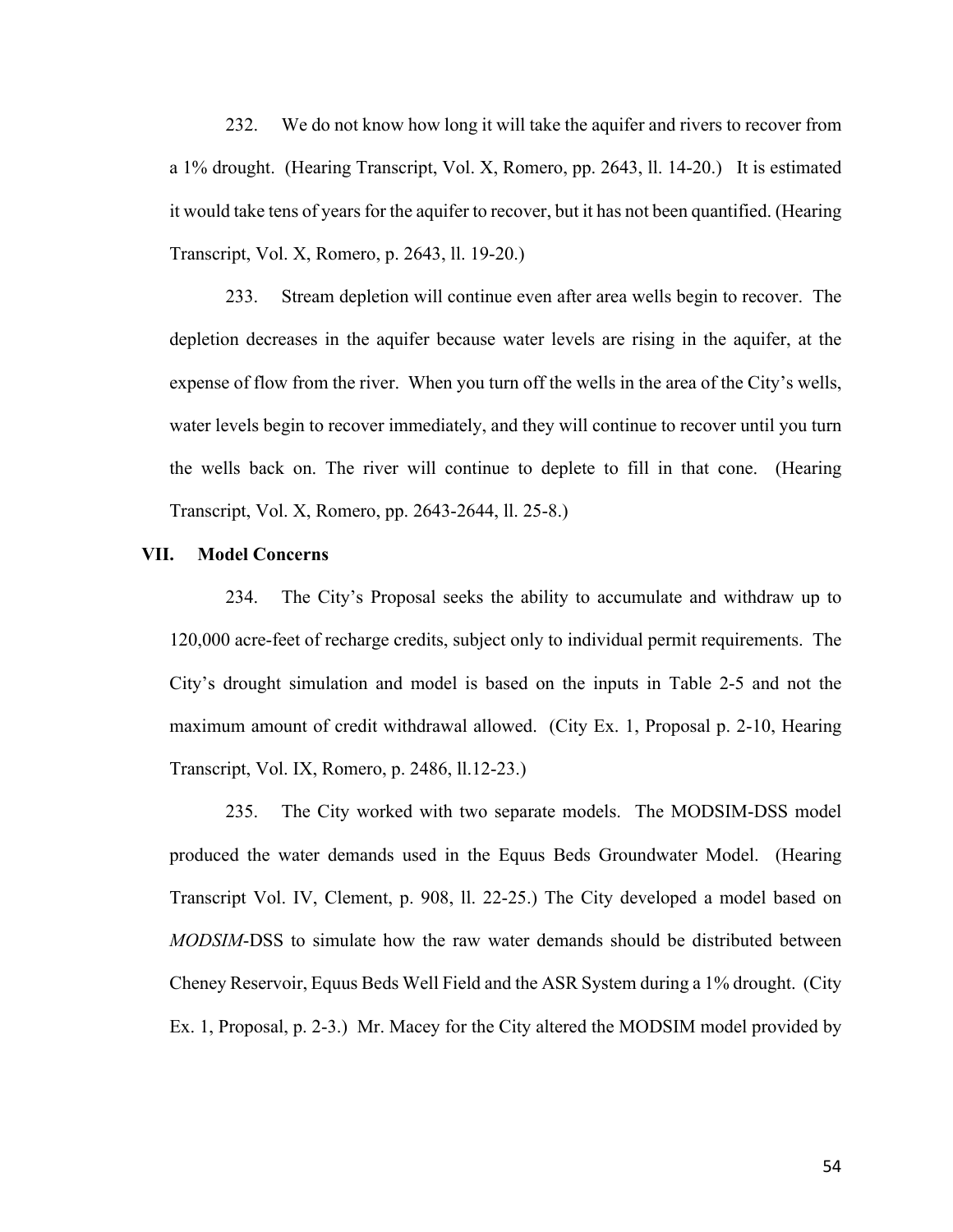High Country Hydrology to adjust the proportion of water resources taken from the City's various water supply options. (Hearing Transcript Vol. III, Macey, p. 628, ll.1-16.)

236. The MODSIM work performed by Mr. Macey resulted in the future raw demand assessment in section 2.2 of the Proposal (*Id.* pp. 630-631, ll. 15-4.) Mr. Macey testified to the 110% full condition at Cheney reflected in Table 2-3 of the Proposal is a typo and should be 100% (*Id.* p. 635, ll. 10-18.) Figure 2 of the Proposal shows a starting point of 167,000 acre-feet which is 100% rather than 110%. (*Id.* p. 638, ll. 2-9.)

237. The City and Burns & McDonnell used the USGS-based model (MODFLOW) to examine the change to the aquifer water levels based on a simulated drought with a 1 percent exceedance probability. The USGS developed the groundwaterflow model in 2009 as detailed in USGS SIR 2013-5042. This USGS Equus Beds Groundward Flow Model (EBGWM) was approved for accounting and tracking ASR credits. (City Ex. 1 Proposal p. 2-5–2-7.)

238. The City's MODSIM modeling was not reviewed. (Hearing Transcript, Vol. X, Romero, p. 2638, ll. 14-16.)

239. Per the USGS report, the EBGWM used by the City was discretized using a grid with cells measuring 400 ft by 400 ft. Model results were evaluated on a relatively large scale and cannot be used for detailed analyses such as simulating water-level drawdown near a single well. A grid with smaller cells would be needed for such detailed analysis. (City Ex. 1, Proposal, Attachment E; District Ex 46, USGS SIR 2013-5042 p. 72; Hearing Transcript, Vol. X, Romero, p. 2582-2583, ll. 20-25, 1-2; Hearing Transcript, Vol. IX, Romero, p. 2474, ll. 1-14.)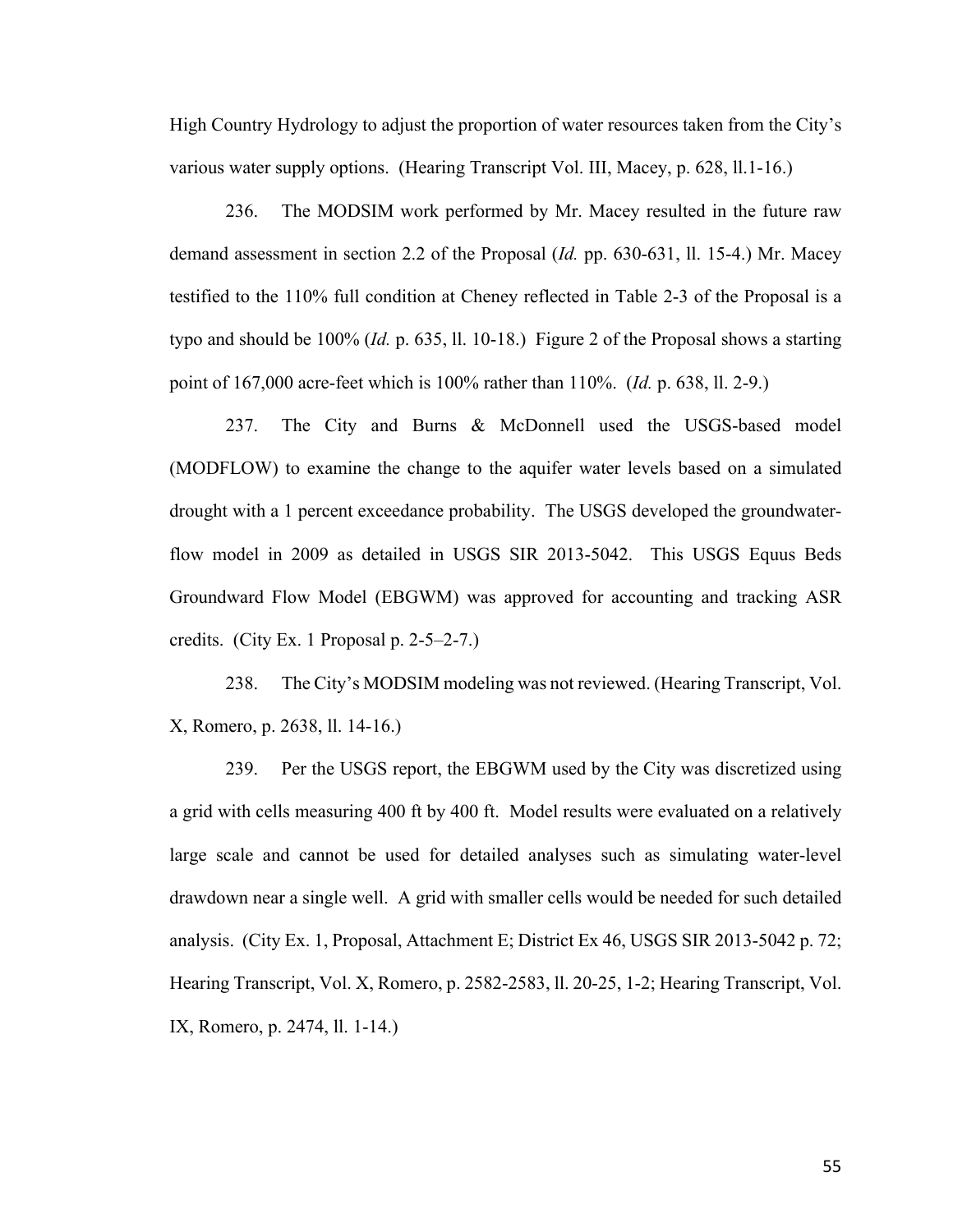240. The model limitations do not prevent evaluating pumping wells in the 400 x 400 ft cell. A multi-node well package can be used with the City's model that actually will estimate the pumping water level in a well. (Hearing Transcript, Vol. X, Romero, pp. 2585-2586, ll. 21-4.)

241. The model generally reflects a static water level which is measured after recovery from pumping. Impairments to individual wells oftentimes is at the time of greatest pumping and those levels are not represented in the model. Any specific impact on wells adjacent or nearby and index well might be understated by the model and misleading as to the impact during maximum pumping time such as the simulated drought. (Hearing Transcript Vol. XIV, McCormick, p. 3512, ll. 11-19; Hearing Transcript Vol. XII, Austin, p. 3146, ll. 12-25.)

242. The model can show a potential of impairment based on changes in groundwater levels but does not show the information needed to understand potential for impairment during periods of active pumping. (Hearing Transcript Vol. XII, Austin, p. 3149, ll. 4-12.)

243. The USGS model used by the City assumes irrigation pumpage occurs in May through August but annual irrigation rates were calculated and used in the simulation. Looking at irrigation pumpage rates on an annual basis, when in actuality there is an irrigation season of 4-5 months, then the annual rate is half or a fourth of the actual peak rate of diversion and will have a markedly different impact on water right impairments of nearby wells. (Hearing Transcript, Vol. XII, Austin pp. 3192-3193, ll. 19-7.)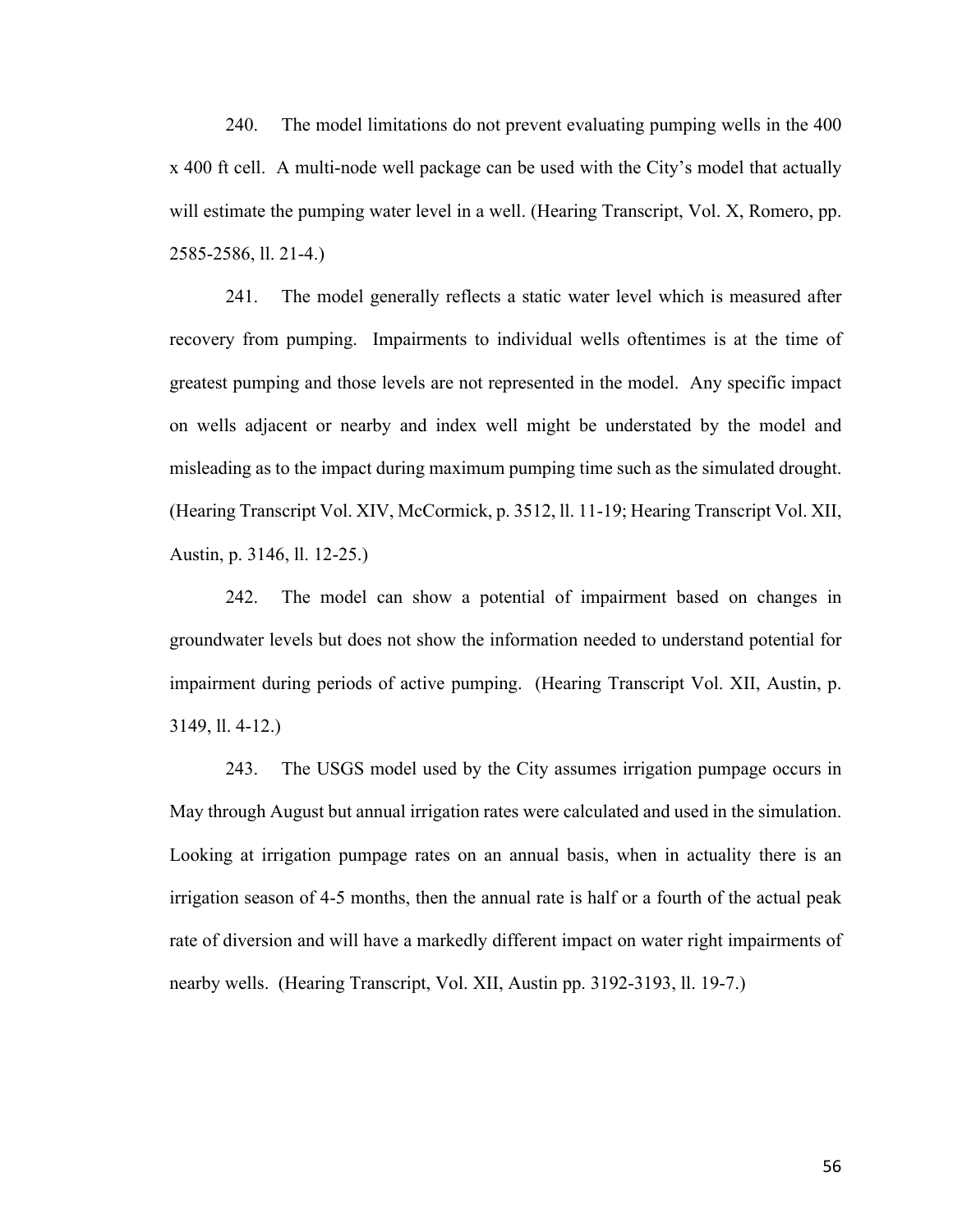244. During irrigation operations, the cone of depression or draw down at the wells will be much deeper and reach out further than reflected with the annual rates used by the City in the simulation. (Hearing Transcript, Vol. XII, Austin p. 3193, ll. 11-23.)

245. The annual time stamp and annual irrigation rates used by the City fail to show what the maximum impairment might have been during the simulated drought. (Hearing Transcript, Vol XII, Austin pp. 3193-94, ll. 23-1.)

246. A more specific model based on peak discharge rates or pumping rates relative to specific wells would show impairment and how large the impairment may have been. (Hearing Transcript, Vol. XII, Austin p. 3195, ll. 6-11.)

## *1998 Starting Condition*

247. City staff set certain parameters such as the aquifer starting levels in a model interface. The aquifer starting level was set at 1998 levels for purposes of operating the model to generate data for the City's Proposal. (Hearing Transcript Vol. III, Macey, pp. 698-699, ll. 18-11.)

248. The Proposal considers only modeling results using 1998 starting levels and does not reflect the results if a fuller or lower aquifer starting level were used. (Hearing Transcript Vol. III, Clement p. 723, ll. 13-14, Hearing Transcript, Vol. II, Akhbari, p. 387, ll. 21-23; id. at p. 393, ll. 13-16.) The City did not consider alternative starting conditions and relied only on the 1998 levels. (Hearing Transcript Vol. III, Macey, p. 699, ll. 1-11.) The 1998 levels represent the aquifer level necessary for the City to recharge approximately 30 million gallons per day. (Hearing Transcript Vol. III, Clement p. 752, ll. 15-19; Hearing Transcript Vol. II, Akbhari, pp. 437-438, ll. 21-13.)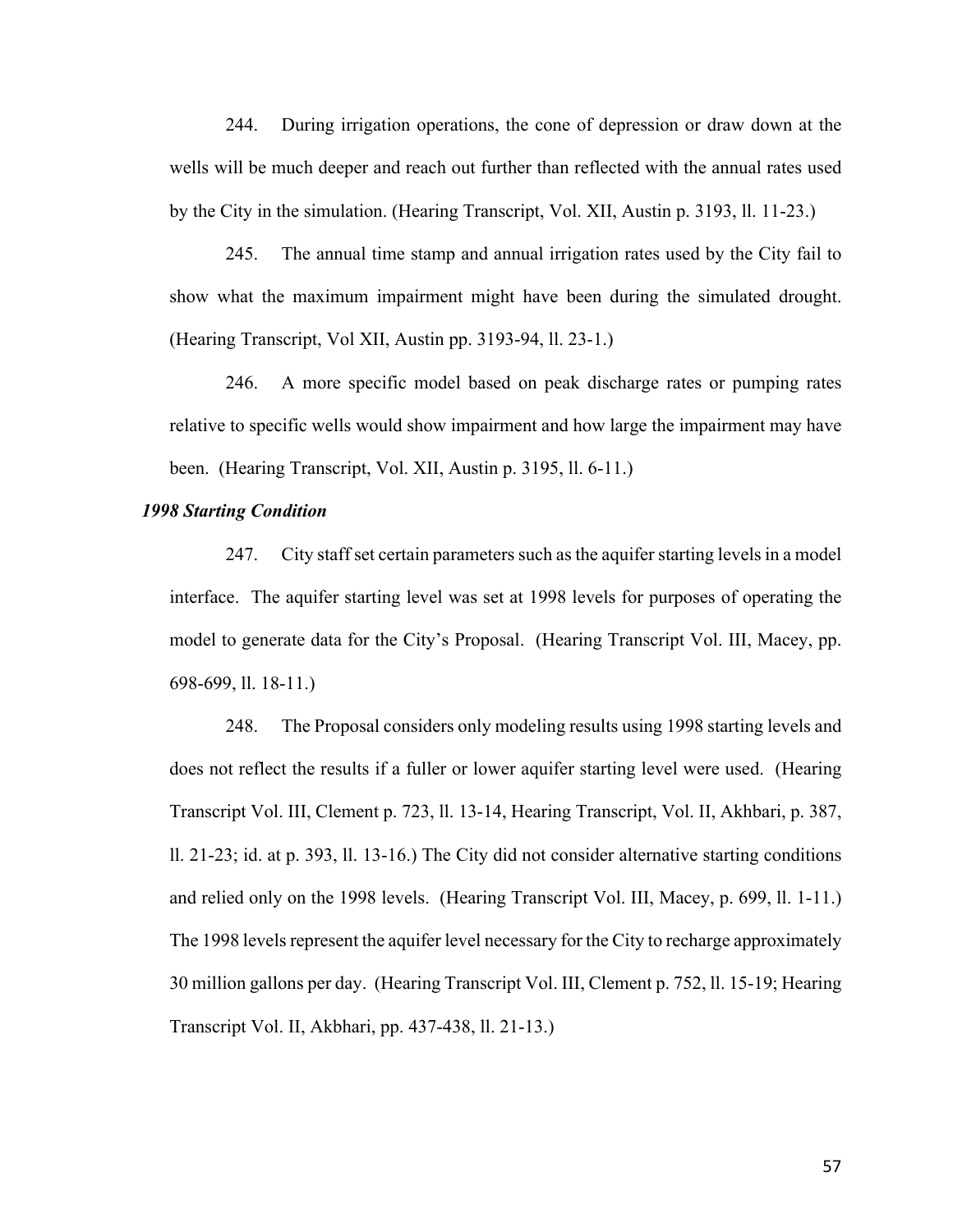249. 1998 ground water levels were pretty low. 2010 levels were a more representative average of the water levels in the well field. (Hearing Transcript, Vol. VIII, Boese p. 2119, ll. 2-16.)

250. The impact of the proposed modifications, simulated drought and resulting water levels are sensitive to the starting aquifer conditions or starting head. The City only presented a 1998 starting aquifer condition. Using an alternative, predevelopment starting condition translated to the resulting level being comparably higher (Hearing Transcript, Vol. X, Romero, p. 2665, ll. 12-22.)

251. Prior to submitting the Proposal the City was working with a January 2011 starting aquifer condition which represented a relatively full condition as compared to 1998. (Hearing Transcript, Vol. VIII, Boese p. 2130, ll. 3-8; *Id.* p. 2119, ll. 2-13.)

#### *Average Condition Full vs. Practical Saturated Thickness*

252. The City's proposal shows results in terms of saturated thickness or change in water elevations but fails to detail impact to area wells or other water users. (Hearing Transcript, Vol. IX, Romero, p. 2467, ll. 22-25.)

253. City Proposal Figures 10 and 11 show average aquifer condition percent full at the end of stress period 8 and at the modified minimum index levels for the two-by-twomile-area averages for index cells. The average conditions by index cell are not site specific to individual wells, the saturated thickness, aquifer depth, amount of clay or sand and is at too broad of a scale to advise individuals regarding potential impact or impairment. Neither figure describes the effects to anything other than the index wells and do not show effects to other neighboring wells in the area. (Hearing Transcript, Vol. XI, Boese pp.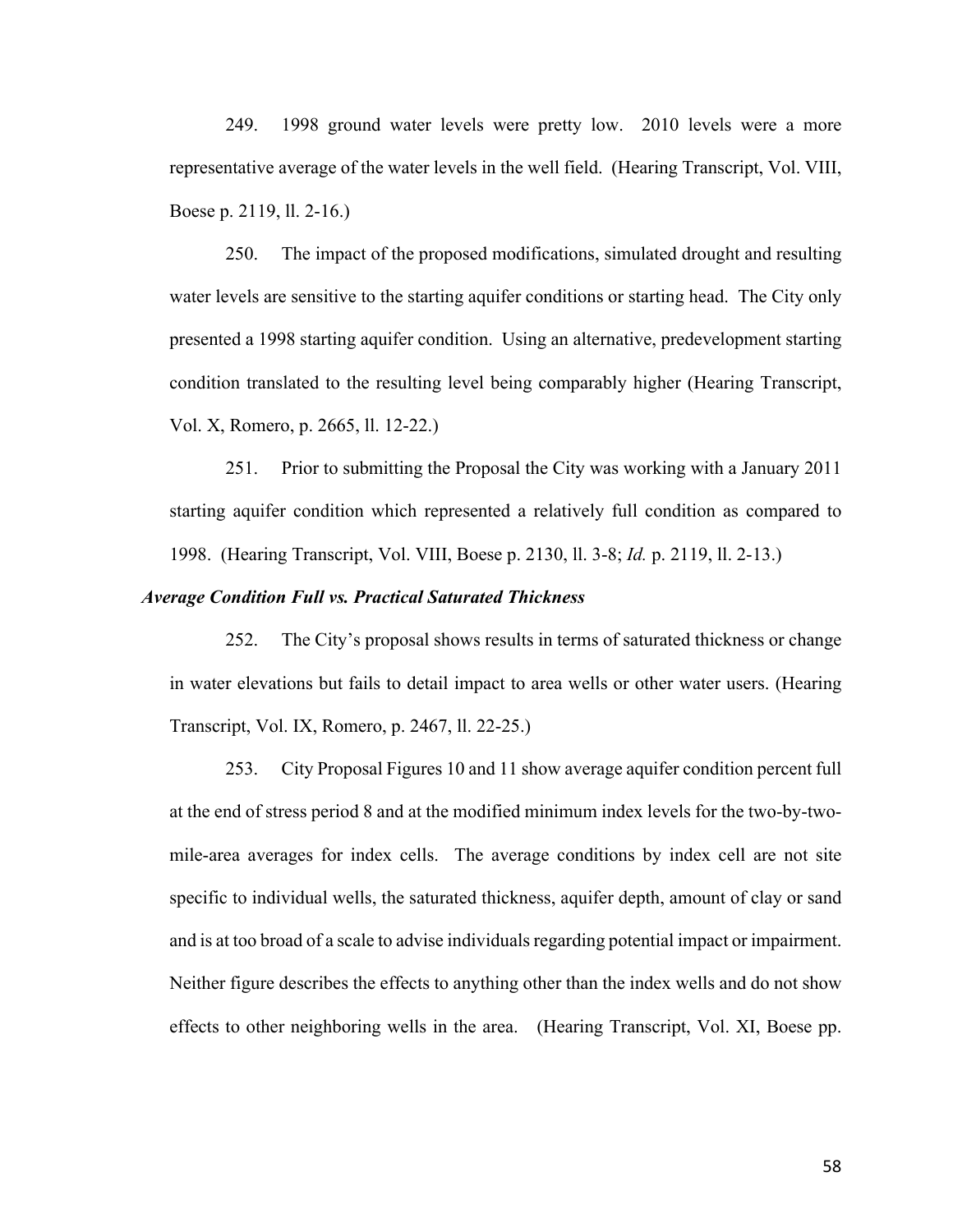2970-2971, ll. 21-3; Hearing Transcript, Vol. IX, Romero, p. 2467, ll. 5-8; pp. 2471 - 2472, ll. 22-13; *Id.* at pp. 2579-2580, ll. 15-3.)

254. The full saturated thickness presented by the City includes clay layers. Clay is more of an aquitard. The saturated thickness presented by the City does not describe the detail of regions within the thickness where the aquifer would not be as productive, for example areas of clay rather than sand. The model does have a framework to consider layers of clay, silt, sand and gravel if hydraulic properties are set up in the model. (City Exhibit 1 Figure 11; Hearing Transcript, Vol. X, Romero, p. 2645, ll. 1-20; *id.* p. 2654, ll.  $2-10.$ )

## **VIII. Permit Conditions Necessary**

255. The City's Proposal does not report on the hydrologic impacts to rivers or area wells where aquifer drawdown would occur during the simulated drought. (Hearing Transcript, Vol. IX, Romero, p. 2467, ll. 5-8.) The City did not appear to analyze the change to the system that will occur from the proposed modifications. (Hearing Transcript, Vol. IX, Romero, pp. 2467-2468, ll. 25-1.)

256. Nothing in the City's Proposal requires, guarantees or provides any assurances the aquifer will be maintained full. (Hearing Transcript Vol. VII, Letourneau, p. 1704, ll. 3-6.)

257. The purported benefits of the proposal are predicated on the assumption that the City will not pump down the aquifer. (Hearing Transcript, Vol. XI, Boese p. 3051, ll. 14-18). Mr. Letourneau testified:

Q: Does DWR have an opinion on whether this AMC part of Wichita's proposal is a good idea or not?

59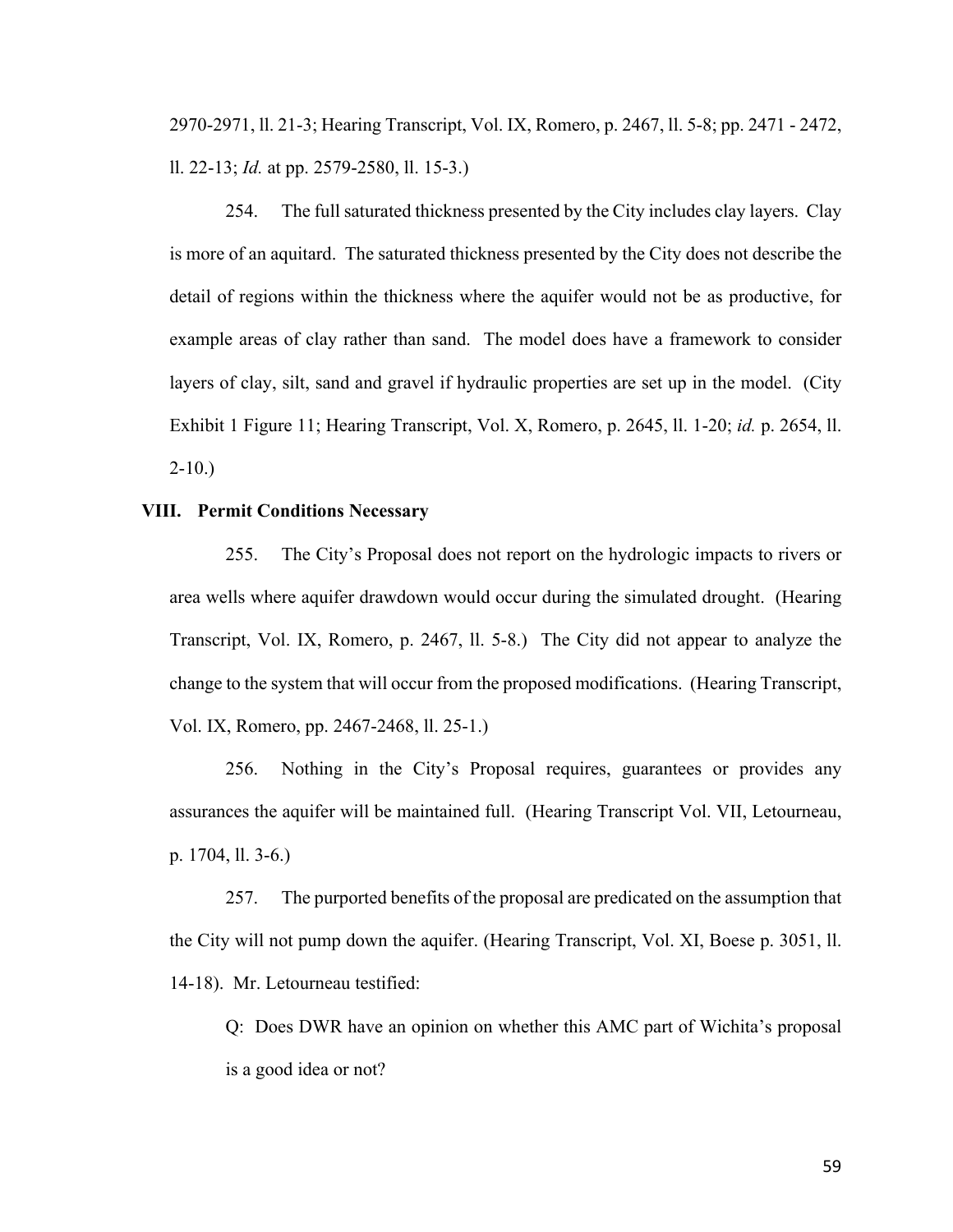A: Well, we feel it is because it is not requiring the City to create what I'll call the hole make it – to where physical recharge credits could be put into the aquifer." (Hearing Transcript Vol. V, Letourneau, pp. 1271-1272, ll. 21-7.)

258. Since the April 26, 2018 letter to GMD2 confirming the City's change in tactics to make space in the aquifer by pumping from the Equus Beds rather than Cheney, the City has repeatedly expressed its current intention and practice to "make space" or "pump a hole" in the aquifer to pump the aquifer down to at least the 1998 levels. (Correspondence – City to GMD2, Change in ASR Tactics April 26, 2018; District Exhibit 18, City's response to Interrogatories No 18.)

259. The Proposal, if approved, would allow the City to accumulate AMCs by diverting surface water directly to the City while simultaneously withdrawing water from the aquifer. (Hearing Transcript, Vol. XI, Boese pp. 3051-3052, ll. 24-4.)

260. The Proposal would allow the City to draw the aquifer down below the 1993 levels. The Proposal does not limit the City's ability to draw the aquifer down below the current 1993 Minimum Index Levels to times of extended drought. (Hearing Transcript, Vol. VIII, Tim Boese pp. 2177-78, ll. 15-2.)

#### **IX. Speculative Need**

261. The projected water demands for the simulated drought are based on projected needs in 2060. (Hearing Transcript Vol. V, Letourneau, p. 1363, ll.17-20; City Ex. 1, Proposal p. 2-2). K.A.R 5-22-14 provides the reasonable quantity of water for municipal use shall not exceed population for the  $20<sup>th</sup>$  year after the application is filed. Were the City filing a new application the quantity would be limited by a 20-year projection. (Hearing Transcript Vol. V, Letourneau, p. 1365, ll. 4-19.)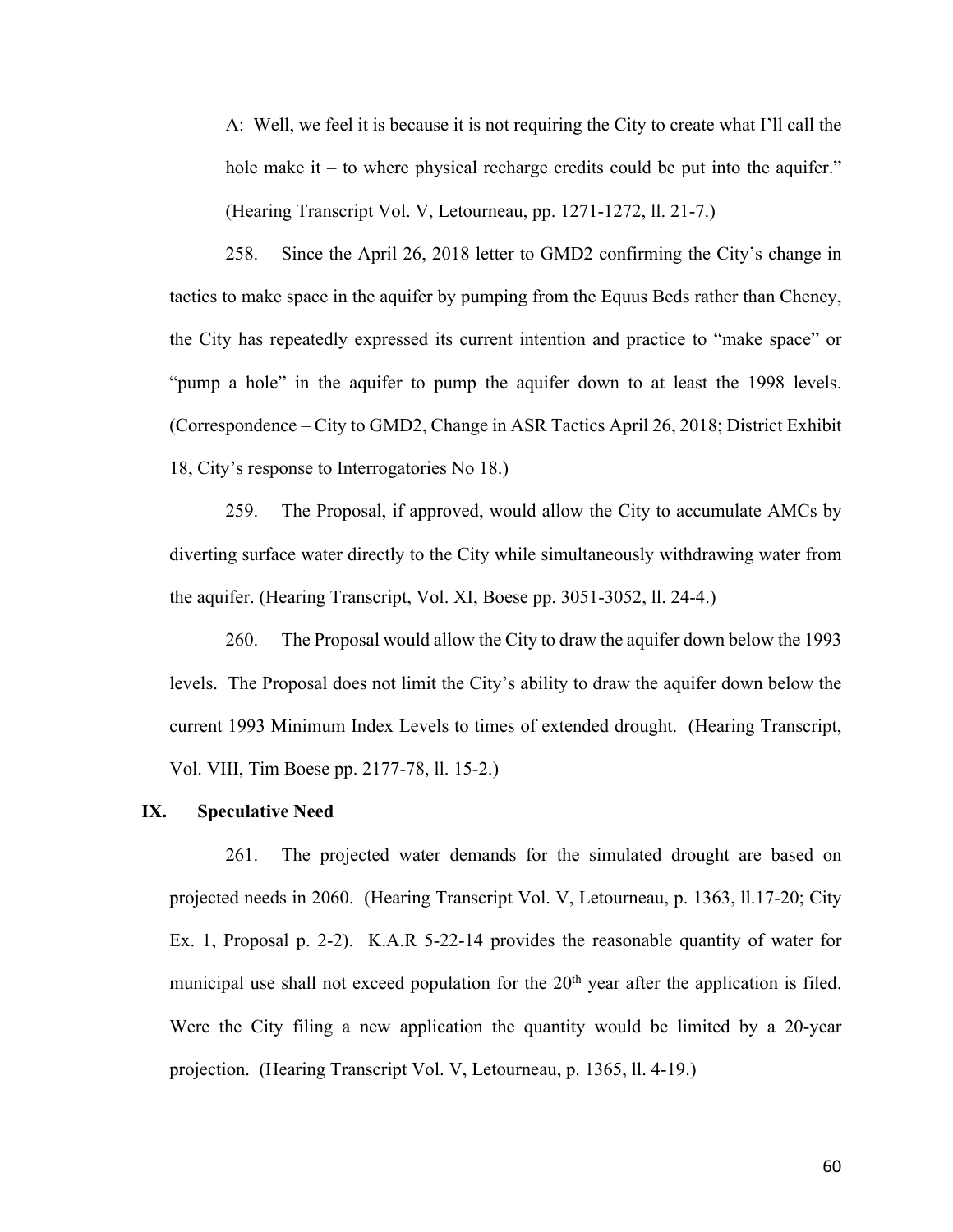262. The City wants to avoid stranded recharge credits should aquifer levels drop below the current minimum index levels also referred to as the 1993 levels. There is no restriction on the City withdrawing their recharge credits sooner rather than later should the City choose to do so. (Hearing Transcript Vol. VI, Letourneau, p.1431, ll. 2-16.) Stranded recharge credits are a hypothetical possibility, based on the City's discretion of withdrawing credits.

263. The City is seeking these changes for a drought need with a 1% exceedance probability of occurring. (Hearing Transcript Vol. V, Letourneau, pp. 1267-1268, ll. 22- 3.) The 120,000 acre-feet cap is based on need for back-to-back 1% droughts. (Hearing Transcript, Vol. 1, Pajor, p. 269, ll. 12-14; *Id.* Vol. VI, Letourneau, p. 1489, ll. 3-18.)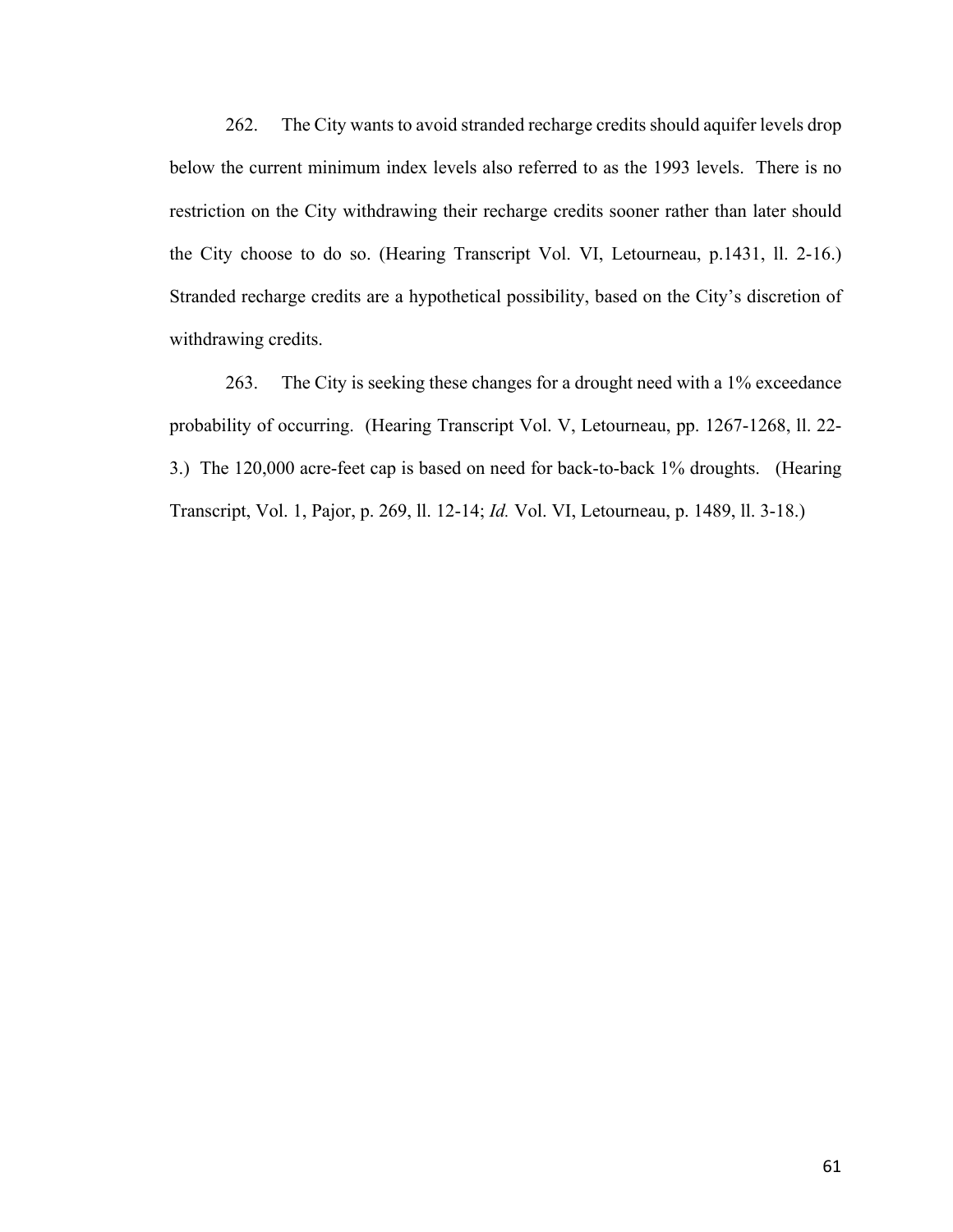# **INTERVENORS' PROPOSED CONCLUSIONS OF LAW**

#### **I. Aquifer Maintenance Credits compliance with KWAA and ASR Regulations**

1. Water diverted from the Little Arkansas River, treated, and used directly by the City, as proposed with AMCs, is not a Recharge Credit nor is it the functional equivalent to a Recharge Credit.

2. Existing authorities, including the KWAA, do not include AMCs as a method of accumulating recharge credits. AMCs do not meet the requirements set forth in K.A.R. 5-12-1 *et al*. AMCs do not involve Artificial Storage and Recovery.

3. "Recharge Credit" means the quantity of water that is stored in the basin storage area and that is available for subsequent appropriation for beneficial use by the operator of the **aquifer storage and recovery system**. K.A.R. 5-1-1(mmm) *emphasis supplied*.

4. The Aquifer Storage and recovery permitting regulations in K.A.R. 5-12-1 allow water storage with (i) water stored with in an **aquifer storage and recovery system** (ii) stored under a permit to appropriate water for **artificial recharge** (iii) if the water appropriated is **source water**. In addition, ASR permitting must comply with regulations adopted by the Kansas department of health and environment. The regulations effective when the ASR program and permits were approved are critical to understanding the interconnectedness of decisions, definitions, exemptions, MOUs, and waivers involved in ultimately approving the ASR project.

5. An Aquifer Storage and Recovery System involves physical infrastructure that is "operated for artificial recharge, storage, and recovery of source water; and consists

62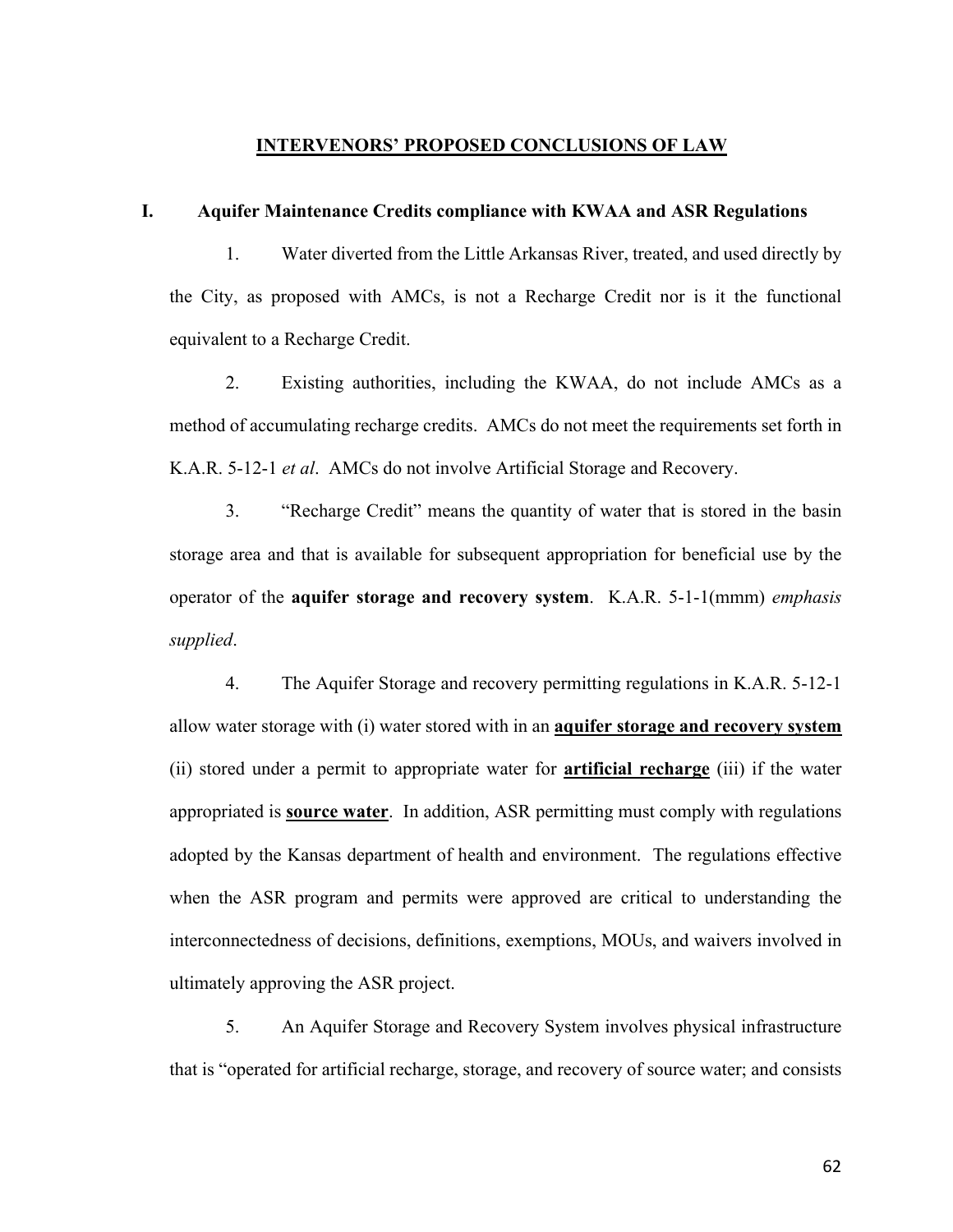of apparatus for diversion, treatment, recharge, storage, extraction and distribution." (K.A.R. 5-1-1(f); Phase II Findings and Order, Finding 6). As proposed, AMCs represent a credit for water not pumped or groundwater left in the Equus Beds. The method of accumulating AMCs does not include recharge or storage of the recharged water in the Equus Beds. An Aquifer Storage and Recovery System is not needed to leave water in the aquifer, water users leave water in the aquifer regularly. "Aquifer storage" means the act of storing water in an aquifer by artificial recharge for subsequent diversion and beneficial use. K.A.R. 5-1-1(e).

6. Recharge means the natural infiltration of surface water or rainfall into an aquifer from its catchment area. K.A.R. 5-1-1(lll). Artificial Recharge means the use of **source water** to artificially replenish the water supply in the aquifer. K.A.R. 5-1-1(g). Source Water "means water used for **artificial recharge** that meets the following conditions: (1) Is available for appropriation for beneficial use; (2) is above base-flow stage in the stream; (3) is not needed to satisfy minimum desirable streamflow requirements; and (4) will not degrade the ambient groundwater quality in the basin storage area." (K.A.R. 5-1-1(yyy)). Source Water for the permit modified under the Proposal is the Little Arkansas River flows diverted for Artificial Recharge pursuant to Application File No. 46,627.)

7. Artificial Recharge is absent from the AMC concept because the City is not replenishing or adding source water or any water to the aquifer to be stored in an aquifer storage and recovery system.

8. The City's permit to appropriate water for artificial recharge is File No. 46,627 which has dual beneficial uses: Artificial Recharge and Municipal Use. The City

63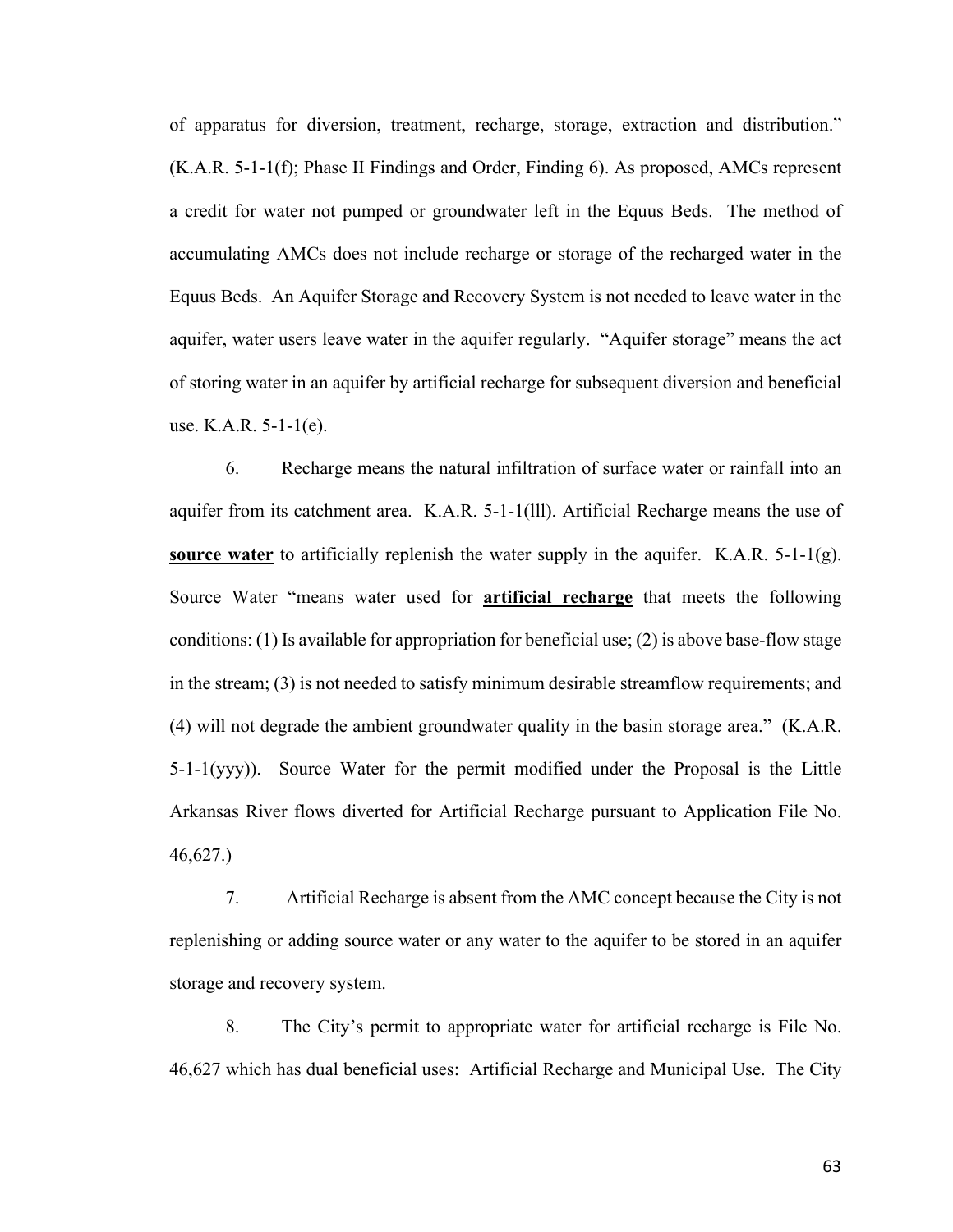seeks to accumulate AMCs by directly diverting surface water from the Little Arkansas River to town for immediate municipal use in the same manner as they have been doing for the past several years. By diverting the Little Arkansas River water directly for municipal use the City is not using source water to artificially replenish the water supply in the basin storage area because no water will be added to or infiltrate into the Equus Beds, be stored in the aquifer for subsequent use, nor made available for subsequent diversion and beneficial use under the City's Proposal. The proposed AMC process seeks simultaneous municipal and artificial recharge beneficial uses which is not permitted by File No. 46,627. Merely using the same ASR system of pipes to transport the water from the Little Arkansas River to the City does not create a Recharge Credit.

9. Diversion for immediate municipal use under File No. 46,627 is not Aquifer Storage, Artificial Recharge or an Aquifer storage and recovery system as defined in K.A.R. 5-1-1.

10. If approved, the water appropriated when recovering an Aquifer Maintenance Credit is Equus Beds Ground water and not Little Arkansas River flows that have been diverted, treated, recharged, stored and later extracted. The AMC concept lacks the requirements of recharge and storage for an Aquifer Storage and Recovery System. Accumulating Recharge Credits for water not pumped is not authorized by the Kansas Water Appropriation Act ("KWAA").

# **II. Passive Recharge - Credit for Water not Pumped**

11. Passive recharge credits were previously considered by two former chief engineers during ASR Phase I and Phase II and both expressly prohibited passive recharge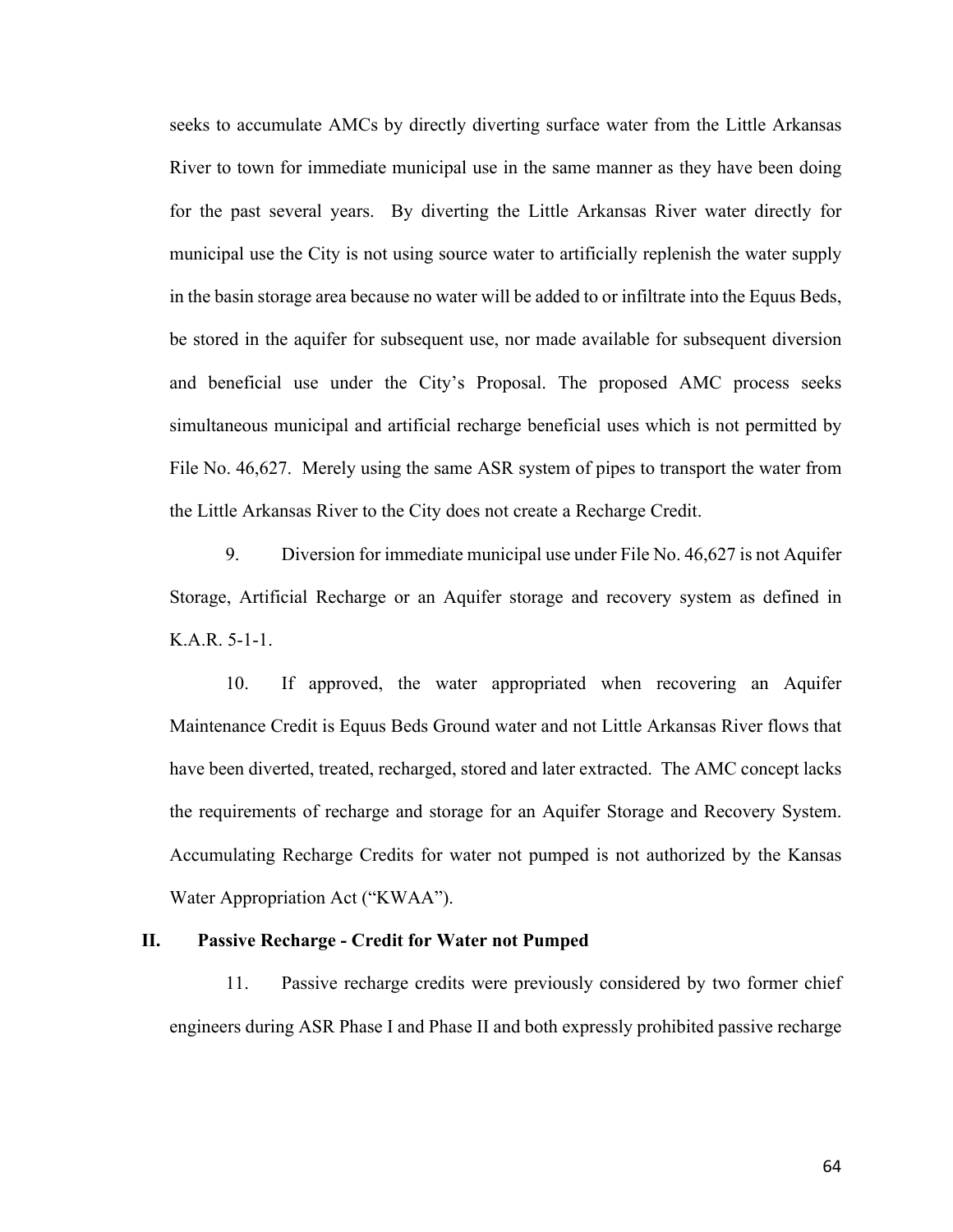credits and describe passive recharge as credit for water not pumped. (ASR Phase I and ASR Phase II Findings and Order).

12. AMCs represent water that could have been pumped but is not pumped. (Hearing Transcript Vol. VI, Letourneau, p. 1515, ll. 6-8.)

13. Water appropriations provide a quantity of water not to exceed the stated amount in any calendar year. With the exception of multi-year flex accounts, there is not a future credit for water that isn't pumped.

14. As proposed, AMCs are passive recharge credits and do not artificially replenish water into the basin storage area that is "available for subsequent appropriation" as clearly required for a Recharge Credit.

15. The City is seeking a credit for the non-use of water. Credits for the nonuse of water are not currently allowed and it is not in the public interest to implement such a regulatory change without further research and study of the state-wide implications. If approved, a credit for non-use should be available to all water users and not exclusively to the City. Across the state there are water users with both surface water and groundwater rights. The AMC concept would make it easy for people to manipulate the system to accumulate groundwater rights for dry periods. This would have an adverse effect on the aquifer, cause stream depletion and impairment between water users. (Hearing Transcript Vol. X, Pope, pp. 2720-2722.) DWR seeks to treat the City's decision not to pump groundwater as management of groundwater earning a future credit and an irrigator leaving water in the aquifer as an unused water right with no future benefit. (*Id.* Vol. VII, Letourneau, pp. 1641-1642, ll. 22-2.) The AMC proposal discriminates to give the City a credit that is not similarly available to other water users. The City's decision to divert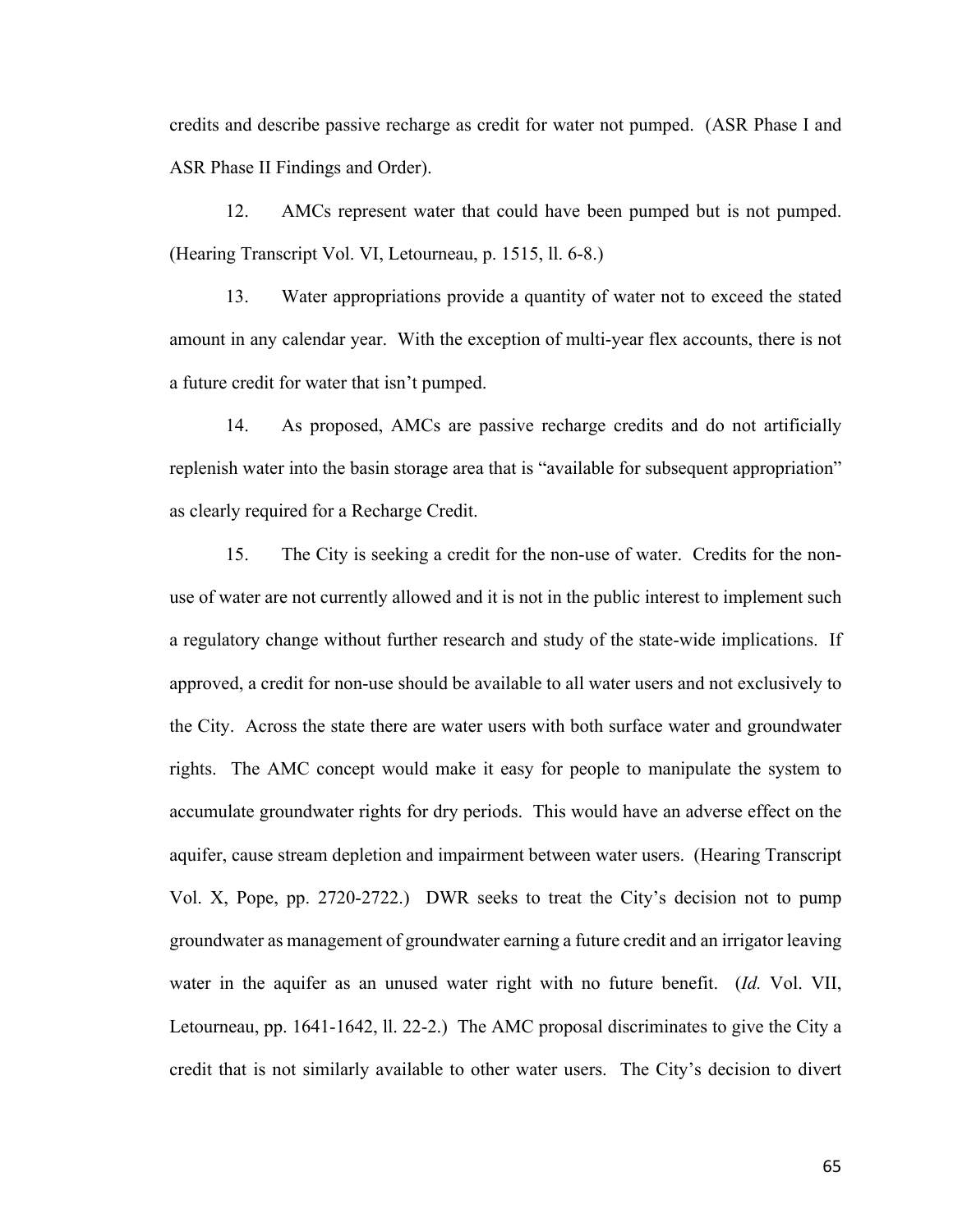water from the Little Arkansas River in lieu of the Equus Beds is not recharge and should be treated the same as all other water users who do not use their full appropriation.

## **III. K.S.A.82a-708(b): Reasonable, Impairment, and Same Source of Supply**

16. The City must demonstrate the proposed change is **reasonable**, will not **impair** existing rights and relates to the **same local source** of supply as that to which the water right relates under K.S.A.82a-708(b) and as directed by the Chief Engineer and Hearing Officer orders.

### *A. Impairment*

17. Several statutes address impairment. New applications to appropriate water shall be approved **if** the proposed use does **not impair** existing water rights (K.S.A. 82a-711a), change applications must **demonstrate** the proposed change **will not impair** existing rights (K.S.A. 82a-708b, *emphasis supplied*), and those without prior rights or senior rights are prohibited from diversions that would impair or threaten to impair senior water right holders K.S.A. 82a-717(a). None of these statutes define impair. K.S.A. 82a-711(c) provides that "impairment shall include the unreasonable raising or lowering of the static water level or the unreasonable increase or decrease of the streamflow or the unreasonable deterioration of the water quality at the water user's point of diversion beyond a reasonable economic limit." (Hearing Transcript Vol. VII, Letourneau, pp. 1670 - 1671, ll. 21-3; *id.* Vol. XI, Boese p. 3044, ll. 8-21.) Only 82a-711(c) includes the phrase "beyond a reasonable economic limit"; such language is not included in K.S.A. 82a-708b or K.S.A. 82a-717a addressing change applications or common law claimants.

18. The definition of impairment was considered in *Garetson Bros. v. Am. Warrior, Inc.,* (56 Kan. App. 2d 623, 648 (Kan. Ct. App. 2019). The Kansas Court of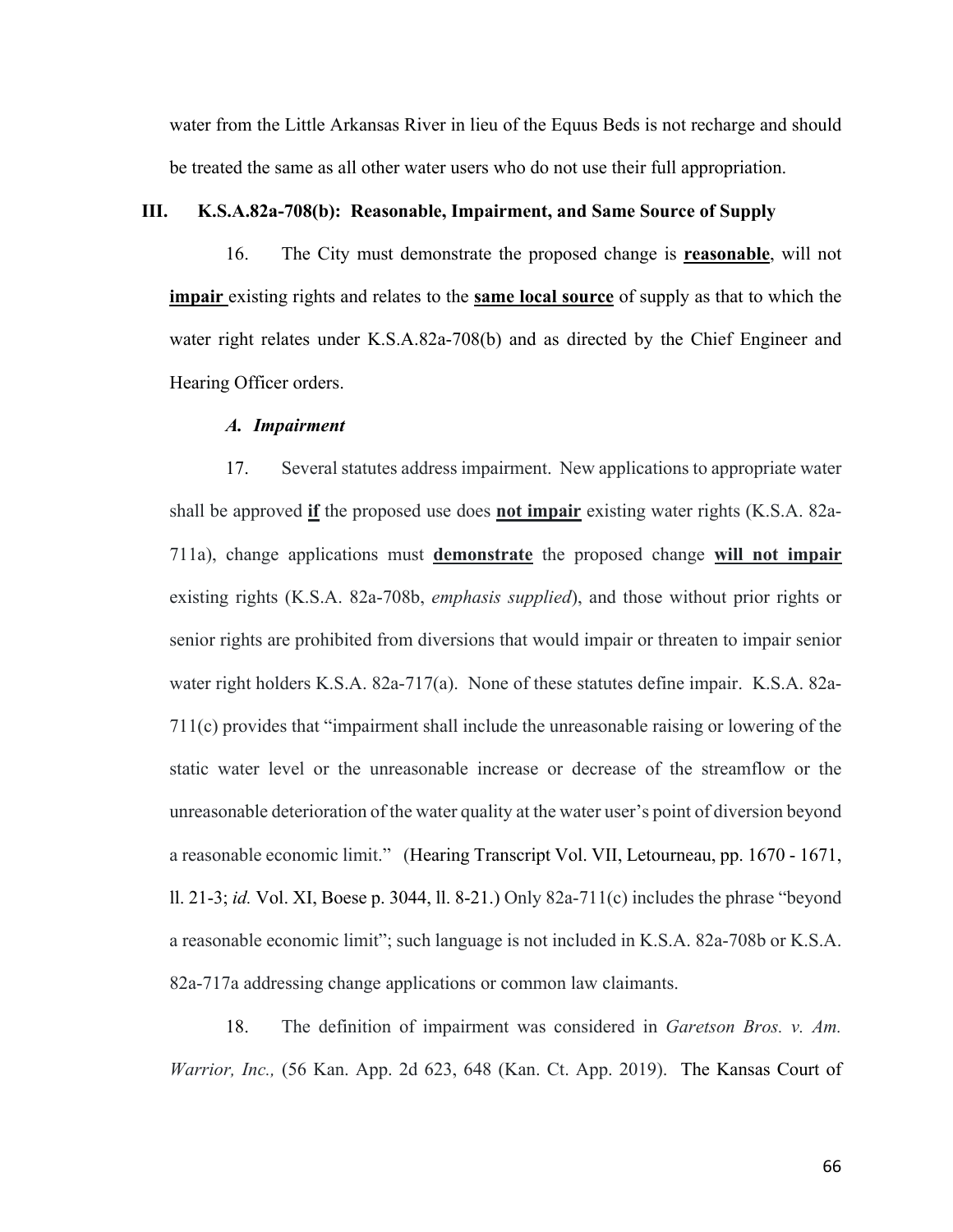appeals affirmed the district court's use of "diminishes, weakens or injures the prior right" and declined to add 'beyond a reasonable economic limit language to K.S.A. 82a-717a. (*Id*. at 649).

19. K.S.A. 82a-717(b)(1) provides preventative relief to vested and prior appropriation right holders by specifically allowing the Chief Engineer to provide such claimants with an order preventing a proposed diversion that would impair such prior rights.

20. K.S.A. 82a-711(a) was held to specifically require the chief engineer to consider potential impairment of senior water right holders and the public interest *prior* to granting a water right. "Once the chief engineer finds that 'a proposed use neither impairs a use under an existing water right nor prejudicially and unreasonably affects the public interest, the chief engineer shall approve all applications for such use made in good faith'." (*emphasis added*) *Clawson v. State*, (315 P.3d 896, at 908, (Kan. Ct. App. 2013)).

21. Applicable regulations contemplate both direct well to well impairment in K.A.R. 5-4-1 and impairment caused by a regional lowering of the water table in K.A.R.  $5-4-1(a)$ .

22. "It shall be unlawful for any person to prevent, by diversion or otherwise, any waters of this state from moving to a person having a prior right to the same, or for any person without an agreement with the state of Kansas to divert or take any water that has been released from storage under authority of water reservation rights held by the state of Kansas." (K.S.A. 82a-706b; Hearing Transcript Vol. VII, Letourneau, pp. 1670, ll. 4-12.)

23. AMCs have the potential to cause an unreasonable lowering of the static water level. The Wichita Well Field Area is fully appropriated. Additional appropriations

67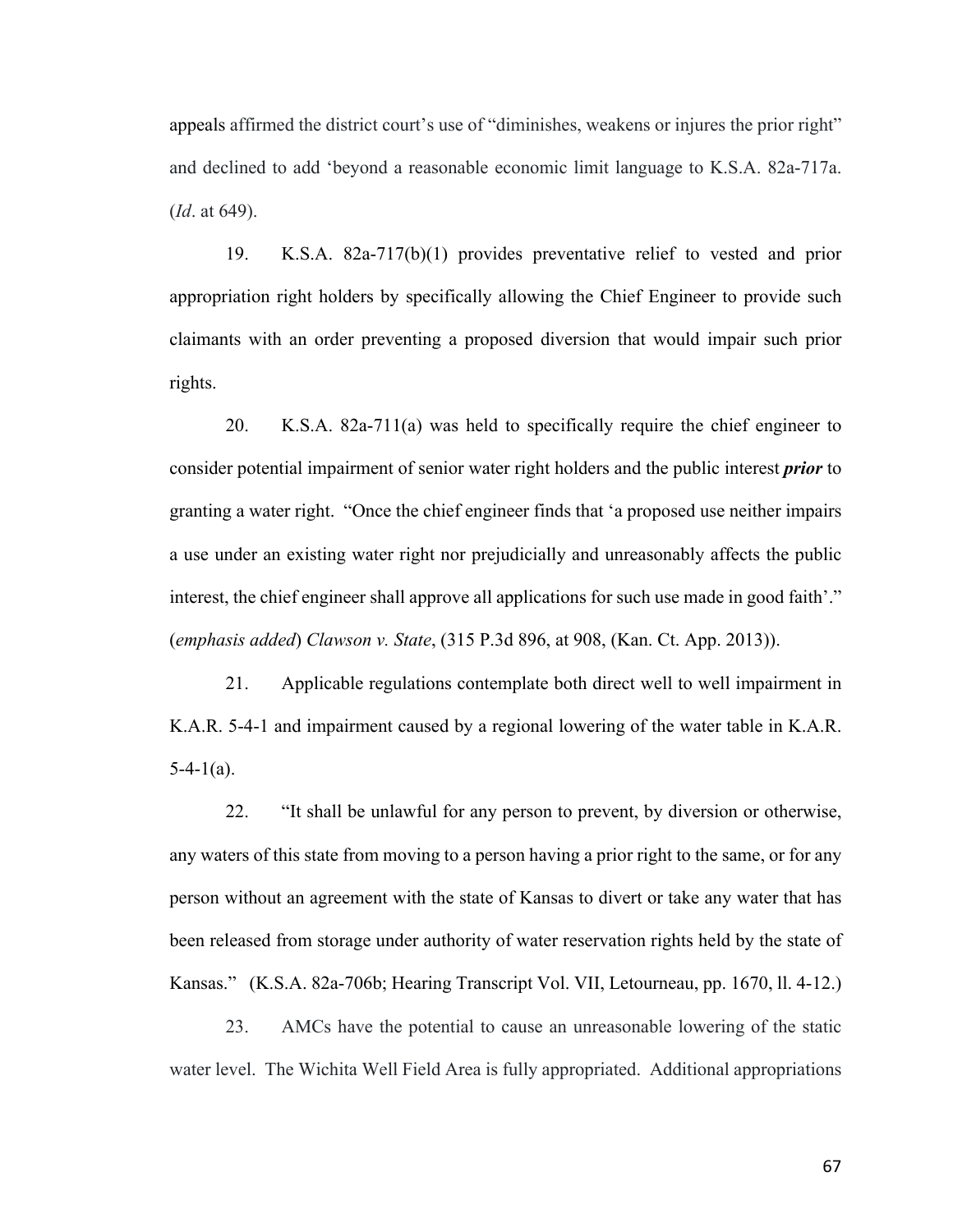violate the safe yield regulations intended to protect the health and sustainability of the aquifer. AMCs do not add to the water supply and therefore should not be exempt from safe yield regulations. To approve AMCs without requiring physical recharge to the aquifer is a new appropriation, in violation of safe yield and would allow an unreasonable lowering of the water level. We have already witnessed what happens when all water users in the area use their water rights. The City has described the hole in the aquifer in 1993, the lowest known levels for the aquifer. In addition to the water pumped by the City to create the 1993 hole, the City proposes to be able to pump an additional 18,000 acre-feet annually. The City also intends to increase that quantity with the 30 previously filed applications of 15,000 acre-feet annually for an additional aquifer depletion of 33,000 acrefeet annually on top of the 40,000 acre-feet in native rights which previously led to the lowest known aquifer levels on record. The June 1, 2018 letter from former Chief Engineer Barfield expressed the DWRs determination the Proposal was in the public's interest while the City's additional applications were still pending.

24. Lowered Minimum Index Levels also have the potential to cause an unreasonable lowering of the static water level. The City seeks to lower the minimum index levels 9-23 feet below the lowest known aquifer levels. The current minimum index levels were agreed during Phase I and Phase II of the project specifically to protect the public interests and prevent impairment. The City did not consider the impact to other water users, streamflow, water quality or sustainability of the aquifer. Such a significant depletion of the aquifer is unreasonable without first carefully analyzing the potential impact to the aquifer and others. The City and DWR considered only the change in water level from a carefully curated pumping scenario that does not reflect probable aquifer levels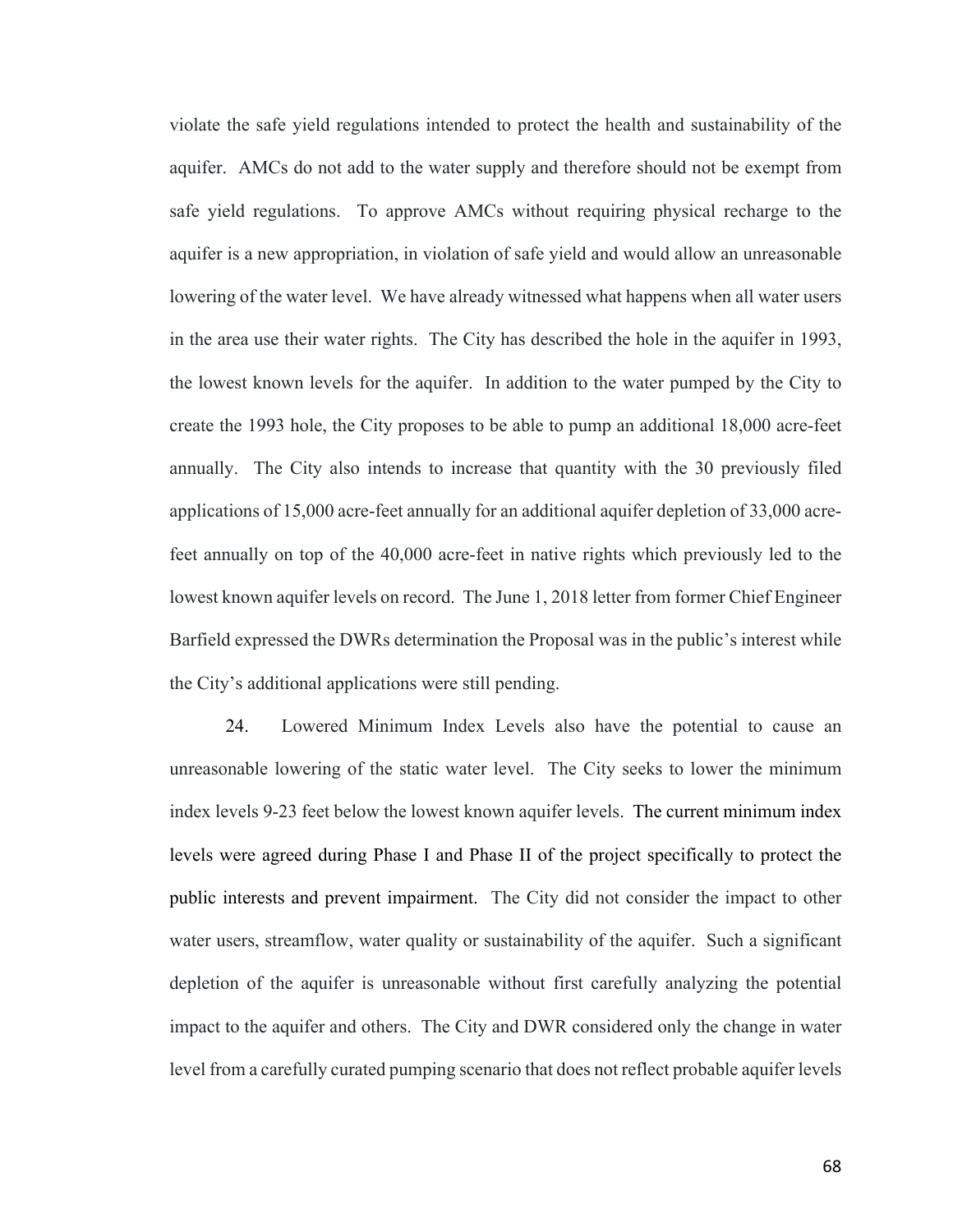or the full extent of pumping that would be allowed by approving the requested modifications.

25. The City's failure to evaluate full withdrawals contemplated by the proposed modifications, the potential impacts to water quality of such withdrawals, the impact to streamflow, and the practical saturated thickness after such a lowering of the aquifer levels make it impossible for the City to demonstrate the proposed modifications are reasonable and will not cause impairment.

#### *B. Source of Supply*

26. The City has the burden to demonstrate the proposed changes relate to the same source of supply. The authorized source for Artificial Recharge is the Little Arkansas River surface water diversion. (File No. 46,627.) The authorized source for City's recharge and recovery wells is "groundwater recharge credits accumulated in the Equus Beds aquifer, that may be recovered pursuant to the operation of the approved aquifer storage and recover project." (File No. 46,617, et al.)

27. The City proposes to accumulate AMCs for Groundwater not pumped from the Equus Beds. The City failed to demonstrate how Groundwater not pumped from the Equus Beds is the same local source of supply as the Little Arkansas River in order to perform Artificial Recharge and accumulate a recharge credit. AMCs do not cause water diverted from the Little Arkansas River to infiltrate or be injected into the aquifer. Therefore, no source water enters or is injected into the aquifer when accumulating an AMC. When the City later recovers or diverts Equus Beds Groundwater an accounting process cannot magically change the water to Source Water. (K.A.R. 5-1-1(ii) and K.A.R.  $5-1-1(yyy)$ .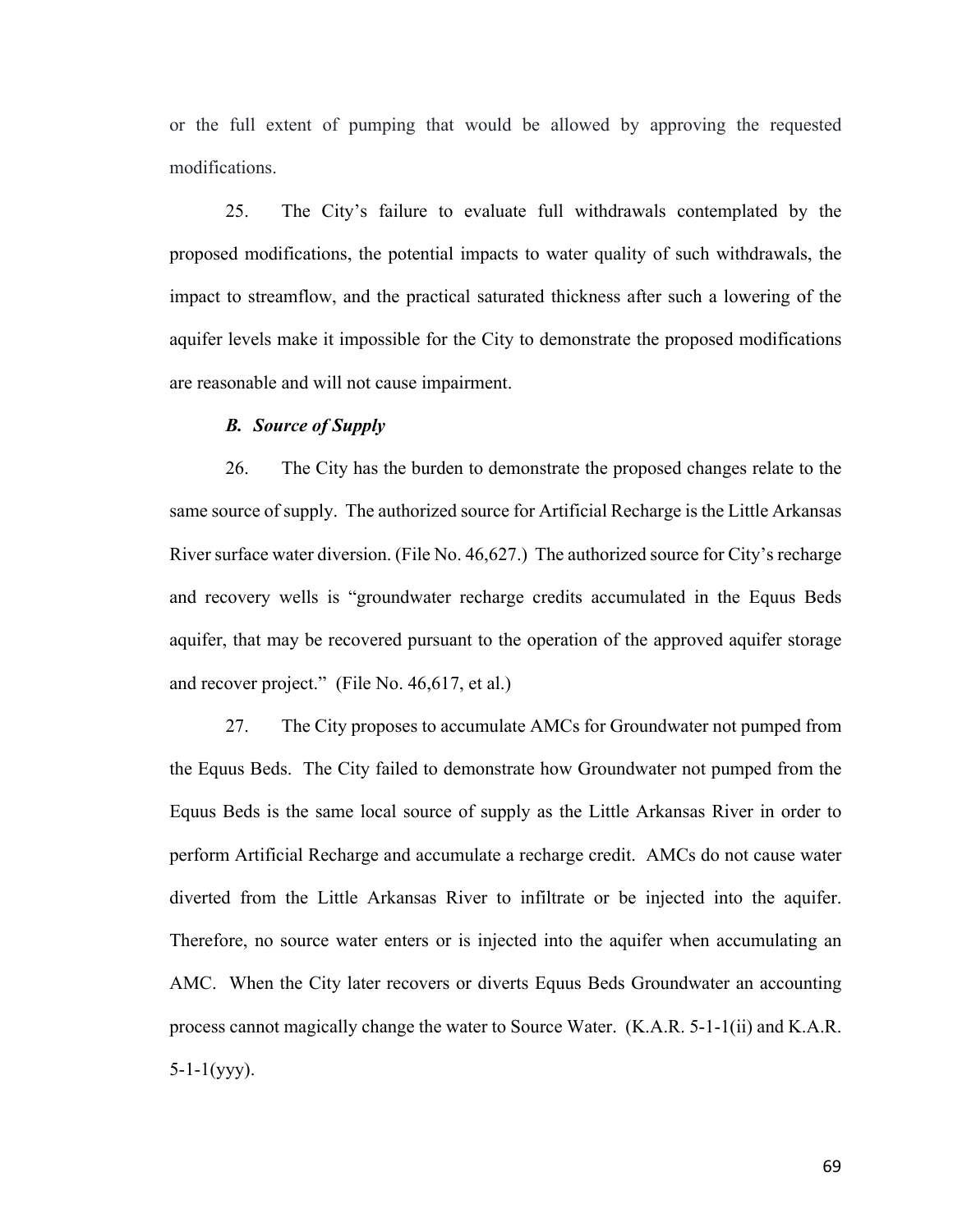28. In an Aquifer Storage and Recovery System, physical Recharge Credits have a neutral impact on the aquifer, however, AMCs seek to recover Groundwater without engaging in Recharge, which requires infiltration of water "*into an aquifer." (See* K.A.R. 5-1-1(lll)). To qualify as Source Water under K.A.R. 5-1-1(yyy) and meet the requirements of an ASR system, the water must be available for appropriation.

#### *C. Reasonable and in the public interest*

29. K.S.A. 82a-711(b) identifies the factors to consider in deciding whether or not a proposed use or appropriation is in the public interest. These factors include: (1) Established minimum desirable streamflow requirements; (2) the area, safe yield and recharge rate of the appropriate water supply; (3) the priority of existing claims of all persons to use the water of the appropriate water supply; (4) the amount of each claim to use water from the appropriate water supply; and (5) all other matters pertaining to such question.

30. K.A.R. 5-3-9 provides additional factors to ascertain whether a proposed use will prejudicially and unreasonably affect the public interest, including the protection of senior water rights from impairment by the unreasonable concentration of naturally occurring contaminants, and ability to reasonably recharge the alluvium or other aquifers hydraulically connected to the stream over time. K.A.R. 5-3-9 also contemplates the ability of impairment across hydrologically connected water sources and clarifies the public interest is served by only appropriating the safe yield of any source of water supply, including hydraulically connected sources of water supply.

### *D. Minimum Desirable Streamflow (MDS)*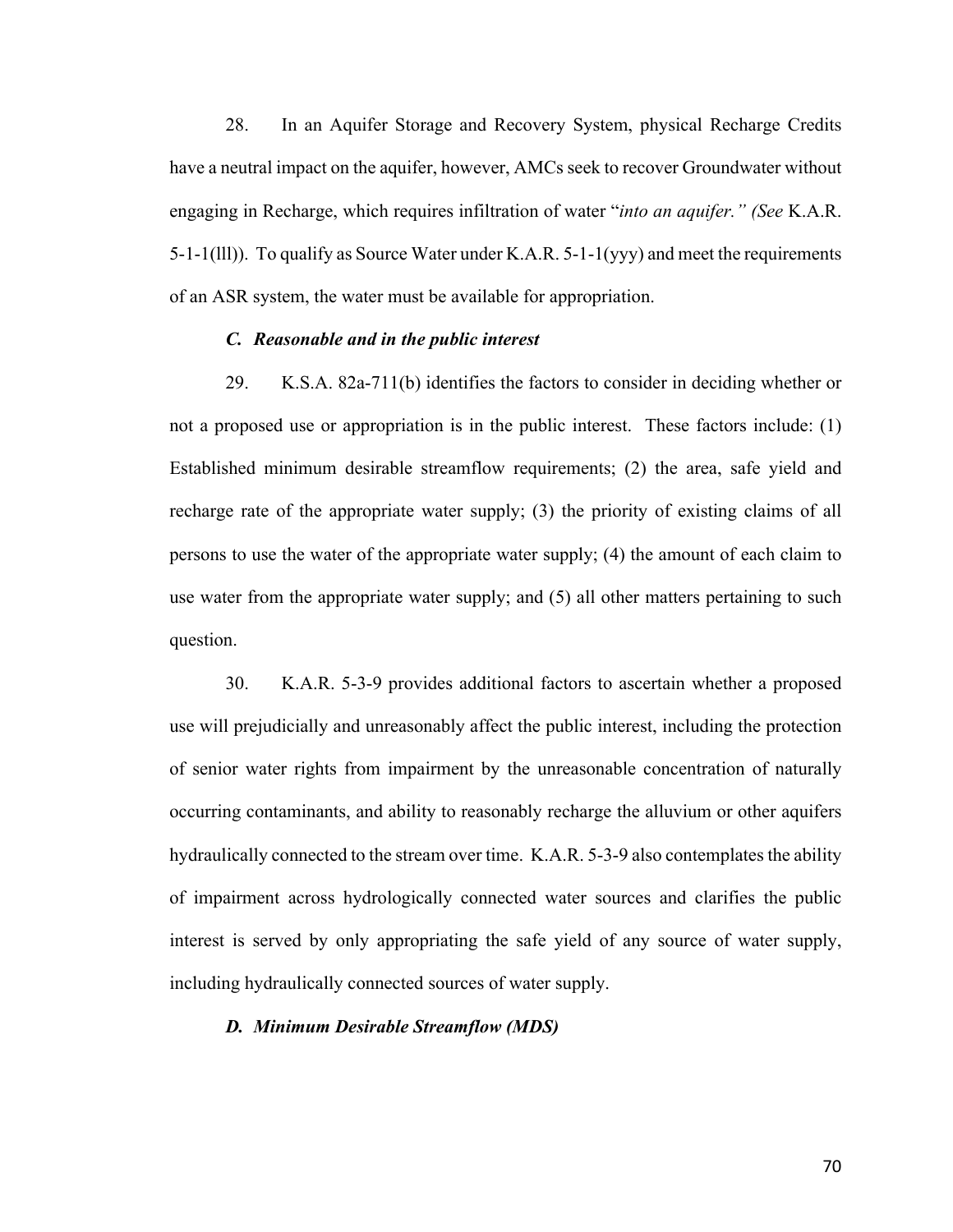31. For any watercourse where the legislature has established a minimum desirable streamflow, the chief engineer shall withhold the amount of water necessary to establish and maintain the MDS. (K.S.A. 82a-703a.). The MDS established for the Little Arkansas River at Alta Mills is 5 cfs. and Valley Center is 20 cfs. (K.S.A. 82a-703c.)

32. Both AMCs and lowered minimum index levels have the potential to cause an unreasonable decrease to streamflow. The river depletion caused by the City pumping 40,000 acre-feet in native water rights in the City's drought scenario is 146,300 acre-feet over the 10 year period and commences in the first year of pumping. (District Ex. 68, Romero Expert report Fig. 2.) Increasing the City's appropriation by approving AMCs without a direct offset from physical recharge added to the aquifer will exacerbate the streamflow depletion decreasing the supply of water to the aquifer and directly impacting downstream users. Allowing drawdown to the proposed minimum index levels in the City's simulation allows the City to withdraw an additional 79,500 acre-feet of water from the aquifer. (Hearing Transcript, Vol. IX, Romero, p. 2503-2504, ll. 23-25, 1-5.) Because the City's initial pumping of native rights already impacts streamflow in year 1, increasing the amount of water withdrawn from the aquifer by lowering the minimum index level will only increase streamflow depletion. Reduction in streamflow also reduces both natural and artificial recharge necessary for the aquifer to recover from drought conditions and can persist long after pumping ceases.

33. The current minimum index levels impose a practical limitation to curb excessive groundwater diversions in the form of recharge credits and help prevent an impact to MDS. (Hearing Transcript, Vol. XII, Austin p. 3211, ll. 15-22.) Removing such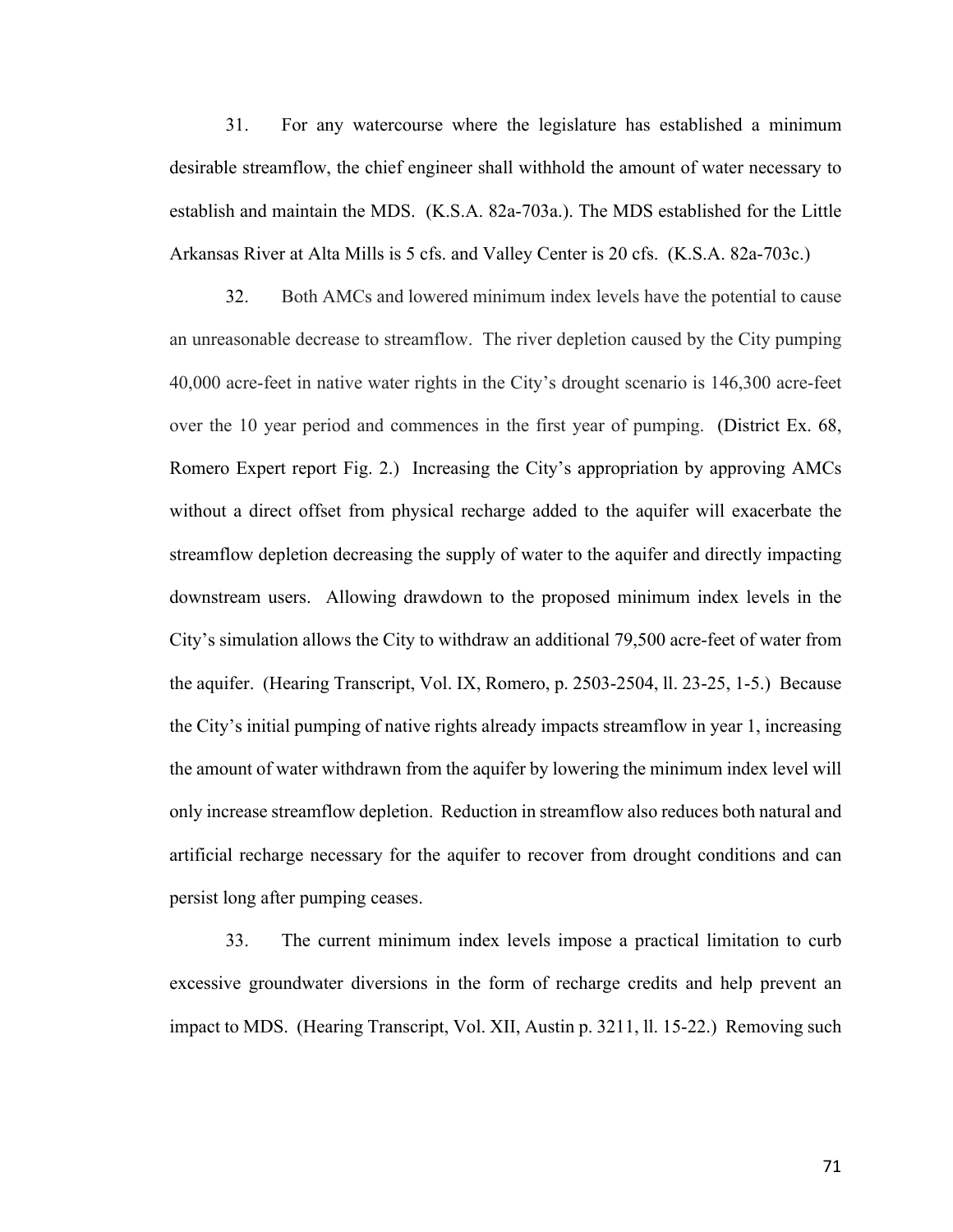a limitation, increases possible groundwater diversions and creates the potential to impact MDS.

34. Neither the City nor DWR considered the potential impact the proposed modifications will have to MDS.

#### *E. Safe Yield and a Sustainable Aquifer*

35. Safe yield is one factor to assess when considering whether a proposed use or appropriation is in the public interest. K.A.R. 5-3-10 limits new appropriations to the safe yield of the water source. The Equus Beds, as the relevant water source for the City's proposed changes is governed by GMD2 which also has specific safe yield regulations in K.A.R. 5-22-7 which provides the procedures to calculate the allowable safe-yield amount for the resource.

36. Safe yield is a calculation considering the balance between the recharge and discharge of the aquifer and directly related to quantity of water available for appropriation. (Hearing Transcript Vol. VIII, Letourneau, pp. 1979-1980, ll. 24-4.) Safe yield helps to determine what is in the public interest reflecting the amount of water the aquifer will safely provide. (Hearing Transcript Vol. VII, Letourneau, p. 1673, ll. 7-15.)

37. Applications for aquifer storage and recovery wells are not subject to K.A.R. 5-22-7(a). (K.A.R.5-22-7(b)(7).) Unlike artificial recharge where water is injected or caused to infiltrate into the aquifer AMCs are a consumptive use and not a neutral impact. If AMCs are allowed, they should be subject to safe yield analysis. The logic in exempting the later withdrawal of water physically added to the aquifer does not similarly apply to the theoretical water associated with AMCs.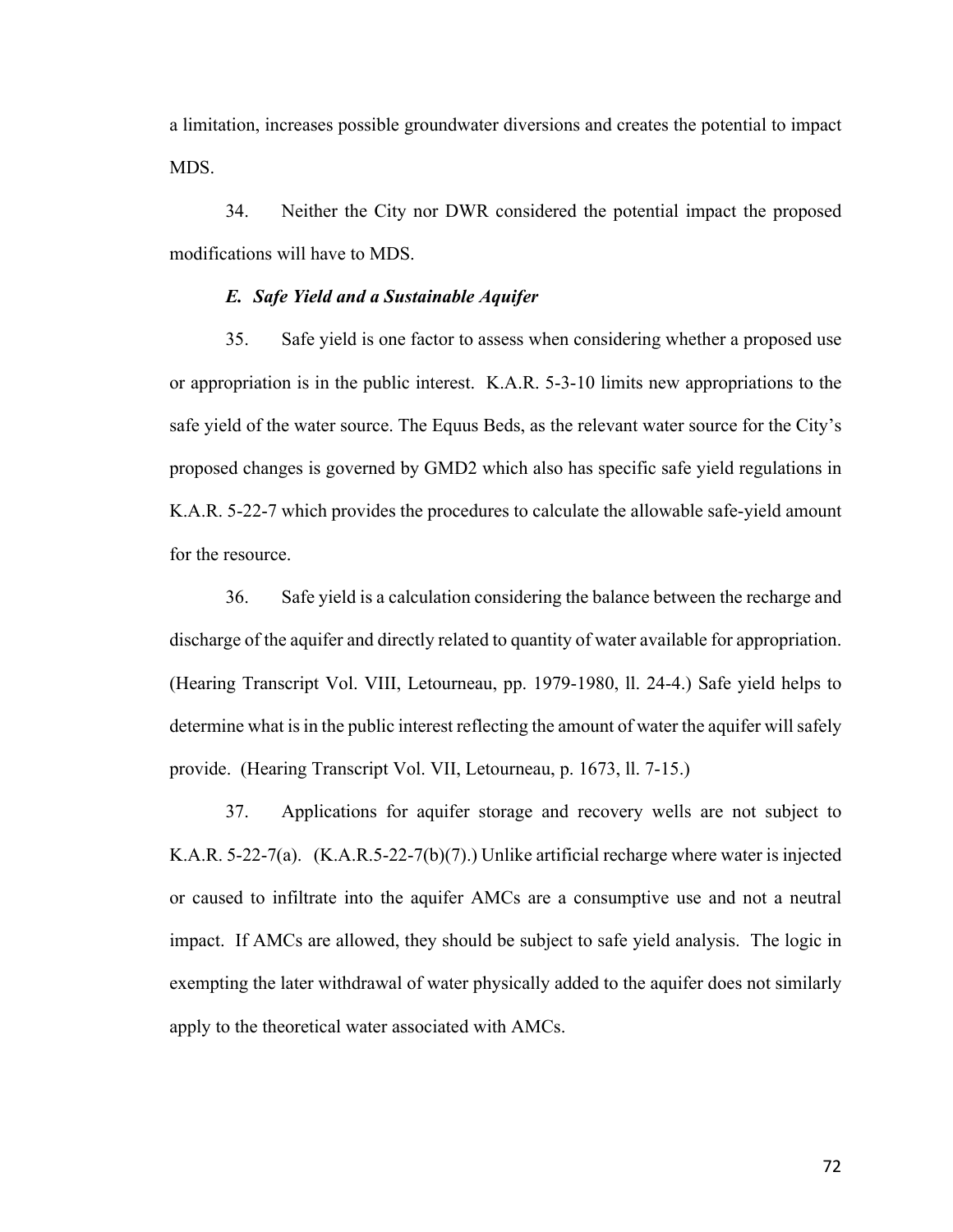38. GMD2 performed a safe yield analysis for all 30 of the water permits the City is proposing to modify and none of them meet safe yield. (Hearing Transcript Vol. XI, Boese, p. 2915, ll. 11-14; *id.* p. 2946, ll. 5-8; District Ex. 59.)

39. Relevant statutes and regulations do not mention aquifer fullness as grounds for new appropriations or increasing consumptive use. Unlike the arbitrary and temporary nature of aquifer "fullness" as an indicator of reasonableness, GMD2 relies on safe yield when evaluating new and change applications. Aquifer levels and saturated thickness vary overtime and seasonally. Neither provides any indication regarding sustainability or longterm health. If water decisions were made based on average water levels or fullness rather than safe yield, new appropriations could be granted based on the time of year or how recently it rained. The City's request for modifications is no different. The average fullness across a 2 mile index cell or providing average saturated thickness deceptively portrays the availability of water. Water resource planning for the period of time when water has the most significant value cannot be based on such capricious standards and that is why Kansas Statutes, DWR regulations and GMD2 rules ALL consistently require safe yield to be considered. Relying on remaining aquifer fullness in approving the requested modifications falls short of any reasonableness standard. To protect the public interest and prevent impairment the proposed modifications must comply with safe yield.

40. Modifying permits to exceed safe yield is not in the public interest.

### *F. Water Quality*

41. Both AMCs and lowered minimum index levels have the potential to cause an unreasonable deterioration of the water quality. The Wichita well field area has a known saltwater contamination issue from both the Burrton Chloride plume and the Arkansas

73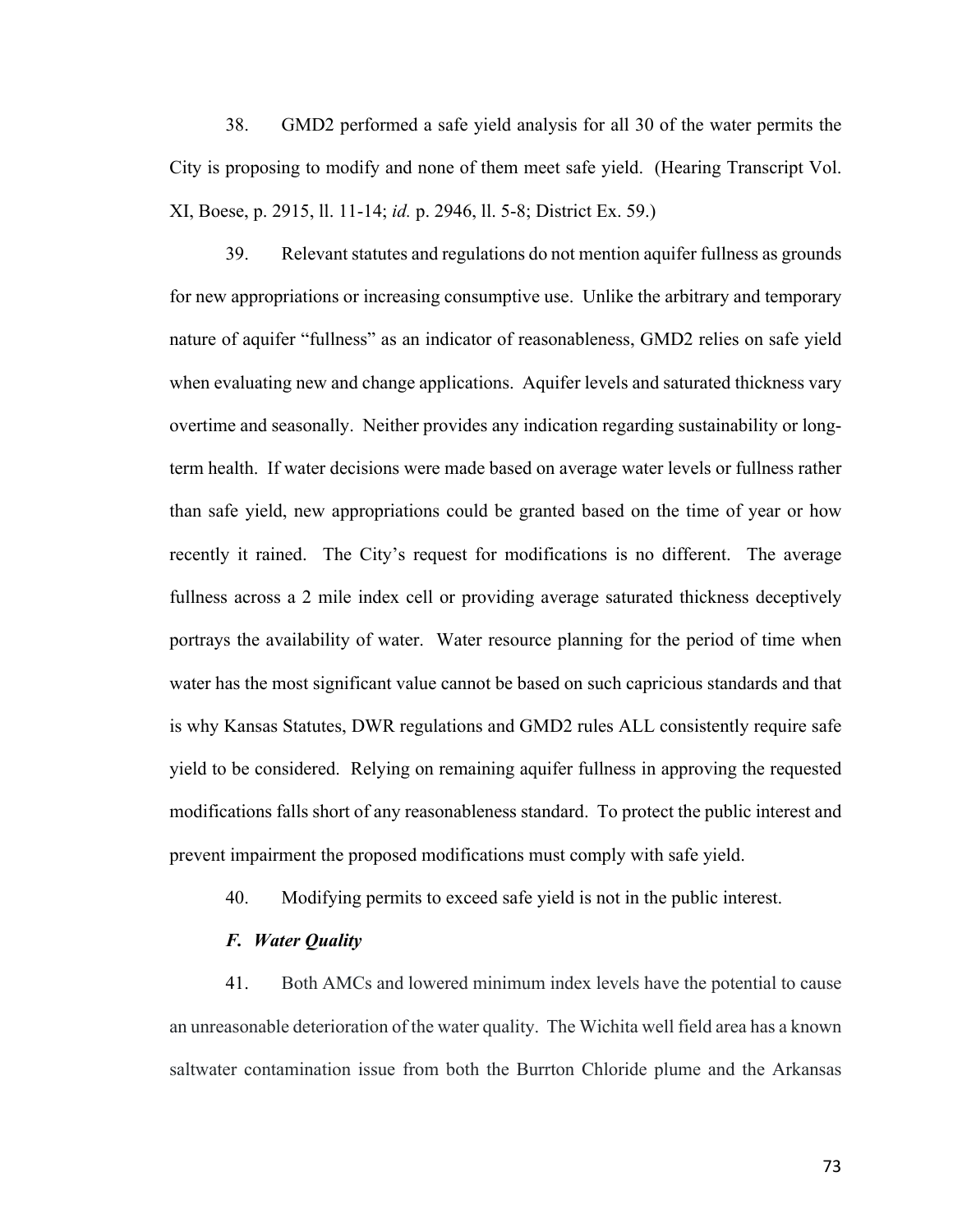River. A significant impetus, advertised benefit and agreed objective of the ASR project was specifically to slow the movement of chlorides by maintaining a fuller aquifer as a hydraulic barrier to prevent migration into the well field area. The City now seeks to increase their ability to withdraw water from the Equus Beds and lower the very limits established to protect against chloride migration without considering the impact to water quality and specifically chloride migration.

42. Lowering of the water levels, as is the natural consequence of allowing AMCs in lieu of physical recharge or allowing the City to recover recharge credits down to a lowered minimum index levels, increases the potential to accelerate the movement of chloride into the well field area. Salt "becomes a deleterious substance when it invades the fresh water supplies of the people. Fresh water contaminated with salt becomes a poison to man, beast, and plant alike." (*Miller v. Cudahy Co.* 592 F. Supp. 976, 994 (D. Kan. 1984).)

43. Minimum index levels are one of many interrelated safeguards in the permit conditions and MOUs to protect the public interest. A primary purpose of the initial ASR project was to form a freshwater barrier to salt water contamination. Both Conclusion No. 13 and Order No. 8, stem from the principle that withdrawal of recharge credits during period when water levels are below those that existed in 1993 would not serve the public interest because it would deteriorate any established hydraulic barrier created from recharge injection. The limitations to the recharge credit withdrawal relative to the lowest index water levels for Phase I (January 1993) were largely based on maintaining water quality in the City's well field with a hydraulic barrier.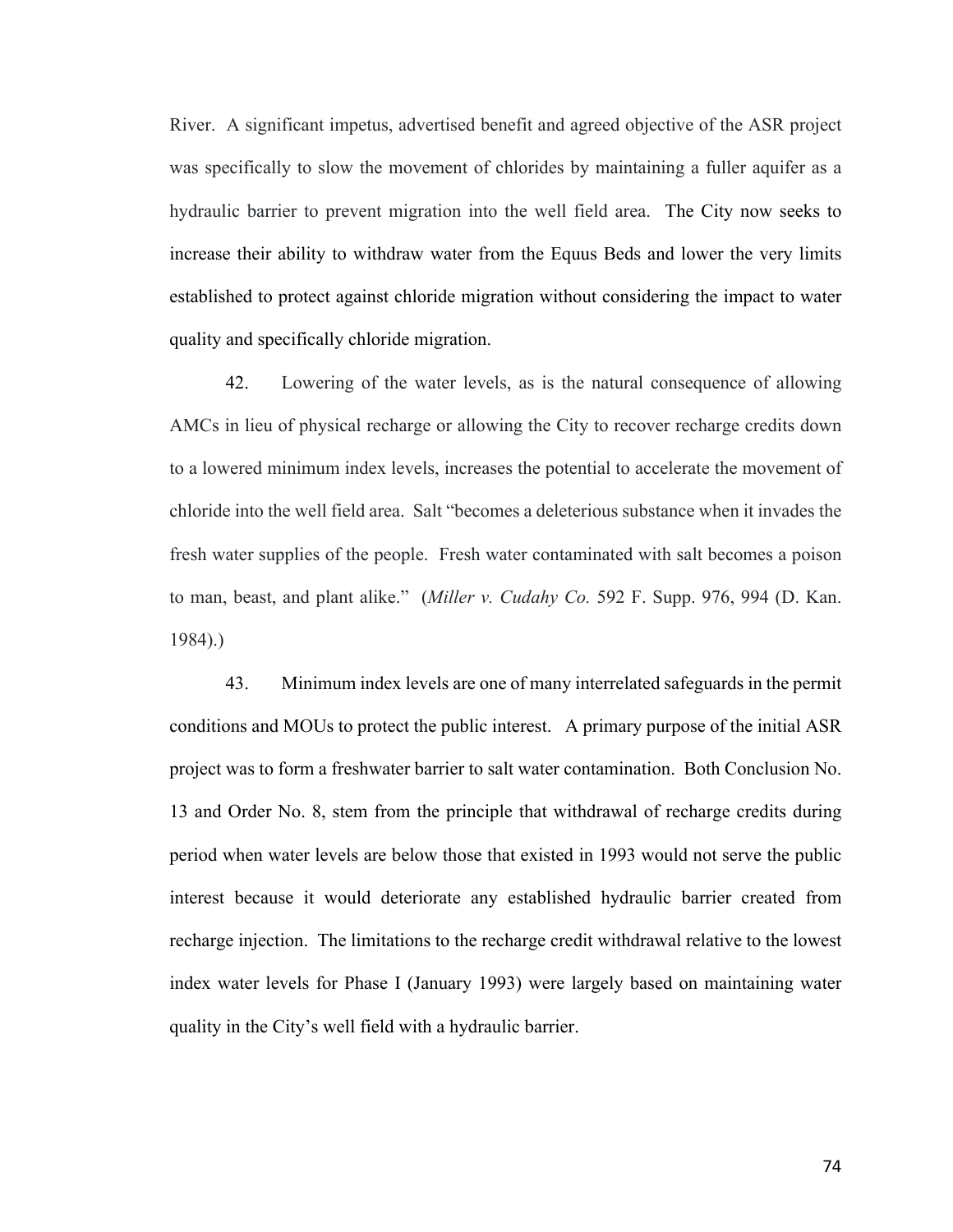44. The proposed changes will diminish, weaken or injure existing water users in the well field area. AMCs allow the City to withdraw additional groundwater without first adding to the groundwater supply, this aggravates the over-appropriated condition of the area. Dividing the limited water resource across a larger number of appropriation rights dilutes the rights of other water users and reduces the likelihood of available, quality water when such water is needed. Lowering the aquifer to proposed minimum index levels allows further aquifer depletion without regard for the ability to recover, increases chloride migration, and will cause some water users to lose their water column in existing wells.

45. Neither the Proposal nor the City's testimony demonstrated the proposed changes will not cause impairment. DWR testified "We didn't look at impairment related to a new application or a change, but then we did look at the table with the aquifer still 80 percent full at the end of eight years of a 1 percent drought, we didn't feel that impairment would occur." (Hearing Transcript Vol. VII, Letourneau, p. 1820, ll. 3-8.). The Proposal does not meet the threshold statutory requirement or burden of proof requirements included in hearing notices to demonstrate the proposed changes will not cause impairment.

#### *G. Aquifer Fullness not a factor in whether appropriation reasonable.*

46. The public interest factors under K.S.A. 82a-711(b) and K.A.R. 5-3-9 do not list average remaining saturated thickness or fullness. The Division relied on average remaining saturated thickness at the end of the simulated drought when determining the lowered index levels are reasonable and in the public interest because the new levels are not that significant compared to the saturated thickness of the aquifer. (See Hearing Transcript Vol. VI, Letourneau, pp. 1531-1532, ll. 21-1; *id.* at p.1534, ll. 9-19). The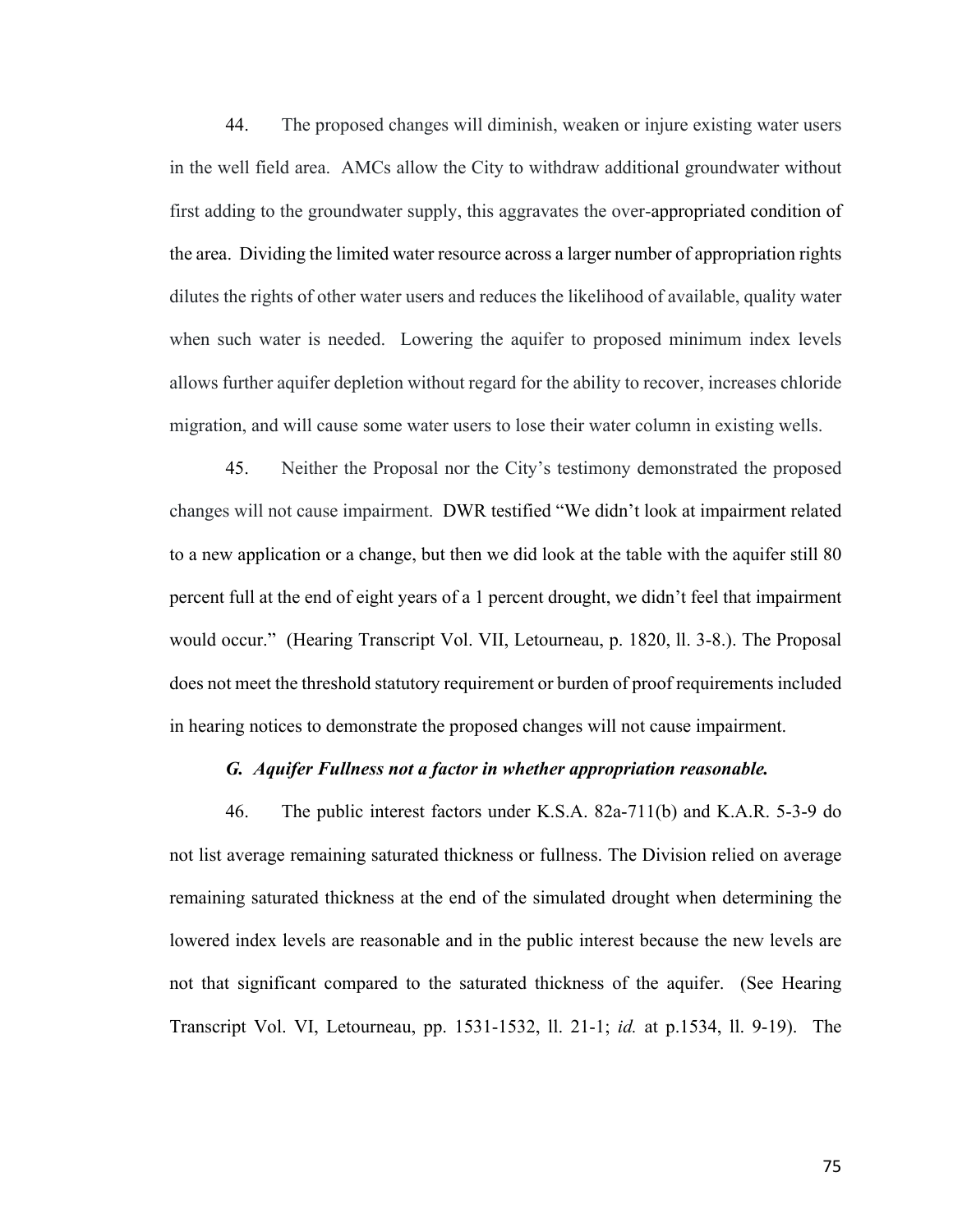proposed modifications would allow the City to divert significantly more water than what is reflected in the simulated drought.

47. The Division further contends the proposal is in the public interest because it allows the City to manage the aquifer full; however, nothing in the proposal addresses any obligation or requirement to manage the aquifer full. The City retains full discretion and flexibility to withdraw water from the aquifer. An illusory promise in exchange for an additional appropriation in an over appropriated aquifers is not in the public interest.

48. It is contrary to the public interest to disregard the specific factors intended to protect the public interest. The City failed to demonstrate the proposed modifications are in the public interest.

### **IV. Change in Place of Use and Expansion of Consumptive Use**

49. K.S.A 82a-708b allows the owner of a water right to change the place of use by submitting a change application with accompanied application fee.

50. Approval of application File No. 46,627 allows the City to appropriate water for Artificial Recharge in the basin storage area previously identified in Phase I of the ASR project. The basin storage area identified in Phase I is the approved place of use for artificial recharge under File No. 46,627.

51. The lowered minimum index levels in the City's Proposal seek to expand the Phase I basin storage area by lowering the bottom of the vertical extent of the basis storage area. Such an expansion of the basin storage is a change in place of use requiring a change application.

52. By failing to submit a change application or application fee the City does not meet the requirements to change the place of use for File No. 46,627. Approving the

76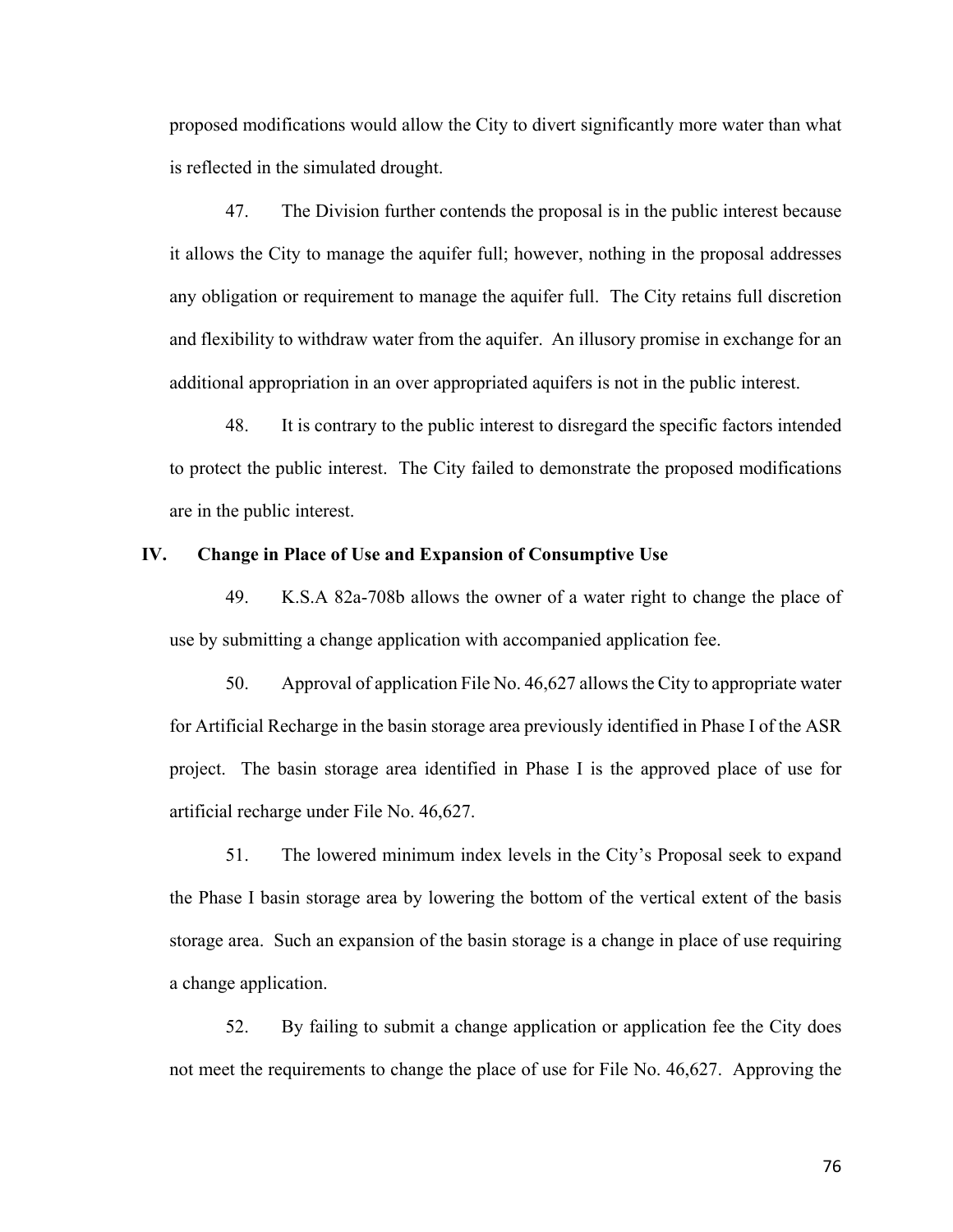lowered index levels for approval without first having the City file a change application is a failure to follow established procedures.

53. "The extent of consumptive use shall not be increased substantially after a vested right has been determined or the time allowed in which to perfect the water right has expired, including any authorized extension of time to perfect the water right." (K.A.R. 5-5-3.)

54. In *Wheatland Electric Cooperative v. Polansky*, the change in place of use removed a practical limitation on the quantity of water that could be diverted and the court affirmed the attorney general opinion "if approval of a change application would substantially increase the gross pumpage under that water right by allowing the right to be pumped to its maximum quantity every year…the consumptive use would also increase and nearby well owners who depend on that same source of water supply would be injured by the change approval." (*Wheatland Electric Cooperative v. Polansky,* 46 Kan.App.2d 746, 754-755, 265 P.3d 1194 (2011)).

55. Expanding the basin storage area between 9 and 23 feet throughout removes a practical physical limitation and substantially increases the quantity of water the City can (i) divert and store in the basin storage area as artificial recharge and (ii) later divert for municipal use pursuant to recharge and recovery well permits.

56. Similarly, eliminating the need to use the Aquifer Storage and Recovery System to inject or cause water to infiltrate into the Equus Beds removes a significant practical limitation on the accumulation of recharge credits and quantity of water the City is able to divert from the Little Arkansas River for the beneficial use of Artificial Recharge. The removal of the protective requirements and limits allows the City to significantly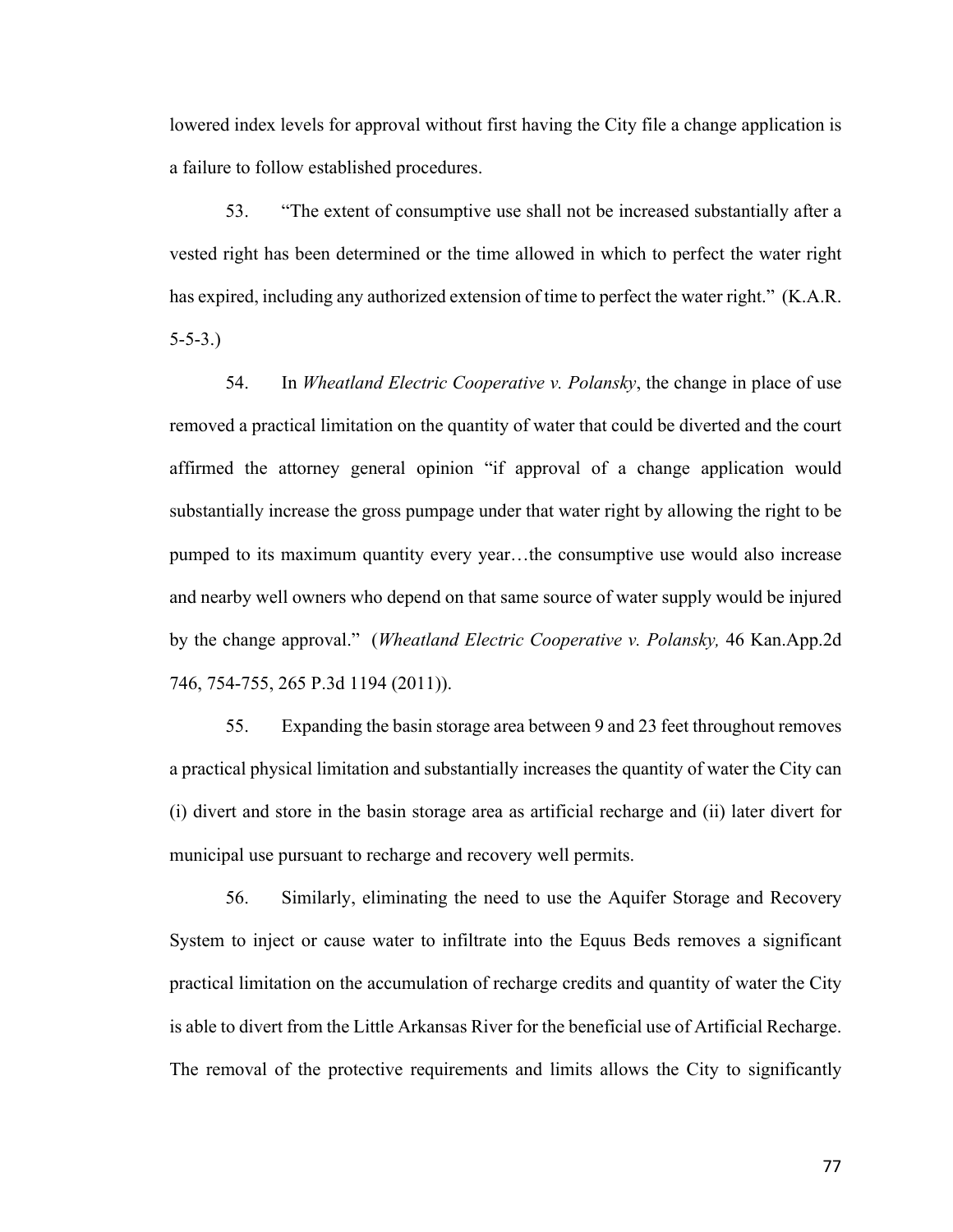increase the consumptive use of both the Little Arkansas Diversion (File No. 46,627) and also from the Equus Beds through all of the City's recharge and recovery wells.

57. AMCs seek two beneficial uses of the same gallon of water. The water is first diverted for municipal use and used by the City. Later the City would divert another gallon of water from the Equus Beds again for municipal use. Essentially the City seeks to appropriate and use water twice, significantly increasing consumptive use. Rather than actively engaging in recharge through infiltration or injection of water into the aquifer the City seeks to take native water in the aquifer; water gained through natural precipitation recharging the Aquifer. This water has already been appropriated pursuant to other permits.

58. AMCs do not increase the water supply, they merely provide the City with more water rights.

# **V. Chief Engineer Authority**

59. "No person may acquire a new appropriation right to the use of waters of the state for other than domestic purpose without making an application to the Chief Engineer for a permit to make such an appropriation" K.S.A. 82a-709. Additionally, K.S.A. 82a-708b provides: "(a) Any owner of a water right may change the place of use, the point of diversion or the use made of the water, without losing priority of right, provided such owner shall: (1) apply in writing to the Chief Engineer for approval of any proposed change; (2) demonstrate to the Chief Engineer that any proposed change is reasonable and will not impair existing rights; (3) demonstrate to the Chief Engineer that any proposed change relates to the same local source of supply as that to which the water right relates; and (4) receive the approval of the Chief Engineer with respect to any proposed change."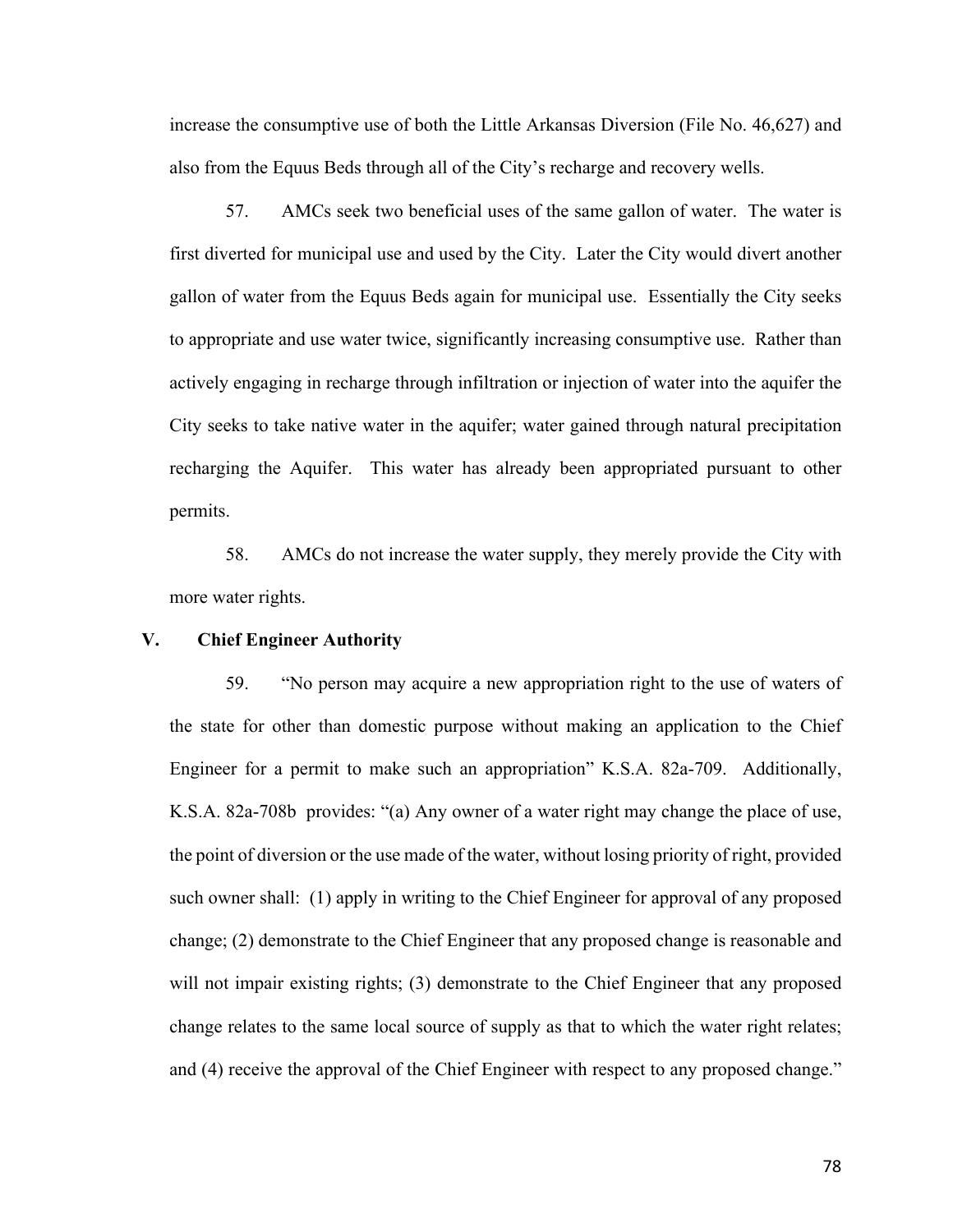The City did not file an application to the Chief Engineer for a new appropriation under K.S.A 82a-709 or a change application as allowed by K.S.A. 82a-708b. (Hearing Transcript Vol. V, Letourneau, p. 1255, ll. 3-17; *id.* at Vol. VII, p. 1658, ll. 3-7.)

#### *A. Chief Engineer's authority to modify prior approvals*

60. Without a new or change application, the Chief Engineer lacks jurisdiction to make changes to the existing water permits contemplated by the Proposal to expand the Basin Storage Area and create a new form of recharge credit. "The Chief Engineer cannot retain jurisdiction once the Kansas Department of Agriculture issues a final order." *Clawson v. State*, 49 Kan. App. 2d 789, 315 P.3d 896, 902 (2013). In Kansas, administrative agencies do not possess common-law powers, authority must be conferred statute. *Id.* at 905. "Where an agency has no specific statutory authority to retain jurisdiction, it has no ability to reconsider or modify its final orders once the time for seeking judicial review has passed. (*Clawson v. State* 315 P.3d 896, 905 (Kan.Ct. App. 2013) (citing *Johnson v. Kansas Dept. of Revenue,* 29 Kan.App.3d 455, 459, 27 P.3d 943 (2001)). The court also found that the Chief Engineer does not gain continuing jurisdiction merely by adding such language to the permit.

61. Finally, the court clarified the Chief Engineer does not retain jurisdiction to modify an order during the perfection period. *Clawson* at 906. Any modification of the water rights during the perfection period depends on the applicant's actions and not those of the chief engineer. (*Clawson* 315 P.3d at 907).

62. The City's proposed expansion of the basin storage area is a material change to the City's existing permits to appropriate water. The approval of each of the Phase II recovery permits includes the specific elevation for the index cell in the permit along with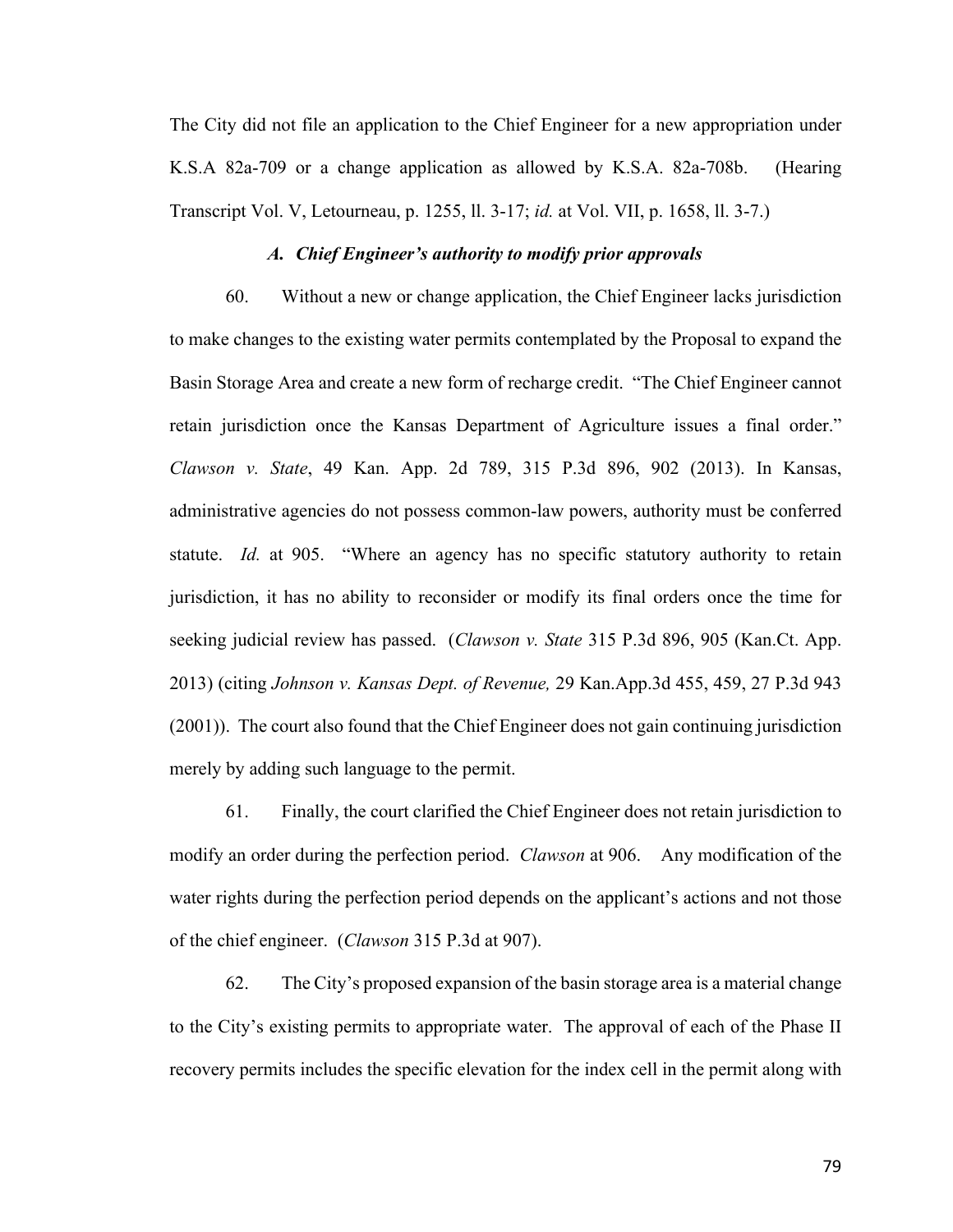the restriction on recovery of water artificially recharged if static water level is below such a limit. Lowering the minimum index levels expands the Basin Storage Area ("BSA") and changes the specified levels for each permit. The BSA is the approved place of use for the City's authorization to divert water for the beneficial use of Artificial Recharge. (Application File No. 46,627). Expanding the BSA changes the place of use and requires a change application. The BSA acts a physical limit to the City's Little Arkansas River diversion for Artificial Recharge beneficial use. Expanding the BSA removes the protective physical limits and allows the City to divert more water thereby increasing the consumptive use. Lowering the minimum index levels also allows the City to divert more recharge credits from the Equus Beds. In the simulated drought scenario, the lowered minimum index levels allow an additional diversion of 79,500 acre-feet of recharge credits the City is not currently allowed to divert.

63. The City is requesting a new appropriation, expansion of consumptive use and change in place of use and therefore must make an application for such an appropriation under K.S.A. 82a-709 and K.S.A. 82a-708b. The Chief Engineer does not have the authority to modify this order as the City has proposed. If the proposal is approved the change in place of use and increase in consumptive use would be accomplished without filing a new or change application. As in *Wheatland Electric Cooperative v. Polansky* this poses a significant risk to nearby well owners and other water users.

64. The chief engineer lacks authority to amend or modify existing water permits as proposed.

## *B. Chief Engineer's authority to establish AMCs as a new Recharge Credit*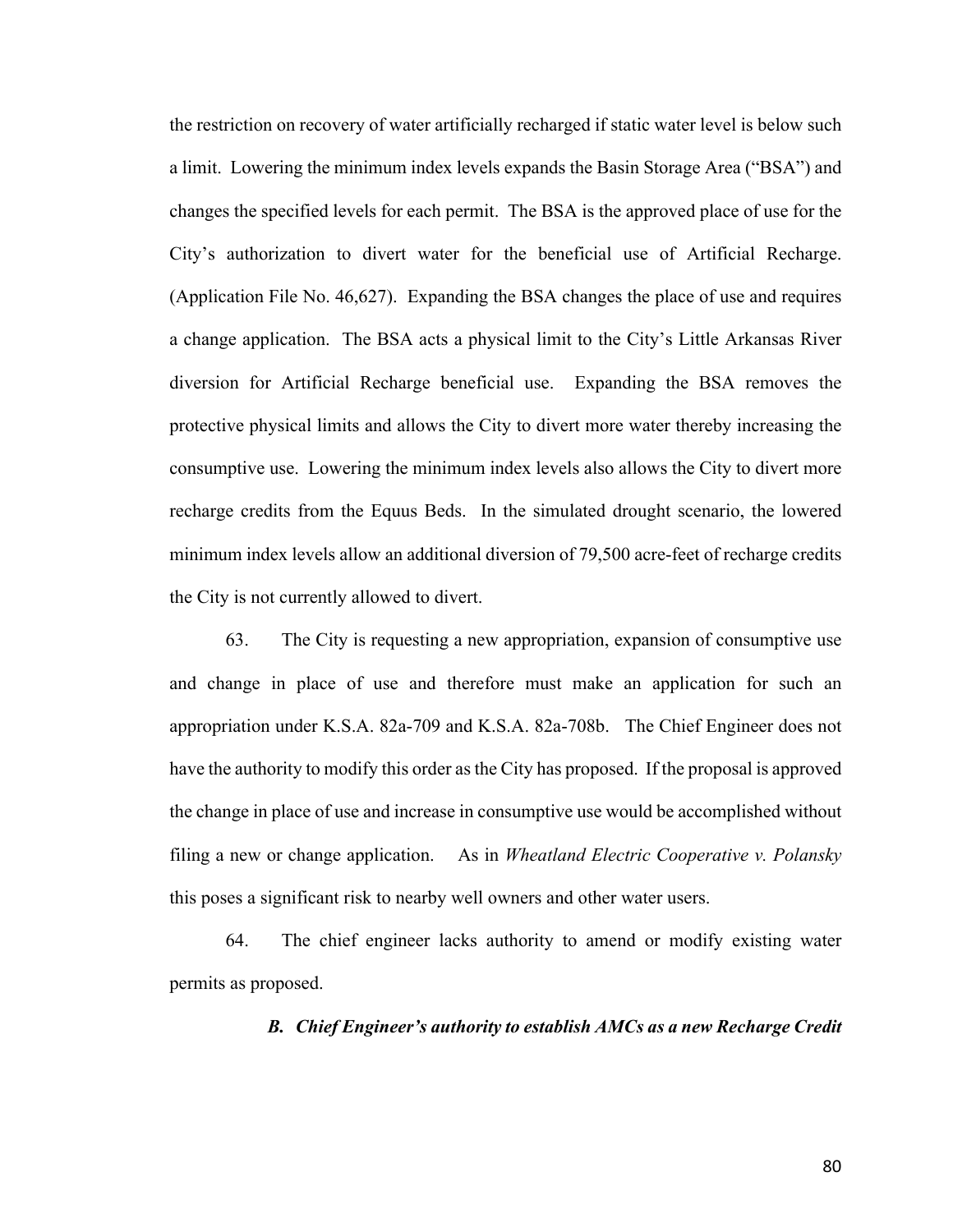65. The Chief Engineer is authorized to "enforce and administer the laws of this state pertaining to the beneficial use of water" and is further authorized to "adopt, amend, promulgate and enforce such reasonable rules, regulations and standards." K.S.A. 82a-706 and K.S.A. 82a-706a.

66. *Clawson v. State* considered the limits of the chief engineer's agency power as it applies to water. (*Clawson v. State* 315 P.3d at 901). "The KWAA grants the chief engineer of the DWR the authority to 'enforce and administer the laws of this state pertaining to the beneficial use of water and [the chief engineer] shall control, conserve, regulate, allot and aid in the distribution of the water resources of the state for the benefits and beneficial uses of all its inhabitants in accordance with the rights of priority of appropriation." K.S.A. 82a-706. (*Clawson v. State* 315 P.3d at 904.)

67. Kansas statutes and regulations do not expressly authorize the use or concept of AMCs. AMCs are not consistent with the provisions of the Water Appropriation Act, K.S.A. 82a-701 et seq., nor the regulations promulgated thereunder… most specifically K.A.R. 5-1-1, 5-12-1 through 5-12-4, as well as K.A.R. 5-22-1, 5-22-10 and 5-22-17. (Hearing Transcript, Vol. X, Pope, p. 2711, ll. 13-16; *id.* p. 2728, 10-23; District Ex 2, Pope Expert Report, p. 8.) AMCs do not involve artificial recharge as defined by K.A.R.  $5-1-1(g)$ .

68. Aquifer Maintenance Credits (AMCs) allow the diversion of additional water without filing a new application to divert water. Disguising this additional appropriation as a change to the ASR accounting methodology does not work; no change in accounting methodology can qualify water diverted from the Little Arkansas and used directly by the City as a Recharge Credit or justify a future credit for water not pumped.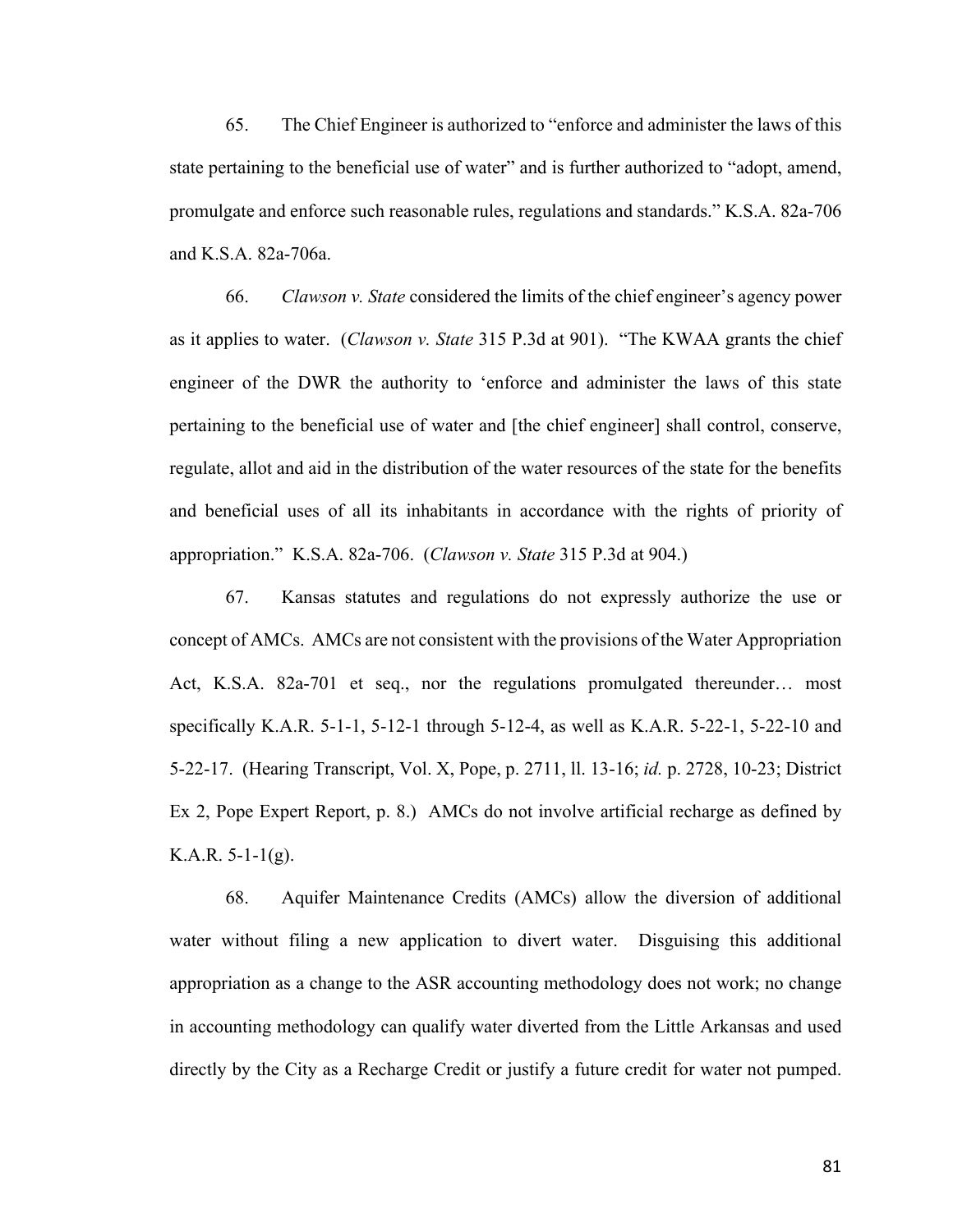K.A.R. 5-1-1 (mmm) defines Recharge Credit as "the quantity of water that is stored in the basin storage area and that is available for subsequent appropriation for beneficial use by the operator of the aquifer storage and recovery system." The City's AMC proposal does not involve storing any water in the basin storage area and instead seeks to "divert native water present in the Aquifer, which is there as a result of recharge from precipitation and the required return flow from other water rights in the area." (District Ex. 2, Pope Expert Report, p. 9.)

69. If AMCs qualify as another form of Recharge Credit there must be some aquifer recharge. No water is added, injected or caused to infiltrate the aquifer; therefore, there is no aquifer recharge and AMCs cannot be a recharge credits. AMCs are no different than the City's current diversion for municipal use under File No. 46,627. The AMC concept does not change anything with the physical process other than to check aquifer levels each January to determine whether the aquifer is full or whether physical recharge capacity exists. This annual reference to aquifer water levels is not enough to convert a diversion for municipal use to an artificial recharge use, especially when the water is still going directly to the City for consumption. What the City has proposed seeks to consume the same gallon of water twice.

70. If AMCs are a credit for water not pumped, the chief engineer has no authority to re-appropriate Groundwater, as defined by K.A.R. 5-1-1(ii) that has already been appropriated. In withdrawing or recovering AMCs from the aquifer the City would essentially be stealing, pursuant to DWR approval, groundwater already appropriated to other water right holders. There is a significant difference between the current process of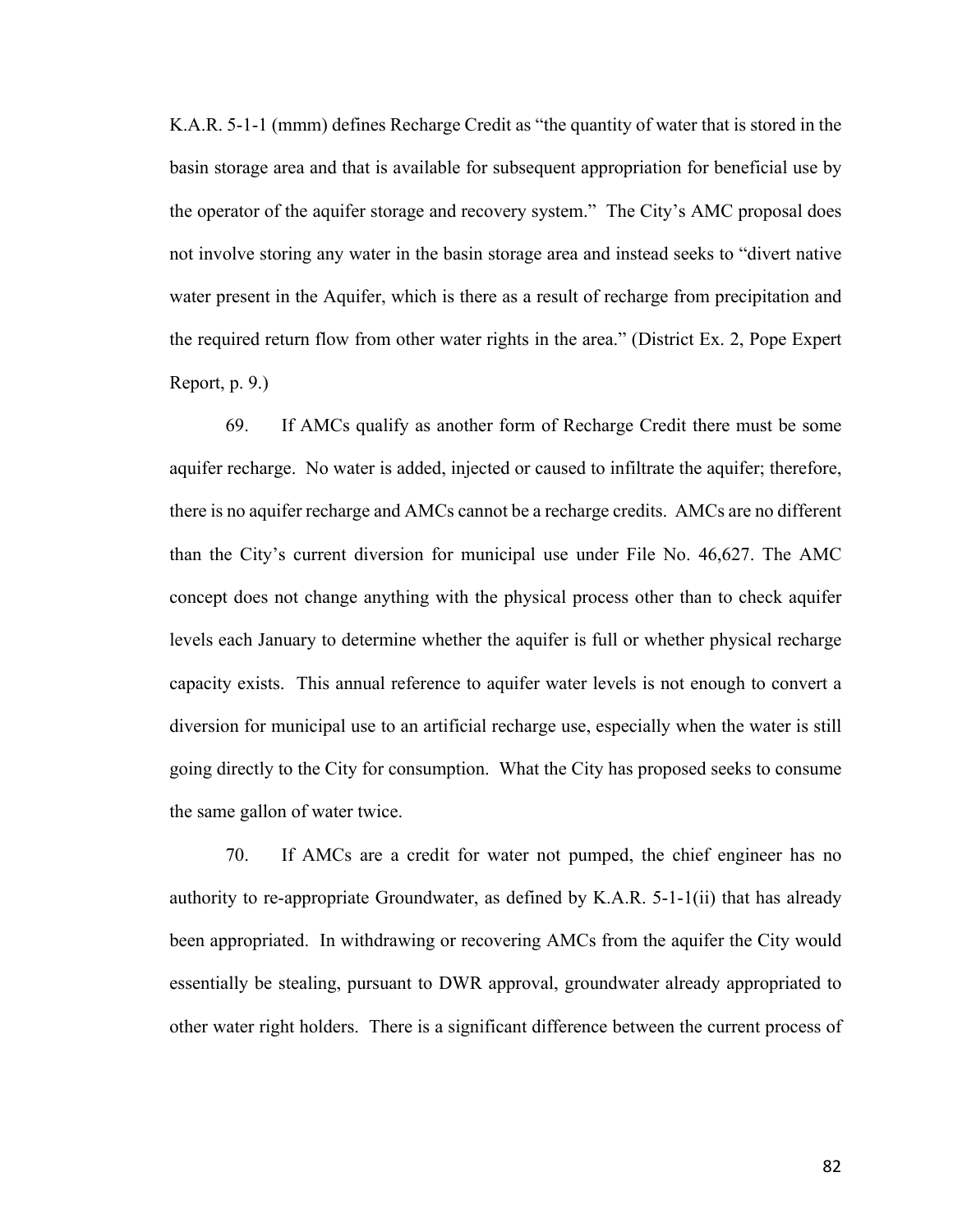accumulating recharge credits based on the physical injection of water into the aquifer and the proposal to accumulate an AMC without actually recharging the aquifer.

71. AMCs seek to accomplish something equivalent to a regulatory change, in allowing a future credit for water not pumped from an annual right, without going through the regulatory process.

### **VI. Beneficial Use vs. Speculative Use**

72. The KWAA clearly states "appropriation rights in excess of the reasonable needs of the appropriators shall not be allowed." (K.S.A. 82a 707(e)). Water rights are also subject to the principle of beneficial use.<sup>5</sup> Storage and drought assurance are not listed as beneficial uses of water. Additionally, the Chief Engineer is tasked with approving applications utilizing water for beneficial use with orders resulting in the highest public benefit and maximum economic development from the use of the water. (K.S.A. 82a-711).

73. "Beneficial use is the lynchpin of the prior appropriation system, as it is 'the basis, measure, and limit' of a water right. All western water codes encapsulate the doctrinal trinity of beneficial use, waste and forfeiture." The fundamental purpose is to avoid speculation, maximize the use of a scarce resource and provide flexibility to water users.<sup>6</sup>

74. The City's water rights greatly exceed their annual demand including Cheney Reservoir, Little Arkansas River, Equus Beds Well Field, E&S Wellfield, and Bentley Reserve Wellfield. The City considered nine (9) different options to meet its future

<sup>5</sup> Peck, John C. Property Rights in Groundwater – Some Lessons from the Kansas Experience. 12 Kan. J.L. & Pub. Pol'y 493, 497 (2002 – 2003)

<sup>&</sup>lt;sup>6</sup> Zellmer, Sandra, The Anti-Speculation Doctrine and Its Implications for Collaborative Water Management, August 8, 2008 Nevada Law Journal. P 1004. Available at

https://scholars.law.unlv.edu/cgi/viewcontent.cgi?referer=https://www.google.com/&httpsredir=1&article=1127 &context=nlj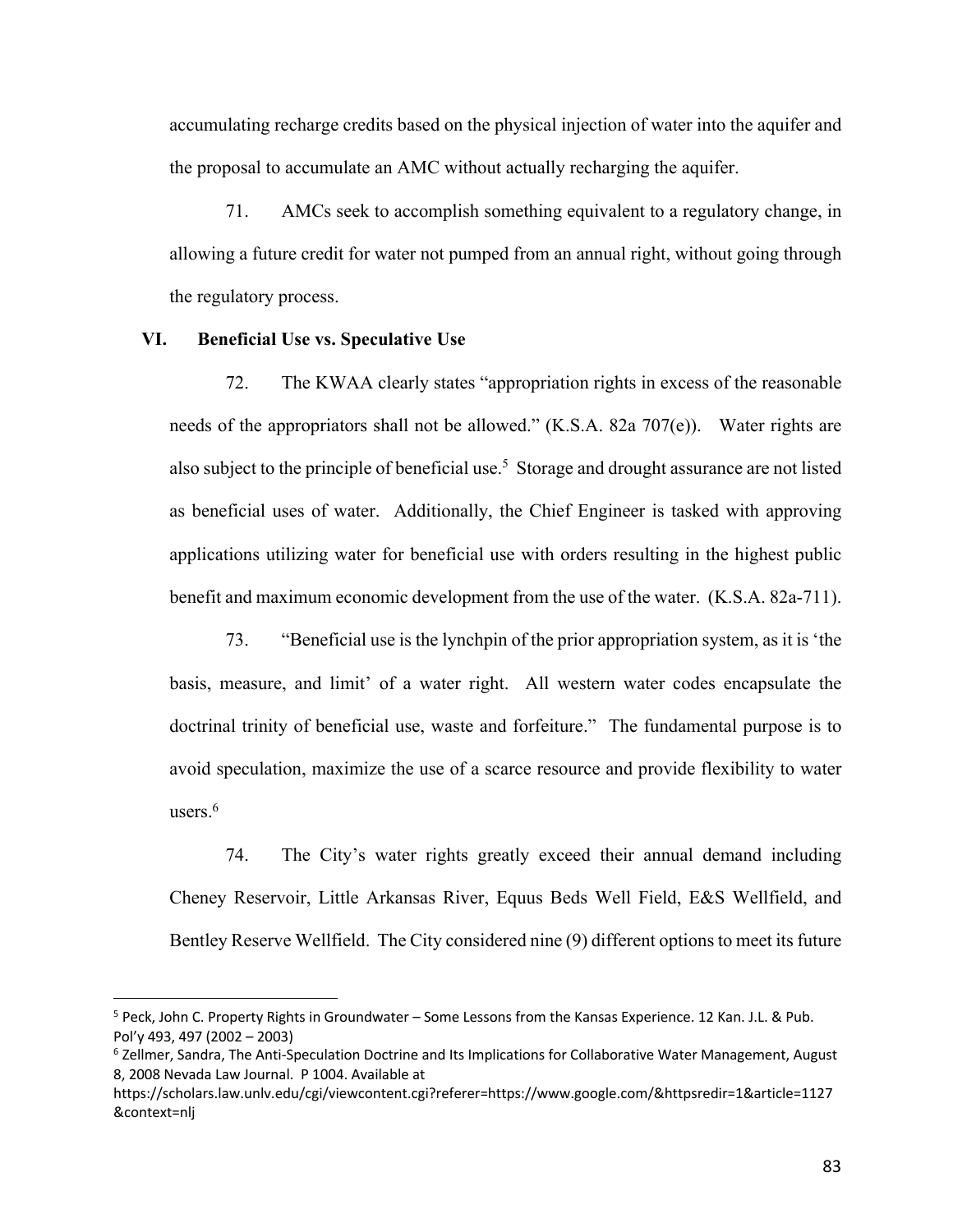water needs. (Hearing Transcript Vol. I, Pajor, p. 229, ll. 4-20; *See also* City Ex. 18 p.3.) All water users would like assurances of an adequate water supply during a 1% drought, especially rural residents whose only option for water is a shallow domestic well. K.A.R. 5-22-14 limits the maximum reasonable quantity for beneficial use and does not provide a quantity to have a guaranteed supply of water during a 1% drought.

75. The City seeks to store unused water when there is a surplus in order to withdraw water when there is the greatest need and demand. Unlike most other Equus Beds water users, the City operates a water utility with the ability to profit from selling water during these periods of high demand and low supply.

76. If up to 120,000 acre-feet of groundwater can safely be appropriated to the City as AMCs, no data was presented to show that appropriating such water for storage in the event of a 1% drought achieves the highest public benefit or maximum economic development compared to other potential beneficial uses.

77. The City's speculative need for water does not justify an arbitrary expansion of the Basin Storage Area to a size more convenient for the City*.* The City failed to provide any basis or substantiation of artificial recharge success to substantiate an expansion to the basin storage area. The expansion of the basin storage area by lowering the minimum index levels serves the exclusive purpose of meeting the City's speculative future water needs.

#### **VII. ASR Accounting Methodology**

78. "…If more than one application for a permit to appropriate water for artificial recharge relates to the same aquifer storage and recovery system, each application shall use the same methodology for accounting water stored in the basin storage area. The accounting of the water balance of all water entering and leaving the basin storage area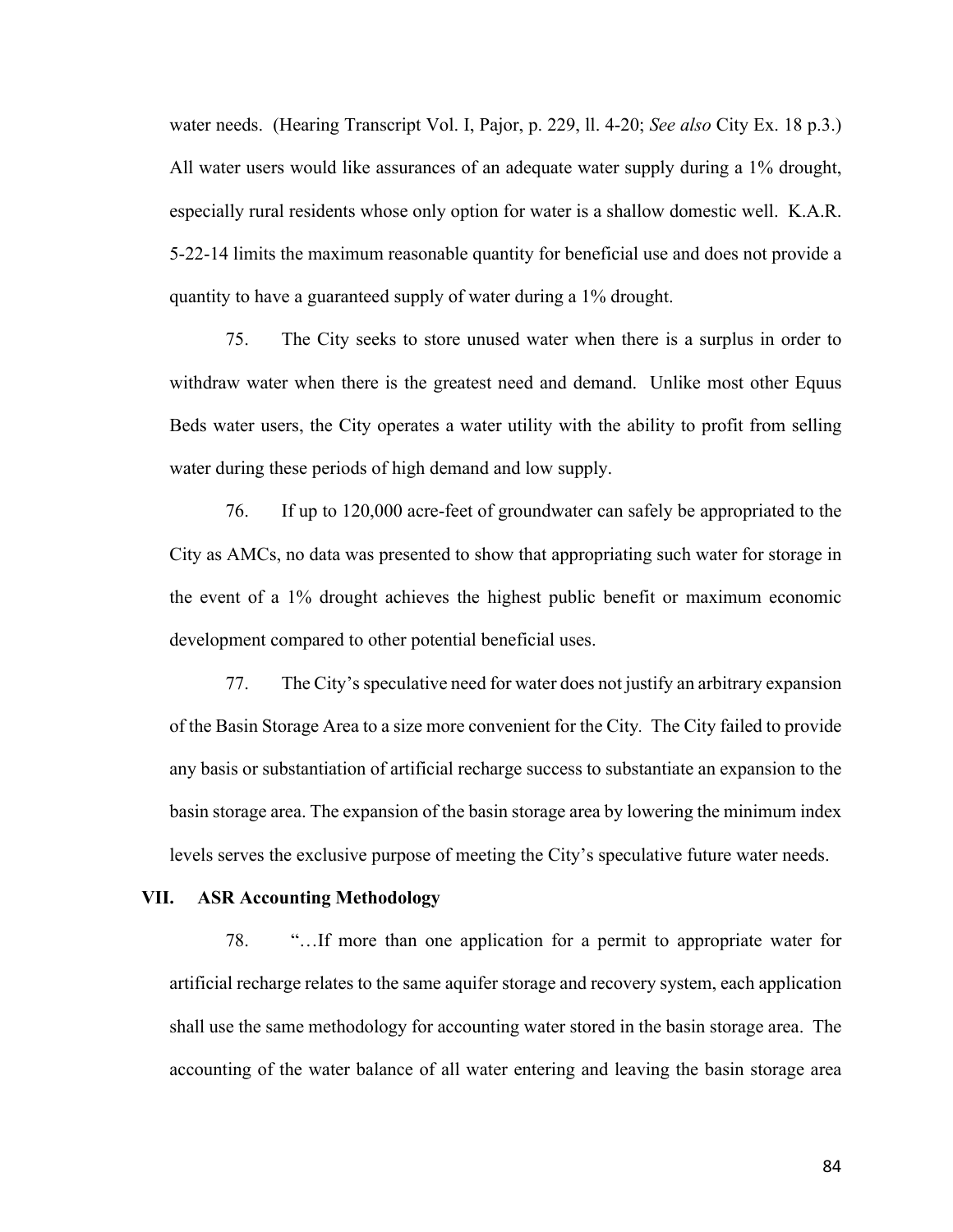shall be determined by using sound engineering methods based on actual measurements, generally accepted engineering methodology, or a combination of both." K.A.R. 5-12-  $1(d)(1)$ .

79. An initial 5% loss for AMCs based on what retention might look like if the aquifer were at the theoretical perfect level for artificial recharge is not based on actual measurements or a generally accepted engineering methodology, it is merely the city's ideal scenario rather than actual measurements or sound engineering.

80. An average of a 3% loss is similarly not based in science or engineering. The City can use the same percentages as used for physical recharge based on where the AMC is allocated. The City's proposed method leaves room to manipulate the allocation of credits to locations at the bottom of the basin storage area where leakage rates are higher but availability of water is more likely during a drought due to proximity to the river and the basin storage area draining in that general direction. The City can maximize credit retention by recharging to the northwest index cells rather than the current practice of recharging close to the river.

81. The proposed accounting methodology for AMCs is not based on sound engineering methods based on actual measurements, generally accepted engineering methodology, or a combination of both. (City Ex. 24, September 2017 letter, p. 1.)

## **VIII. Unconstitutional Taking**

82. The proposed modifications to lower the minimum index levels and allow the creation and withdrawal of AMCs, without a prerequisite recharge system described in K.A.R.  $5-12-1(b)(1)$  to accumulate such credits is an unauthorized taking in violation of the Fifth Amendment of the United States Constitution.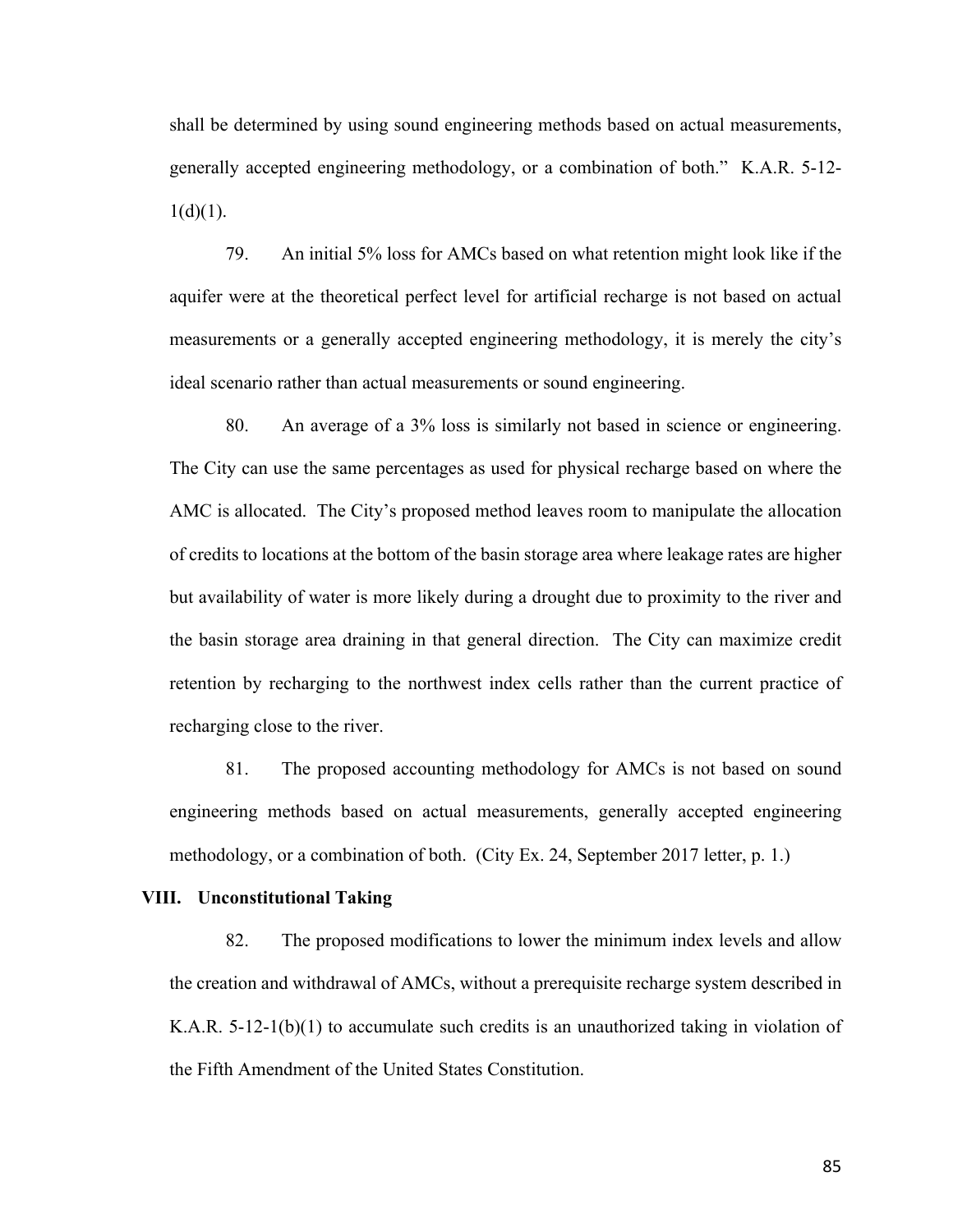83. The Fifth Amendment of the United States Constitution (1) prohibits the taking of property without due process of law and (2) prohibits the taking private property (a) for public use and (b) without just compensation. (U.S. Const. amend. V.)

84. The Fourteenth Amendment of the United States Constitution extends the protection against takings to state and local governments. (U.S. Const. amend. XIV, § 1; *Chicago Burlington c. R'D v. Chicago*, 166 U.S. 226 (1897).)

85. Inverse condemnation occurs when the government takes the property without using eminent domain powers and individuals must bring a cause of action to receive compensation. The three elements for inverse condemnation are: (1) a private property interest (2) taken (3) for public use. Just compensation must be paid when these elements are present. *Creegan v. State,* 391 P.3d 36, 41 (Kan. 2017). Eminent domain proceedings are initiated by the condemning authority and an inverse condemnation is initiated by the property owner.

### *A. Real Property Right*

86. A water right is a real property right appurtenant to and severable from the land. (K.S.A. 82a-701g.)

87. Domestic water use does not require a permit but is an appropriated right. (K.S.A. 82a-705a.)

88. The Wichita well field area is fully appropriated, which means all of the water, including water entering the aquifer has already been appropriated, and in fact appropriations exceed the safe yield which results in an over-appropriated status. Intervenors possess water rights, domestic wells or both. These Equus Beds appropriations, including domestic wells, are property rights with varying priority dates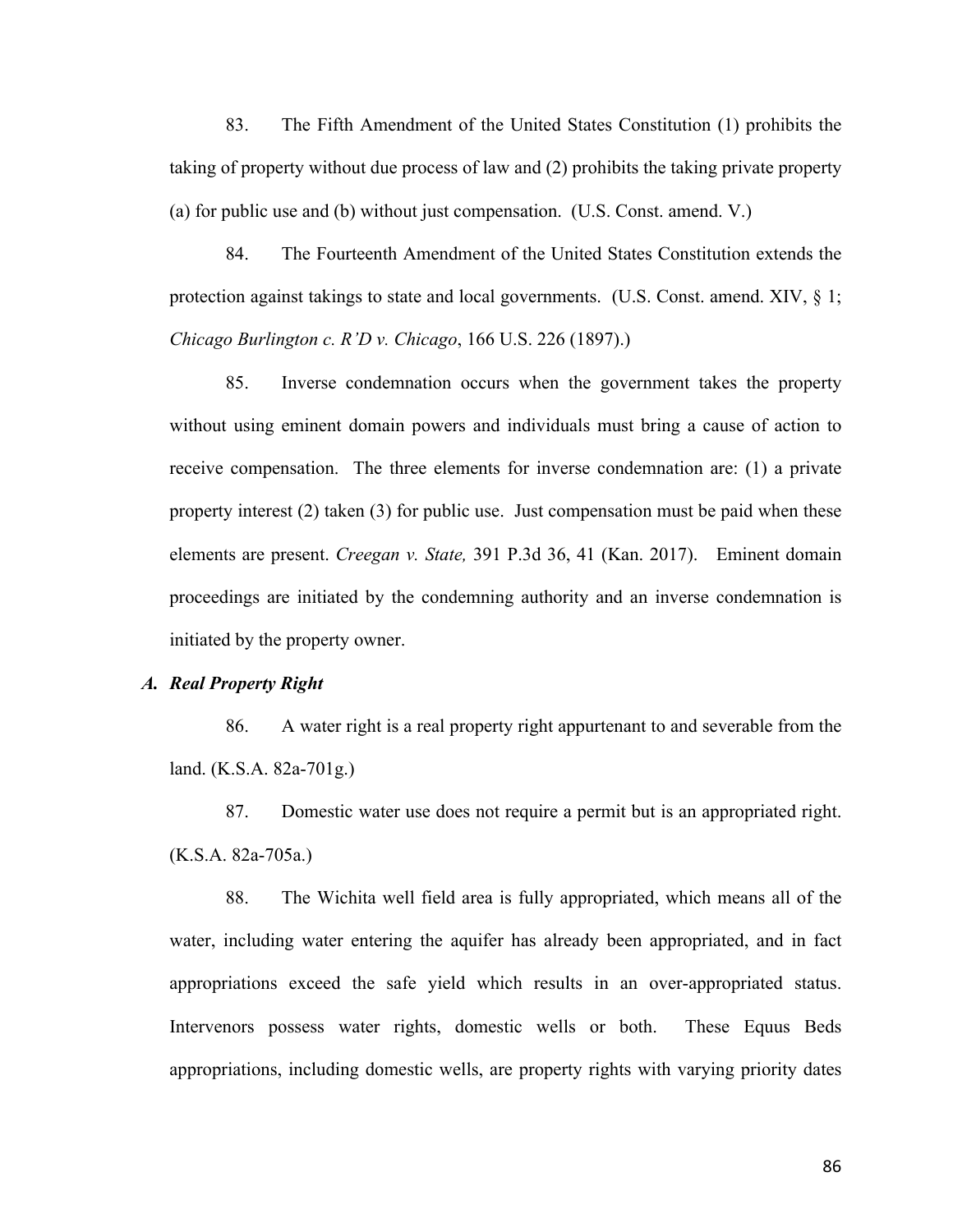and competing water rights for the water in the Wichita well field area. (Hearing Transcript Vol. X, Pope, p. 2727, ll. 8-21.)

89. "A contract is property, and, like any other property, may be taken under condemnation proceedings for public use." *Creegan v. State,* 391 P.3d 36, 45 (Kan. 2017) (citing *Long Island Water Supply Co. v. Brooklyn*, 166 U.S. 685, 690, 17 S.Ct. 718, 41 L.Ed 1165 (1897). The City and GMD2 are both parties to Memorandum of Understanding regarding Wichita's Proposed Aquifer Storage and Recovery Project, Phase 1 signed by the City on August 31, 2004 and GMD2 on September 14, 2004 and the Memorandum of Understanding regarding Wichita's Proposed Aquifer Storage and Recovery Project, Phase II dated December 3, 2008. Both contracts reference the Basin Storage Area as the aquifer's unsaturated zone (as defined in K.A.R. 5-1-1-(k) prior to the 2016 amendments), and the lowest index water level. The Phase II MOU recommends a waiver from well spacing requirements due to the unique nature of recharge and recovery wells.

90. "The right to exclude is "a fundamental element of the property right". (*Nursery v. Hassad* No. 20-107 at 10 (June 23, 2021), (citing *Kaiser Aetna v. United States*, 444 U.S. 164, 179-180.))

### *B. Physical and Per Se Physical Takings*

91. A physical taking occurs when the government uses its eminent domain power to acquire property. "The same is true when the government physically takes possession or occupies property without acquiring title to it. (*Nursery v. Hassid*, No. 20- 107, 8 (June 23, 2021) citing *United States v. Pewee Coal Co*., 341 U.S. 114, 115-117 (1951) and *United States v. Cress*, 243 U.S. 316, 327-328. (1917) (recurring flooding resulting from a dam is occupation of property and physical taking). "These sorts of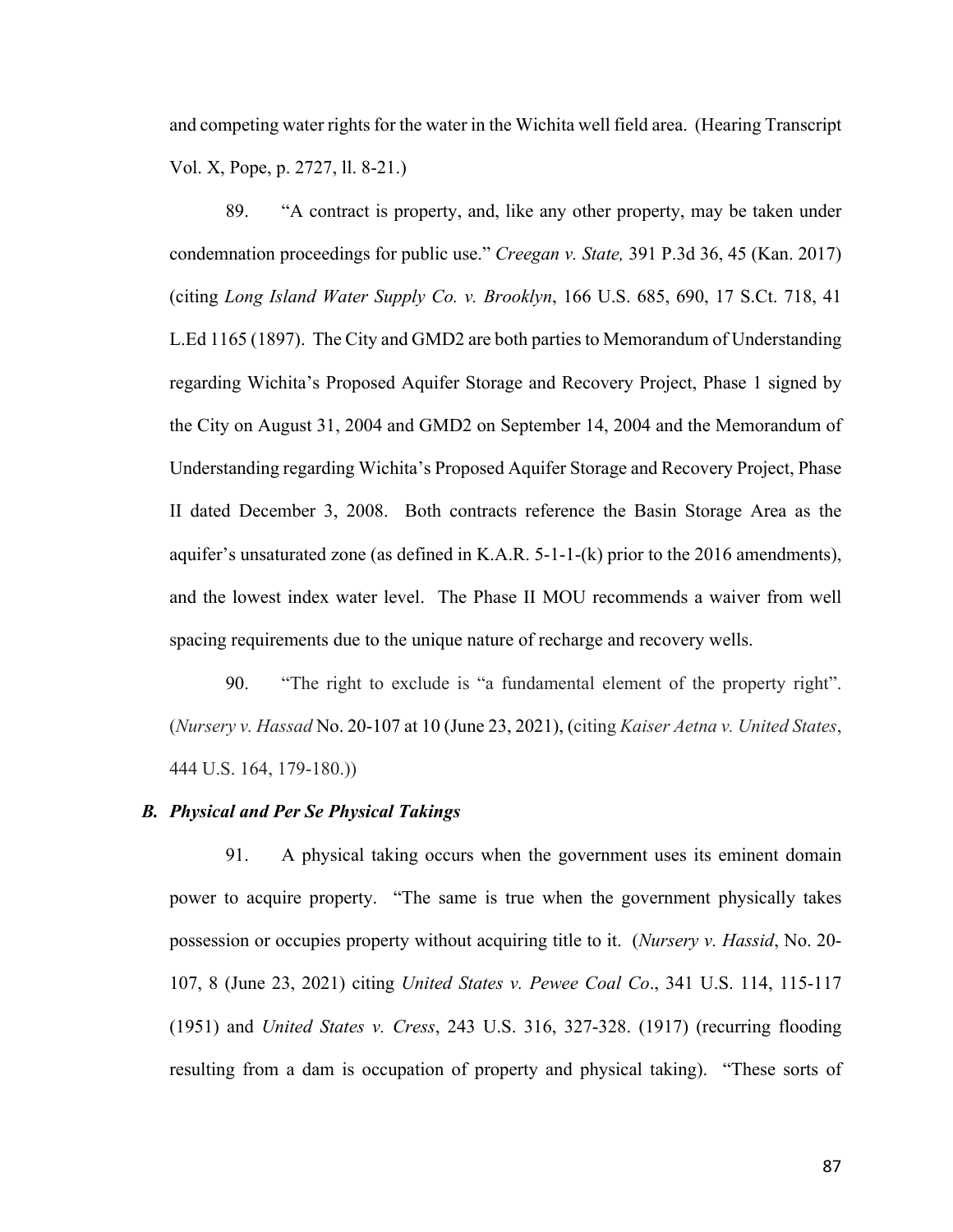physical appropriations constitute the 'clearest sort of taking' and we assess them using a simple, *per se* rule: The government must pay for what it takes." (*Nursery v. Hassid* No. 20-107, 8 (June 23, 2021) citing *Palazzolo v. Rhode Island*, 533 U.S. 606, 617 (2001) and *Tahoe-Sierra Preservation Council, Inc. v. Tahoe Regional Planning Agency*, 533 U.S. 302, 322 (2002).

92. A taking can occur where the government restricts an individual's ability to use his property by imposing regulations. The Court has generally applied the *Penn Central* factors to determine whether a regulation goes "too far" and is a "regulatory takings". (*Nursery v. Hassid* No. 20-107, 9 (June 23, 2021)). The Court, in *Nursery v. Hassid,* clarifies the issue as whether, by any means, the government has physically taken property or restricted the owner's ability to use such property. "Whenever a regulation results in a physical appropriation of property, a *per se* taking has occurred, and *Penn Central* has no place." (*Nursery v. Hassid*, No. 20-107 at 10).

93. Prior to the recent Supreme Court decision in *Nursery v. Hassid* two categories of regulatory action were generally deemed *per se* takings; (i) the regulation requires a property owner to suffer a permanent physical invasion of the property and (ii) the regulation deprives an owner of all economically beneficial use of the property. (*Lingle v. Chevron U.S.A*. 544 U.S. 528 (2005) at 538 citing *Loretto v. Teleprompter Manhattan CATV Corp*., 458 U.S. 419 (1982) and *Lucas v. South Carolina Coastal Counsel*, 505 U.S. 1003 at 1019 (1992)). The duty to compensate for a physical or *per se* taking exists regardless of whether the it the taking is full or partial, temporary or permanent. (*Tahoe-Sierra*, 535 U.S. at 322.). The extent of the taking, or physical invasion relates only to the amount of compensation due. (*Loretto v. Teleprompter Manhattan CATV Corp., 458 U.S.*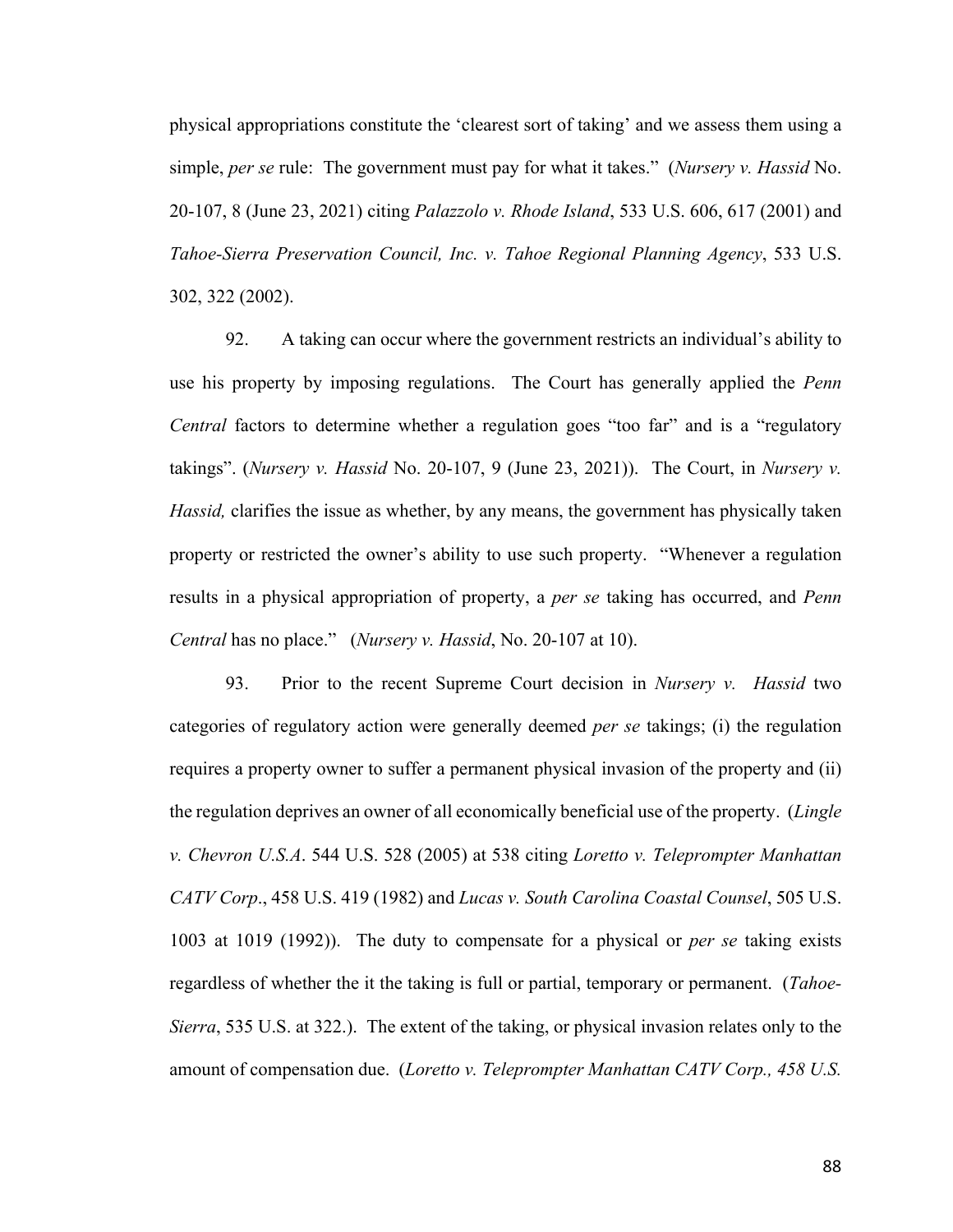*419, 436-437(1982)*). "Even if the Government physically invades only an easement in property, it must nonetheless pay just compensation. (*Nursery v. Hassid* at 12 (citing *Kaiser Aetna v. United States*, 444 U.S., at 180.)) The Court again found the appropriation of an easement is a physical taking in *Nollan v. California Coastal Commission*. (438 U.S., 825 at 831 (1987)). A right to take access that is exercised only from time to time does not make it any less a physical taking when the government appropriated a right to invade. (*Nursery v. Hassid*, at 15, 17).

94. Property ownership includes the right to exclude as "a fundamental element of the property right." (*Nursery v. Hassid*, No. 20-107 at 10 (2021)). The Supreme Court expressly disagreed with the notion that limited rights of access to private property should be considered under regulatory taking standards as opposed to *per se* takings. (*Nursery v. Hassid* at 17). Therefore, considering the public interest or whether the regulation goes too far in determining whether there is a taking is not necessary. "Our cases establish that appropriations of a right to invade are per se physical takings, not use restrictions subject to Penn Central. (*Nursery v. Hassid* at 19.)

95. Both proposed changes will cause the physical or *per se* taking of real property.

96. The uncompensated appropriation of water rights to the City through AMCs and/or a lowered minimum index level, when no such rights are available in the well field area, establishes a physical taking due to the over appropriated status of the Wichita well field area. Any additional appropriation or increase in consumptive use is a physical taking of water already appropriated and belonging to someone else. AMCs result in an additional appropriation because no artificial recharge occurs and by essentially using each unit of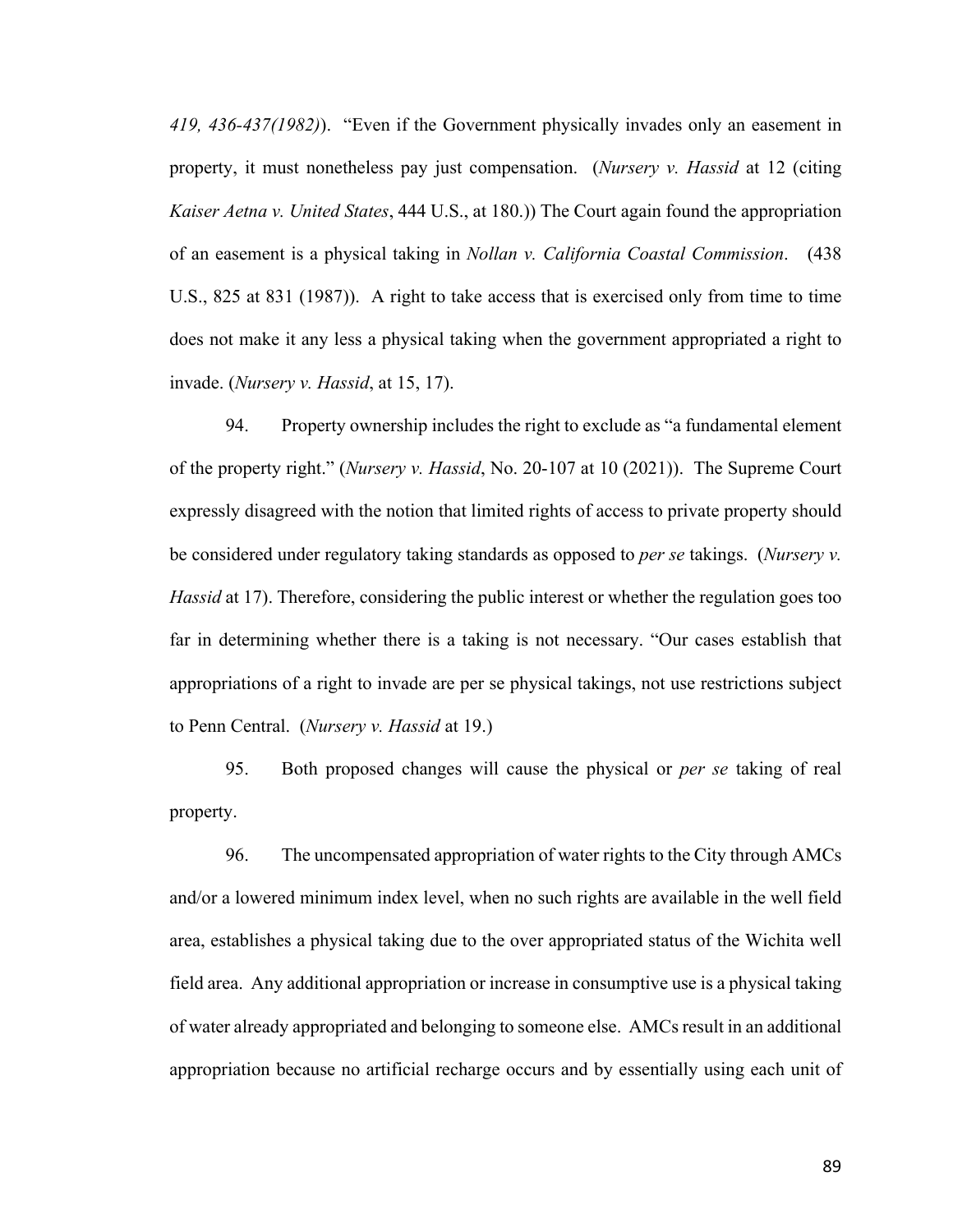water twice changing the water source from recharge credits to Equus Beds groundwater and increasing the consumptive use of recharge credit recovery.

97. Lowering the Minimum Index Level expands the BSA and allows the City to store water in additional storage space under land owned by others. Expanding the BSA is a permanent physical intrusion into land owned by others and a *per se* taking. It is also a change in place of use for Artificial Recharge diversions without consideration of how such change impacts consumptive use. Additionally, lowering the minimum index levels displaces the native water in the aquifer appropriated to others to a lower, more difficult and expensive portion of the aquifer, allowing the City's invasion to act as a barrier to property rights. This displacement, at a minimum, interferes with the ability for water users to access the native aquifer water they have a right to access and has the likely potential to impede all access to the water they have rights to use. Displacing the native aquifer water belonging to water right holders and domestic users in order to expand the BSA and is a physical taking requiring compensation. The occasional nature of accumulating and storing water in the expanded BSA does not negate the physical taking.

98. The appropriation of additional water rights as proposed in the form of AMCs has the potential to impair or deprive other water right holders from the ability to withdraw water pursuant to existing water rights and make beneficial use of such water, especially during peak pumping times/irrigation season or during a drought. In *Nursery v. Hassid*, where a regulation appropriated others a right to invade the growers' property, even on a temporary basis of 3 hours per day, the Supreme Court recently held the invasion constituted a *per se* physical taking and it was not necessary to apply the *Penn Central* factors.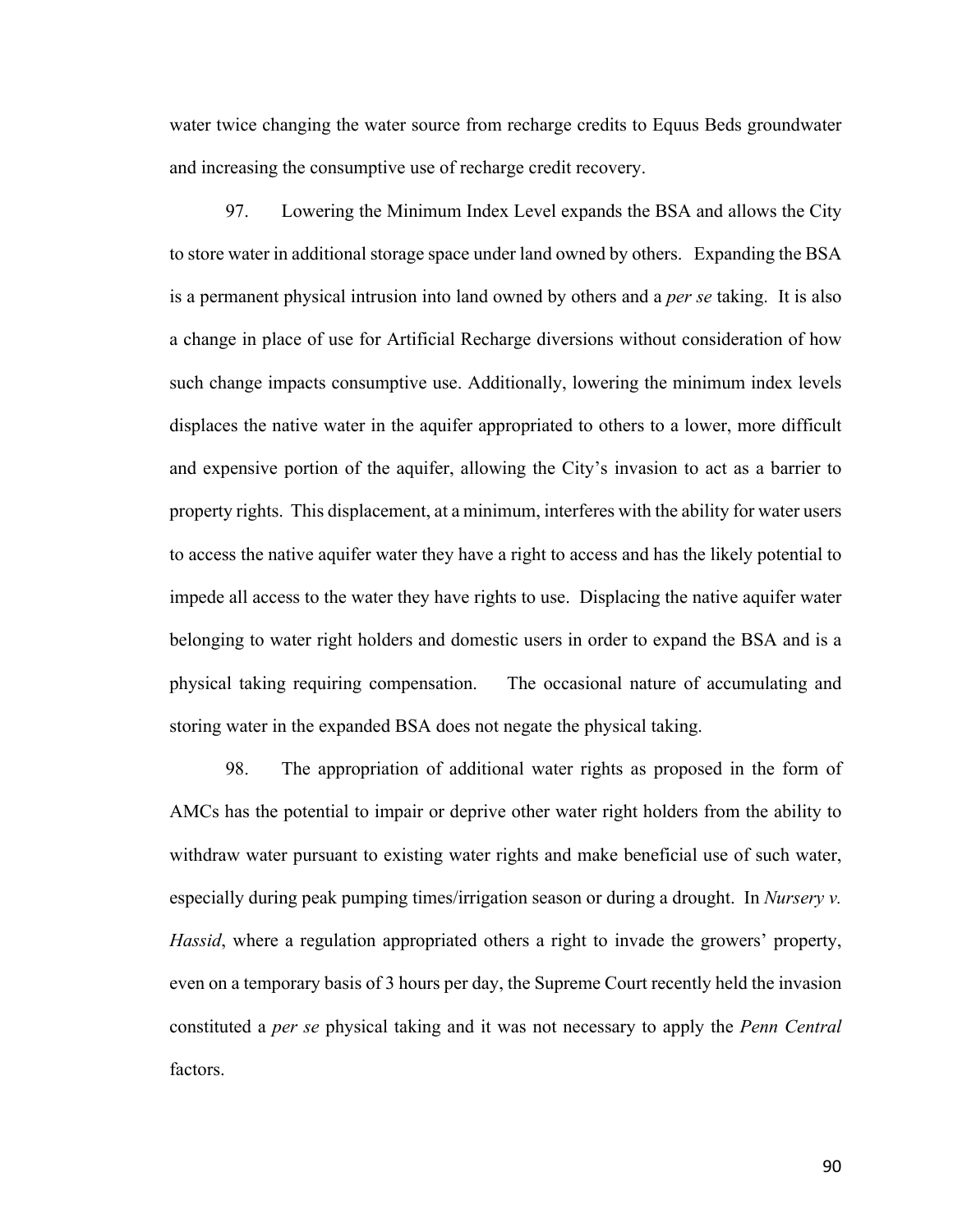99. Safe yield regulations are in place to regulate the amount of water the aquifer can safely provide. Exceeding the safe yield leads to depletion of the resource. The recovery of physical recharge credits was not subject to safe yield because there is a clear addition of water to the aquifer. AMCs do not add to the Equus Beds water supply. As Professor Burke Griggs provided in his testimony to the House Committee on Water January 26, 2021 "A real property right predicated upon a disappearing resource is a pathetic legal fiction." Additionally, because the waters are dedicated to the public depleting water resources is in violation of the public interest. AMCs create these risks if not subject to safe yield requirements.

### *C. Regulatory Takings*

100. In applying the Takings Clause to state and local government regulatory actions the Supreme Court held that regulation of property is allowed; however, if a regulation goes "too far" it constitutes a compensable taking. (*Pennsylvania Coal v. Mahon*, 260 U.S. 393, 415 (1922)) "When a regulation reaches a certain magnitude, there must be an exercise of eminent domain and compensation for the act to be constitutional." (*Id*. at 413).

101. If the circumstances of a case do not amount to a *per se* taking, then the "catch-all standard promulgated in *Penn Central Transp. Co. v. New York City*, 438 U.S. 104, 124, 98 S.Ct. 2646 (1978) are used to analyze the case. (*Frick v. City of Salina*, 290 Kan. 869, 885 (2010)).

102. The *Penn Central* Factors are used to determine whether a regulation has gone "too far" and a taking has occurred. (*Penn Central Transp. Co. v. New York City*, 438 U.S. 104 (1978). The *Penn Central* factors of significance are: "(i) economic impact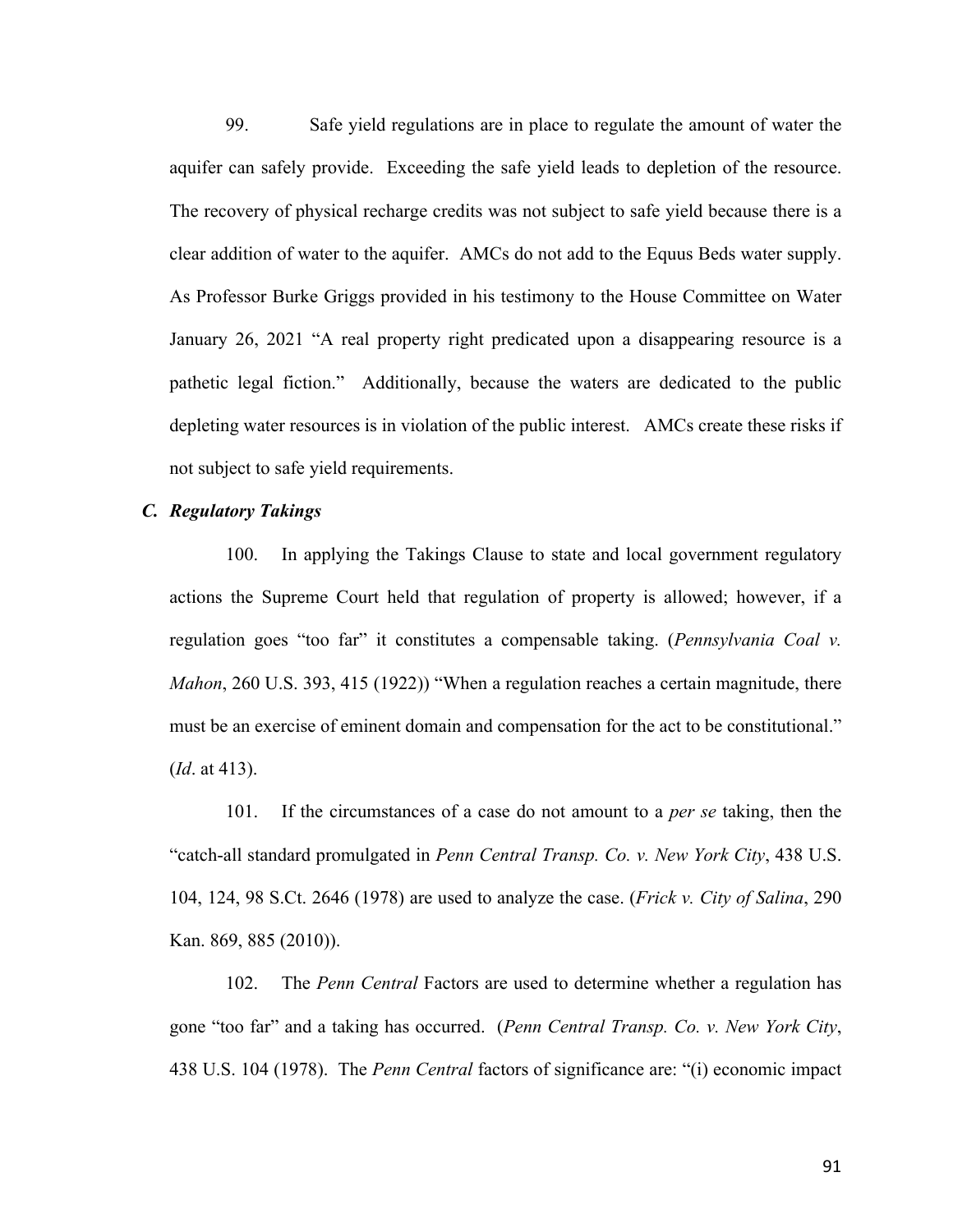of the regulation on the claimant, (ii) the extent to which the regulation interfered with investment backed expectations; and (iii) the character of governmental action." (*Frick v. City of Salina*, 290 Kan. 869, 886 (2010) citing *Penn Central Transp. Co. v. New York City*, 438 U.S. 104 at 124, 98 S.Ct. 2646.)

103. Without access to available quality water the value of land and other property held in the basin storage area will be damaged. Irrigated land in the region is generally worth 2-3 times the value of non-irrigated land. Land owners have invested significant amounts in land, wells irrigation equipment and other inputs. Without available quality water these investments will be lost. An uncertain or unreliable water supply has a significant negative impact on the value of land and the homes or business in the area. The proposed changes are especially dangerous for domestic water users, without water, residents will be forced to relocate and purchase new homes where treated water is available or implement a rural water district. Additionally, livestock need water to survive and will similarly have to be sold or moved out of the Equus Beds. This will have a significant negative economic effect to the people and communities currently dependent on the Equus Beds.

104. The appropriation of water rights in 2021 after denying other new applications for water rights have been discouraged and denied in the central well field area due to safe yield since the 1980s. The economic impact and opportunity cost of not putting water to Beneficial Use is significant to the individuals seeking such appropriations and also the entire state economy. Irrigators have lost the ability to grow certain crops, decreased yields and decreased land values due to unavailability of water rights. If the City and DWR are correct and additional water, up to 120,000 acre-feet, can now be sustainably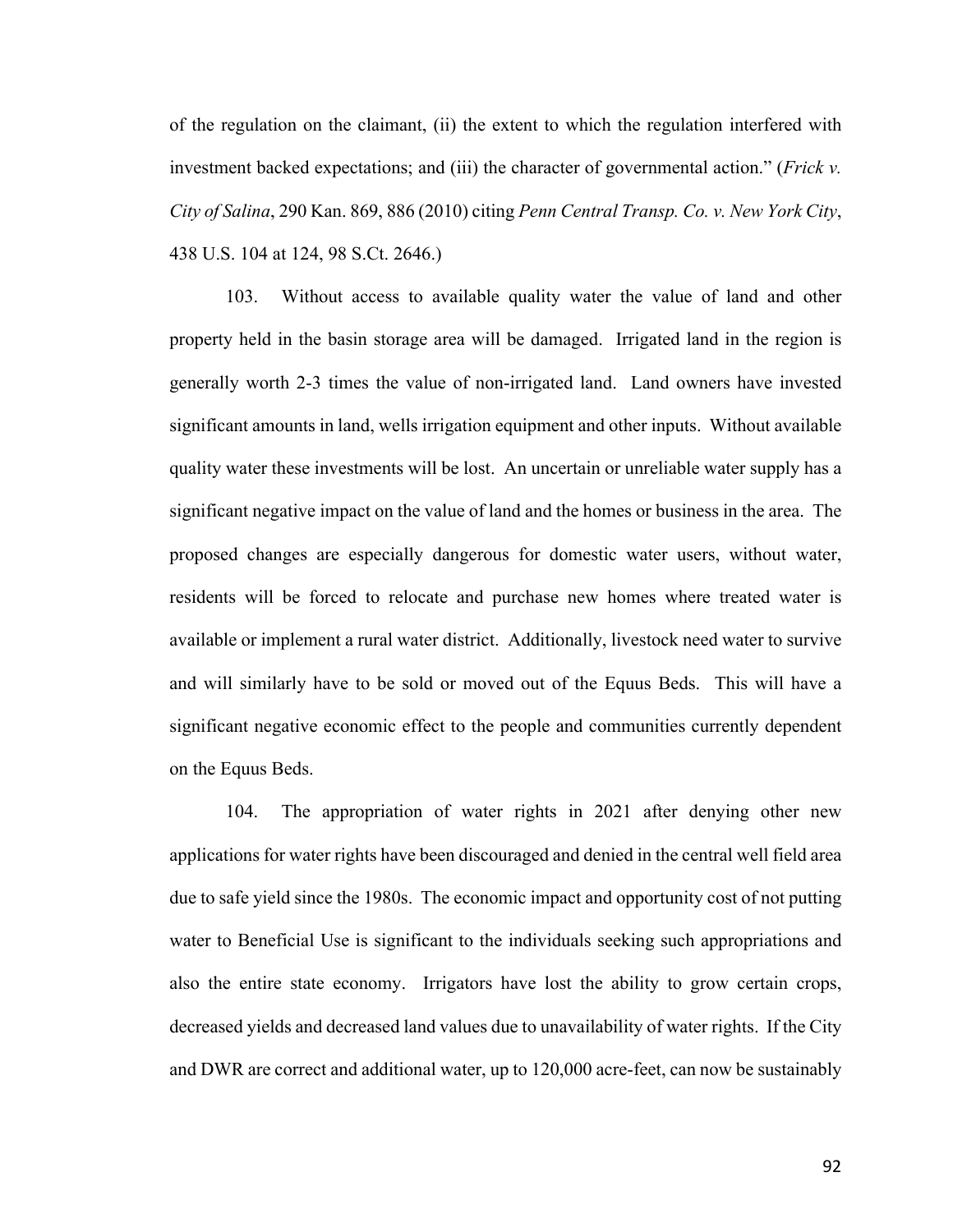withdrawn from the central well field area at the rate of 18,000 acre-feet annually all previously denied applicants must be considered.

105. The quality and quantity of water in the Equus Beds are both important to water right holders and users. A water right has little to no value if there is not quality water available.

106. The evidence presented by GMD2 and the Intervenors suggests the proposed modifications will have a negative impact to the overall quality of water in the basin storage area and also decrease the availability of water. Water users could face the burden of lowering wells to reach water, water treatment to remove contaminants, increased cost to pump water from lowered levels or be forced to relocate to an area with available, non-contaminated water.

107. Water right holders and domestic water users face additional expenses to lower wells to reach available, usable quality water, expenses to repair and protect against chloride damage, treat water to manage water quality and other potential expenses to address unanalyzed impacts of the City's proposed modifications. Water users also face the risk of water not being available due to clay layers and other factors impacting the practical saturated thickness rather than being able to rely on average saturated thickness across a 2 mile by 2 mile index cell.

108. The City's proposal does not provide water right holders and domestic water users notice of the timing or extent the aquifer levels will be lowered, or water quality will be impacted necessitating expenses to be incurred in advance to minimize risk of being without access to usable water.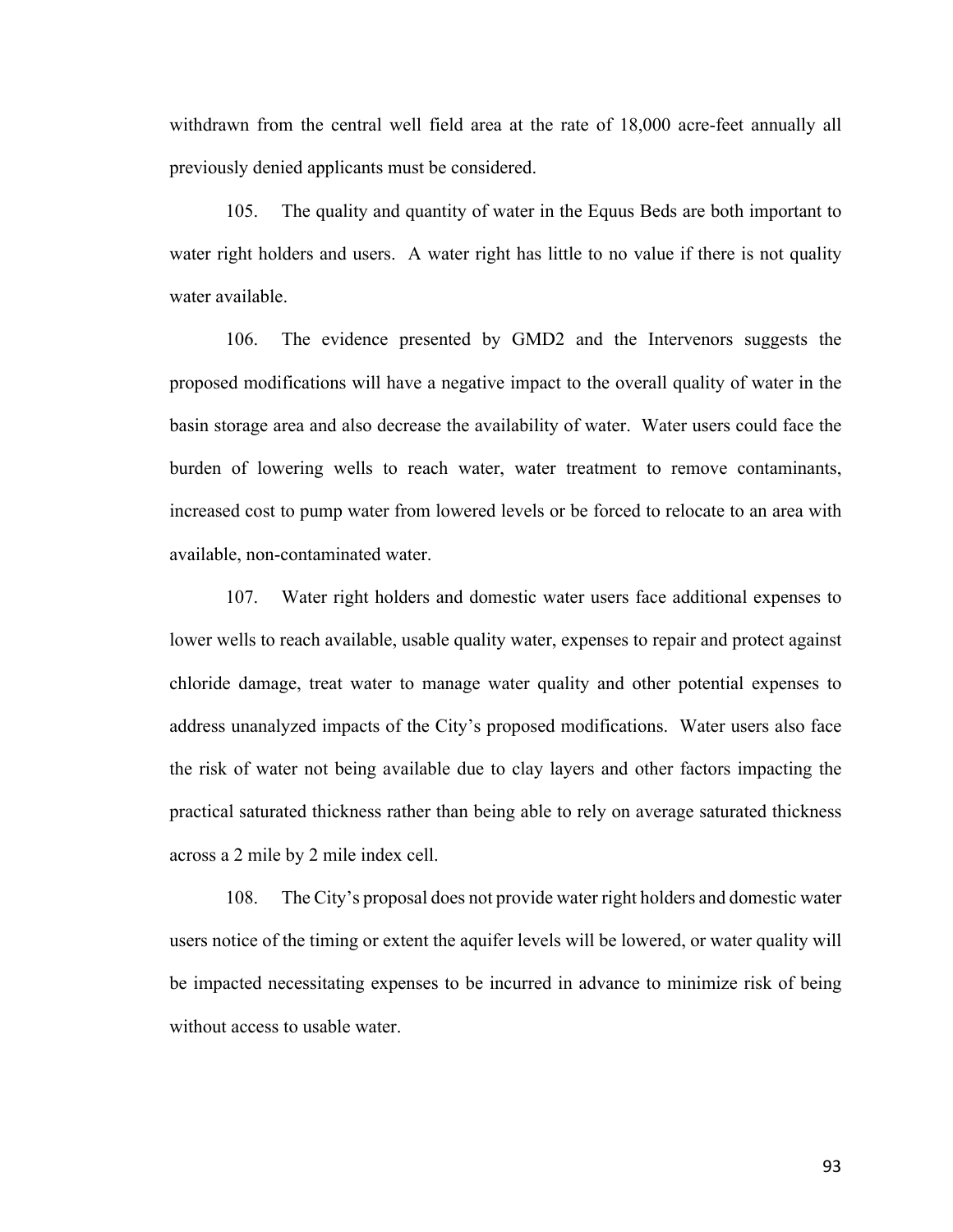109. Individuals in the Basin Storage Area have invested in land, homes, business, equipment, etc. based on the availability of water for either domestic uses or approved beneficial uses pursuant to water rights.

110. The character of the action is application of Division of Water Resources Rules and Regulations to create a fictitious recharge credit for water not pumped in order to accelerate and simplify the rate at which the City can accumulate recharge credits. The second aspect of the modifications is to allow the City to withdraw recharge credits below the expressly stated minimum index levels included with each approval. The City proposes such government action is necessary in order for the City to prepare for a severe drought with a 1% probability of occurring.

111. Neither the City nor Division have demonstrated that principles of justice and fairness require such economic injuries and hardships be borne by other water users in the basin storage area for the exclusive benefit of the City of Wichita Water Utility and its customers.

#### **IX. Tailored Modeling and Proposal Errors falls short of Due Process**

112. The Due Process clause of the Fourteenth Amendment also requires the government to act with adequate and fair procedures when depriving a person of life, liberty or property. A Proposal filled with errors from 110% full condition at Cheney, to the quantity of water being diverted from the Equus Beds in Table 2-5 to the inaccurate contingencies in Table 2-10 fails to give water users adequate notice of the proposed changes and the ability to determine the extent their property rights will be impacted. Mistakes and typos happen; however, these errors were brought to the City's attention and not corrected.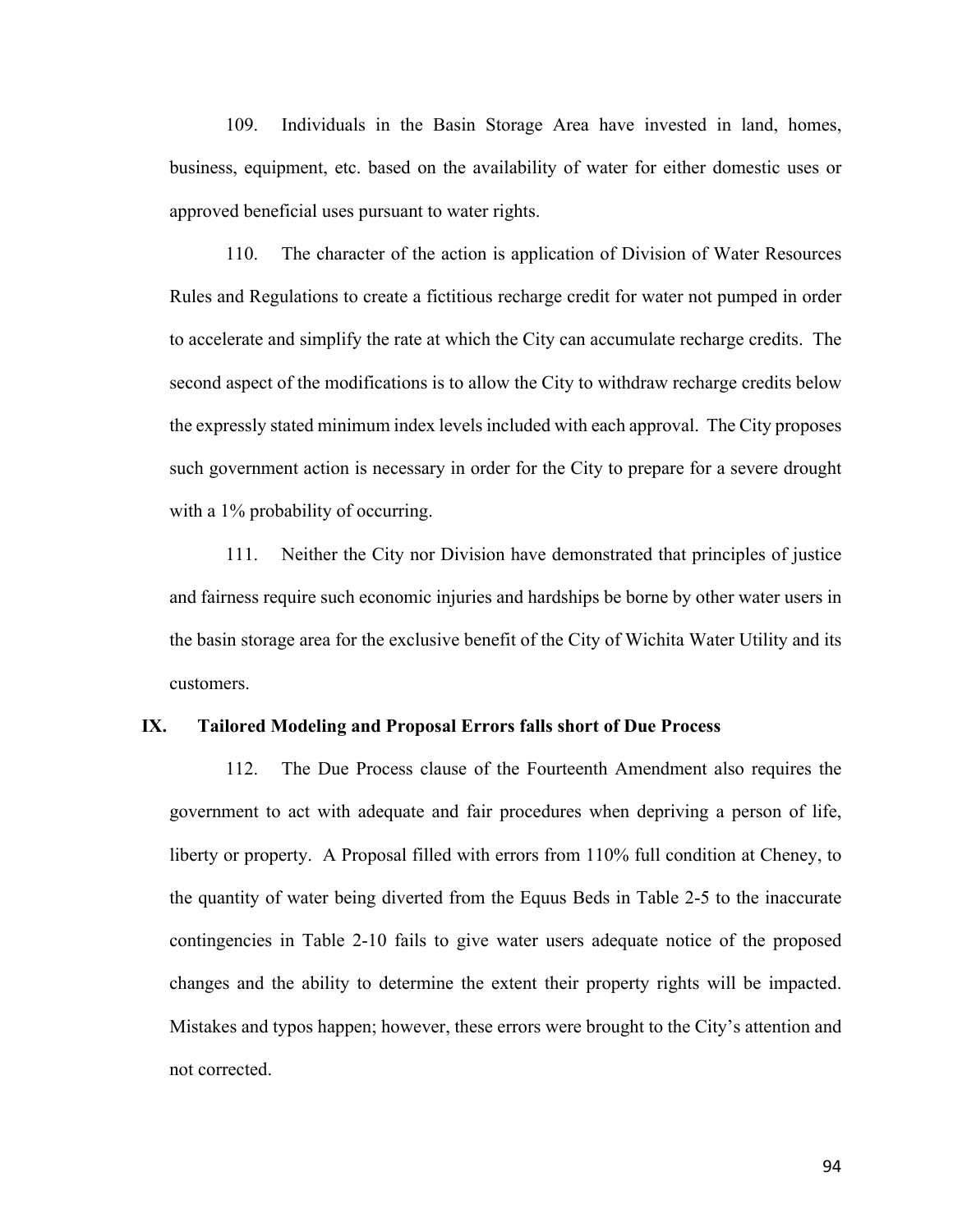113. The modeling and data provided by the City reflects only a single hypothetical pumping scenario (Table 2-5) which is fraction of the pumping allowed if the modifications are approved. Further analysis is needed, including a scenario where the City pumps the full quantity of water allowed by the AMCs, to evaluate the potential impact of the proposed modifications and assess the impact to public interest.

114. The 1998 starting condition selected by the City is not particularly meaningful for water planning. Considering only changes to the aquifer based on a single point in time when we are planning for an event with a 1% probability of happening falls short of reasonable analysis of the potential negative impacts caused by the proposed changes.

115. If the City and the Division of Water Resources are now of the opinion that water is available for appropriation, in compliance with safe yield requirements the opportunity should first be offered to those applicants previously denied due to safe yield regulations. It has been commonly known for decades that in the area of the City of Wichita's Equus Beds Well Field ("EBWF") that new appropriations will be denied due to safe yield. Many applicants have been denied or discouraged from submitting an application for it be denied due to safe yield. The City's application seeks the ability to withdraw up to 120,000 acre-feet of water from the same over appropriated area. If water is available in the aquifer to appropriate without conducting any physical recharge or injecting water into the aquifer there are a lot of landowners who have missed out on wealth over the years of being told there isn't water available or having applications denied. 120,000 acre-feet is a lot of water and would operate a lot of pivots. (Hearing Transcript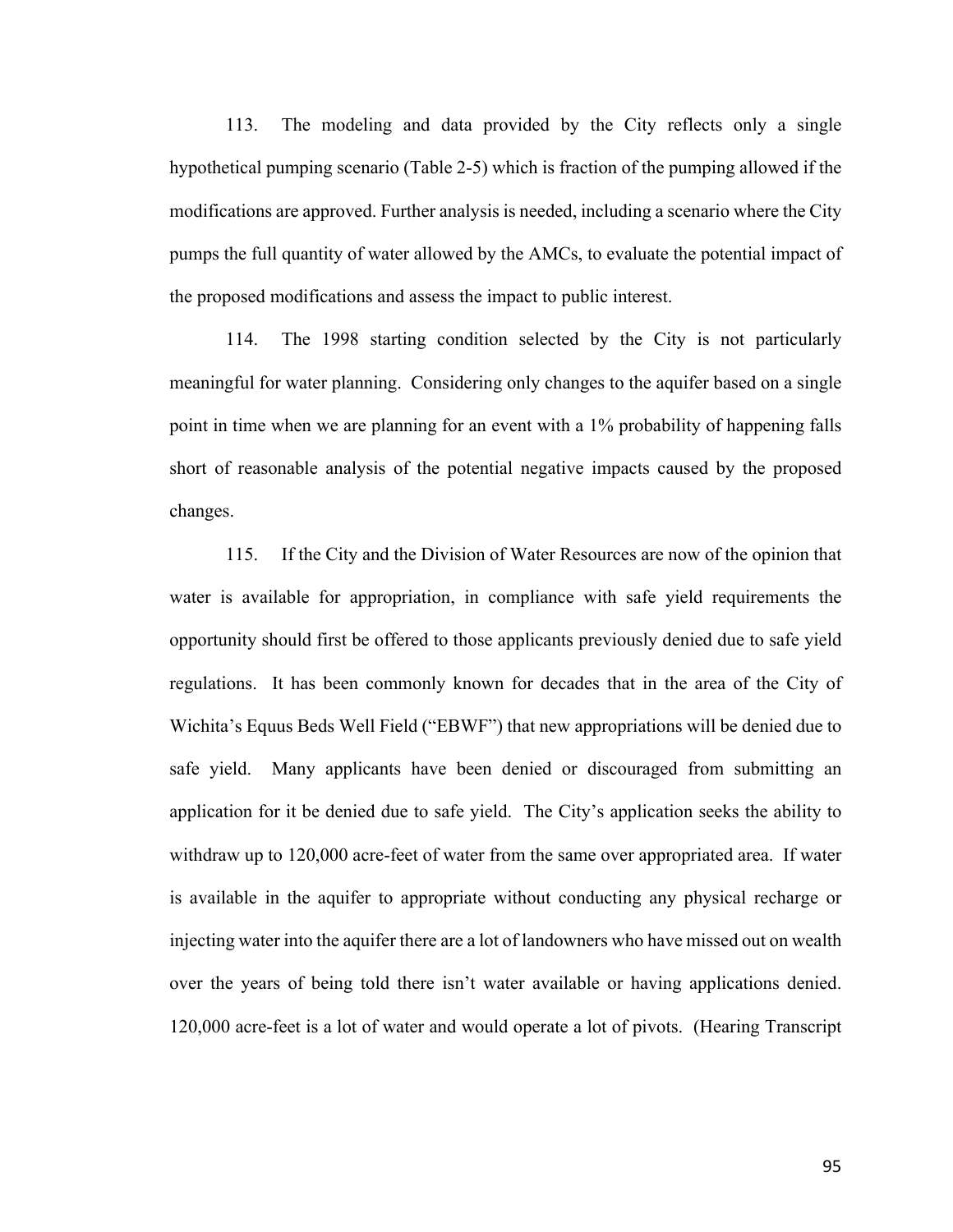Vol. III, Carp, p. 3395, ll. 9-21. Due process demands that new appropriations be available to all and not exclusively available to the City.

# **X. The City failed to meet its Burden of Proof**

116. The City has the burden to show "by a preponderance of the evidence that the proposed changes to the project should be approved." "The proposed changes must meet the requirements set forth in Aquifer Storage and Recovery projects in K.A.R. 5-12- 1 et al. and the requirements set forth in K.S.A. 82a-708b, including the proposed changes are reasonable and will not cause impairment and that the proposed changes relate to the same local source of supply. Whether or not a change is reasonable should consider the affect upon the public interest." The City failed to demonstrate AMCs meet the requirements of ASR, that the proposed changes are reasonable, related to the same source of supply or are in the public interest.

## **XI. Conclusion**

117. The City and DWR advocate in favor of the Proposal and describe the changes as being in the public interest because it maintains a fuller aquifer. Due to the size of the City's appropriations the City currently and will continue to have the ability to significantly influence the fullness of the aquifer. The proposed modifications simplify and greatly accelerate the City's ability to accumulate recharge credits without any obligation to recharge the aquifer. The proposed changes do not guarantee a fuller aquifer; they give the City more power, influence and control over the aquifer. The City retains full discretion on when and where they withdraw water. Multiple permit conditions would be required to protect the public interest with more than an illusory promise to maintain a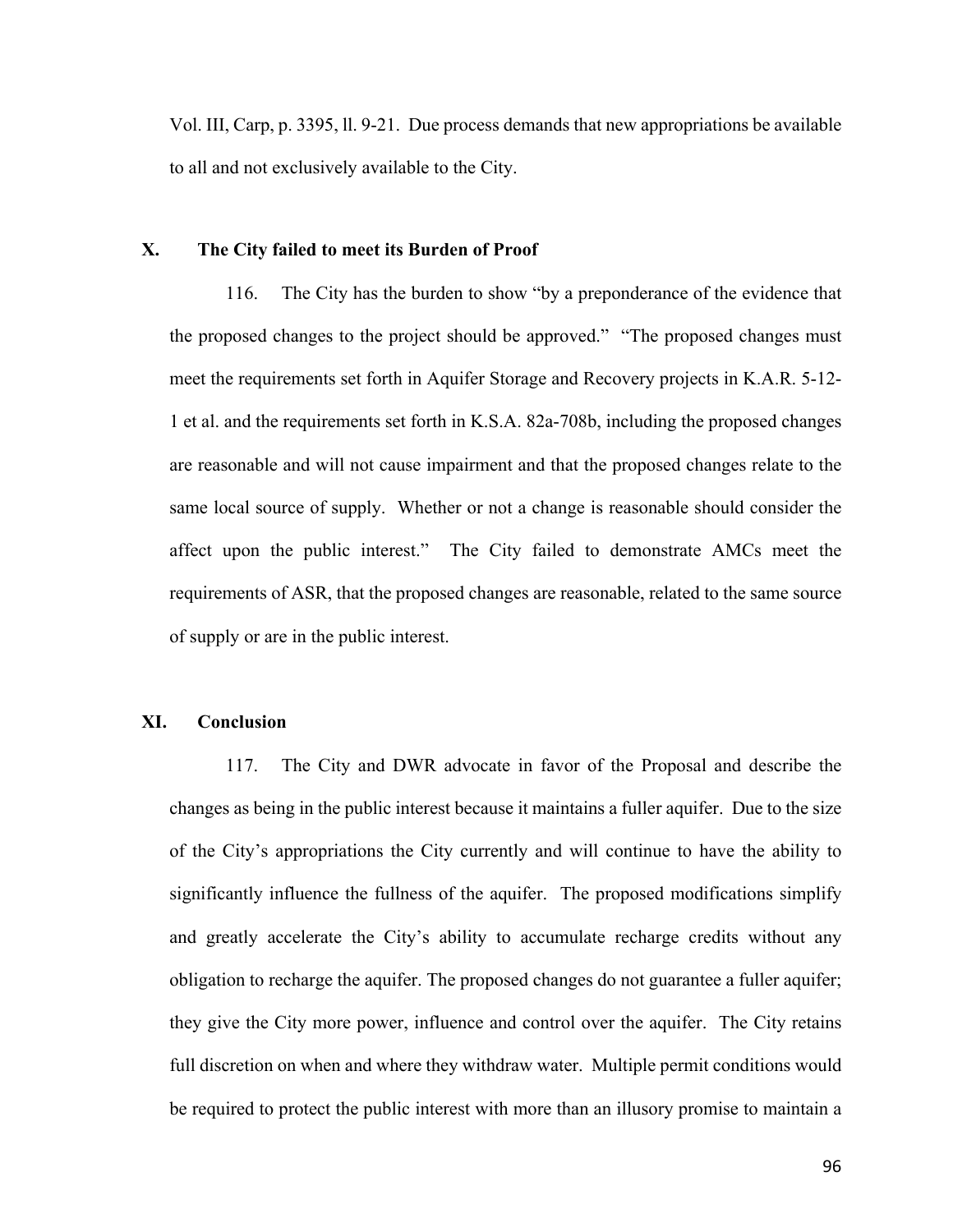full aquifer. It is not in the public interest to gamble such a critical resource on an unenforceable promise.

118. The proposal and hearing testimony present a false dilemma. The City is not limited to only the two options presented: (a) intentionally draw the aquifer down to accumulate credits or (b) the approval of this proposal for AMCs. The City has many alternative options available to satisfy its desire to secure water in the event of a 1% drought. (City Ex. 9, Strategic Plan; Hearing Transcript Vol. I, Pajor, p. 157, l. 6-12.) The City is not being forced to do anything. The City designed and implemented the ASR program and now wants to repurpose ASR for drought supply with Equus Beds water right holders bearing the burden and cost.

119. The City's promise to manage the aquifer full only lasts until the City decides to change direction or repurpose the project. In 1993 the City implemented the ILWSP to preserve the Equus Beds and utilize Cheney, that lasted until April 2018 when the City decided to make space in the aquifer. From 1997-1999 the City applied for and received additional rights in Cheney Reservoir promising a concurrent reduction in water pumped from the Equus Beds<sup>78</sup>, that promise ended in 2018 and with this Proposal. From 2003-2008 the City promised to implement ASR in order to slow chloride migration but now wants ASR as water supply. With both Phase I and Phase II the City signed MOUs

<sup>7</sup> April 14, 1997 letter from Chief Engineer David Pope to David Warren with the City of Wichita: "In your letter of April 1, 1997, you discussed the proposed diversion of an additional quantity of water from Cheney Reservoir and the **concurrent reduction in the quantity of water taken from other sources** of supply. You also indicated that the City did not consider the required filing fee as appropriate, because there would not be any additional quantity of water, above that already authorized. I have reviewed the application with the staff and found that in Attachment No. 2 it is stated that the requested quantity of 36,000 acre-feet of water, is in addition to the 52,638 acre-feet of water already authorized to be diverted from Cheney Reservoir. I understand that the 36,000 acre-feet of water will be used to **reduce the quantity pumped from the Equus Beds** and provide an additional tool for the management of the total water supply system for the City of Wichita…" *emphasis supplied.* See Permit 42,824

<sup>&</sup>lt;sup>8</sup> Letter dated October 27, 1999 from Mr. Gerald Blain on behalf of the City to the Division of Water resources regarding application file no 42,824. "Enclosed you will find a Notice and Proof of Completion of Works for permit 42,824. This permit gave the City the opportunity to withdraw more water from Cheney Reservoir during periods of high surface water flows, while **reducing its usage from the Equus Beds Wellfield**." *Emphasis supplied.*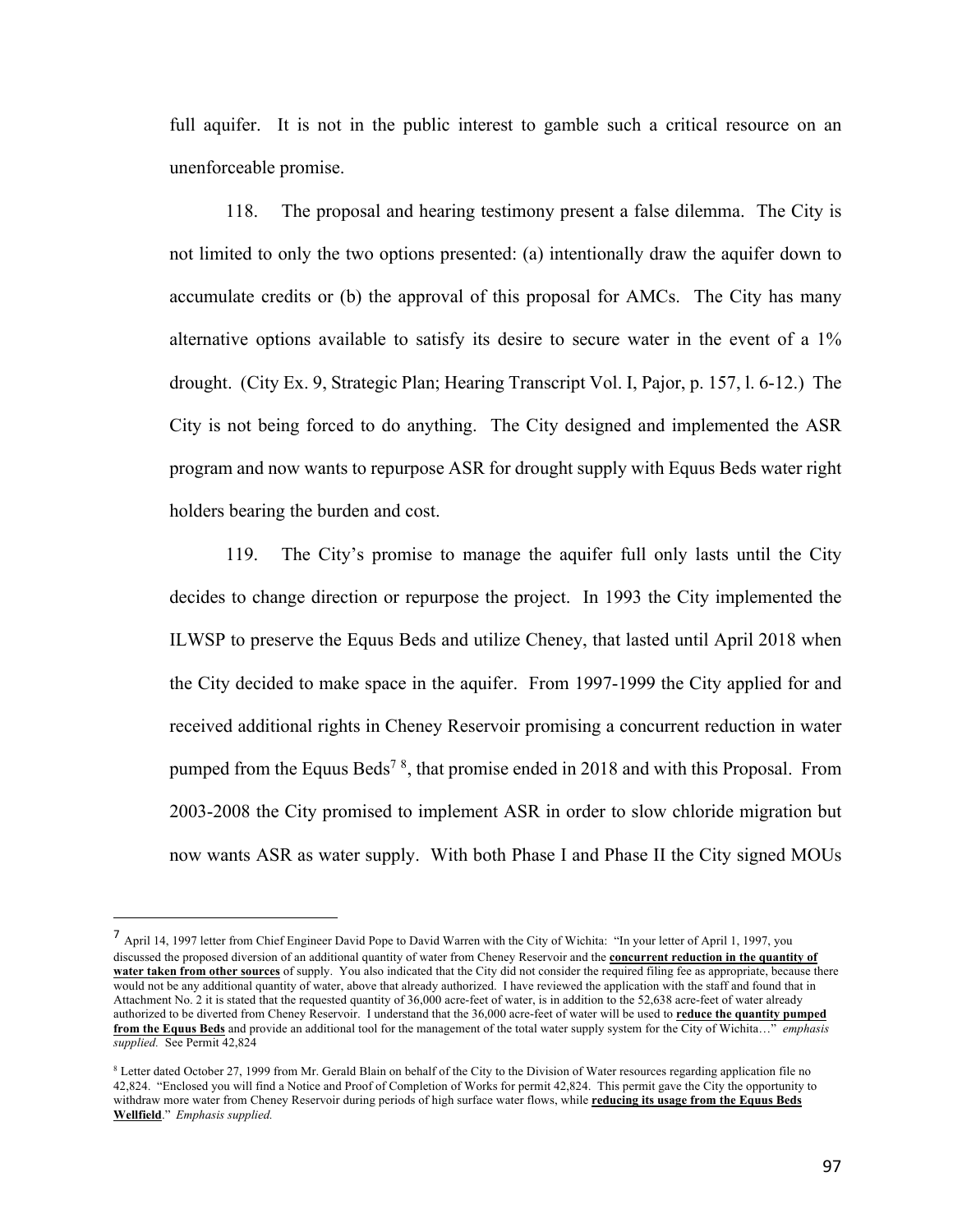agreeing to the minimum index levels which they now seek to change. A mere promise to manage the aquifer full is not something that can or should be relied upon in approving the proposed changes.

120. The bottom of the basin storage area should not be lowered as proposed by the City. Chloride contamination is a real threat to water quality which would have disastrous consequences for Kansans. The ASR accounting methodology should not be modified to allow the accumulation of AMCs. Again, the Orders approving Phase I and Phase II of the ASR project have repeatedly emphasized that passive credits are not allowed. The Proposal bypasses the provided regulatory process available to acquire a right to use water from the aquifer in order to seek a credit for water not pumped to be used for speculative purposes rather than an approved beneficial use. The City's ASR permit modification proposal, Revised Minimum Index Levels & Aquifer Maintenance Credits should be denied.

Respectfully submitted,

*/s/ Tessa M. Wendling*

Tessa M. Wendling, #27768 1010 Chestnut St. Halstead, KS 67056 (773) 459-8147 twendling@mac.com

**Attorney for Intervenors**